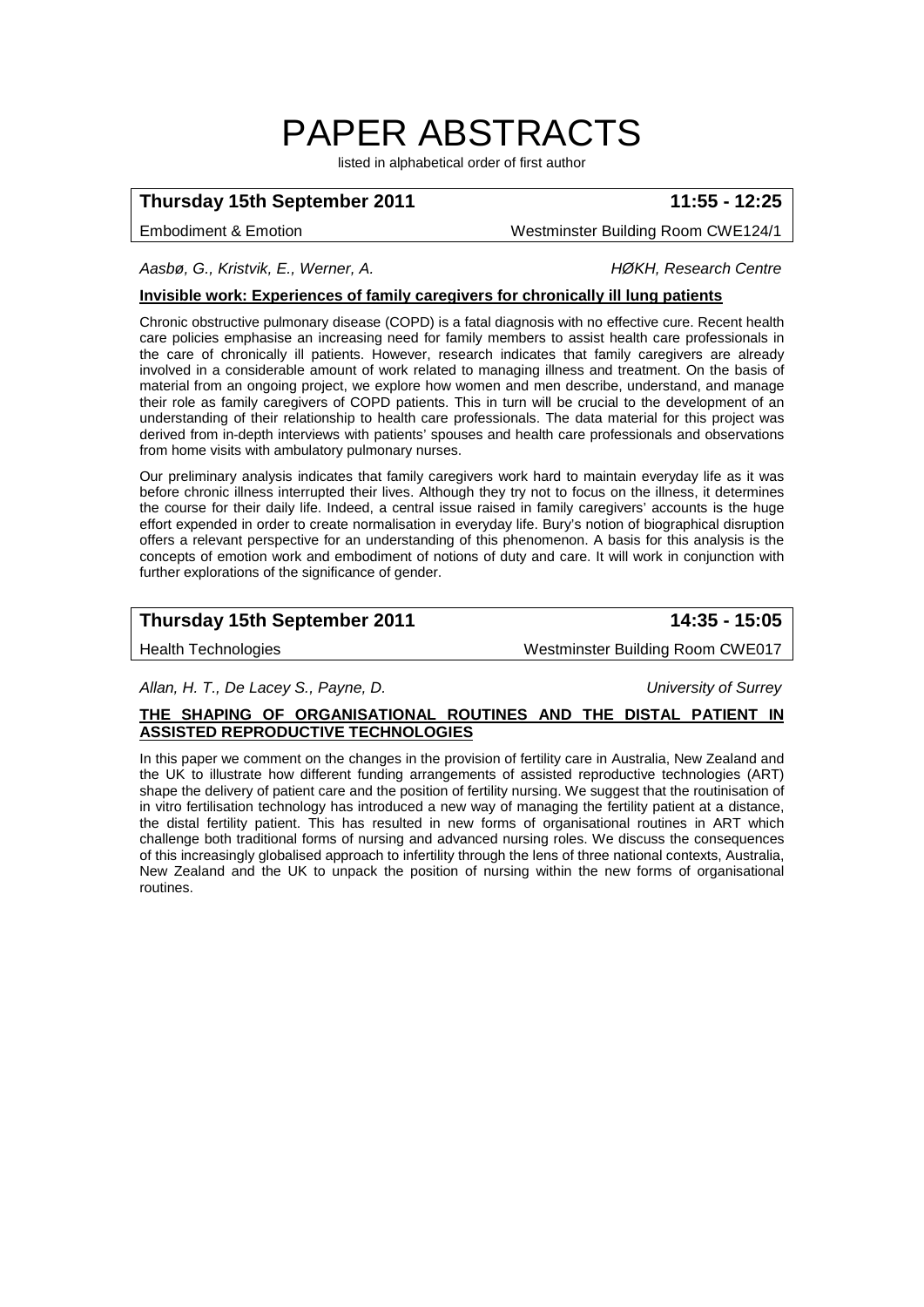# **Thursday 15th September 2011 14:00 - 14:30**

Experiences of Health & Illness Westminster Building Room CWE218

### *Allen, D. A. Cardiff University*

### **Just a typical teeanger: normalization, self and other in mothers' accounts of parenting young people with diabetes**

Discourses of 'normal adolescence' dominate the space in which young people with diabetes, parents and clinicians make sense of health behaviours. In this context adolescence is widely understood as a universal transient phase driven by biological impulses and characterized by emotional turmoil and risktaking. This view, which has its origins in developmental psychology, has been the subject of considerable criticism in the academic literature, but persists both in formal theory and everyday use. In this paper it is suggested that this anomaly can be understood in part because 'normal adolescence' provides a framework of understanding and vocabularies of motive with which to negotiate the other conflicting which shape the moral order at this stage of the life course: normalization, teenage autonomy and adult responsibility. In the diabetes field, these tensions are expressed most powerfully by mothers, reflecting the ambiguity of their status whereby they are expected to encourage their child's independence on the one hand, but feel held to account for their actions on the other. Qualitative interviews generated in a wider study of the transition from child to adult diabetes services are analysed to reveal how discourses of 'normal adolescence' may be enrolled to do two kinds of interactional work: management of mothers' moral credentials and management of the moral credentials of their child. Part of the power of a psychological discourse of 'normal adolescence' is that it furnishes an interpretative frame and discursive resource through which present difficulties can be contained and more optimistic futures constituted.

# **Thursday 15th September 2011 17:30 - 18:00**

Gender Westminster Building Room CWE125/1

*Alo, O., Gbadebo, B. Joseph Ayo Babalola University*

### **Spousal Violence in Southwest Nigeria: Prevalence and Correlates**

Spousal violence is increasingly a health issue all over the world, especially in Africa where an unhealthy mix of tradition, inequality and ignorance aggravates the scourge. Despite numerous interventions from human right groups and NGO's, the problem is still widespread. This study investigates the prevalence of two forms of spousal violence- physical and sexual violence and its correlates among the people of Southwest Nigeria. Data was collected from 300 ever married or cohabiting women through an interview method, and it was processed with SPSS to generate simple percentages and logistic regression analysis. The sample was selected through multistage stratified random sampling technique across all the states of Southwest Nigeria. Spousal violence was measured using a Shorthand and Modified Conflict Tactics Scale. The result indicated spousal violence prevalence rate of 47.3% for ever experience of spousal violence, and 32% for spousal violence prevalence in the 12months preceding the survey. The common forms of physical violence are: kicking/pushing- 31%, slapping-15.5% and arm twisting/throwing things at-14.1%; while the most common form of sexual violence is forced intercourse with 12.7% and 11.5% for ever experience and experience within the 12 months preceding the survey respectively. The experience of spousal violence varied substantially with number of living children, educational levels of women, union status and women's attitude towards wife beating. The paper concluded that there is the need for massive girl child education and the enlistment of social, political, religious and other leaders in speaking out against spousal violence.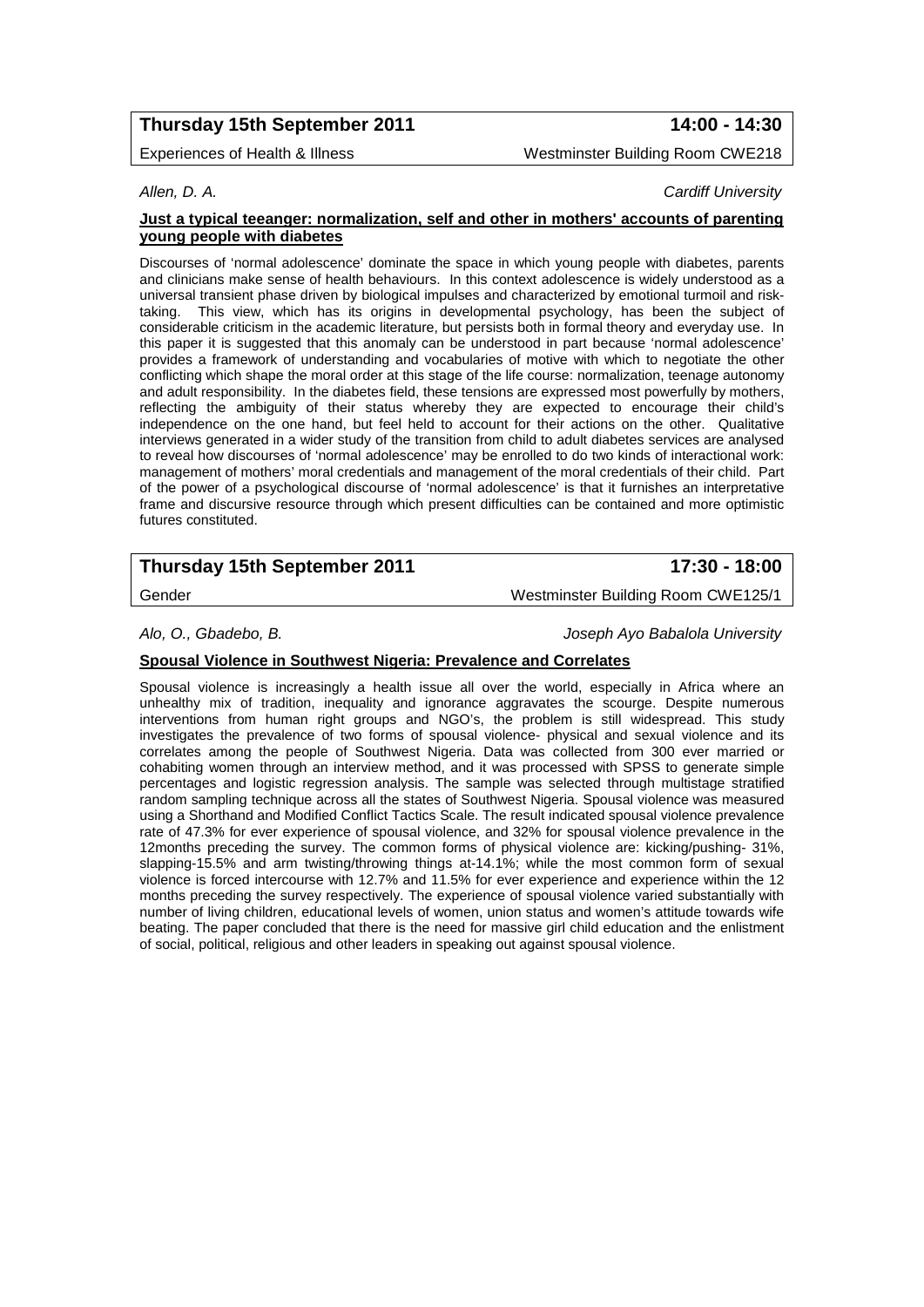# **Thursday 15th September 2011 09:00 - 09:30**

Complementary & Alternative Medicine Westminster Building Room CWE124/2

*Anderssen, J. University of Tromsø*

### **Health workers who do not want to have patients**

In our society there has been a tremendous increase in commercial merchandises and services related to health issues. In the present paper I discuss how employees in a private, commercialized health resort in Norway, look at their own role within the health field.

"Peace in the forest" is advertised as a health resort or a health hotel both for people with health problems and those who need a break from a stressful everyday life. The resort mainly serves vegetarian food and offer different physical activities. The resort also includes a spa department with massage, chiropractics and different treatments for the body and soul. The employees at the resort are introduced as therapists.

This paper is based on interviews with the "therapists", who have a diverse background from different kind of masseurs, fitness instructors, nursing, and nutrition. Even though these "therapists" have different background they all look upon themselves as health workers and that they treat health problems. However, they all make a distinction between health and disease. They say that their job is not to treat people who are sick. The people that they treat are not patients. They all want to enhance the health, understood as wellbeing. In the present paper I discuss the therapists understanding of their own role in relation to a negative and a positive health concept. I also discuss how they categorize their own activity in relation to the public health service.

# **Thursday 15th September 2011 11:20 - 11:50**

*Ashmore, L. Lancaster University*

### **Performing Accountability in the Context of Introducing New Technologies**

In medical practices accountability is often reduced down to the writing and use of protocols, guidelines and standards in order to standardize practices and hence provide a justification for these actions – what could be termed 'audited' accountability (Giri, 2000). In presenting examples from ethnographic field work in two cancer treatment units I will show how accountability is performed in the context of the introduction of new technology and how these performances of accountability can be considered as a means for coping with potential absences of evidence or a lack of confidence surrounding new technologies.

Informed by Science and Technology Studies, I will explore the role of protocols as tools for constructing and performing accountability. I argue that, in separating the processes of 'giving an account' from taking responsibility, practitioners are able to work with, or 'park', any uncertainty relating to their duties in order to continue to practice. The collective action afforded by introducing protocols therefore can be seen as necessary to enable practitioners, who are also affected by their practices, to continue to work. This parking of uncertainty may be considered unethical or unsafe but I suggest this technique enables practitioners to protect their own role and status within the organisation, in light of the changes associated with introducing new technology.

I conclude that providing accounts, in order to legitimate practices, does not necessarily equate to responsible practice and that justifications for such practices should be based upon a rationale which includes ethical responsibility beyond the legal minimum.

Science Knowledge & Medicine Messenger Mestminster Building Room CWE218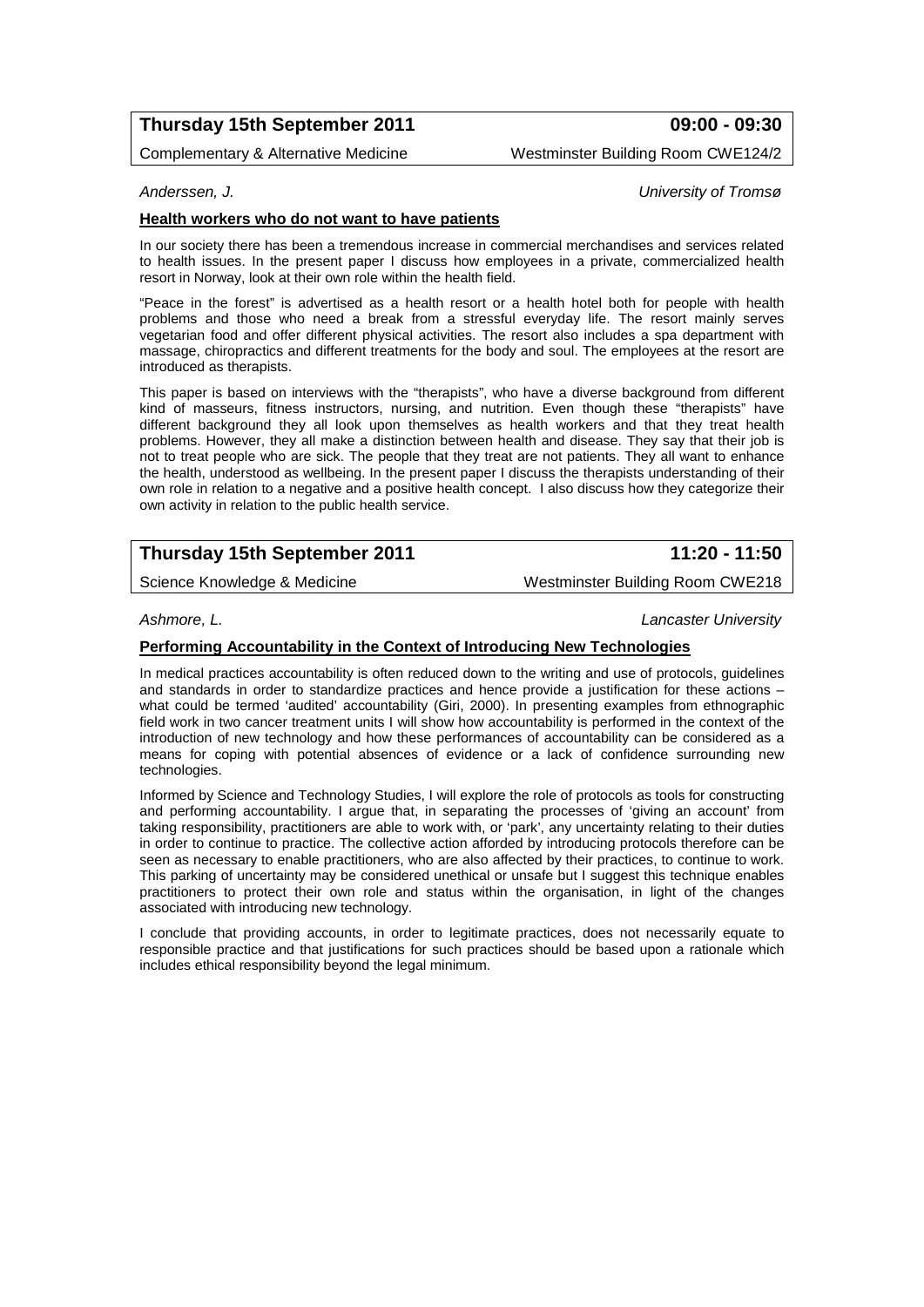# **Wednesday 14th September 2011 13:00 - 13:30**

Experirnces of Health & Illness Westminster Building Room CWE126/1

*Bacchini, S. The British Library* 

### **Now You See It; Now You Don't: The Experience of chronic illness in Six Italian Women Living With Autoimmune Disease.**

For those affected, chronic illness is a frightening, often isolating experience. Part of its power lies in its invisibility: to the onlooker, the chronically ill often appears "normal". In addition, with the passing of time the absence of an immediate threat to life can lead the observer – medical professional or otherwise – to misjude the true impact of the condition on the sufferer.

This paper draws on an original corpus of interviews with six Italian women living with Rheumatoid Arthritis and Lupus. It is qualitative in nature and is informed by insights gained from Discourse Analysis, Narrative Analysis, and functional approaches to language.

It will show how patients construe and present their experience of chronic illness, whilst shaping a new sense of self. In particular, the paper will highlight the often neglected impact of aggressive pharmacological therapies on sufferers. It will become apparent that for the patient undergoing such therapies, it is often the treatment, rather than the disease, which is construed as having the worst impact on quality of life. As my informants clearly indicate, a better appreciation of this fact by the medical profession would not only be appreciated, but also enhance quality of life, as well as the quality of medical encounters.

# **Thursday 15th September 2011 14:35 - 15:05**

Experiences of Health & Illness Westminster Building Room CWE218

*Barstad, J., Stokken, R., Thokle, G. Patient Education Research Center*

### **How Self-help Shape and Respond to Healthcare Service in a Urban-Rural Divide**

Healthcare systems provide a context that shape and respond to the contours of self-help/mutual aid. Norway is a heterogeneous country that allows for variations across the rural/urban divide. We investigated this variation from three angles: 1) the presence of self-help groups, 2) how those working in the support-system perceive self-help, and 3) how self-help groups' contact persons perceive selfhelp.

We conducted one telephone survey and two Internet surveys. The support-system survey had a total reply of 380 out of 735, giving a reply rate of 52%. For the contact-persons survey the reply was 54 out of  $105 - a$  reply rate of  $51\%$ .

Self-help groups were found to be more frequently available and more viable in urban than in rural areas. In rural areas self-help groups also were more intertwined with public sector and thus more dependent upon professionals and the healthcare-system. Rural respondents were more inclined to see self-help groups as a tool to become more autonomous, while urban respondents were more inclined that self-help groups mainly concern mutual support.

Individuals and communities themselves need to take responsibility for own health and well-being. Thus it becomes natural for public sector to draw upon mutual support to ensure health and well-being prevails in rural areas. This skews the focus of self-help away from mutuality towards individual based benefits.

Understanding the role of professionals is vital if one wants self-help to flourish in rural areas. They influence upon both the functioning and the nature of the self-help groups.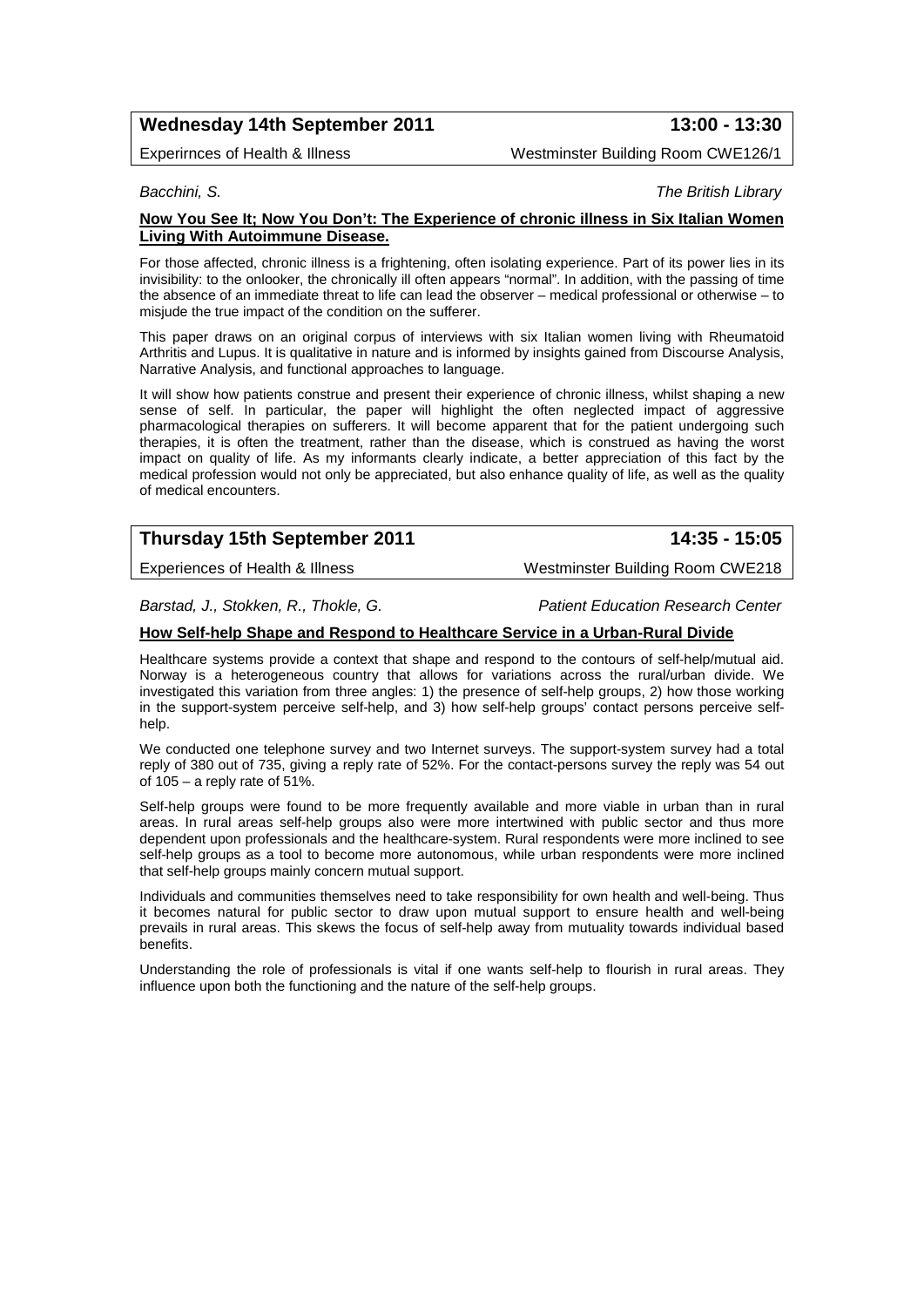# **Thursday 15th September 2011 15:45 - 16:15**

Experiences of Health & Illness Westminster Building Room CWE218

### *Beard, M. Singleton Hospital, ABMU Health Board*

### **Maternity services for traveller women in South West Wales: risk and blame.**

Introduction - Traveller, Gypsy or Roma communities are known to have a significantly reduced life expectancy compared to settled groups. Women of reproductive age have additional challenges to accessing maternity services. Assumptions healthcare providers may have about the ability to travel, the rationale for antenatal care, and women's ability to take time from domestic work can present barriers to uptake of antenatal services.

Method - In a small-scale, ethically approved project in the catchment area of Singleton Hospital, Swansea, 50 women were interviewed in two travellers' sites about attitudes to pregnancy and delivery, and their awareness and perceptions of the available care. In parallel interviews were held with 25 midwives and obstetricians of all grades to examine attitudes and assumptions from the provider's perspective. Grounded theory was applied to the transcripts.

Results - Themes emerged from the women relating to a range of specific health beliefs, perceived lack of understanding and insight of the clinicians of whom they had experience, and a sense of Faith-based predetermined outcomes.

The clinicians' transcripts yielded more consistent themes with cultural stereotyping and essentialism. Solutions to disparities of access focused on assimilation to a perceived cultural norm. There was acknowledgment of personal lack of insight and experience of patients from these communities.

Conclusions - There is little research on the needs of this group of women and larger scale qualitative work would be helpful.

Education should broaden the traditional NHS 'Diversity and Equality' training to improve understanding about potential barriers. Some simple outreach measures are suggested.

| Thursday 15th September 2011 | 15:45 - 16:15                      |
|------------------------------|------------------------------------|
| Cancer                       | Westminster Building Room CWE124/2 |

*Beech, N., Arber, A,. Faithfull, S. St Catherine's Hospice*

### **Restoring a sense of wellness following colorectal cancer: a grounded theory**

Aim: To develop a grounded theory to explain the experience of recovery following surgery for colorectal cancer.

Background: Advanced in diagnostics and treatment have led to many patients experiencing colorectal cancer as an acute episode; where illness is short lasting and resolves through recovery. Existing research has predominantly adopted a biomedical framework where recovery is measured through sequelaes of treatment. Fewer studies have considered the emotional, social and cultural aspects of recovery over time.

Methods: A longitudinal study using grounded theory was conducted with 12 individuals, who had received surgery for colorectal cancer. Semi-structured interviews were conducted at 4 time points over one year. Grounded theory analysis was undertaken using Strauss and Corbin's framework.

Findings: Individual's describe their illness experience in three phases: disrupting the self; repairing the self; restoring the self. The disease and treatment disrupt personal identity. Recovery is a process of body repair and restoring personal identity and control. The core category is Restoring a sense of wellness; fostered through awareness and enjoyment of the physical, emotional, spiritual and social aspects of life. A sense of wellness exists as a duality with a sense of illness, where both perspectives co-exist but one usually takes precedence. A sense of illness pervades when the individual is preoccupied with illness which continues to disrupt their daily life.

Conclusion: This study adds to the conceptual vocabulary of chronic illness by illustrating how social and cultural meanings associated with cancer create an illness experience beyond the immediacy of an acute treatment episode.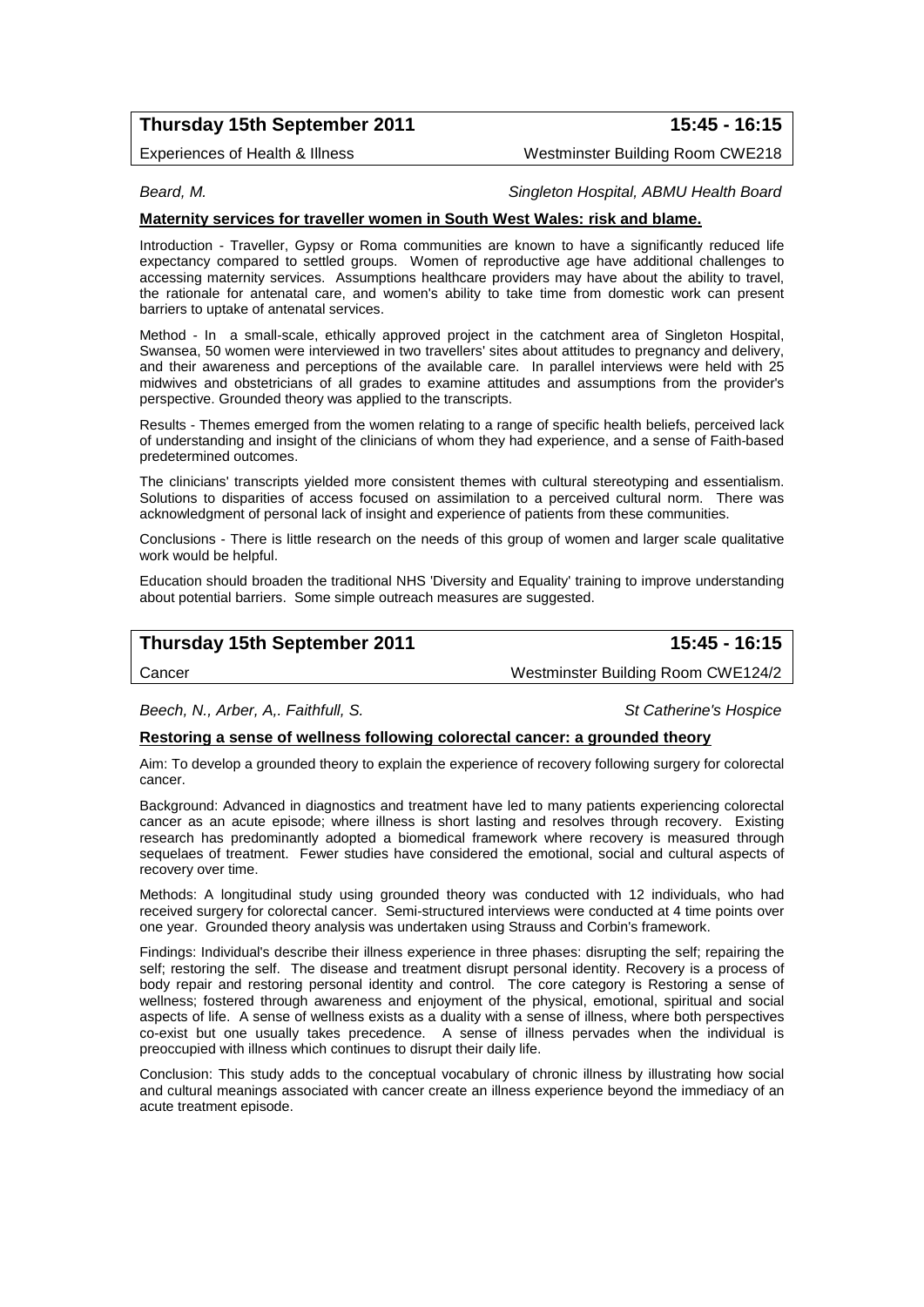**Friday 16th September 2011 11:55 - 12:25**

Networks Westminster Building Room CWE124/1

*Blickem, C., Vassilev, I., Brooks, H., Kapadia, D., Reeves, D., Cheraghi-Sohi, S. University of Manchester*

### **Social networks, illness management and different lines of work: an empirical study of the impact of social networks on managing long term health problems**

Healthcare has seen a shift in emphasis from paternalistic models of care to lay-led partnership models of care which promote self-management education programmes as a potentially effective way of addressing chronic disease management (Foster 2007, Lorig 2002). Although a patient-centred perspective is welcome, there is a tension between the vision of patient responsibility for health management (Wanless 2002) and the dominance of biomedical priorities within the discourse of selfcare where there remains a focus on the support given by health professionals to people living with long-term condtions (LTCs).

This paper argues for the need to highlight contextual issues in everyday life and the central role played by social networks of support in shaping capabilities to adapt to living with a LTC. This involves sharing the work that is additional to everyday responsibilities, which includes re-negotiating and co-ordinating existing arrangements in everyday practices in a range of contexts (e.g. home, family, work, leisure, etc).

We draw on the notions of illness work, everyday work and biographical work (Corbin and Strauss 1985) and social network analysis (SNA) and propose a conceptual framework for detecting these areas of work in order to understand who should do what, who does what, and what is the process of negotiating and sustaining new practices with and between actors within networks of care in relation to LTCM. These concepts were operationalised in a mixed-method survey conducted with 300 people with vascular conditions in the Greater Manchester area and this paper will report on the findings.

# **Thursday 15th September 2011 16:55 - 17:25**

Cancer Westminster Building Room CWE124/2

*Blows, E., Bird, L.,Seymour, J., Cox, K. University of Nottingham*

### **The experience of long-term cancer survivorship: a multiple-case study**

Background: Of 2 million people living with cancer in the UK, 1.24 million were diagnosed over 5 years ago. Adopting a biopsychosocial approach - looking beyond 'disease' and outcomes to exploring cancer within the context of survivors' daily lives - this study aimed to explore experiences of long-term survivorship (=5 years post-treatment).

Methods: A multiple-case study, collecting data using narrative interviews, was conducted. Interviews were held with 12 cancer survivors and their 'significant others'. This paper outlines preliminary findings from the descriptive stage of the analysis: 'restorying' of individual narratives, followed by cross-case analysis, to describe experiences of long-term survivorship.

Findings: There appear to be 2 types of 'survivor': those for whom cancer is in the past, who would describe themselves as having 'had' cancer; and those for whom cancer is in the present, who are 'living with cancer'. For those that perceive it to be in the past, cancer tends not to affect daily living. Those experiencing ongoing consequences of cancer find it continues to limit daily activities, affecting their identity and relationships. This being said, all survivors describe triggers that remind them they were diagnosed with cancer. In this respect, all survivors oscillate between the past, present and future, in terms of the place cancer has in their lives.

Conclusions: Whilst many long-term survivors adjust well to life post-treatment, some continue to feel the impact of cancer on their daily lives. Explanatory analysis now seeks to further our understanding of why some survivors adjust better than others.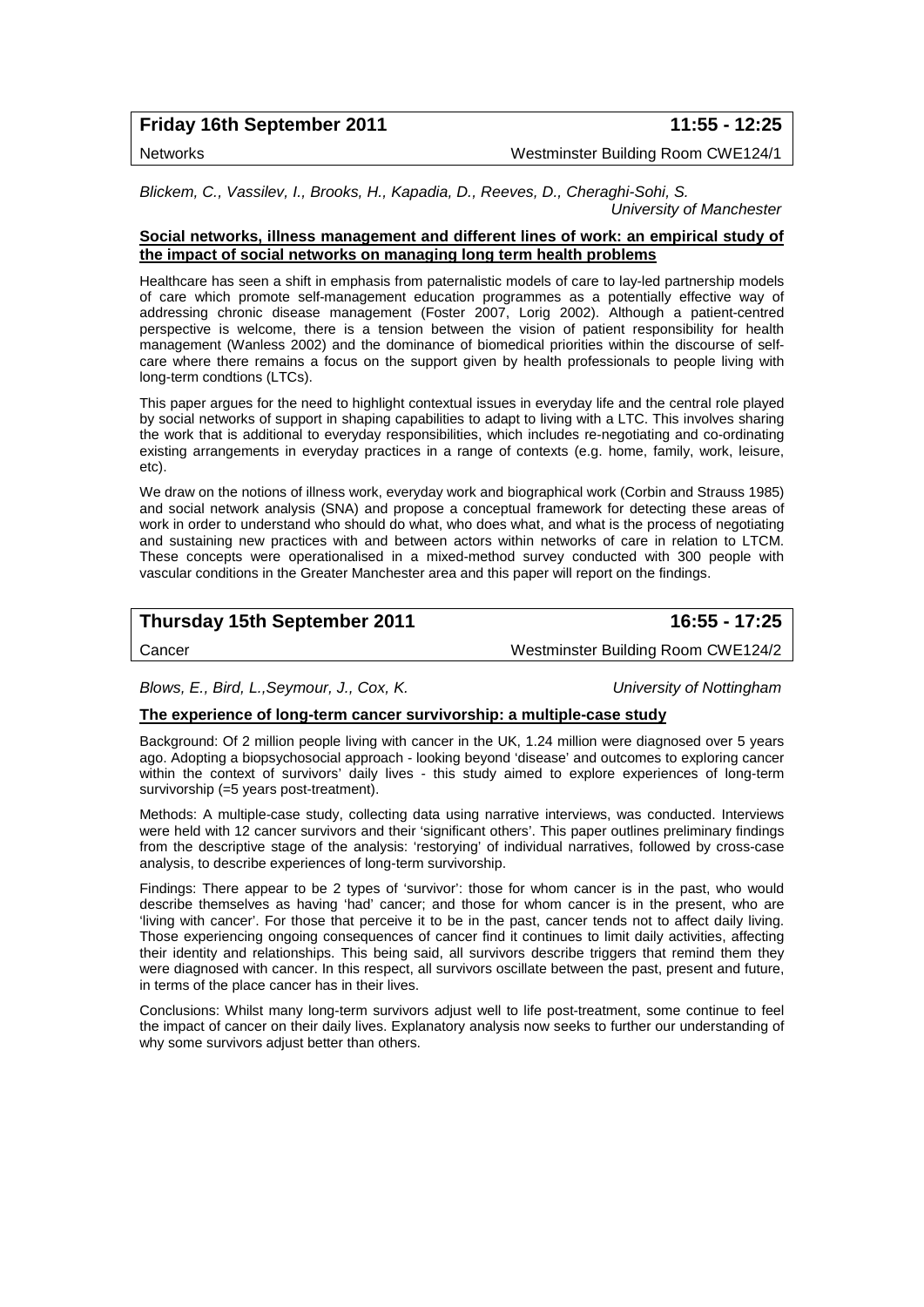# **Friday 16th September 2011 09:00 - 09:30**

Maternity/Reproduction Westminster Building Room CWE126/1

### *Bosanquet, A. Kingston University/St Georges University of London*

### **'Follow Nature, trace her footsteps, listen to her voice': writings of pioneering midwives from 17th and 18th century London**

Concerns about the on-going medicalisation of childbirth and struggles to sustain 'normality' have been at the forefront of professional and wider societal debates since the 1980s. The achievements of modern medicine and science, with their undeniable benefits, have also introduced a risk of disempowering women by robbing them of physiological ability to give birth naturally, and have given rise to new challenges to midwives in maintaining normality and preventing unnecessary intervention. These contemporary concerns and dilemmas closely resemble those of the conflict ridden 18th century London where female midwives fearlessly contested the new interventionist male midwives. Research presented here looks at the original writings of five 17th and 18th century London midwives who were the only known female authors of midwifery books published in English before 1800– Jane Sharp, Sarah Stone, Elizabeth Nihell, Margaret Stephen and Martha Mears. It focuses on their understanding of the normal birth processes and the arguments used by them for supporting 'nature' and 'normality'. Contrary to widely held views and images of early-modern midwives as uneducated, superstitious and dangerous birth attendants, the emerging picture is that of highly dedicated, skilled, knowledgeable, erudite and inspiring women. Studying the history of midwifery and childbirth opens opportunities for better understanding of the development of clinical knowledge and adds refreshing perspectives to professional debates of today.

# **Thursday 15th September 2011 11:20 - 11:50**

Healthcare Organisation Westminster Building Room CWE125/2

*Boudeau, C. University of Reading*

### **Designing the observability of hospital inpatients in single bedroom wards**

The proposed paper explores the relationship between the architectural design of healthcare infrastructure and the organisation of healthcare activities. It is based on the examination of architectural drawings produced in the course of the design of a new hospital in the UK, specifically successive drawing studies of single bedroom wards. The objective of these drawings was to find an acceptable architectural solution to the specific problem of achieving 66% visibility of inpatients in each ward by nursing staff. The proposed paper study is informed by the ethnomethodological programme. Hence is concerned with the embodied methods by which architects sought a design that would satisfy this requirement. It therefore addresses the following question: how were nurses' real-worldly observation and monitoring practices manifested in the architectural design of the single bedroom wards? The central thesis demonstrated is that the design of healthcare infrastructure incorporates and prospectively arranges real-worldly healthcare activities. The objective of this paper is to describe the ethnomethods by which this was accomplished in the drawings of the single bedroom wards. In addressing the relationship between the design of healthcare infrastructure and the delivery of healthcare services, this paper is consequently highly relevant to the sociology of health.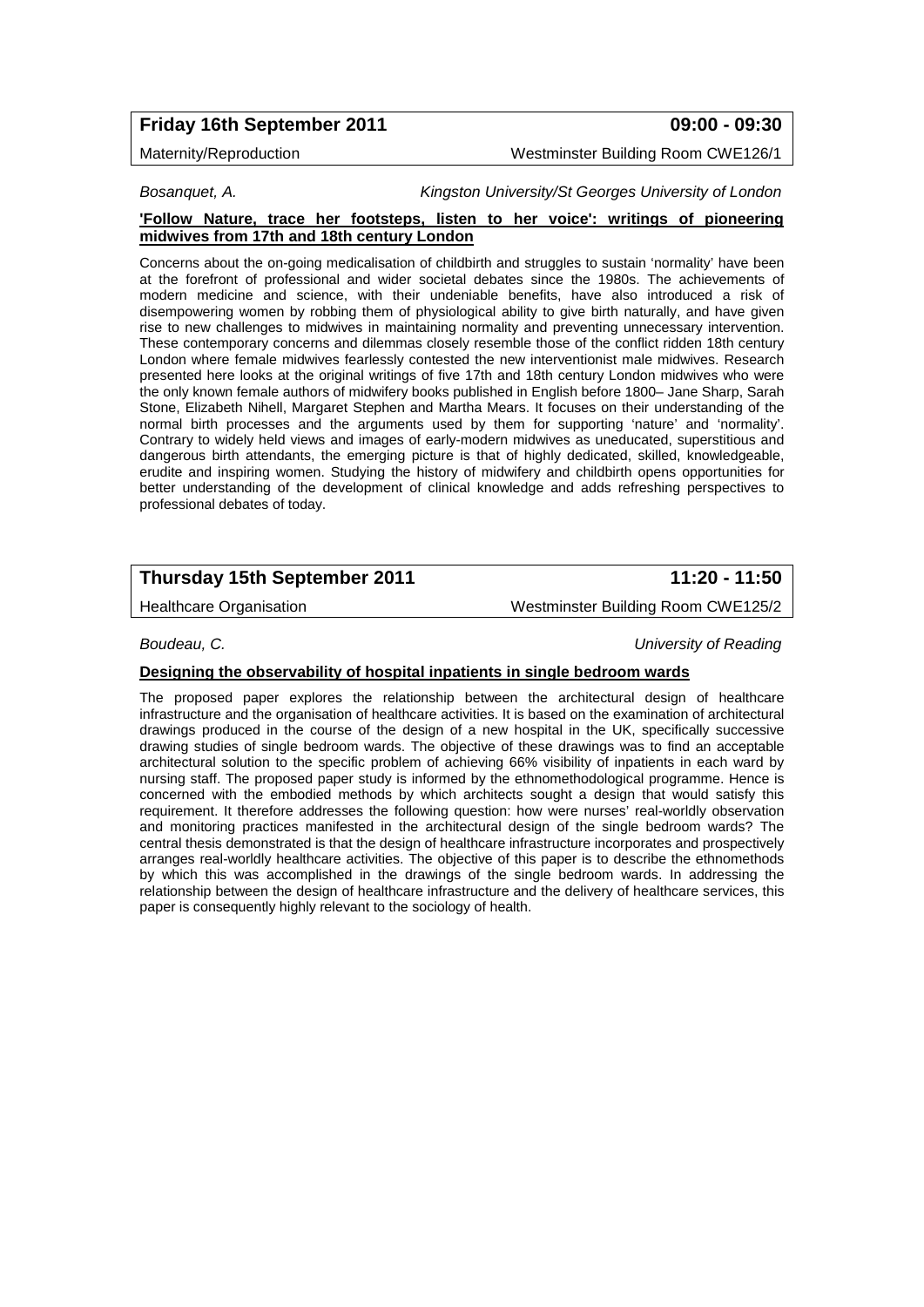# **Wednesday 14th September 2011 14:10 - 14:40**

Tissues/Blood Westminster Building Room CWE017

### *Boulos, M. University of Sydney*

### **'Good eggs': ideal donors for stem cell research**

This paper will describe a study into perceptions of eggs provision for stem cell research. Few women have volunteered to provide eggs for SCNT research which has substantially limited the progress made. In an effort to increase the number of eggs available, some jurisdictions, including New York and the United Kingdom, have permitted some for of payment for eggs. These policies have had some success but have attracted criticism from ethicists, sociologists and feminists on the grounds that they are potentially exploitative because paying women exploits vulnerable populations who often have little choice but to use their bodies in instrumental ways.

Scientific egg provision must contend with the established demand of eggs for reproductive purposes. Studies concerning reproductive egg provision contribute to understanding providers' motivations and the political implications of the practice. However, the provision of eggs to SCNT research is a significant reconfiguration of the relationships that exist in the reproductive paradigm. The new field draws together women, scientists, state and non-state funders, patients, and their families. It shifts the purpose from a baby in the 'here and now' to a much less tangible process of scientific knowledge, making explicit issues about property rights.

Drawing on empirical data from fertility patients, reproductive egg donors, and the 'ideal' donor – women aged between 18 and 30, this research reports on various factors that contribute to the low provision rates of eggs for SCNT research in Australia.

# **Wednesday 14th September 2011 14:10 - 14:40**

Autism Westminster Building Room CWE126/2

*Bracher, M. University of Southampton*

### **Sense, perception and embodied sociality – exploring identity, place and risk in autistic people's autobiographies.**

Autism Spectrum Conditions (ASCs) are lifelong neurodevelopmental conditions, currently understood as involving impairments to social, communicative and mentalising/theory of mind operations as well as sensory and perceptual differences affecting the reception, rendering and modulation of sense data. These experiences have profound implications for experiences and negotiations of social life for people with ASCs. Recent social scientific work has indicated that issues of identity, relationships with place, and social risk are configured in particular ways by sensory and perceptual differences; and these are implicated the production of particular patterns of embodied social activity. Relationships between these aspects of experience are at present underexplored in the literature, particularly with regard to their implications for framing and exploring autistic sociality. The presentation will be structured as follows; first, I present a summary of my theoretical approach, which conceptualises autistic sensory and perceptual differences within a wider context of embodied human sociality. This, I argue, helps to mediate the tendency in some of the wider literature on ASCs to ascribe a priori deficits to what are complex multifaceted experiences emerging within disparate biographical, intersubjective and emotional circumstances. Second, I will present a summary of my methodological approach to examining and analysing autobiographical materials, and indicate the manner in which autobiography as an embodied communicative and intersubjective practice is well suited to exploring the experiences of this group. Third, initial findings from my PhD project will be discussed in relation to their role in reframing conceptions of embodied sociality in autism.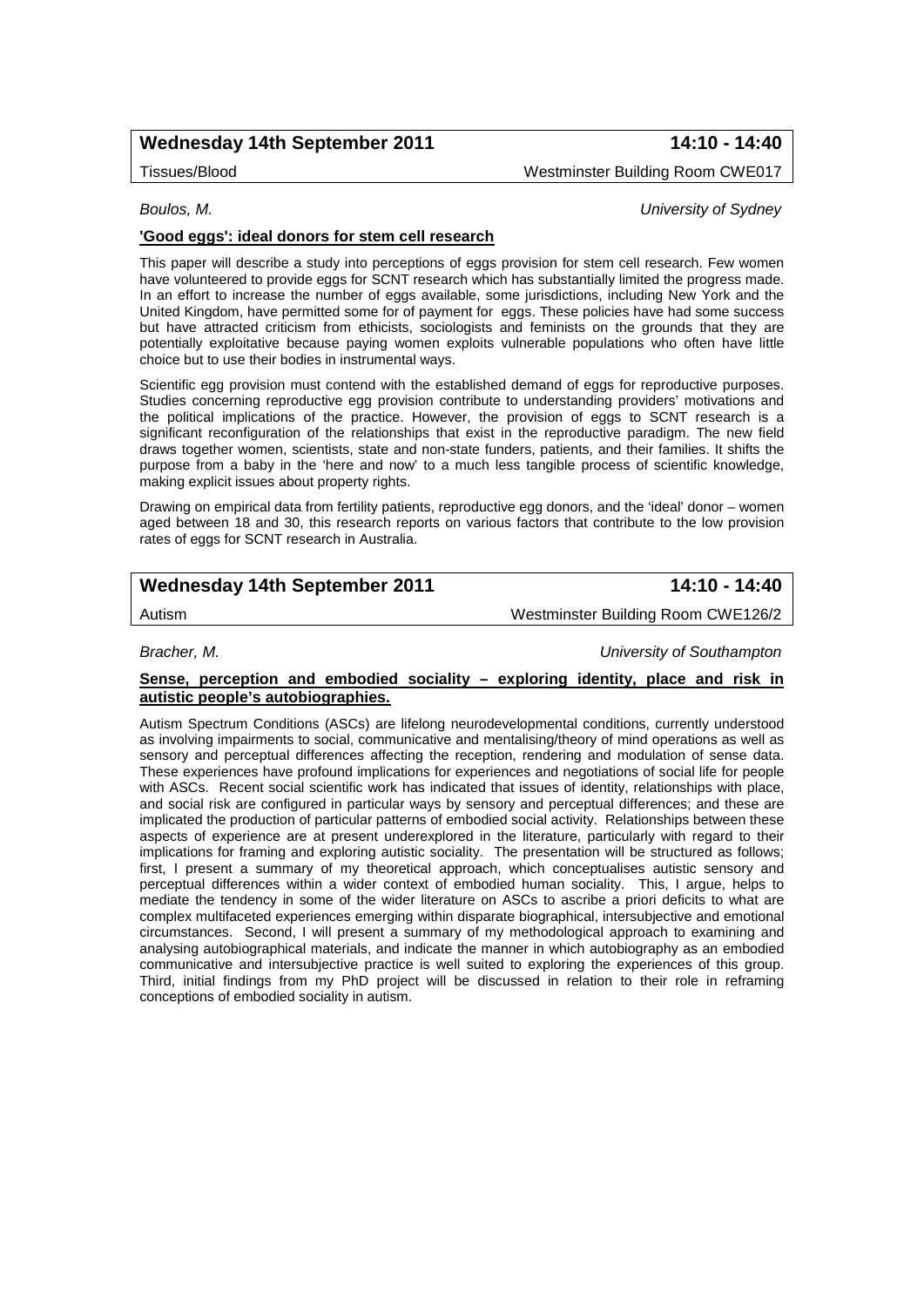# **Friday 16th September 2011 10:45 - 11:15**

Networks Westminster Building Room CWE124/1

*Bradley, F., Ashcroft, D.M., Crossley, N. University of Manchester*

### **Exploring the structure and narrative of general practitioner-community pharmacist networks**

The relationship between general practitioners (GPs) and community pharmacists is often described as 'uneasy'. On the one hand both professions possess a common focus on optimising the benefits and reducing the risks of medication for patients, but on the other, the overlap in both service and skill can lead to competition and tension. It is the norm for both professions to work in isolation from one another with only limited contact regarding routine administrative queries. The patient acts as the lynchpin of the relationship, dictating the connection between the pharmacy and the GP surgery.

It is against this back-drop that recent policy and guidance in the UK has encouraged GPs and pharmacists to work together more collaboratively. Previous evaluations of such attempted collaborations indicate that the relational structures or networks between GPs and pharmacists are either not present or too weak to fully support such initiatives.

The paper presents findings from four case studies of GP-pharmacist interaction using a social network analysis approach. The analysis focused on the structural properties of the networks and individual actor and dyad properties, in addition to the characteristics of ties in terms of reciprocity and multiplicity, and of the actors themselves in relation to homophily. Qualitative interviews have provided narrative to the structural form of the networks, exploring what it means professionally to be situated in different positions in the network (e.g. well connected or isolated), how these positions may have been achieved, and the opportunities or constraints these positions present.

# **Friday 16th September 2011 10:10 - 10:40**

Patient Support Groups/Organisations Westminster Building Room CWE125/1

*Britten, N., Embuldeniya, G., Veinot, P., Bell, E., Nyhof-Young, J., Sale, J., Bell, M.* 

### **Perceived impact and experience of participating in peer support interventions: a qualitative synthesis**

There are several contemporary discourses about the growing burden of chronic illness, resource constraints within health care systems, and self-management in chronic illness. One particular form of self-management is peer support, defined as 'the provision of emotional, appraisal and informational assistance by a created social network member who possesses experiential knowledge of a specific behaviour or stressor and similar characteristics as the target population, to address a health-related issue of a potentially or actually stressed focal person' (Dennis, 2003). We conducted a synthesis of qualitative studies, using meta-ethnography, to address the question: What is the impact of formal or informal peer support on improving the health and wellbeing of individuals with chronic disease? Following the usual procedures of literature searching, applying inclusion and exclusion criteria, and quality appraisal, 25 papers were included in the synthesis. Data extraction covered methodological quality, method of peer support, intervention duration, peer training, disease type, severity and duration, co interventions, and demographics. Fourteen key concepts were identified through a process of translation: emotional entanglement; sense of connection; finding meaning; experiential knowledge; reciprocity; helping; role satisfaction; changed behaviour; changed outlook; changed knowledge; sharing; isolation; empowerment; and accepting disease. These concepts have been synthesised in the form of a conceptual model which is intended to explain the experience and impact of participating in peer support interventions. We compare the model with other sociological models of self management, with particular reference to the interplay between experiential and professional knowledge.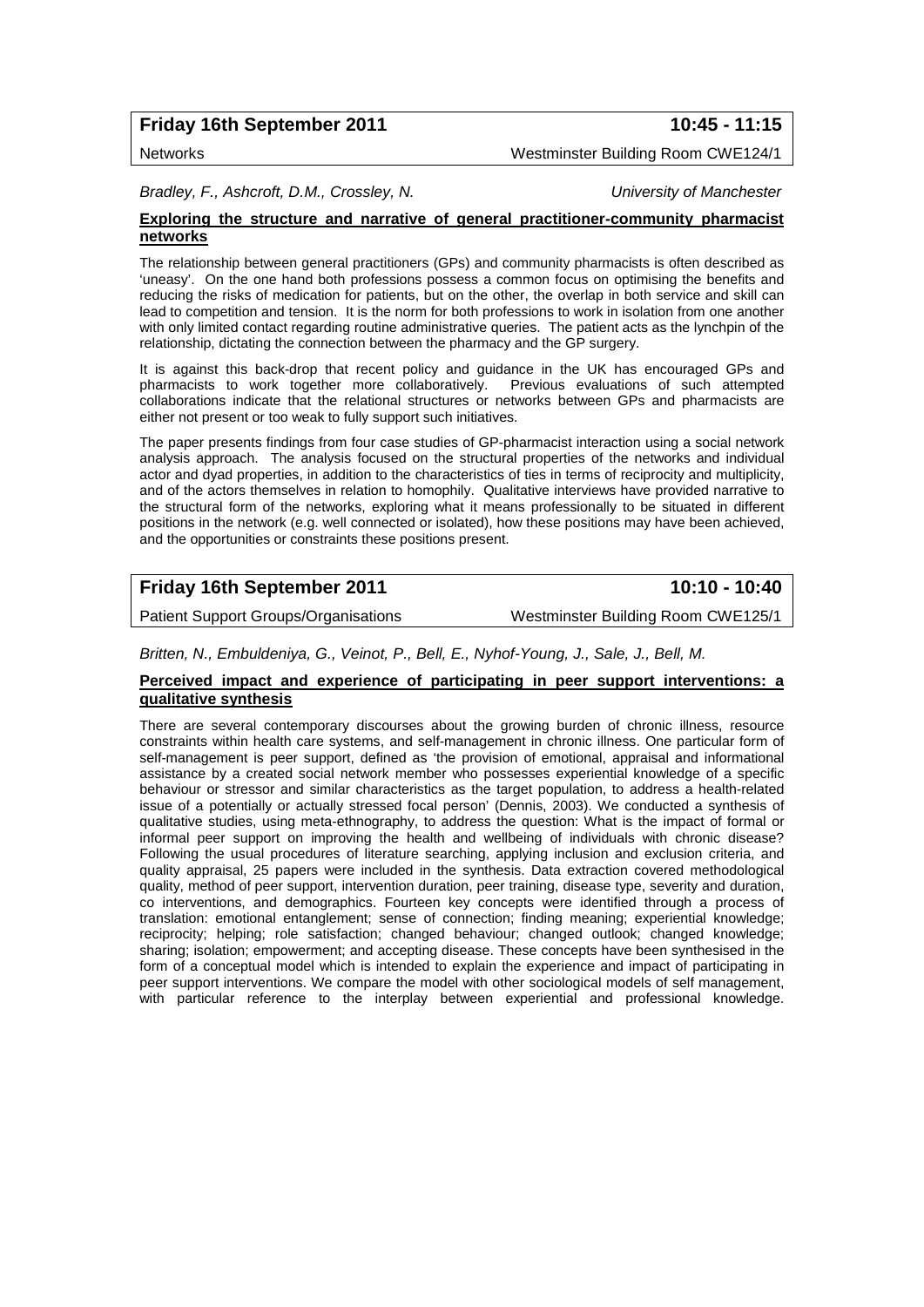# **Thursday 15th September 2011 14:35 - 15:05**

### Gender Westminster Building Room CWE125/1

### *Brown, S. Durham University*

### **'They think it's all up to the girls': gender, risk and responsibility for contraception**

Introduction - The UK continues to have the highest teenage pregnancy rates in Western Europe, and reducing them remains a priority for the UK Government. There remains a need to understand why unintended conceptions still occur, despite widespread availability of contraception.

Methods - We re-analysed the data from two earlier qualitative studies, with an emphasis on findings related to responsibility. The first study investigated unintended conceptions and in particular, reasons for non-use of contraception amongst 16-20 year old women soon after or prior to termination of pregnancy. Interviews focussed on knowledge of and views on contraception, sex education, and sexual health services. The second study involved focus groups with two groups of 14-18 year old men to explore their views on sex education, sexual health, and knowledge of and responsibility for contraception. The interview and focus group transcripts were analysed using a grounded theory approach.

Results - The issue of gendered responsibility for contraception emerged during the interviews with young women, with interviewees reporting assumptions by young men that women should take responsibility for contraception. Almost all the young women said that young men viewed contraception as "not their job". However, the young men thought that responsibility for contraception should be shared.

Conclusions - There are clear gender differences in assumptions about responsibility for contraception, and in accounting for decisions about use of contraception.

Health professionals' emphasis on hormonal methods of contraception reinforces gendered assumptions of responsibility; although it may result in fewer unintended conceptions, there are implications for rates of sexually transmitted infections.

# **Thursday 15th September 2011 14:00 - 14:30**

Cancer Westminster Building Room CWE124/2

*Burles, M., Holtslander, L. University of Saskatchewan*

### **Living in the Present Versus Desiring the Past: A Qualitative Analysis of Women's Experiences of Ovarian Cancer**

In recent years, a common socio-cultural discourse has emerged in much literature on cancer experiences. The discourse centres on the notion that cancer brings about a realization that life is more fragile than previously thought, and thus affected individuals feel a greater urgency to enjoy life. This discourse is evident in references to the desire to 'live in the present' or 'seize the day', among others. This presentation explores this socio-cultural discourse with respect to data generated in a qualitative study of women's experiences of ovarian cancer carried out in Saskatchewan, Canada. Analysis of faceto-face and e-mail interview data revealed that this discourse was commonly referenced by participants, with several indicating that cancer was a catalyst to live their lives differently. However, a tension also emerged in some participants' narratives because they also expressed a desire for the reliable nature of life prior to having cancer. In other words, sometimes participants yearned for a return to their pre-illness life when they could go about their daily routines with ease and were able to plan for the future. Thus, while participants often drew upon the 'living in the present' discourse, as many individuals affected by cancer in contemporary Western society do, some also communicated a desire for the stability afforded by their pre-illness lives. This presentation contributes to the sociological study of cancer experiences by offering insight into how women affected by ovarian cancer negotiate and give meaning to their experiences with respect to socio-cultural discourse.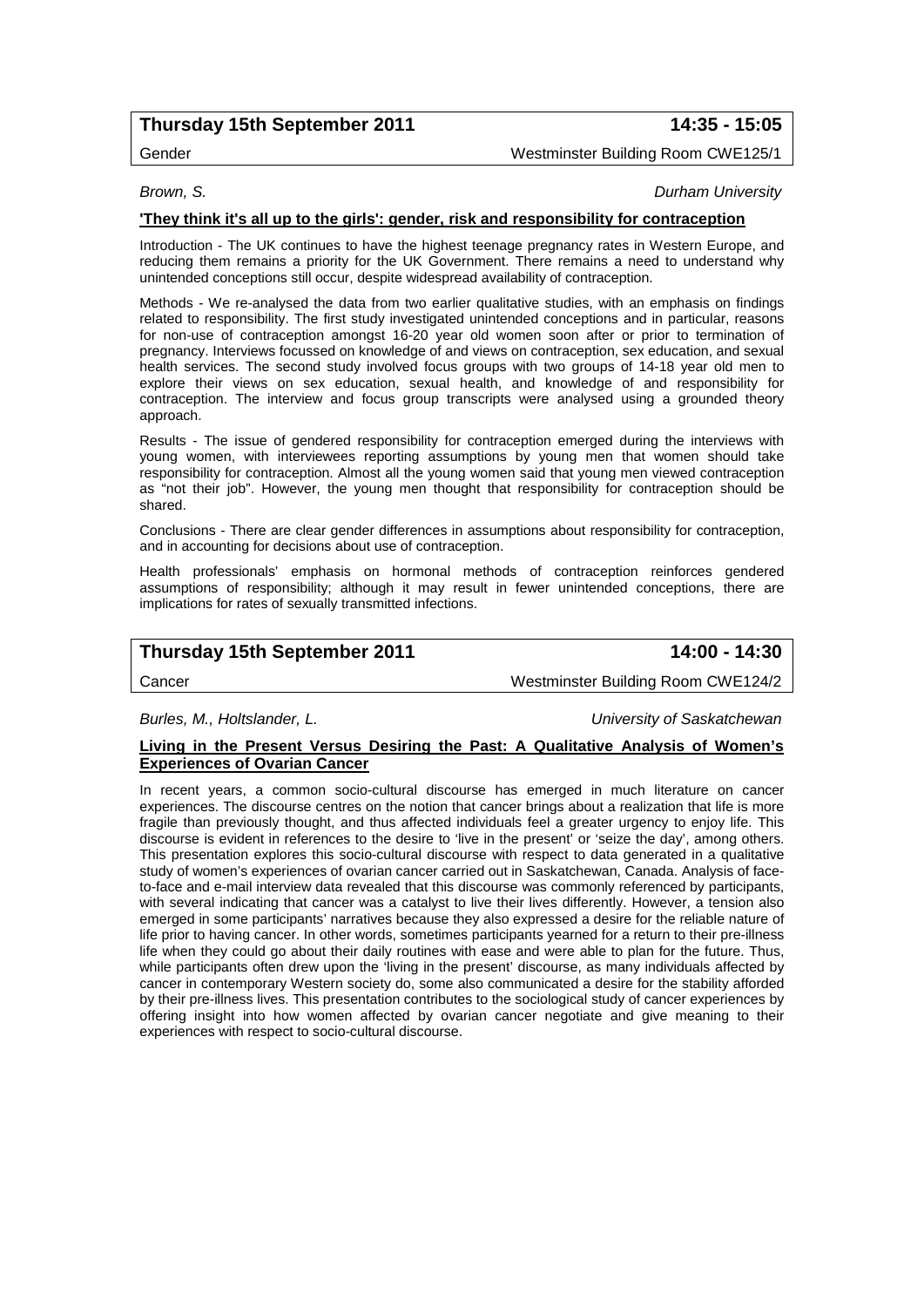# **Wednesday 14th September 2011 15:55 - 16:25**

Science Knowledge & Medicine New York Westminster Building Room CWE018

*Burr, J. A. University of Sheffield*

### **Exploring the role of research ethics committees from the perspective of Luhmann's social systems theory.**

There have been a number of criticisms about the general efficacy of Research Ethics Committees (RECS) in their different institutional settings. Recently, a number of researchers have raised concerns about 'ethics creep'; 'illegitimate generalisation' from ethical review procedures designed for biomedical research and incompatibility with social science research methodologies.

I aim to present a theoretical explanation for the role and practice of research ethics committees through sociological system theory and specifically the work of Luhmann. The primary starting point for sociological system theory and specifically the work of Luhmann. Luhmann is that social relations cannot be successfully analysed on the basis they are humane. RECs are not a social system but used to support and legitimate the social system 'science' which has the primary function of producing knowledge and truth (we may argue 'truths'). I ague that one explanation for the role of RECs can in found in Luhmann's descriptions of how different systems are functionally differentiated and therefore, systems are not tied to a supreme value, for example, truth or justice.

Through an analysis of the discourse used in RECs, for example 'dignity', 'respect for privacy', I argue that these fulfil certain functions including that of 'scientific' legitimacy. Legitimacy is not produced because we truly believe in these discourses, but through participation in REC proceedings. Therefore, the process of gaining REC approval is nothing to do with issues of 'ethics'. It is the participation in these procedures that determines the legitimacy of decisions and therefore that of science as a whole.

# **Wednesday 14th September 2011 13:00 - 13:30**

Tissues/Blood Westminster Building Room CWE017

*Busby, H. W., Julie, K. University of Leicester*

### **Risk and Safety in the Blood Supply in the 21st Century: Perspectives from Qualitative Research with Patients, Professionals and Regulators in England**

Blood is a staple of the supply of biological materials that underpin contemporary medical practice across most health systems. The technological, organisational and regulatory dimensions of blood services have changed beyond recognition, and the management of these risks is a complex and changing terrain. The paradox in the long endeavour to supply safe blood - that new risks have emerged or been manufactured, even as progress is achieved- resonates with sociological discussions about the nature of risk in modern societies.

This paper aims to offer a sociological analysis of the transitions in the governance of blood supply in the UK, with respect to the management of risk. It is now proposed that greater openness should characterise public policy in this field, that the precautionary principle should guide policy decisions in this area, and that a more robust approach to informed consent should be taken. The implications of these proposals will be explored through an analysis of policy developments and of a consultation about informed consent in blood services in England. The paper will also draw on the preliminary findings from a qualitative study being conducted with the aim of exploring the framing of risk in this context by patients, professionals, and regulators with an involvement in blood services. Whilst the sociology of risk offers important directions for reflection on these findings, the paper will also draw on an older body of work about lay knowledge, and will be grounded in a recognition of the vulnerability that need for blood entails.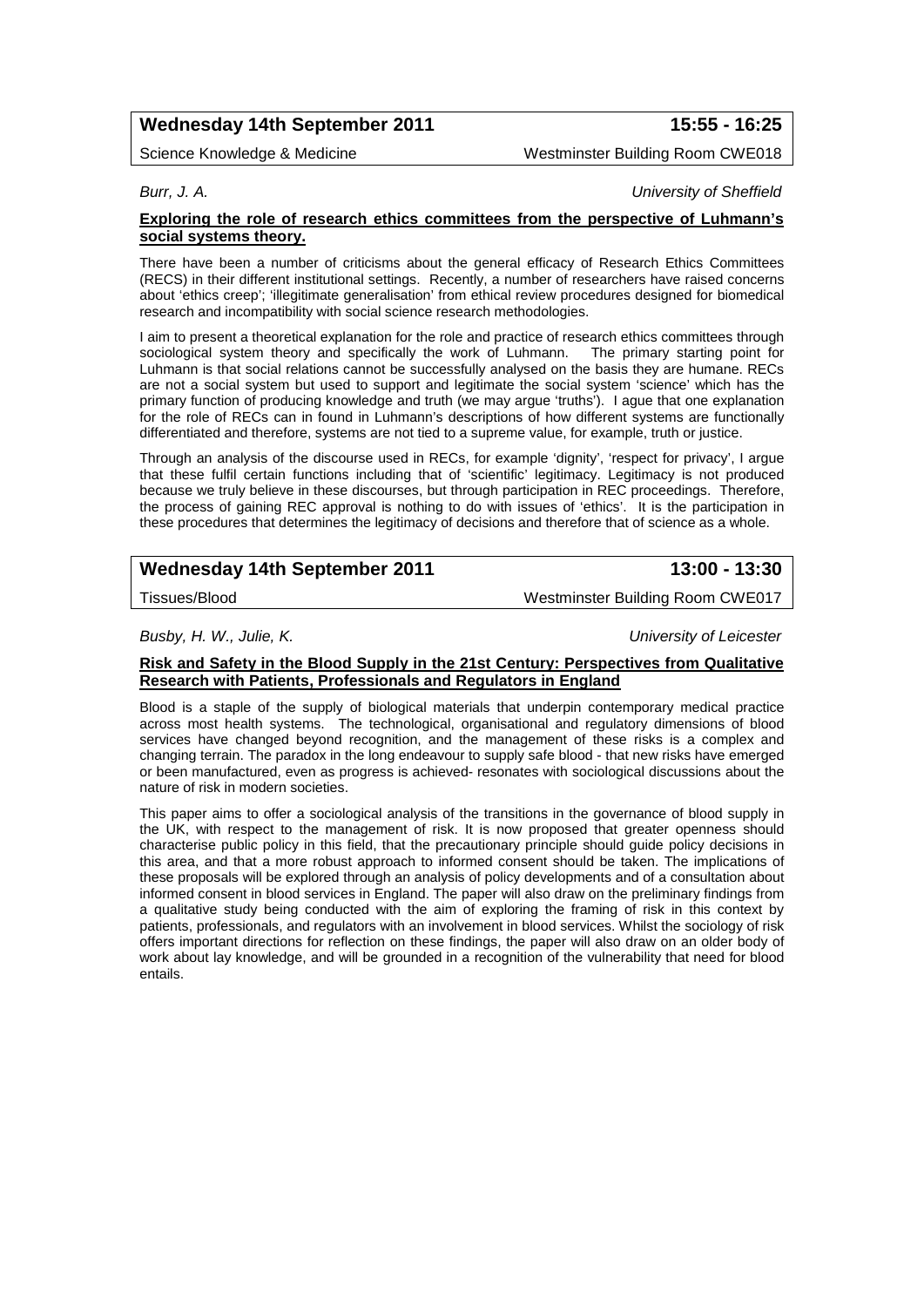# **Thursday 15th September 2011 10:45 - 11:15**

### Embodiment & Emotion Westminster Building Room CWE124/1

*Buse, C., Joynes, V.J. University of Leeds*

### **The embodied biographies of carer and cared for: interconnected meanings of illness and identity**

There is a burgeoning sociological literature on care and embodiment which has explored the experiences of those receiving care, or the 'bodywork' involved in providing paid care (Twigg 2000). However, it has been argued that carer/cared for are often positioned as binary opposites (Chattoo and Ahmad 2008), whereas many unpaid carers are themselves suffering from a serious health condition (Lloyd 2006). This paper explores how biographies of illness are interconnected with the stories and identities of unpaid carers and carers' own experiences of health and illness, drawing on data from the national evaluation of the 'National Carers Strategy Demonstrator Sites'. This research used mixed methods including case studies, carers surveys, and documentary analysis. Data illustrates how many providing unpaid care do not identify themselves as 'carers', which is often linked to continuity in their embodied biographies and roles (for instance as a loving spouse) and a sense of compassion or moral duty. Carers often focus on the needs of the cared for person and neglect their own health needs, and at the same time health professionals tend to focus on the needs of the service user. Therefore, while the carer may be experiencing illness, the carers' body often remains 'absent' (Leder 1990) although initiatives such as carer health checks help to bring it to the fore. The importance of bringing the body of the unpaid carer 'back into focus' therefore has important theoretical, practical and policy implications, and helps to overcome dualisms between carer and cared for.

# **Friday 16th September 2011 09:35 - 10:05**

Ethnicity Westminster Building Room CWE125/2

*Byrne, G., Moore, R., Daly, L. University College Dublin & Trinity College Dublin*

### **An exploration of Polish migrants perceptions of accessing healthcare in Ireland**

Background - The Polish community are one of the largest ethnic groups in Ireland. The Polish embassy estimates that 180,000 Polish continue to live in Ireland in 2011. Their expectations about Irish healthcare are influenced by cultural issues including their previous experiences of healthcare in Poland.

Methods - Participants were recruiting via Polish churches, organisations, schools and medical centres, using purposive sampling. Between January 2010 and April 2011, 12 individual interviews, 3 group interviews and four focus groups were conducted. . All interviews were recorded, transcribed and analysed with the aid of NVIVO.

Results - Forty –eight participated in this qualitative study, the majority of whom were female and a minority (n= 11, 22.9%) were unemployed. The major themes from the data analysis included: lack of information about the Irish healthcare system, expectations about the role of the GP (General Practitioner), access to specialist care, English competency of the participants, cost of healthcare and long waiting times. Some participants reported changing pattern of accessing GP care, the longer they lived in Ireland.

Conclusions - Poor access to health care may contribute to health inequalities among ethnic minorities. It is imperative to understand the barriers to health care as perceived by migrants to improve access and to promote integration. . An historical review of the developments of the different health care systems in Poland and Ireland will help contribute to an understanding of the Polish migrants' expectations about healthcare in Ireland.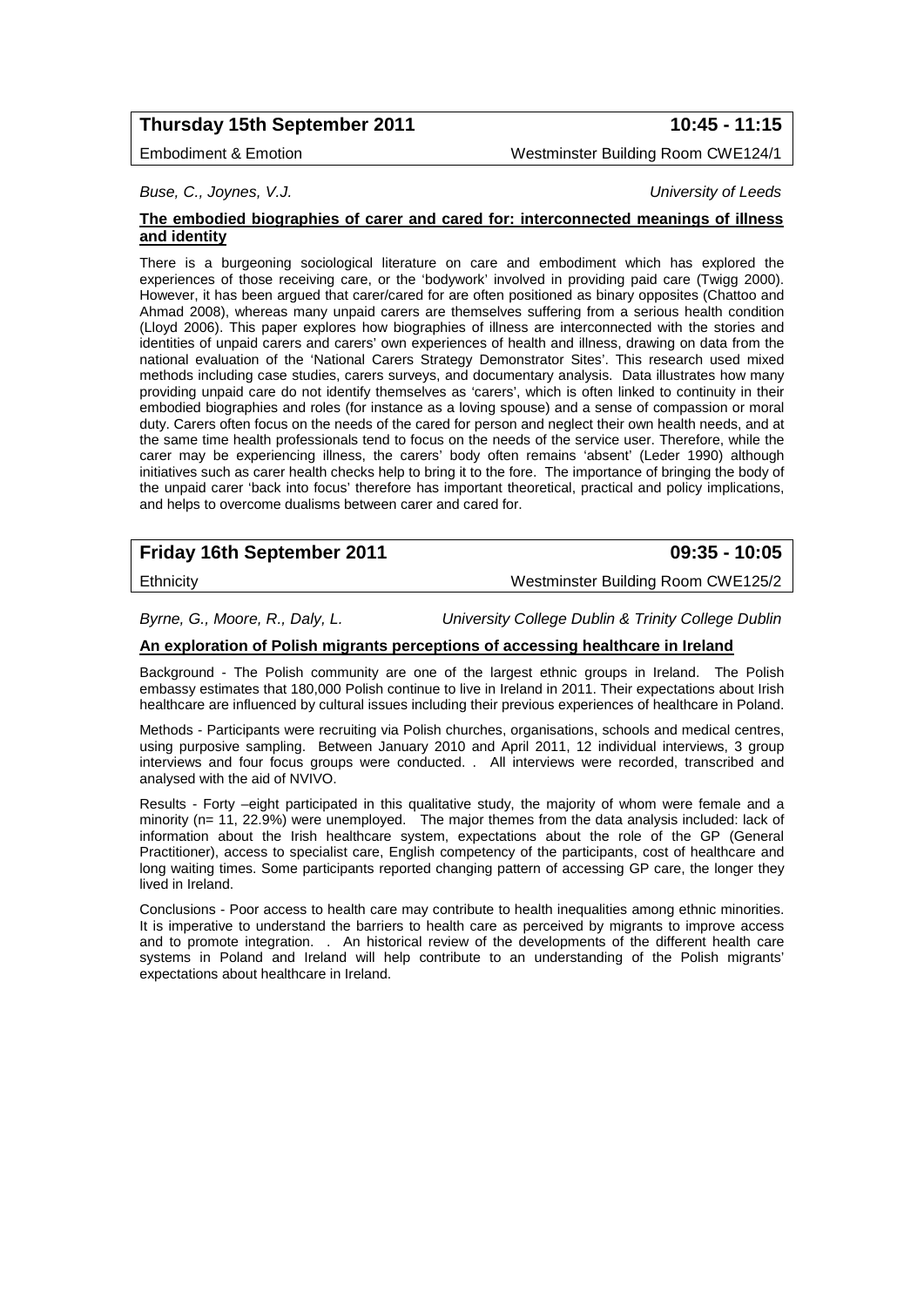# **Thursday 15th September 2011 17:30 - 18:00**

Randomised Controlled Trials & Patient Public Health Westminster Building Room CWE126/2

### *Carter, P., Jinks, C. Keele University*

### **A case study to evaluate patient and public involvement in musculoskeletal research.**

This paper presents a mixed methods case study of active patient and public involvement (PPI) in research. In 2006 the Arthritis Research UK Primary Care Centre established a "Research Users 'Group" and supplemented this with a "Virtual Panel" in 2009. In total there are 30 "experts by experience" who have a musculoskeletal condition and are willing to contribute this expertise to academic and clinical research. Support is provided by a paid PPI co-ordinator who shares the experience of having a musculoskeletal condition. An evaluation sought to understand how the groups function and their impact on patients, researchers and the organisation.

The data set comprises documents, semi-structured interviews with patients and researchers and field notes. A theoretically informed abductive approach was used to analyse the data. Emergent findings indicate that experiential knowledge contrasts with the socially privileged form of academic expertise and that respect and recognition are key mediators of successful ongoing relationships. The PPI coordinator uses the metaphor of translation to explain how she communicates across different linguistic repertoires. Active involvement of lay people has made some difference to themselves, to research topics, study design and to patient information materials. PPI has also had an impact on the organisation and on research funders. At a key moment in the organisation's history, a group of patients were "handpicked" to represent the Centre's approach to involvement and they were described by visiting funding assessors as "inspirational". The findings will be discussed in relation to sociological theories of participation.

# **Wednesday 14th September 2011 15:20 - 15:50**

Gender Westminster Building Room CWE125/2

*Castro-Vazquez, G. Nanyang Technological University*

### **Japanese Men, Pride and Circumcision**

This paper reports part of an ethnographic investigation on circumcision, maleness, sexual behaviour and health matters of Japanese men.

The aim is to answer two questions: What are the views of young Japanese men in relation to circumcision? And, what are the implications of male circumcision in terms of gender and sexuality in Japan from a male perspective? To respond, the outcome of interviews with twenty-six Japanese men are examined. Three of them were circumcised, eight were homosexual and one was bisexual. Twelve were under or graduate students at universities in Ibaraki or Nagoya and fourteen were either blue or white-collar workers in Tokyo.

The analysis of interviews suggests an almost complete absence of medical and health concerns. Instead, the connection between genitalia and masculinity was recurrently referred to as the core issue underlying circumcision. At first glance, being able to show the glans was synonymous with adulthood. A deeper analysis indicates, however, that an uncovered penis, circumcised or not, symbolises a bigger sexual organ and a higher position in the hierarchical order of men. In addition, some informants stated that circumcision meant longer sexual intercourse and better control of ejaculation. Nonetheless, talking and/or 'bragging' about genitalia could damage the reputation of 'well-educated' and seriously working men. In this line, circumcision implies male embodiment contrary to the disembodied, asexual 'salaryman' archetype.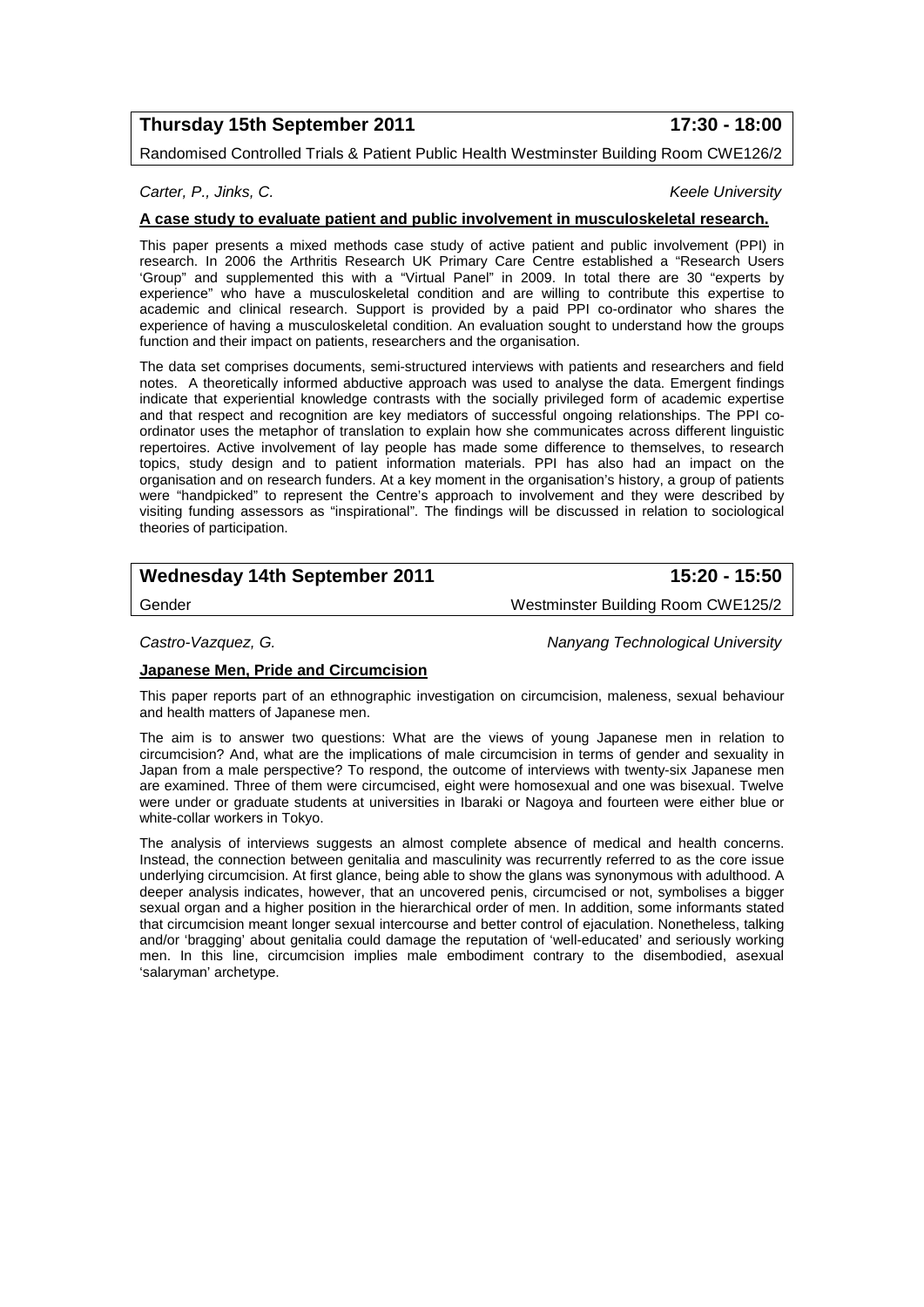# **Friday 16th September 2011 10:45 - 11:15**

# Death & Dying Westminster Building Room CWE124/2

*Caswell, G., Pollock, K., Walker, W., Harwood, R., Porock, D. University of Nottingham*

### **Dying with dementia in the acute hospital setting**

Levels of dementia are increasing in the United Kingdom, as well as in the rest of the world. The Alzheimer's Society calculates that the current number of people in the UK with dementia is approximately 750,000, and this is expected to increase to a million by 2021. Dementia is estimated to be a factor in 60,000 UK deaths each year and many of these deaths will take place in an acute hospital ward. Published research about the experience of dying in hospital with dementia is limited, but a number of themes recur across studies. Patients with dementia, it seems, may receive different treatment from their peers who do not have dementia and advanced dementia is not always recognised as a terminal illness. There are also issues reported concerning communication and the processes involved in end of life decision making, which are complex when the patient has dementia. The study reported here aims to add to the current evidence base. It is a qualitative project exploring end of life experiences of people with dementia and their family carers in comparison with end of life experiences of people without dementia. Taking place on five wards in an acute hospital, the study is employing observations, informal and formal interviews with members of staff, interviews with bereaved relatives and a review of nursing and medical notes. This paper reports preliminary findings from this ongoing research project.

# **Friday 16th September 2011 10:45 - 11:15**

Patient Support Groups/Organisations Westminster Building Room CWE125/1

*Chamba, R. The Open University*

### **Bio-medical and Social Explanations for Schizophrenia among Black African-Caribbean People**

For several decades, psychiatric epidemiology and other survey data has suggested that, compared to non-Black ethnic groups, Black African Caribbeans are anything between 2-17 times over-represented within psychiatric in-patient mental health facilities, with diagnoses of schizophrenia. Although this overrepresentation has become established as an epidemiological truism, explanations for why these ethnic disparities occur have remained fraught with controversy, especially among two key groups of professionals: academic psychiatrists, and Black mental health activists.

The principal research question which has informed my Ph.D. research is: How and why do academic psychiatrists and activists award authority and legitimacy to their explanations for these ethnic disparities? Previous sociological research has been policy driven looking at strategic and operational possibilities and limitations of different kinds of service delivery in the context of debates about cultural competency and racism in mental health policy and provision. Some of this research has endeavoured to supplant the realist commitments of bio-medical and social epidemiology with its own anti-racist realism about the incontrovertible reality of racism.

In this presentation I propose to, one, describe the production of authoritative knowledge claims by academic psychiatrists and activists as a reflexive activity; that is, all knowledge claims emerge from situated identities and interests. Two, I describe how knowledge claims are stabilised and awarded technical and moral assent with reference to key issues within science studies. In doing so, my approach addresses enduring themes within medical sociology too – epidemiology, race/ethnicity, class, and the production of medical/psychiatric knowledge and research – using an eclectic disciplinary approach.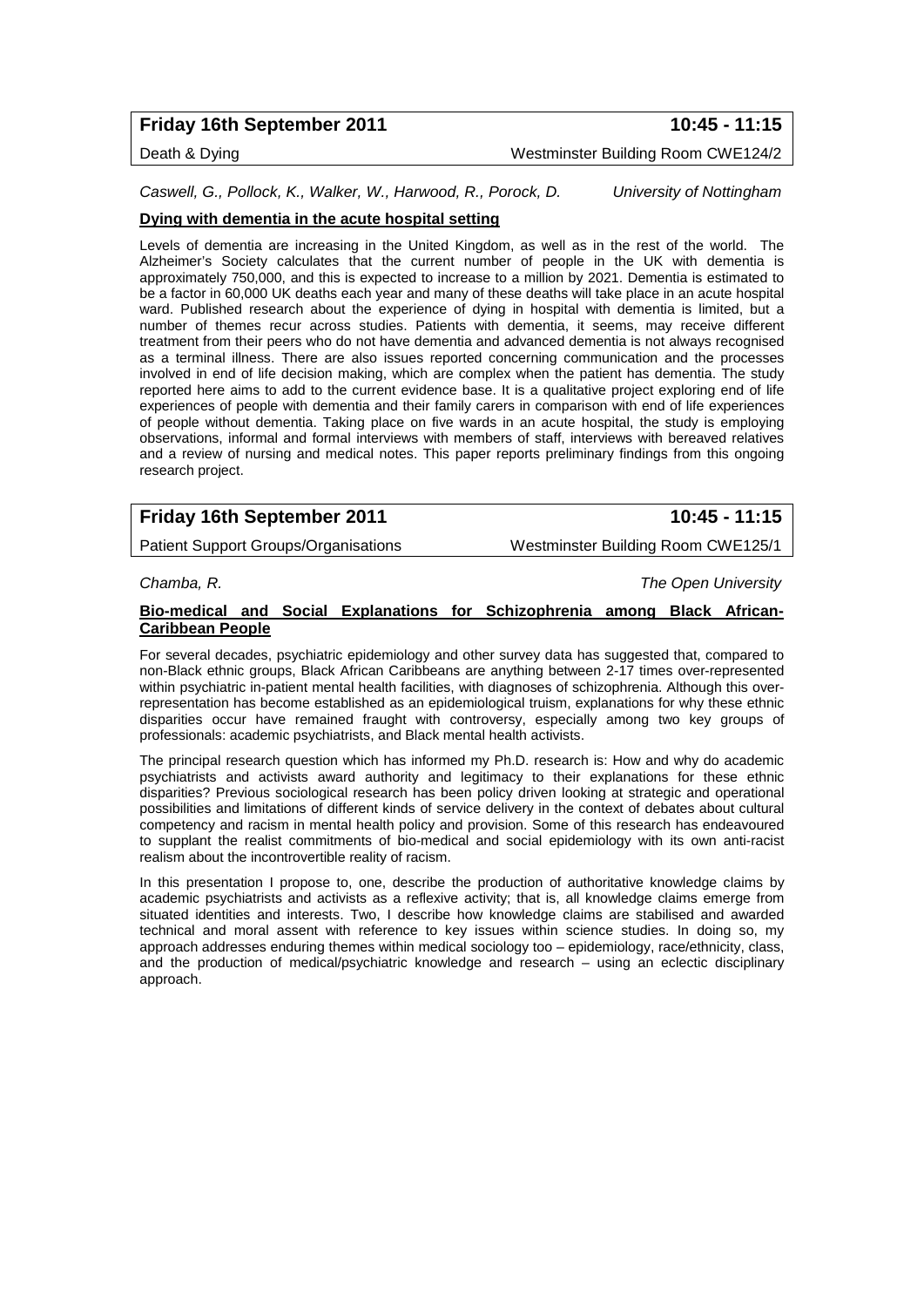# **Wednesday 14th September 2011 15:55 - 16:25**

Experirnces of Health & Illness Westminster Building Room CWE126/1

### *Chamberlain, K., Leggatt-Cook, C.*

### **Blogging for weight-loss: Personal accountability, writing selves, and the weight-loss blogosphere.**

Body weight is a key concern in contemporary society, with large proportions of the population attempting to control their weight. However, losing weight and maintaining weight-loss is notoriously difficult, and new strategies for weight-loss attract significant interest. Writing about experiences of weight-loss in online journals, or blogging, has recently expanded rapidly. Weight-loss bloggers typically write about daily successes and failures, report calorie consumption and exercise output, and post photographs of their changing bodies. Many bloggers openly court the surveillance of blog readers as a motivation for accountability to their weight-loss goals. Drawing from a sample of weight-loss blogs authored by women, we explore three issues arising from this practice of disclosing a conventionally private activity within an online public domain. First, we examine motivations for blogging, focusing on accountability. Second, we consider the online construction of self, exploring how weight-loss bloggers negotiate discourses around fatness, and rework selves as bodies transform. Finally, we consider the communities of interest that form around weight-loss blogs. This 'blogosphere' provides mutual support for weight-loss. However, participating in online social spaces is complicated and bloggers must carefully manage issues of privacy and disclosure.

# **Friday 16th September 2011 10:10 - 10:40**

Death & Dying Nestminster Building Room CWE124/2

*Chapple, A., Evans, J. University of Oxford*

### **Patients with pancreatic cancer and relatives talk about preferred place of death and what influenced their preferences: a qualitative study**

Objective: To explore reasons why people with pancreatic cancer express a wish to die at home or elsewhere.

Design: Qualitative study using semi-structured interviews collected by maximum variation sampling.

Setting: Respondents recruited from different parts of the UK during 2009/10.

Participants: Eight people with pancreatic cancer and 8 relatives of other people who had recently died of pancreatic cancer talked at some length about place of death (from a total sample of 32 people with pancreatic cancer and eight relatives).

Results: People's preferences were affected by their perceptions and previous experiences of care available at home, in a hospice or hospital. Preferences were also shaped by fears about possible loss of dignity, or fears of becoming a burden. Place of death had symbolic meaning for some people, who thought that a home death might leave bad memories for other members of the family. People with pancreatic cancer and their relatives were aware that preferences might change (or had changed) over time as death approached.

Conclusions: The NHS End of Life Care Strategy for England seeks to address the needs of people who are dying and promotes enabling more home deaths. More information is needed about why patients and relatives change their minds about place of care and place of death, and what importance patients attach to place of death.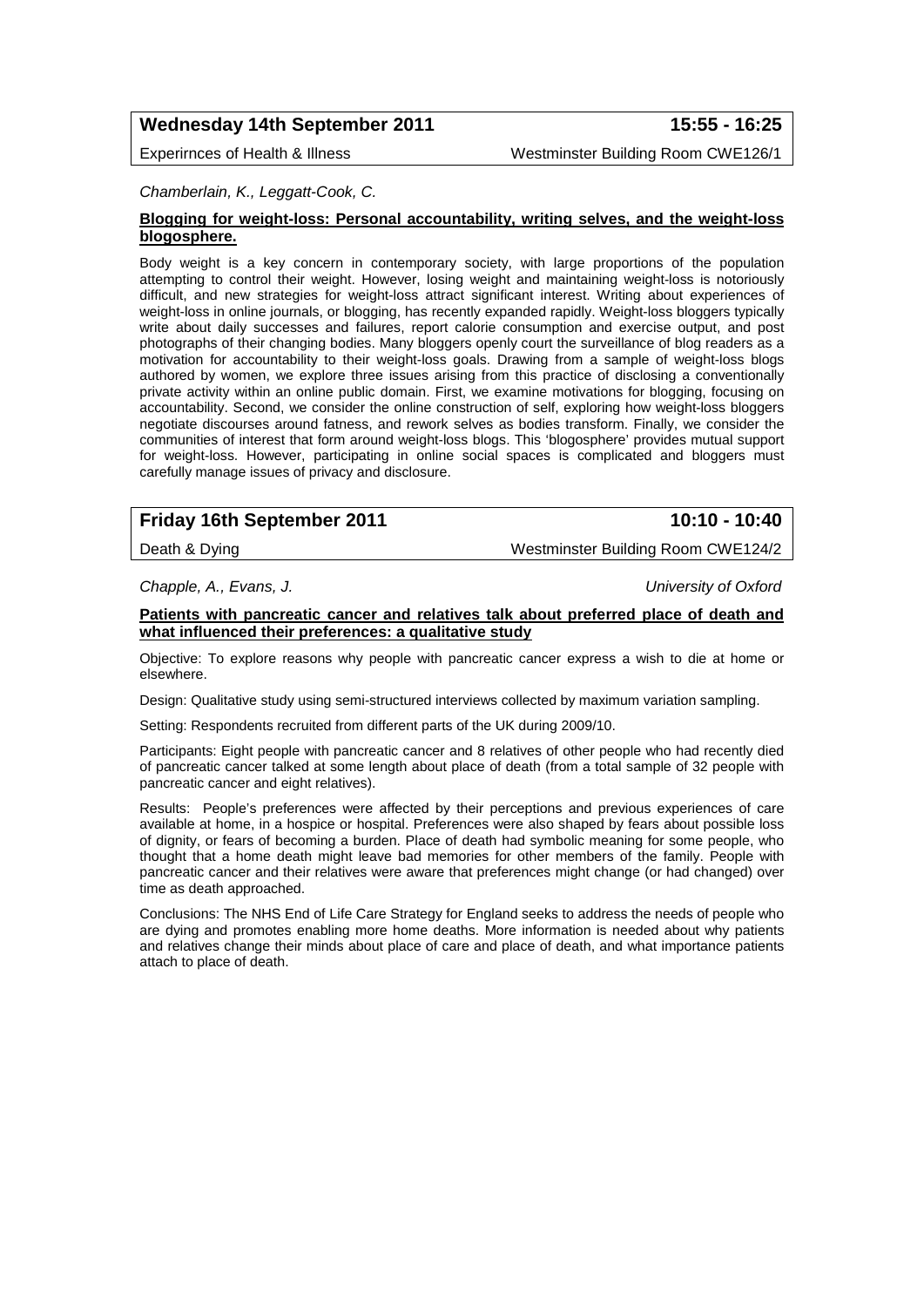# **Friday 16th September 2011 10:45 - 11:15**

Health Technologies Westminster Building Room CWE017

*Cooper, R. University of Sheffield*

### **When Boundary Objects are Dispensed with – Implications of Electronic Prescribing in Primary Care**

This paper explores the symbolic and boundary object value of the traditional paper prescription in the context of the planned move to using electronic prescribing in primary care in the UK. It is argued that, after Pellegrino, the physicality of the traditional paper prescription represented an important form of closure for the medical encounter; that it represented a boundary object within Star and Griesemer's typology as a 'standardised form' which made sense of the different understanding of the medical encounter and social process of medicine supply (including pharmacy supply); that considering the physical prescription as a boundary object may have had more of an influence than was recognised in the symbolic transformation of (inert) drug to (socially useful) medicine in Harding and Taylor's nee Dingwall's critique of the role of pharmacists. It is argued, as a result of this intrepretation, that the move to electronic transfer of prescriptions will remove this significant boundary object and introduce uncertainty in the process of prescribing and dispensing. It also raises broader questions as to what happens when boundary objects are lost and whether another boundary object can be used to facilitate this new technology.

| Thursday 15th September 2011 | $16:55 - 17:25$                    |
|------------------------------|------------------------------------|
| Preventive Health            | Westminster Building Room CWE126/1 |

*Cooper, S.* 

### **The Role of Peer Educators in their Peers' Negotiation of Sexual Decisions- A Wits University Case Study**

"This research investigated "how peer educators assist their peers in negotiating sexual decisions: a Wits University case study". The research study explored the necessity of explaining peer education in the social context of South Africa given the crisis and concern of young people's sexual health in the society. The study additionally explained the particular opportunities presented in viewing a cohort of students enrolled at a South African university and the ways in which informal peer education occurs in these social spaces. The theoretical framework underpinning this project incorporated elements of behavioural change, social identity, knowledge dissemination and life-cycle theories. The research study assessed the ways in which socialization sources and agents shift in influence and importance during different phases of social life. The details of the study will be outlined, including the methodology comprising research design, methods, sampling techniques used and ethical considerations involved in conducting this research project. The usefulness of diaries in capturing personal narratives when conducting informal peer education is discussed. The findings arising from the data collection phase of this research project will be presented and analysed into four interrelated themes. These include "The social environment of student life at Wits University"; "Peer educators' social identity and its influence on informal peer education interactions in different contexts"; "Just Jokes- Icebreakers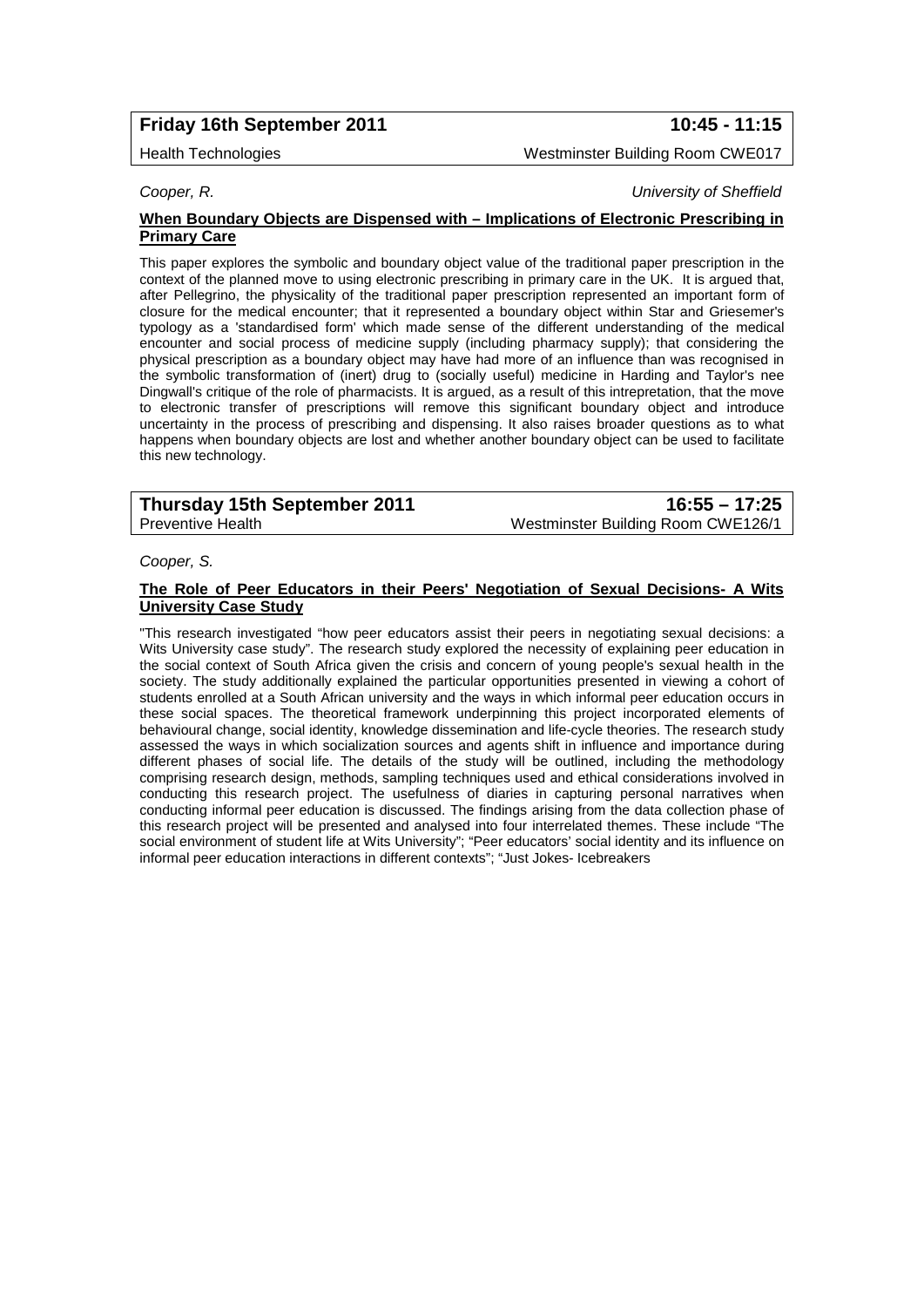# **Friday 16th September 2011 11:55 - 12:25**

Ethnicity Westminster Building Room CWE125/2

*Cooper, J., Kierans, C. The University of Liverpool*

### **The Cultural Anatomy of Decision Making: Ethnicity and the Organ Donation Encounter**

Deceased organ donation among the UK's Black and Minority Ethnic (BME) groups has become a particular issue for renal transplantation. Despite constituting just 8% of the population, BME patients account for 25% of the transplant waiting list, yet only 5% of deceased organ donors (NHSBT 2010). Current transplant practice favours sharing organs between similar ethnic groups, meaning BME patients have a vastly reduced chance of receiving a transplant compared to their White counterparts. Searching for ways to solve this 'problem', existing policy, and health and social research has focused upon 'communities' to understand the reasons for low donation rates, with findings concentrated upon discrete 'cultural' factors like religious beliefs (e.g. Hayward & Madhill 2003). Such insights, however, fail to account for contextualised experiences of the organ donation encounter; where a patient dies in Intensive Care and their relatives are approached about donation. Reporting on findings from a multisited, ethnographic study looking at a range of stakeholders' experiences of donation, this paper will argue that donation decision-making is far from a simple matter of a family saying 'yes' or 'no'. Using observations and narratives, it will show how the 'issue' can be mapped through the entire donation trajectory: from the evolving processes of procurement, to the relational, practical, and emotional labour for health professionals involved in organ donation. Bringing these together, the paper will finally argue that understandings of ethnicity become enacted in donation processes; demonstrating that donation disparities are far from a simple problem of 'community' 'culture'.

# **Wednesday 14th September 2011 16:30 - 17:00**

Health Service Delivery Westminster Building Room CWE125/1

*Corbett, K., Smith, A., Ruston, A.M. Canterbury Christ Church University*

### **The impact of neoliberal political ideology and the reconstruction of health care placement circuits.**

Government policy has been politically transformed during the Thatcher, New Labour and Con-Lib Coalition eras by the adoption of neoliberal ideologies. This has led to the deconstruction of the post-war welfare state/public sector and its reconstruction in line with the guiding ideology of laissez-faire. This paper focuses on the impact of this radical approach on the current development of placement circuits for professional healthcare education. Placement circuits are networks of education providers where healthcare students learn competences in order to gain professional registration with UK professional regulatory bodies. The paper draws on the analytic findings from an evaluation of a novel project that aimed to develop new placement capacity for healthcare students inside the private/independent sector. Originating and sustaining new placements by public sector providers inside the private/independent sector was found to require the variable adoption and promotion of neoliberal values such as marketing the benefits of placement provision and the conceptualisation of provider remuneration in both fiscal and non-fiscal terms. Where provider remuneration was once considered in non-fiscal terms, and often conceptualised in terms of professional capital and professional values, these findings showed how such values are now being reconstructed by the market and reconceptualised in neoliberal market terms like cost, performativity and throughput. The various implications of these findings are explored in terms of the contradictions between a laissez-faire marketization of health services and the concomitant effects on reconstructing the placement capacity within higher education programmes that lead to professional healthcare registration.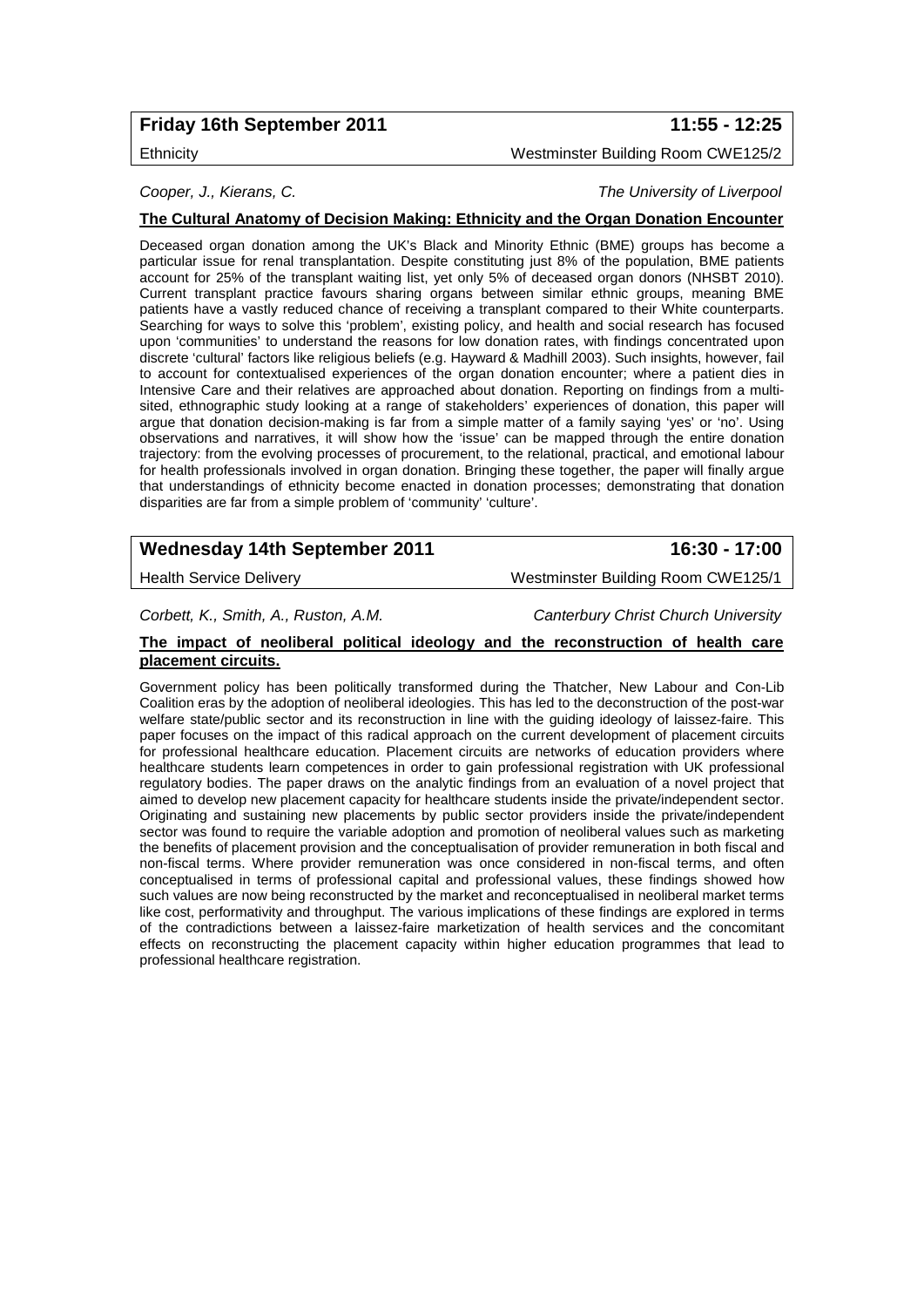# **Friday 16th September 2011 09:00 - 09:30**

Pharmaceuticals Westminster building Room CWE018

*Coveney, C. University of Warwick*

### **Sleep, pharmaceuticals and 24 hour living**

Pharmaceuticals that can be used to augment all stages of the sleep –wake cycle fuel visions of a 24 hour society in which humans can operate around the clock. Embedded within these technologies is the promise of a pharmaceutical future in which we can remove the corporal constraints of our biological bodies and choose when to be awake and when to sleep, freeing ourselves from the constraints of clock time and blurring the temporal lines between day and night.

This paper will explore discourses around the pharmaceuticalisation of sleep in contemporary Britain using the wake-promoting drug modafinil as a case study. Empirical data were collected via 40 qualitative interviews with leading scientists and clinicians involved in sleep research and management; and two prospective user groups of the drug.

The paper will argue that despite the' social arrhythmia' that exists in today's world, the idea of pharmacologically controlling sleep and wakefulness by healthy persons is met with a high level of scepticism and ambivalence, by experts and prospective users alike. The data show that there is still a strong cultural tendency to associate drug taking with illness, addiction, dependency and risks to health which may provide a barrier to widespread pharmaceutical use to control and augment sleep patterns outside of medical authority.

# **Thursday 15th September 2011 15:10 - 15:40**

Health Policy Westminster Building Room CWE018

*Coyle, D. University of Chester*

### **Individual budgets in mental health: a narrative turn**

Mental health services are challenged to provide recovery focused delivery across all their provision. These services equate to around a quarter of monies spent within the National Health Service. This and previous administrations have supported the development of more personalised, user oriented approaches in meeting clinical and user need. However, without moving towards flexible and personcentred approaches, efforts to create choice may amount to little more than a complicated procedurally neutered process, with services remaining unchanged (Alakeson and Coyle 2011).

This paper will address the narrative turn when user perspectives become equal partners in care processes of commission and delivery. It will focus on the impact of individual budgets for users of mental health services and their journeys of recovery and perceptions of role and change for service<br>providers. The paper will report on two studies undertaken within mental health services that The paper will report on two studies undertaken within mental health services that implemented individual budgets in the North West of England, (Eost-Telling 2010, Coyle in press). The narrative methodologies used in these studies will form the basis for a wider discussion of service development and the rise of the consumer's voice.

### References

Alakeson V, Coyle D S., (2011) Personal Health Budgets and the Role of Nursing. Nursing Standard

Coyle, D., (in press) Impact of person centred thinking and personal budgets in mental health services: reporting a UK pilot, Journal of Psychiatric and Mental Health Nursing

Eost-Telling, C., (2010) Stockport Self Directed Support Pilot in Mental Health Final Report of the Evaluation of the Self Directed Support Pilot University of Chester.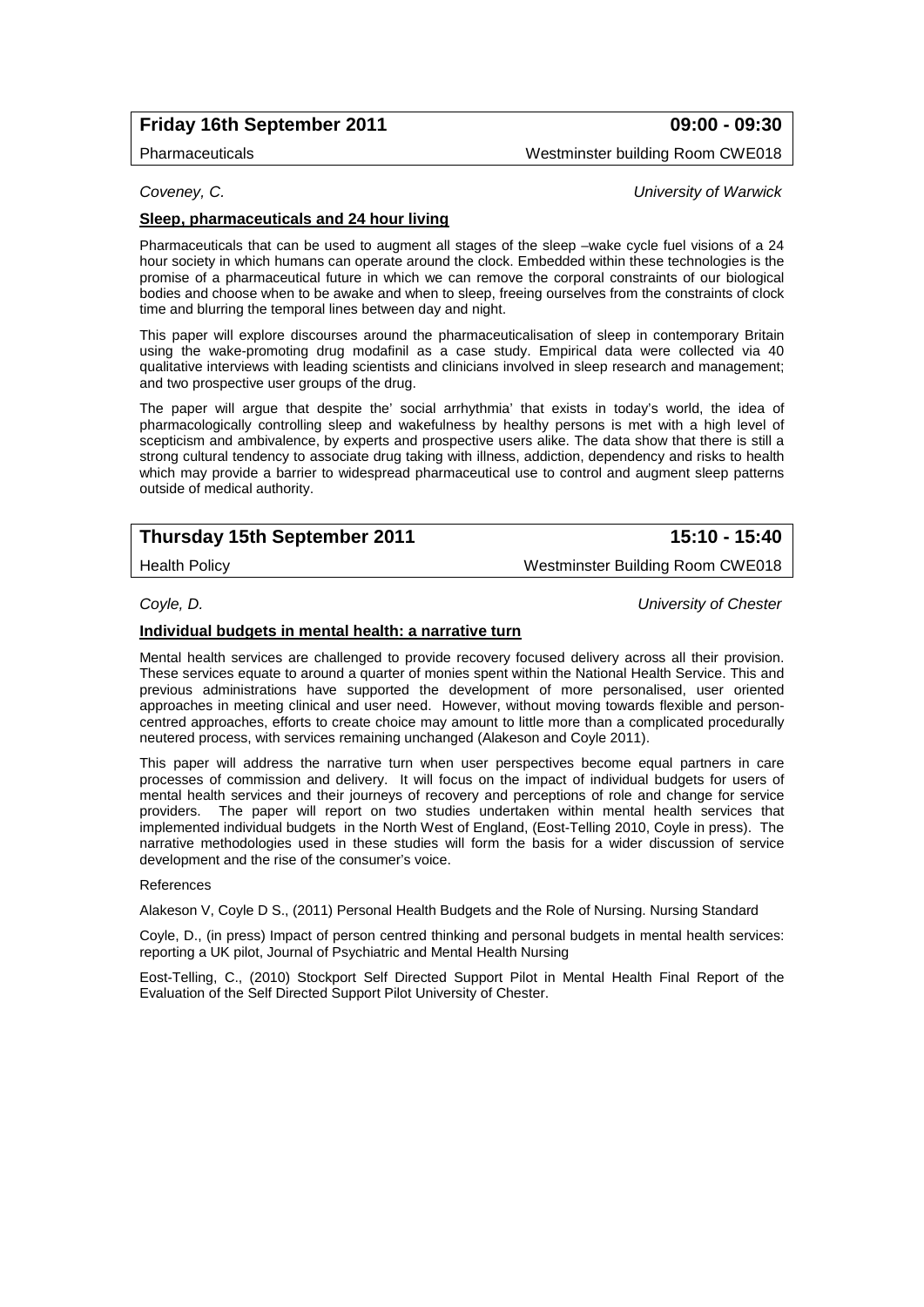# **Wednesday 14th September 2011 13:00 - 13:30**

Gender Westminster Building Room CWE125/2

*Crawshaw, P. Teesside University*

### **Towards a critical sociology of men's health**

Recent concerns with the health of men have culminated in the emergence of new movements characterised by the pathologisation of masculinity as a gender identity judged to be deleterious to men's health and wellbeing and the promotion of neo-liberal modes of self monitoring and governance. Such movements, it is argued, fail to interrogate more fundamental questions regarding the construction and reification of men and their bodies within late modern cultures. Rather, the male body and the masculine identity which is unproblematically seen to follow from it, is taken as the starting point for understanding inequalities between men and women in late modern industrial societies. The aim of this paper is to interrogate, using established theoretical perspectives, the construction of men and masculinities as universal objects of enquiry, illuminating their historical and cultural specificity and the role of power and knowledge in constructing particular forms of men and their bodies at particular historical junctures. It is argued that the recent men's health movement may only serve to reflect prevailing discourse regarding health, risk, the body and individual responsibility, themselves inextricably linked to dominant modes of social and political organisation.

# **Thursday 15th September 2011 17:30 - 18:00**

Mental Health Westminster Building Room CWE124/1

*Cresswell, M., Ward, J. Durham University*

### **Women, Self-Harm and the Moral Code of the Prison**

Discriminatory attitudes directed at women self-harmers – i.e. women who engage in non-fatal acts of 'deliberate self-harm' such as self-poisoning or self-injury – have been well documented in such diverse clinical settings as accident and emergency departments (A&E) and upon psychiatric wards as well as amongst the public at large. These attitudes have been summed up as constituting a particular 'moral code' which surrounds the act of self-harm and subjects it to detrimental comparison to experiences such as physical illness or being considered suicidal. Following Foucault, we might call such clinical settings as A&E 'moral universes' constituted of discourses which are as much 'moral' as they are 'clinical'. What is less clear, however, are the characteristics of that distinctive 'moral universe' which is the prison environment – considered here as simultaneously a clinical and a custodial setting – despite the fact that the prevalence of women's self-harm in such an environment is now well documented. Deploying the findings of an on-going research project in an English prison – including survey and qualitative data collected from both staff and women who self-harm – this paper, for the first time, identifies some of the chief characteristics of the 'moral code' of the prison. It also, following the work of Alison Liebling, assesses the extent to which the 'moral code' of the prison, as it specifically pertains to the act of self-harm, reflects more widely upon the prison's 'moral performance'.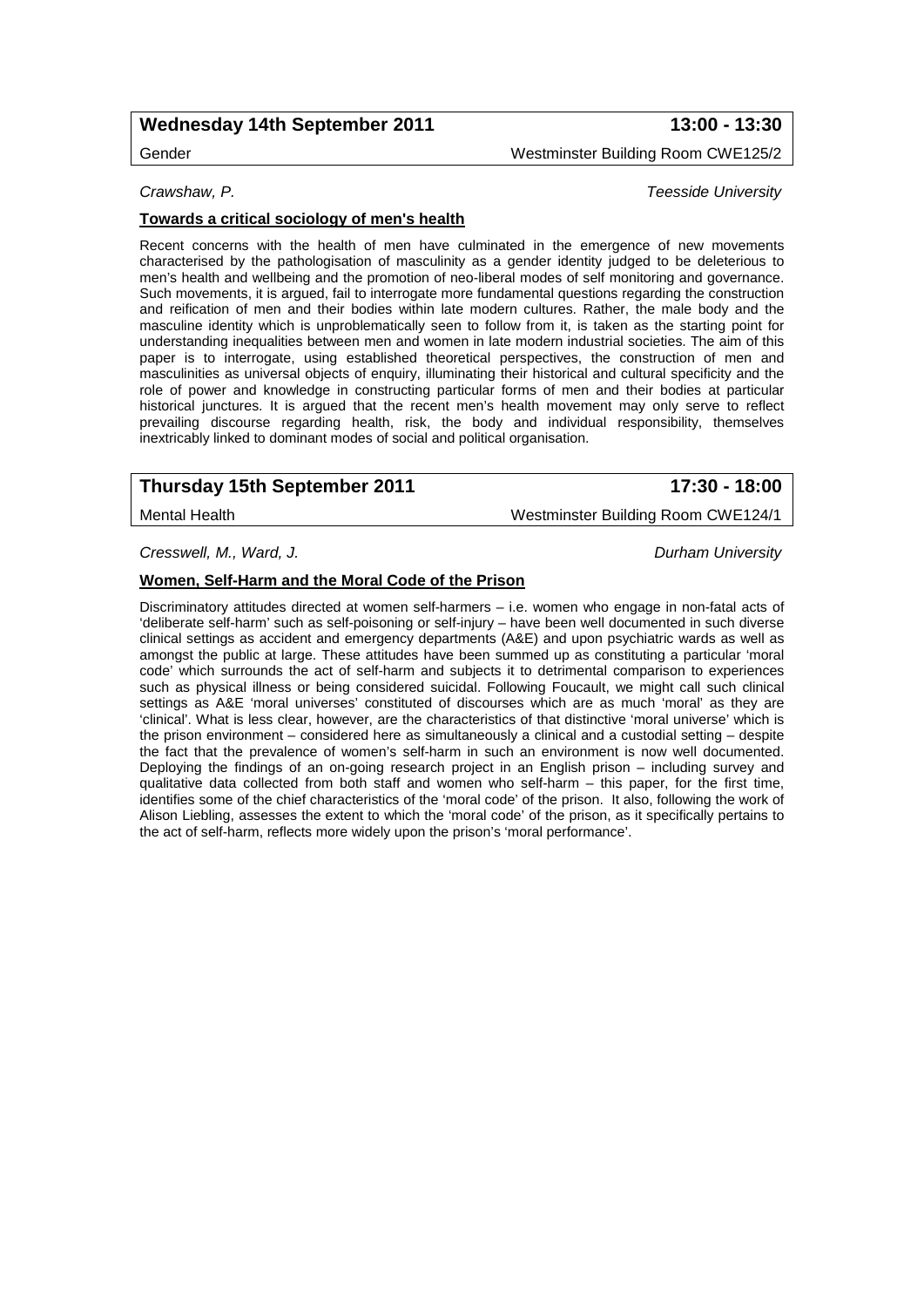# **Thursday 15th September 2011 11:20 - 11:50**

Diagnosis Westminster Building Room CWE126/2

*Daker-White, G., Sanders, C., Payne, K., Greenfield, J., Kingston, H., Kontoh, K., Ealing, J. School of Community Based Medicine*

### **The Limits of Medicine in Progressive Ataxias**

Although it has been identified that medicine may act as both a resource and a constraint in chronic illness, thus far this notion has not been interrogated in any depth. Contingent narrative accounts of people with ataxia are used to highlight the limits of medicine in the context of a rare, untreatable and disabling disorder. These accounts highlight the embodied uncertainties brought by slowly progressive diseases which lie at the boundaries of mainstream medical knowledge. The existential crises faced by people with ataxia are seemingly magnified by sometimes idiopathic aetiologies and uncertainties related to the questionable veracity of information about their condition found on the Internet. Whilst people's accounts suggested the notion of patient as medical consumer, this construction was problematic in the context of an untreatable condition. People were drawn into a medical system that was focused mainly on attempts to diagnose their condition, with widely varying results. However, when asked, most had rather valued the provision of disability aids and physical therapies. Only one informant reported overcoming the myriad uncertainties of progressive ataxia, and their account supported the notion of 'biographical repair' in chronic illness. Clinical uncertainties in ataxia seemingly constrained people's attempts to deal with their condition.

| <b>Friday 16th September 2011</b> | 11:55 - 12:25 |
|-----------------------------------|---------------|
|                                   |               |

Death & Dying Westminster Building Room CWE124/2

*Davies, D. University of Durham*

**Innovations and Emotions in funeral rites: cremation, green burial, dissolving bodies .**

This paper takes us from a relative familiarity with the shift from traditional burial to cremation on to the innovation of ecological burial and to yet newer possibilities of dissolving bodies. Issues of cultural sets of emotion in relation to such shifts will be discussed, using Geoffrey Gorer's classic, Death, Grief and Mourning, as a launching pad. The paper will highlight some recent resurgence of interest in the study of emotions in the sociology of religion. It notes the paucity of treatment of death in mainstream sociologies of religion and argues for a wider flow of material between 'death studies' and the sociology of religion in general.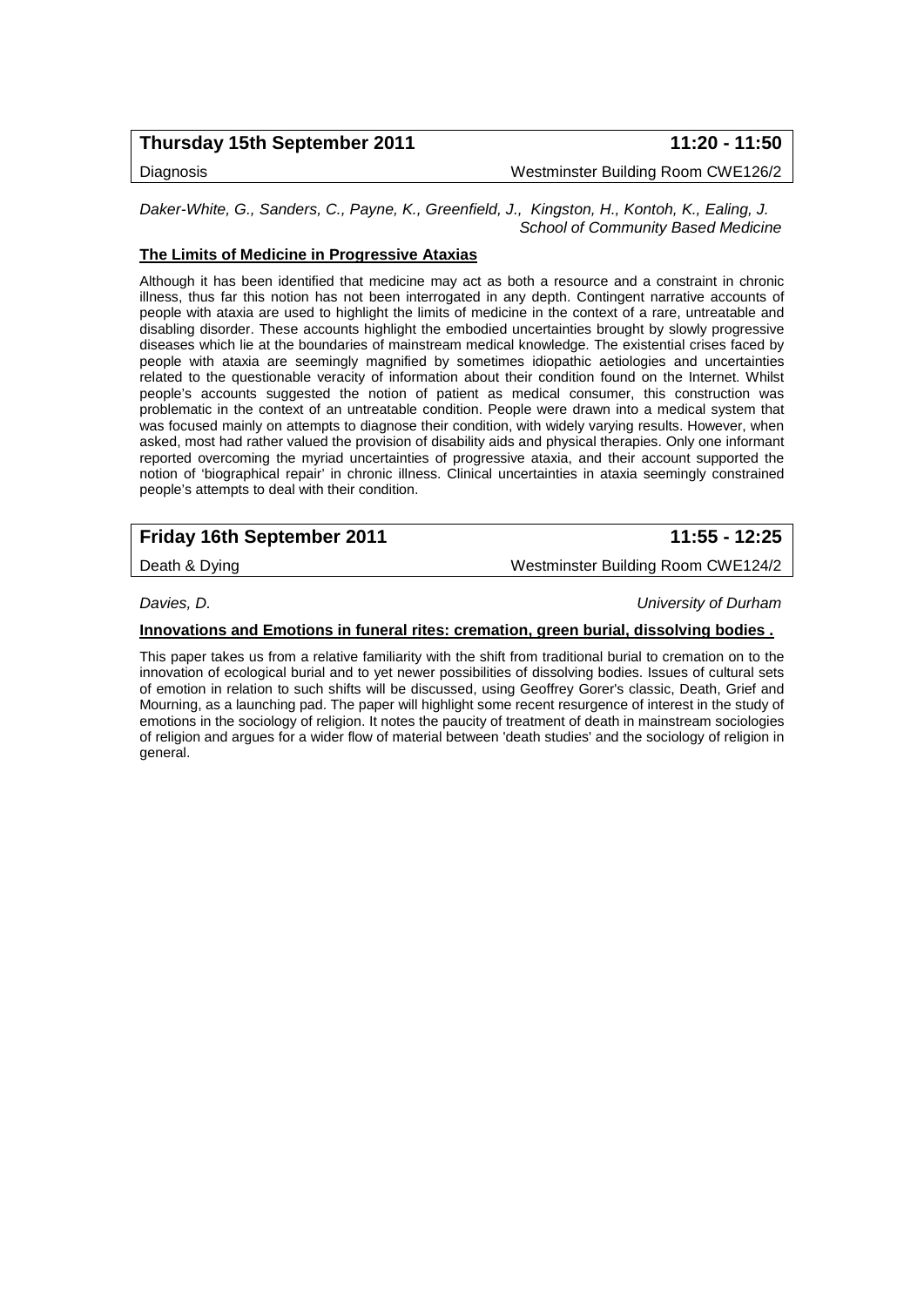# **Thursday 15th September 2011 16:55 - 17:25**

Gender Westminster Building Room CWE125/1

*Davy, Z. University of Lincoln*

### **Balancing the (sexual) act: towards new conceptualizations of trans-sexuality in healthcare**

The sexualisation of transgender is a thorny issue due to the negative associations within sexology and society. The political move from transsexual to transgender was announced to be important as a way of shifting associations surrounding transgender and sexuality generally. However, after years of being either silenced about sexuality or hypersexualised, for fear of being regarded as unworthy of medical interventions or sexual deviants by the medical teams providing healthcare, transsexuals and transgender people have started to explore and produce their "sexual bodies" and represent them in novel ways through prose, poetry and (pornographic)film. These projects of sexual representation rely on transforming spaces and discourses in which transpeople explore their sex lives. These textual productions often speak back to the medical fields various positions on trans-sexuality. I will argue that Queer and camp aesthetics are intrinsic to these explorations and representations. In the words of Kate Bornstein (1994: 163), over a decade ago, an "irreverence for the established order" and the "often dizzying use of paradox" will underpin the analysis. Using empirical and textual data, I will illustrate that transsexualism and transgenderism is not solely about gender, as a core characteristic, and suggest that sexuality informs trans subjectivity too. I will further suggest that new representations of transsexuality pose an ideological challenge to the medical policy and practices surrounding transgender medicalisation and the sedated ideas surrounding transpeople as either non-sexual or hyper-sexual. This focus will allow for new conceptualisations of transgender sexuality to enter medical knowledge and point to a more patient centered approach to their healthcare needs.

# **Thursday 15th September 2011 11:55 - 12:25**

Diagnosis Westminster Building Room CWE126/2

*Dawson, P. Sheffield University Dental School*

### **The Rise and Fall of Essentialist Understandings of Psychological Erectile Dysfunction**

The current treatment solutions for psychological erectile dysfunction (psyED) have been developed through a reductionist and essentialist understanding of male sexuality. Pharmaceutical and technological solutions are offered for a complex aetiology which has psycho-sexual trauma at its foundation. These provide a treatment answer to the physiological signs and symptoms (a flaccid penis) rather than acknowledging complex psychological damage. As such, successful penetrative sex is considered the solution to deep rooted psychological problems.

Data is presented through a conceptual analysis of philosophical, psychological and medical literature, such as contemporary interpretations of St Augustine's City of God to the new 'Erectile Dysfunction Service' offered by Boots Pharmacy. This data emphasizes the essentialism at the core of dominant understandings of psyED. Combining this with data from my previous research I illustrate that the normative power of male sexuality is a social determinant of psyED.

Drawing on Wentzell and Salmerón's research I conclude that the current biomedical treatment is insufficient for understanding the aetiology of psyED and inadequate in providing any meaningful treatment solutions. By consistently relying on physiological cures for the signs and symptoms of psycho-sexual damage, men are simply realigned within the normative power of masculine sexuality. Such realignment may exacerbate the prevalence of psyED through accentuating the social determinant of normative male sexuality. I tentatively argue that solutions should aim to borrow from the nominalist disease concepts that have been developed in medicine rather than follow the essentialist principles so dominant in treating and understanding psyED.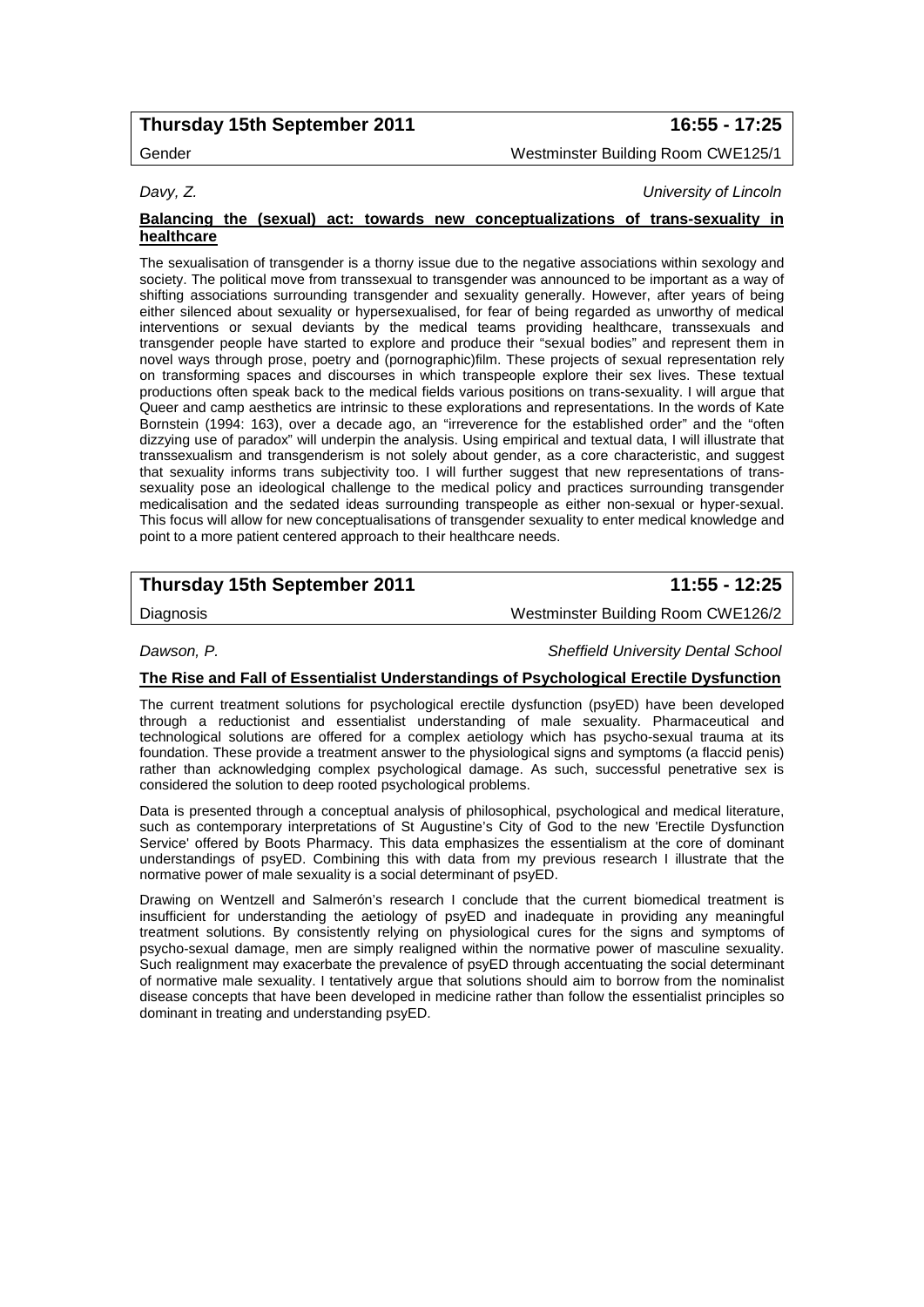# **Wednesday 14th September 2011 13:00 - 13:30**

Science Knowledge & Medicine Westminster Building Room CWE018

### *Dawson, P., Sheffield University Dental School*

### **Symbolic Violence, Cultural Capital and Evidenced-Based Dentistry**

Low levels of cultural capital have been suggested to be important factors associated with dental caries (tooth decay). Coupled with this it has been suggested that the decline in caries according to the DMFT (decayed, missing and filled teeth) index has been caused by a shift in treatment philosophy from restorative invasive treatment to a preventive treatment of the disease..

Saturation sampling of pertinent cariological literature followed by a counter-conceptual analysis of the two treatment philosophies has discovered that the restorative treatment philosophy has been constructed as a representation through an anti-restorative discourse within dental research. This representation has been achieved through an evidenced-based impetus within dental public health which aligns itself with a preventive treatment philosophy of caries. The repercussion of this is that nonevidenced based knowledge is de-centred and constructed as traditional, obstinate and abject. This allows dental researchers to re-align and re-configure dental knowledge through the "objective" scientific logic of the evidenced-based movement. This objectivity however is normative and politicised.

I conclude that this both punishes those who possess limited levels of cultural capital and is a form of symbolic violence (Bourdieu) upon the dental profession. I further argue that this is linked to Wacquant's notion of the restructuring of the neoliberal state around the logic of the "objective" scientific paradigm of evidenced-based research and the trope of individual responsibility.

|  | <b>Friday 16th September 2011</b> |  |
|--|-----------------------------------|--|
|  |                                   |  |

**Friday 16th September 2011 11:20 - 11:50**

Health Technologies Westminster Building Room CWE017

*Dent, M. P. Eason, K.D., Waterson, P., Tutt, D. Staffordshire University*

**Electronic Patient Information Systems and Care Pathways: reconfiguring the delivery of health care in primary care.** 

This paper reports on efforts being made to integrate care pathways with e-patient information systems within two NHS primary care trusts (PCTs) in England. Our aim here is twofold:

1. To examine the role of care pathways in reshaping the delivery of health and social care.

2. To find out how health professionals and information specialists work together to construct and use these systems.

The research is inter-disciplinary, bringing together socio-technical systems (STS) and social theory. These 'e-care pathways' are constructed from human, technical and organisational resources in various heterogeneous configurations (Law 1992; Dent 2003), which reflect their 'path dependent' character (Greener 2002) by which we mean that the 'shape' of the pathways tend to be adapted to fit the character and history of particular local health (and social) care organisations.

We draw on the research on five care pathways (two from each PCT plus one common one):

- 1. Frail elderly care
- 2. Stroke care
- 3. Diabetic retinopathy screening
- 4. Intermediate care
- 5. Unscheduled care in both PCTs

With our main focus on the older patient for they reflects the broader context of health care, with the demographic shift to a longer living citizenry and the challenge to control escalating health costs, for which these pathways are intended to be part of the answer.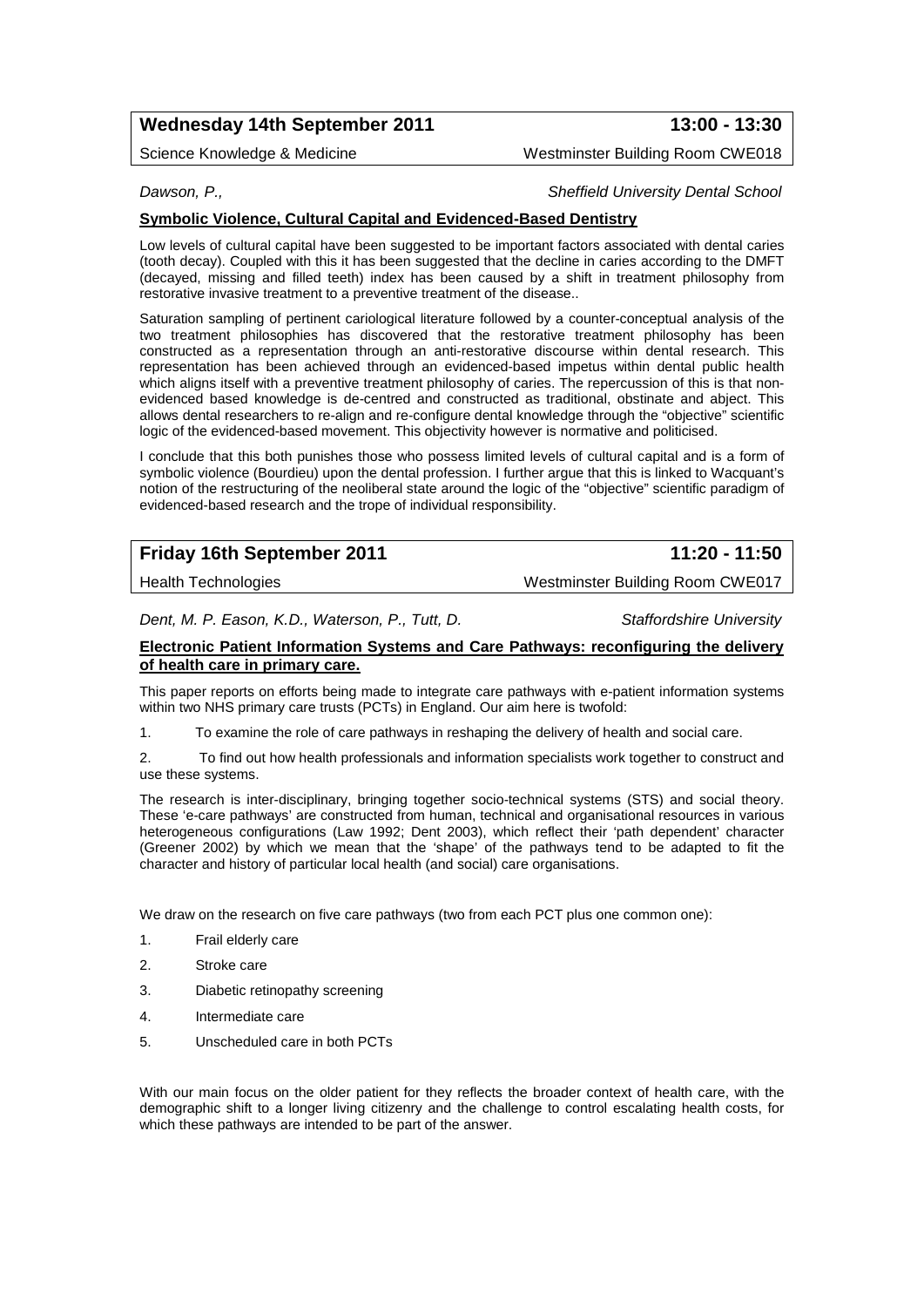# **Friday 16th September 2011 11:55 - 12:25**

Patient Support Groups/Organisations Westminster Building Room CWE125/1

### *Dimond, R. Cardiff University*

### **The Ceremonial Order of the Conference**

The Ceremonial Order of the Conference

This presentation explores the public representation of medical work. I discuss my observations of national 'family' conferences to demonstrate the value of approaching the conference as a significant site of social interaction.

The conference offers a unique platform to examine the representation and performance of individual and collective identities. This setting remains relatively unexplored as a site of medical work, particularly when compared to the wealth of research on the hospital and clinic (Becker, 1961; Strong, 1979; Davis, 1982; Atkinson, 1995; Featherstone et al., 2005 amongst many others). Previous research has explored the conference as a place of medical communication but this is more frequently focused on outcome rather than process or located within the context of medical teaching.

The conferences that were observed as part of this multi-site ethnographic PhD project were organised by two national parent-led support groups. The focus of this presentation is to highlight the types of interaction between patients, parents and clinicians that occurs at these events. The structure of these conferences, where the audience are primarily parents or patients and the presenters are mostly health professionals reflects the power inequalities inherent in the 'doctor/patient relationship'. Relationships that exist within the clinic are therefore performed, and transformed on the public stage. Strong's (1979) 'Ceremonial Order of the Clinic' is developed and extended to identify a 'Ceremonial Order of the Conference' that enables and constrains individual and collective talk and behaviour.

# **Wednesday 14th September 2011 16:30 - 17:00**

Experirnces of Health & Illness Westminster Building Room CWE126/1

*Duffy, M. Dublin City University*

### **Shadows in the Background**

This paper explores the experiences of being a partner of a lesbian woman in Irish health care. In their day to day living lesbian women know how to act, react and behave to exist within society, having developed what Draucker (1999:361) calls "everyday skilful coping". However these taken-for-granted ways of understanding of being in the world are thrown or brought to the forefront when lesbian women seek health care.

The epistemological and methodological framework used for the study derived from hermeneutic phenomenology utilising Heidegger and Sartre. Heidegger's (1962) concern with being in the world, offered a theoretical framework whereby lesbian women are constructed in the research as active participants in the world, creating understanding and meaning to their existence. Sartre (1969) offers us a lens through which we can examine how lesbian women experience the self. It is this capturing of life as it is lived, that frames the articulation of understanding and meanings that lesbian women derive from the situations they find themselves in, in this case health care. The ways in which interpretative phenomenology shaped and framed the study will be investigated in this paper. The process of analysing the data will be described to illustrate how a hermeneutical phenomenological study can be useful in seeking an understanding of the lived experience of a minority group that has hitherto remained hidden.

The findings from this study suggest that lesbian women come across various attitudes towards their lesbianism, ranging from negativity to positivity.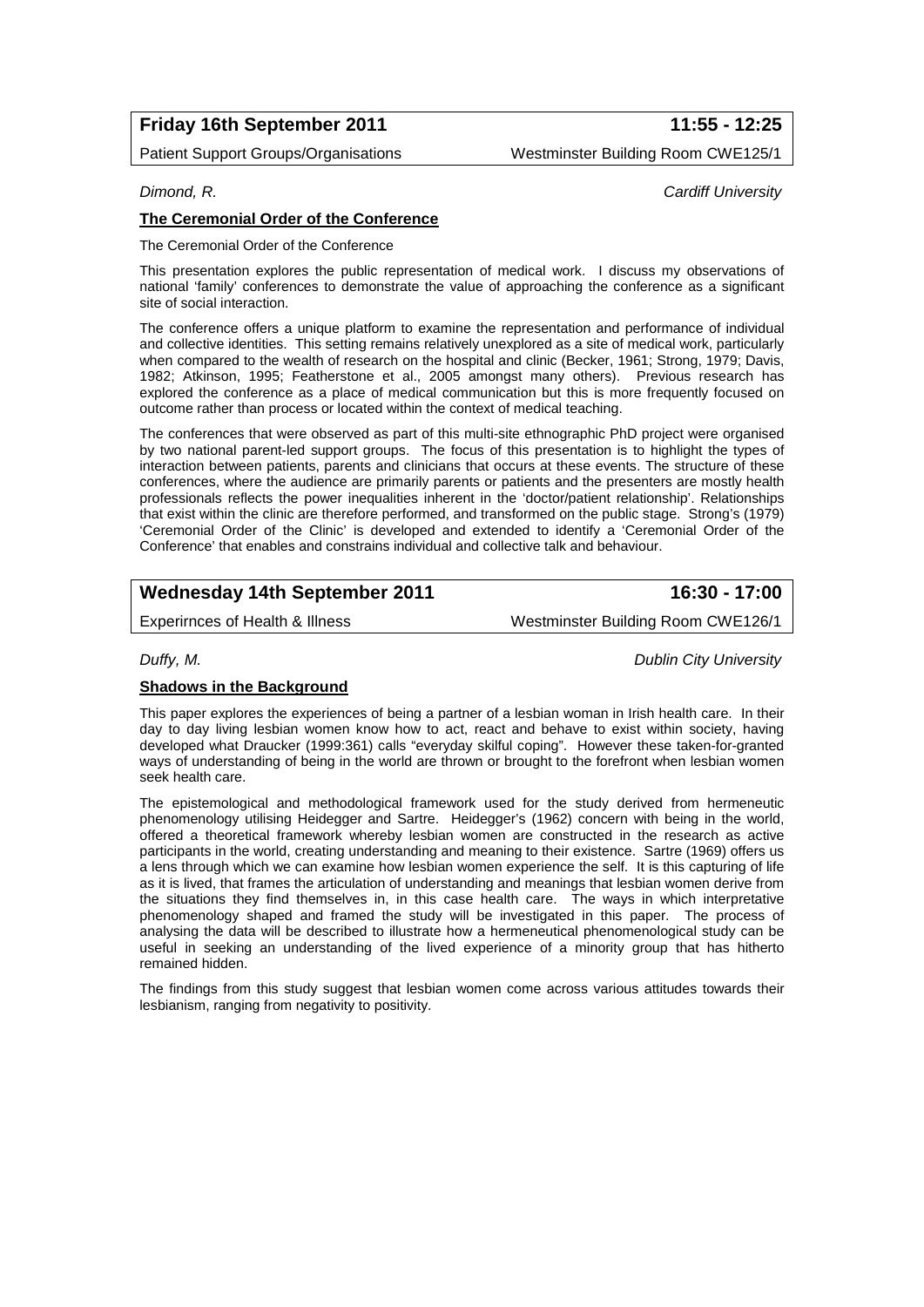# **Friday 16th September 2011 09:00 - 09:30**

Death & Dying Westminster Building Room CWE124/2

*Dunn, L., Byrne, P., Lloyd-Williams, M. University of Liverpool*

### **Caring for family members with end stage disease: an exploratory qualitative study examining the biographical impact of caregiving amongst bereaved family caregivers**

The impact of chronic illness on the lives of patients and their families is well recognised in today's society. The biographical impact of health and illness first gained academic attention in the 1980s and 1990s, with a focus on the lived experience of patients with chronic illness (Bury 1982, Carricaburu and Pierret 1995, Pound et al 1998, Williams 1984). Biographical models have since been employed to investigate the impact of caring on informal family caregivers. Findings suggest that these models are indeed useful in aiding our understanding of the experiences of carers (Adamson and Donovan 2005).

This study draws on narrative methodology to explore the lived experiences of bereaved informal caregivers and the biographical impact of caring amongst this population. It seeks to extend the contribution made to the area of biographical theory and contribute to new knowledge by retrospectively exploring this issue with carers of people with end stage disease. The presentation will give an overview of the literature in this area, followed by a discussion of methodology and emerging themes resulting from early PhD findings.

# **Friday 16th September 2011 10:10 - 10:40**

Ethnicity Westminster Building Room CWE125/2

*Durey, A., Thompson, S. C. Curtin University*

### **Confronting racism towards indigenous people in health care: An Australian perspective**

Health disparities between indigenous and non-indigenous people exist in many developed countries with worse health outcomes for indigenous people. As health researchers, we are ethically bound to address inequalities, not only from the perspective of the disadvantaged but also to offer a critical analysis of those in power. This paper will shine the lens on the privileged to identify how inequitable power relations in health service delivery manifest systemically, institutionally and interpersonally to compromise health in indigenous people and enable health in the advantaged. Using Australia as a case example, we show how Aboriginal ontology, epistemology and axiology are subjugated to white Anglo-Australian cultural dominance in a mainstream health setting. We present findings from discussions between non-Aboriginal medical practitioners experienced in Aboriginal health that highlight frustrations with a health system that discriminates against Aboriginal patients by failing to recognise how cross-cultural misunderstandings compromise the quality of care to Aboriginal patients in hospital. We arque that racism in mainstream health care undermines Aboriginal people's health, yet is often unchallenged and unreported. Recognising that the problem of health inequities starts with the privileged provides an opportunity to expose, critique and interrupt those processes. Blaming Aboriginal people for their disadvantage, over which they have little control, conveniently shifts the gaze away from government and organisational accountability and reinforces the invisibility of privilege. Accountability requires organisations to go beyond rhetoric or tokenistic Aboriginal employment and effectively address racism to promote health through reformed practices.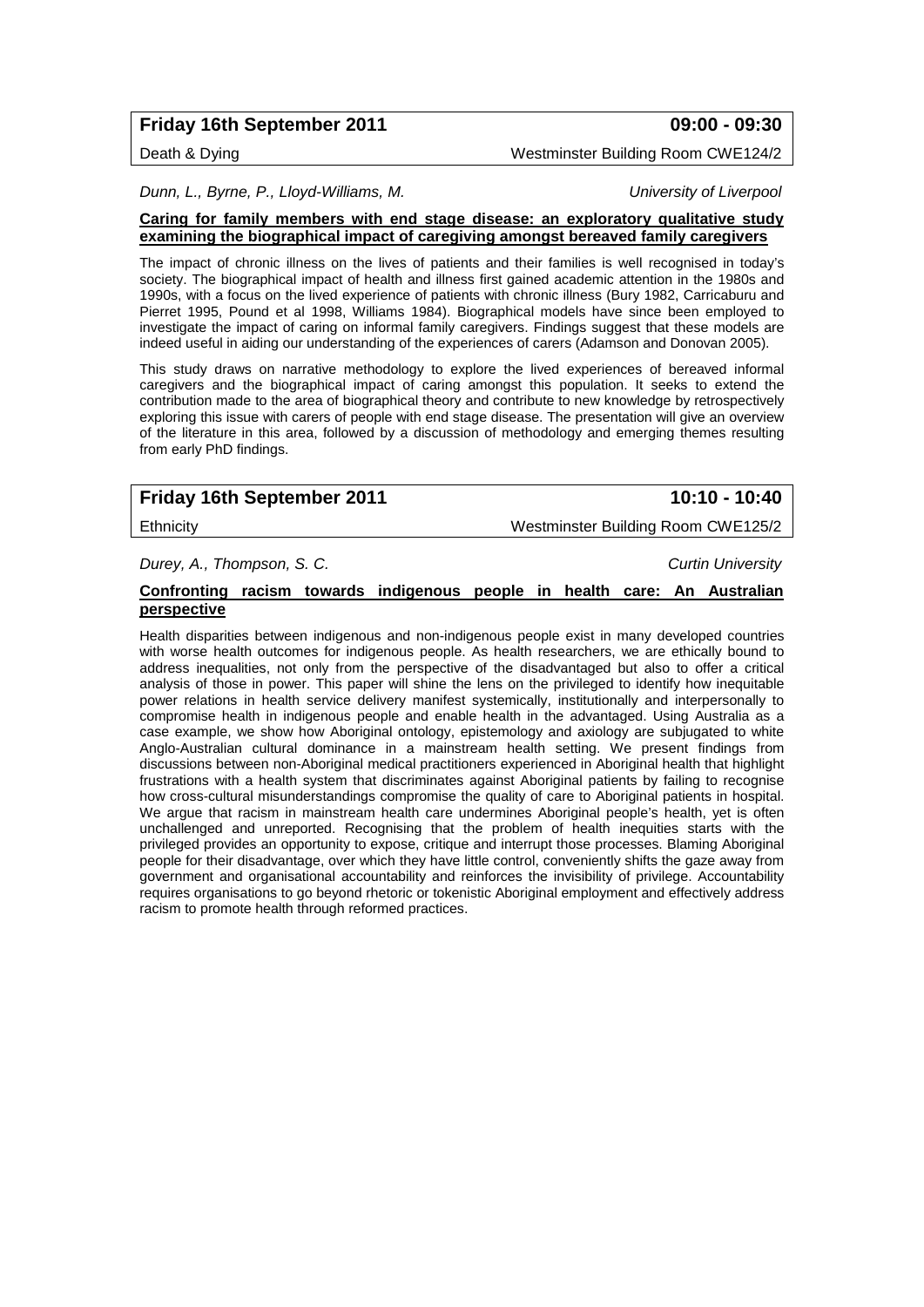# **Wednesday 14th September 2011 16:30 - 17:00**

Lifecourse - Repro & Child Westminster Building Room CWE124/1

*Ebenso, B.* 

### **Life course perspectives on experiences of and responses to leprosy-related stigma in Yoruba-land, Western Nigeria**

Drawing on research amongst people affected by leprosy, this paper explores the complexity of healthrelated stigma by investigating everyday experiences of people affected by leprosy in Yoruba-land, Western Nigeria. Fieldwork combined life-history interviews of those affected by leprosy with semistructured interviews of non-affected community members and an ethno-linguistic study of the leprosy phenomenon. The study contributes rich understandings of Yoruba ideas of leprosy and illuminates how cultural processes and macro-social events shape experiences and responses to leprosy-related stigma.

Contemporary scholarship on leprosy-related stigma is dominated by epidemiological surveys conducted among health workers and the general public using stigma scales to measure the burden of stigma in diverse global contexts. Whilst epidemiological studies seek evidence-based solutions for improving treatment outcomes and/or ameliorating the impacts of stigma, they ignore the experiences of people affected by leprosy and the influence of culture on stigmatization. This paper theorizes how processes of communal living that normally promote solidarity and admiration of members who contribute to group survival, inadvertently provoke envy and resentment which, on occasion, intersect with deprivation to induce deliberate infliction of a leprosy-like illness on others in order to stigmatize and exclude them from society.

The paper concludes that notions of health-related stigma should incorporate lay perceptions that stigma is shaped by cultural values and dynamics of interpersonal relations. Classifying leprosy merely as an infectious disease overshadows alternative theorization of illness causation and stigmatization that are defined within interpersonal relationships. Insights for improving health policy and practice are discussed.

|  | <b>Thursday 15th September 2011</b> | 15:10 - 15:40 |
|--|-------------------------------------|---------------|
|--|-------------------------------------|---------------|

Experiences of Health & Illness Westminster Building Room CWE218

*Ellingham, B. Cranfield University*

### **The origins and salience of healthy behavioural intentions amongst members of weight loss groups in deprived rural England**

Interest amongst policy makers in getting the public to eat more healthily and take exercise continues to grow. People living in deprived areas generally tend to have less healthy lifestyles, putting them more at risk of lifestyle-related disease. Deprived urban areas are most often used as the setting for health promotion interventions, as the actual level of deprivation in rural communities may be less and their populations by definition, more dispersed. However, rural areas may have specific issues that make staying healthy more difficult; for example access to services (Commission for Rural Communities, 2005).

The purpose of this research is; based on a socio-ecological view of health, explain and reveal the salient features that have driven a specific segment of the population to make decisions that have led to positive changes in their health behaviour intentions. It will achieve this through an ethnographic study of members of weight loss groups living in deprived rural areas of Eastern England who have displayed a theoretical precursor to behaviour change – behavioural intention (Ajzen and Driver, 1991).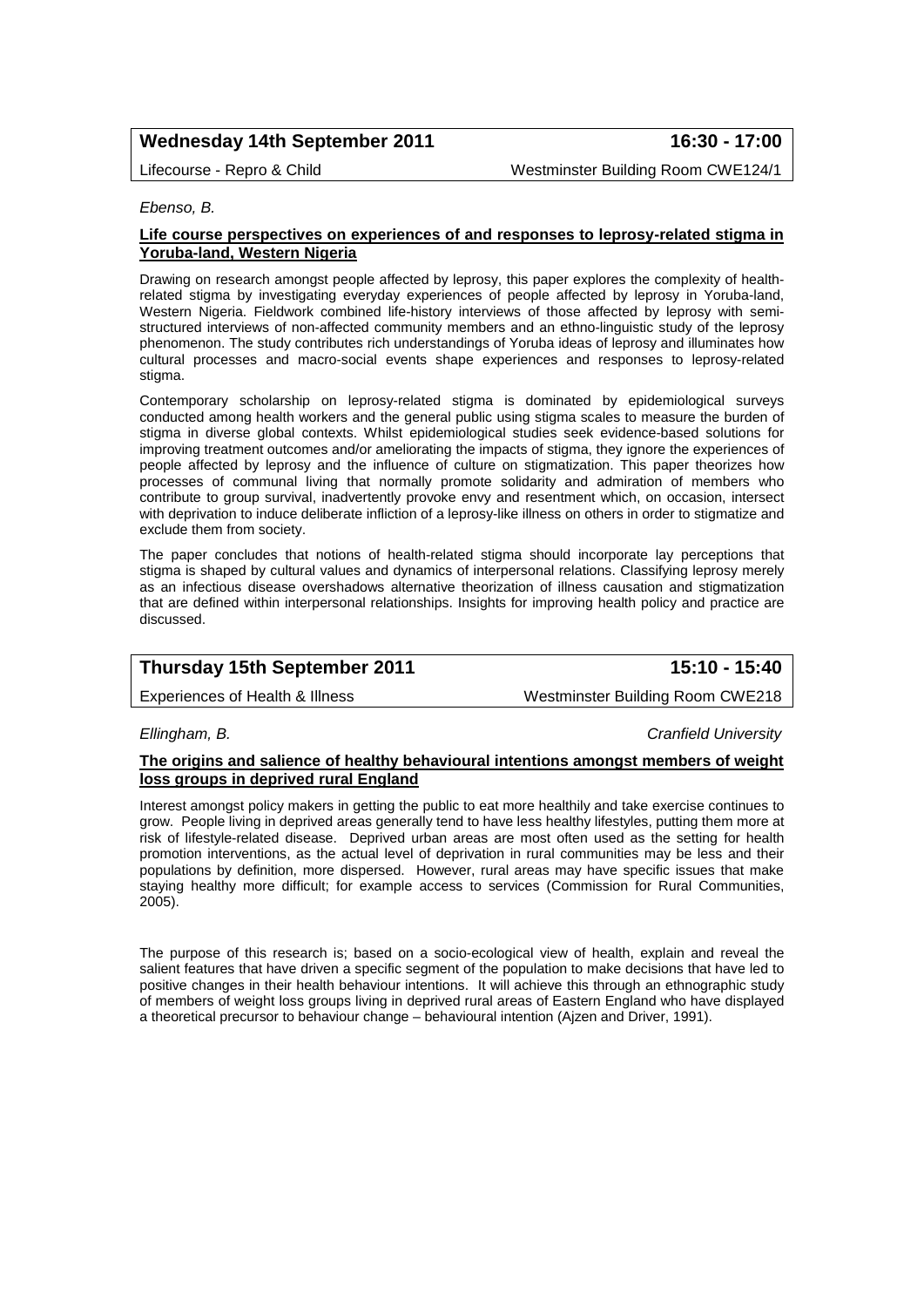# **Wednesday 14th September 2011 13:35 – 14:05**

Gender Westminster Building Room CWE 125/2

### *Emslie, C. Hunt, K., Lyons, A.*

### **"Alcohol is a way of life. If we don't go drinking , you'd never see anybody". Men, masculinities & drinking in early midlife.**

Policy and media attention has focused on young 'binge' drinkers but substantial numbers of men and women in 'early mid-life' also engage in heavy drinking. Our focus group study explored how people in early midlife (30 to 50 years) perceive alcohol consumption and how cultural constructions of gender influence drinking behaviours in the west of Scotland. This paper focuses on how men in early midlife 'do' masculinity through drinking using data from 10 focus groups (pre-existing groups of friends and work colleagues; some all-male groups and some mixed-sex). Our data reveal the social contexts in which men in early midlife drink alcohol and some 'standard procedures' which govern drinking (e.g. rules of buying rounds, choice of drinks and order in which they are consumed, banter and trading of insults which contribute to male camaraderie). Respondents described the situations in which they drank most alcohol and the strategies they used in order to limit their drinking (e.g. pacing with pints, playing sport, making a sharp exit). Heavy drinking - as a release from tension, an escape from the responsibilities of life, a means of improving mood through laughter with friends - could be seen as part of the process of maintaining good (mental) health. Hegemonic notions of masculinity were firmly aligned with drinking pints, drinking heavily, and drinking at the pub. Exploring how some men, in some contexts, attempted to manoeuvre outside of these behaviours may provide valuable knowledge for social scientists, health promoters and policy makers.

# **Friday 16th September 2011 10:10 - 10:40**

Health Technologies Westminster Building Room CWE017

*Faulkner, A. Tomlin, Z., Peirce, S., Elwyn, G. King's College London*

### **Adopting medical devices: pathways through the healthcare system adoption space**

Technology adoption into the NHS has been variously criticised as inappropriate, too slow or too fast. There is limited knowledge about the social and technological processes and determinants of adoption pathways. This study aims to elucidate the factors shaping decision processes in the early-emerging adoption pathways of device technologies, in order to inform policy and practice, and to explore possible criteria for 'appropriate adoption'. The study uses in-depth, multi-method comparative case studies of eight specific technologies in a wide variety of settings and draws conceptually on Science and Technology Studies approaches including actor-network theory. Initial analysis proposes that adoption can be understood as occurring within a technology-specific 'adoption space' - a dynamic network of actors (people, technology, documents, concepts) that transcends organisational and geographical boundaries and the rationalities of 'evidence-based' approaches to technology assessment and adoption. The research is developing an empirically grounded model of technology adoption processes applicable in the NHS. We outline this developing adoption space framework, showing how rational factors (policy positions, scientific evidence, evidence reviews ) and the marketplace (cost, marketing) are mediated by attributed identities that network participants construct for a technology; by visions and expectations; by the requirements and affordances that technologies themselves exert; and by relational, regulatory, cultural and structural factors. The paper provides data, initial results and developing analysis based on ongoing NIHR SDO-supported research.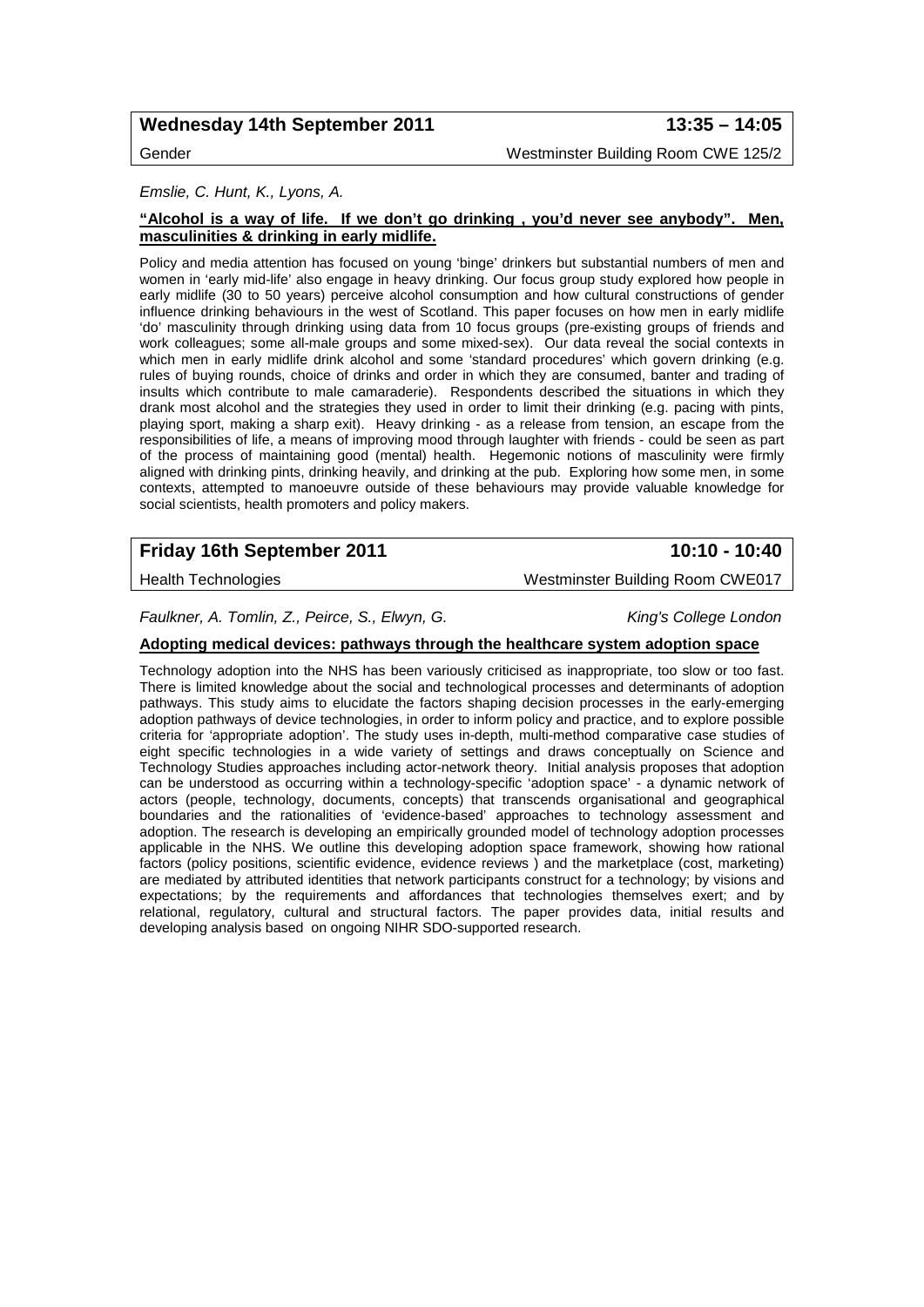# **Wednesday 14th September 2011 13:35 - 14:05**

Autism Westminster Building Room CWE126/2

*Fitzgerald, D. London School of Economics and Political Science*

### **'Then it hit me in the stomach' - visceral and affective motivations in autism research.**

In this paper, I explore the role of emotions and (bodily) attachment as motivators for doing clinical research, with particular reference to autism. During 2010/11, I interviewed c.30 autism researchers – psychologists and cognitive neuroscientist – about the relationship between autism and the new brain sciences. As an ice-breaker, I asked my interviewees what interested them about autism in the first place. While most replied with a standard litany of courses and books, I was taken aback by a significant minority who narrated their entry into autism research in terms of their emotional attachment, and their visceral commitment, to the area. This paper is an attempt to situate and theorise these unexpected responses.

In particular, drawing on interview data, and building on Shapin's (2010) discussion of the presumed 'moral ordinariness' of the scientist, and the role of 'the personal, the familiar, and even the charismatic' at the heart of technoscience, this paper asks two sets of questions: (1) how, and to what extent, do emotional and bodily commitments mediate research into autism? How do autism researchers unfold such narratives? And how do the narratives relate to the clinical and therapeutic futures that often form the public script of their research motivations? (2) What insight can such commitments give us into the nature of autism itself, and its position as the paradigmatic developmental disorder of the twenty-first century? What relational epistemologies hold our knowledge of autism together? And how, if at all, are these structured by affect and the body?

# **Wednesday 14th September 2011 15:55 - 16:25**

Gender Westminster Building Room CWE125/2

*Ford, K. University of Liverpool*

### **The role of pleasure in drinking during pregnancy**

The dramatic rise in women's alcohol consumption in Scotland has led to an increased interest in the role that alcohol plays in women's lives, with sociological research focussing on issues of gender and identity linked to wider social and economic changes for women such as workforce participation and rising levels of income and borrowing. Clinical and public health researchers have raised concerns about the impact of increased alcohol consumption on women's health, and the reported link between alcohol and Foetal Alcohol Syndrome (FAS) led to the Scottish Government recommending in 2007 that women abstain from alcohol altogether whilst pregnant or whilst trying to conceive. Yet despite this advice and some media awareness of FAS, recent research indicates as many as 1 in 4 women in Scotland report that they continue to consume some alcohol during their pregnancy.

Drawing on in-depth narrative interviews with 21 women from Edinburgh and Inverness who had a child under the age of two years, I explore the ways in which many of the women's narratives fluctuate between notions of guilt and pleasure and go on to examine how some women legitimised their decision to consume alcohol during their pregnancy in terms of the gratification that it gave them, related to their sense of identity and pre-pregnancy 'self'. These often contradictory and conflicted accounts offer meaningful explanations as to why some women continue to drink during pregnancy, and how they believe that (not) drinking alcohol affects their health and the health of their child.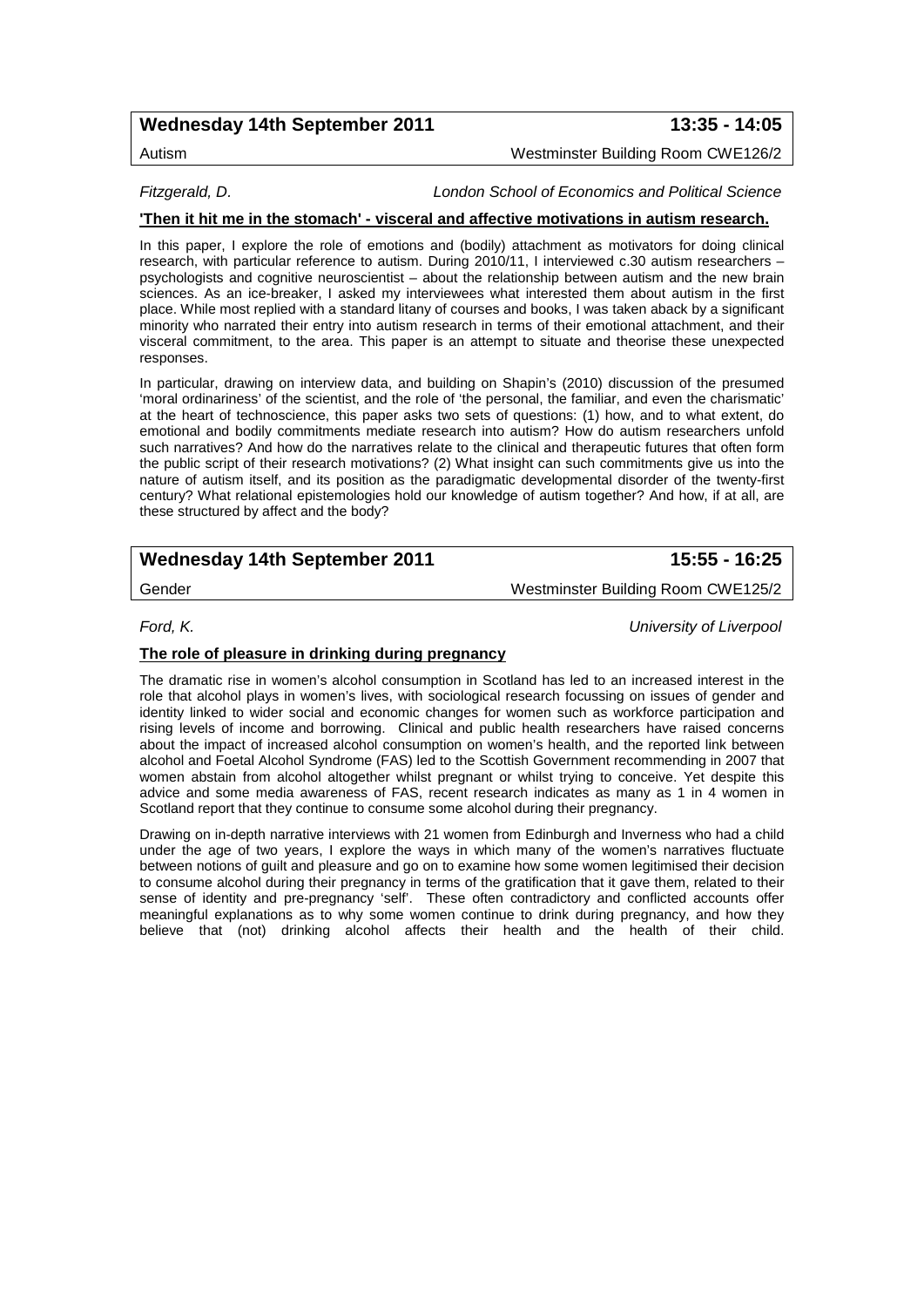# **Thursday 15th September 2011 09:00 - 09:30**

Embodiment & Emotion Westminster Building Room CWE124/1

*Fox, N. University of Sheffield*

### **The health identities of young UK men**

This paper reports a secondary analysis of qualitative interviews, exploring the health identities of young UK men (18 – 21 years).

Health identities, Fox and Ward (2008) have suggested, manifest from the confluence of the active, engaged, experimenting body with its physical, psychological, emotional, social and conceptual relations. Identity is fundamentally embodied and social, and consequently we need to study body and identity together, as emergent in activity and practice, and located within the totality of a body's physical, psychological and social relations.

Gender and sexuality, work identities, class and ethnicity, growth, maturation and ageing are all embodied, reflexive and social. Amid these various body identities, health identities are clustering of relations around specific aspects of embodiment, such as sport and exercise, body modification, sexuality, disability or growing old.

Fox and Ward (2008) developed a methodology for the empirical study of health identity, in which data are interrogated in terms of body relations and assemblages, to discover the limits and possibilities of identity and embodiment. This paper reports such an analysis of a dataset.

The research found that body size and shape, fitness, underlying health conditions, sexuality, work, stress, beliefs about embodiment and many other relations contribute to health identity. I focus on three examples of disparate health identities, and use these to assess young men's health identities and the utility of the approach to understanding health among young men.

# **Wednesday 14th September 2011 14:45 - 15:15**

Experirnces of Health & Illness Westminster Building Room CWE126/1

*France, E. Hunt, K. , Dow, C., Wyke, S. University of Stirling*

### **Understanding experiences of life following a stroke via Frank's quest, restitution and chaos narrative genres**

How people create and present stories about the experience and impact of having a chronic illness can be examined using narrative analysis. Arthur Frank describes three types of illness narrative – 'restitution', 'chaos' and 'quest' - which can aid listening to the ill. Restitution focuses on a cure for the illness. Chaos narratives show a lack of temporal order, despair, futility, impotence, and vulnerability. Quest and its three sub-types - memoir, manifesto and automythology - focus on acceptance of and gains from the illness experience. Frank's approach has been applied to chronic illness narratives but not stroke narratives.

This paper explores people's experiences of life after a stroke - its impact on their lives, sense of self and identity - through their interview narratives, and examines the applicability of Frank's approach for 9 male and 9 female UK stroke survivors.

For all but three people, we could classify survivors' accounts to one dominant narrative genre. Quest memoir was the most common dominant genre; there were fewer restitution or chaos narratives, and no dominant quest manifesto or automythology narratives. The severity of stroke and level of subsequent impairment largely explained which genre predominated. Having purpose in life helped people accept the long-term effects of stroke. The cultural and social availability of genres also influenced the genre presented but gender did not appear to.

People who have had a stroke may present a narrative that conforms to a culturally preferred restitution or quest genre, but chaos narratives need to be recognised and acknowledged.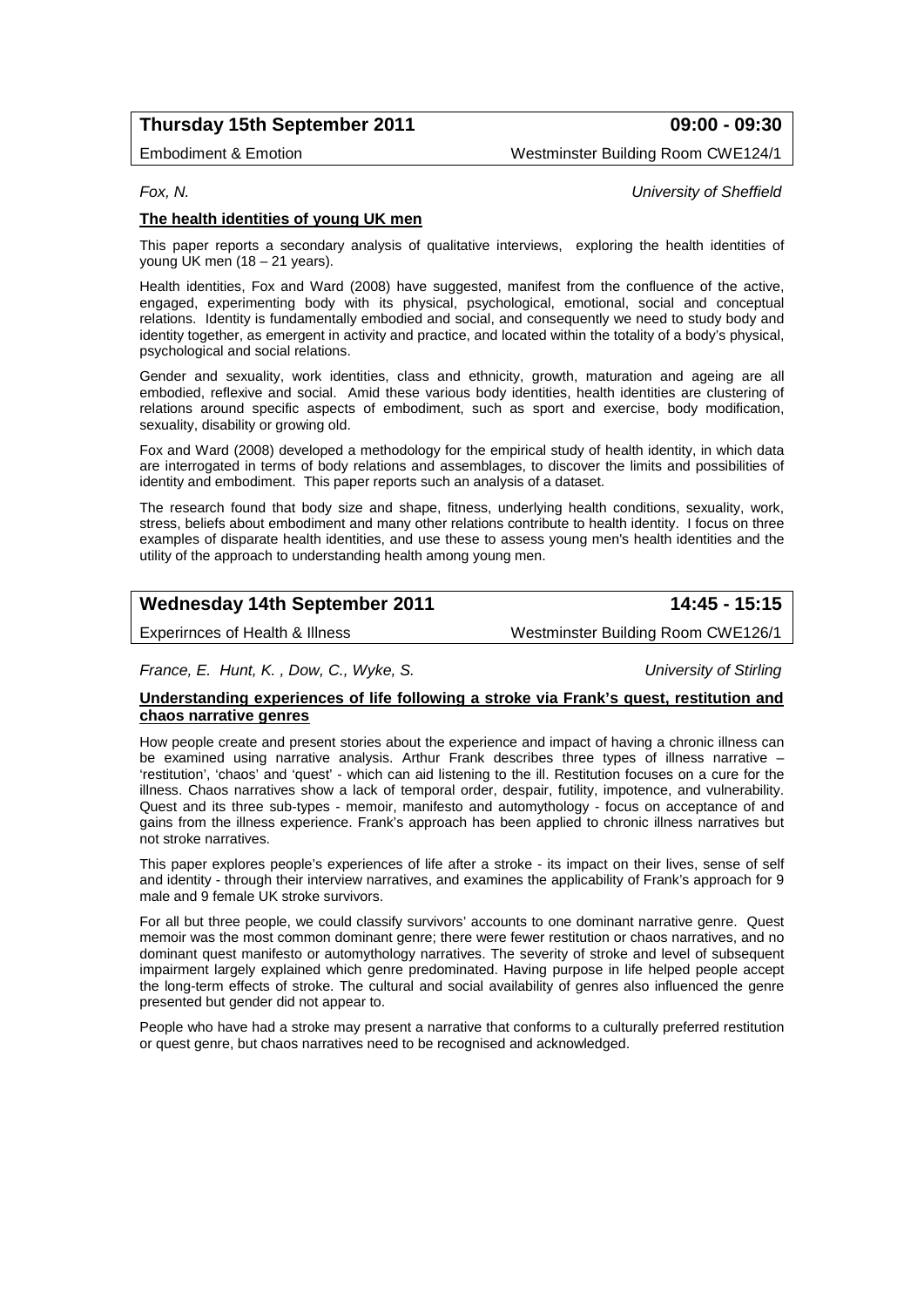# **Friday 16th September 2011 11:55 - 12:25**

Pharmaceuticals Westminster Building Room CWE018

*Gabe, J. P., Chamberlain, K., Madden, H. Royal Holloway, University of London*

### **The debate about the funding of Herceptin in New Zealand: a case study of `countervailing powers'**

In December 2008 the newly elected Prime Minister of New Zealand overruled the agency that negotiates with manufacturers about the cost of medicines and agreed to fund Herceptin for women with early stage breast cancer for a twelve months course of treatment. This presentation describes the `natural history' of this decision and seeks to explain it in terms of the theory of countervailing powers, which has recently been applied by Busfield to understand the rapid growth of medicines. We explore the role of various actors in the debate about whether Herceptin should be funded, drawing on documentary analysis and a systematic search of journals, web sites and media databases.

The case of Herceptin both confirms and questions the balance of countervailing powers suggested by Busfield. On the one hand the manufacturers of the drug proved to be highly influential in their attempts to get Herceptin funded and were generally supported by consumer groups, along the lines suggested by Busfield. On the other hand some scientists and regulators attempted to challenge the power of the manufacturers, with the latter not showing signs of `regulatory capture' as one might expect. The media, which were ignored by Busfield, did not act as a countervailing force. In the end the government overturned the recommendation of its regulators, thereby undermining the latter's efforts to act as a countervailing power. The response of the state is as Busfield suggested, although it seemed motivated more by electoral success than by the desire to please the manufacturers.

# **Wednesday 14th September 2011 13:35 - 14:05**

Science, Knowledge & Medicine Matchester Building Room CWE018

*Gardner, J.*

### **A History of Deep Brain Stimulation**

Deep Brain Stimulation (DBS) has become an accepted treatment for severe Parkinson's disease, essential tremor, and dystonia in specialist centres in Europe and the United States. It is generally acknowledged that the development of DBS started with a French Team's 1987 publication on DBS for the treatment of tremor. Yet, DBS and other forms of neurostimulation had been used for almost 20 years prior to this. By exploring the development of DBS, this paper will illustrate how innovative medical technologies are shaped by various interests, and how such technologies prompt particular understandings of the body and disease. Specifically, this paper will argue that commercial interests facilitate the dissemination of quantitative standards for measuring the body and disease. DBS devices were originally produced to treat chronic pain, but after the introduction of FDA regulation, these treatments failed to gain approval. This was attributed to the "subjective" nature of pain. The medical device industry thus lacked a lucrative market for their DBS technology until it was used to treat Parkinson's disease (PD) in the 1990s. Quantitative standards for measuring the severity of PD were developed, making PD treatments amenable to clinical trials and thus FDA approval. The medical device industry sponsored such trials, and these quantitative standards have disseminated. This paper will suggest that such standards render individuals intelligible according to "difference in degree", and constitute what Foucault refers to as a disciplinary technology, enabling individuals to become both analysable and manageable. This research has been supported by the Wellcome Trust.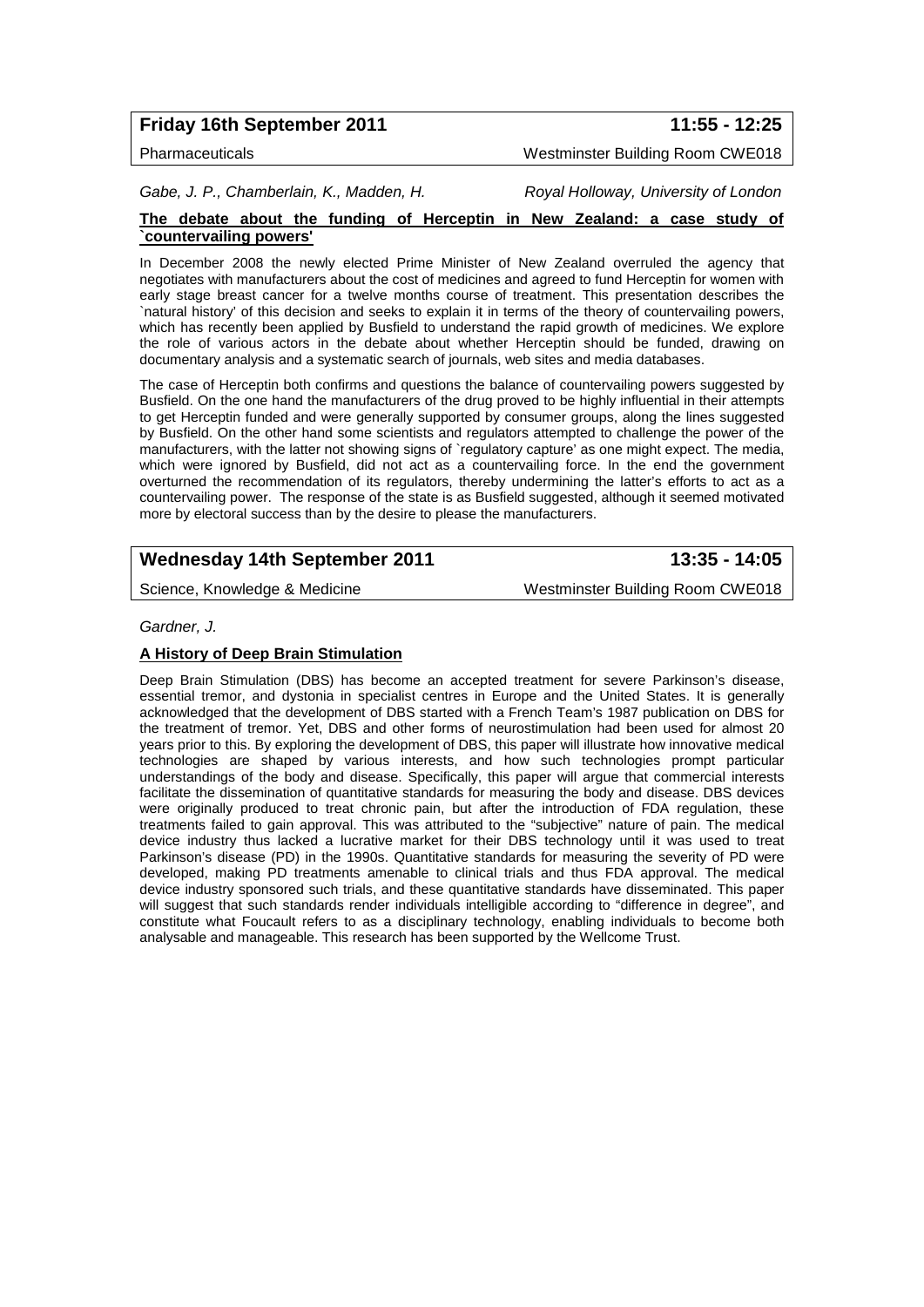# **Thursday 15th September 2011 10:45 - 11:15**

# HIV Westminster Building Room CWE017

*Gilbert, L. University of the Witwatersand*

### **Locating the social in Health Promotion' – A South African case study**

The conceptual framework of 'health promotion' is rooted in the critique of the 'downstream' approach of the medical curative model with its devotion to 'saving drowning swimmers' and the development of an alternative 'upstream' approach that aims to 'tackle the forces that push them into the river'. Thus in the context of this paper 'Upstream' – 'Downstream' refers to the different paradigms in addressing public health problems as explored in various publications and adopted by the 'New Public Health' with its declared emphasis on the 'Upstream' approach. Similarly, theories and practices of health promotion from its earliest versions have been advocating a shift from a biological/medical preventive focus to a more social one, from the level of individuals to organisations, communities and broader social policy. However, it seems that a real shift in the desired direction remains an elusive goal in practice despite many achievements in promoting health and changing people's behaviour in specific areas.

It is against this conceptual framework that this paper explores the HIV/AIDS epidemic in South Africa and critically analyses its health promotion efforts focusing on the traditional dichotomies of: bio-social; individual-society and downstream-upstream in order to draw attention to the associated complexities that should be taken on-board. Using evidence from South Africa (historical and current) the main thesis focuses on the limitation of these dichotomies and argues towards a more comprehensive approach. An attempt is made to add to our understanding of the meaning of the 'social' and to demonstrate why a strong and real emphasis on the 'social' in all interventions throughout the disease trajectory is an essential condition in successful efforts to reduce HIV/AIDS prevalence. A model based on the critique developed in the paper is presented as a 'Way Forward' suggesting solutions along a 'continuum of options' that take the 'social' on-board. The ideas raised in the paper feed into the discussion about the nature of public health and provide a good example for the deliberations about the myth of a value-free public health

# **Wednesday 14th September 2011 14:10 - 14:40**

Science, Knowledge & Medicine Westminster Building Room CWE018

### *Gonzalez-Santos, S. University of Sussex*

### **Conferences as ethnographic sites: the annual medical conference on assisted reproduction as a case study**

Biomedical conferences and meetings, lay and professional alike, have received little attention as ethnographic sites. However, as I will argue in this paper, they have proven to be extremely useful when trying to understand the process of knowledge construction, socialisation and normalisation (Dimond, 2011; Gonzalez-Santos, 2011). For example, at patient-oriented conferences attendees see and sometimes interact with others who are facing similar health issues; this can have effects on their illness related identity and on the way they understand their condition. Likewise, at these events they meet physicians outside the consultation setting, facilitating with this a different type of interaction and of information exchange. During professional meetings, attendees debate about new and sometimes controversial diagnostic and treatment procedures and about emerging ethical issues vis a vis everyday practice. All these interactions and discussions influence the direction the field will take.

Drawing on information gathered during four years of ethnographic work within the field of assisted reproduction, in this paper I present two issues: first, a discussion regarding methodological and ethical aspects of conducting ethnographic work in these settings; and second, presented as a case study, the process of knowledge and realm construction that took place within a meeting of biomedical professionals on assisted reproduction. The aim of the paper is to highlight the usefulness of using conferences and meetings as part of an ethnographic methodology when studying current and emerging biomedical areas, specifically when the purpose is to see how fields are transforming and establishing themselves.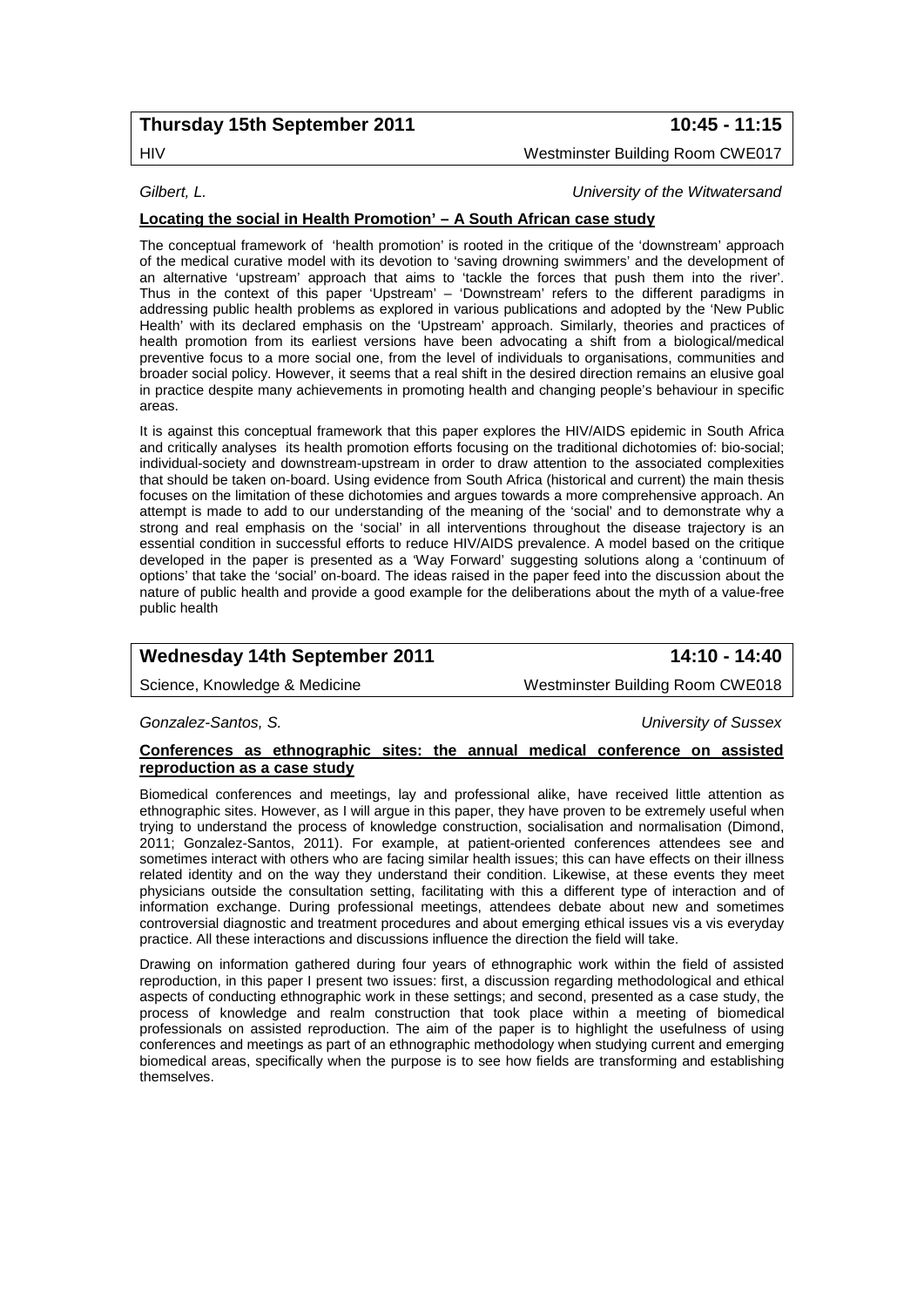# **Wednesday 14th September 2011 13:35 - 14:05**

Health Service Delivery Westminster Building Room CWE125/1

*Grant, A., Sullivan, F., Dowel, J.l University of Dundee*

### **What influences prescribing behaviour in general practice? An ethnographic exploration**

While the new public health management and audit cultures emphasise the importance of research evidence, the persistence of prescribing variation in general practice suggests some resistance to these control measures. This raises questions about 'what influences prescribing in general practice'.

An ethnographic study, involving participant observation, semi-structured interviews and a review of practice documentation allowed an in-depth comparative study of three different general practices in Scotland. These findings revealed that prescribing decisions were made in two contexts; macro and micro, and were influenced by different factors.

Macro prescribing decisions were collective; population decisions considering the average patient and were influenced by research evidence and clinical governance. Micro prescribing was made during patient consultation and considering their unique circumstances. When making micro prescribing decisions GPs relied on internalised personal formularies and clinical judgement. The macro prescribing analysis drew on Weick et al's (2001; 2005) work on organisational sensemaking. The micro prescribing analysis drew on Gabbay and le May's work on knowledge management 'mindlines' (2004).

It is argued that practices had an identity, shaped by their practice values, organisational structure and communication channels. Practices engaged with research evidence and clinical governance mechanisms which were aligned with their values and identity. At the micro prescribing level GPs drew on personal formularies and clinical judgement, informed and updated by social networks. Current managerial initiatives seeking to influence prescribing focus on macro prescribing, which limits their effectiveness. Further research is required to understand the complexities of micro prescribing and the mechanisms through which evidence becomes internalised.

| <b>Thursday 15th September 2011</b> | $14:00 - 14:30$                    |
|-------------------------------------|------------------------------------|
| Gender                              | Westminster Building Room CWE125/1 |

*Gray, C., Hunt,K., Mutrie, N., Anderson, A.S., Treweek, S., Wyke, S.*

### **"It's sort of more male-dominated …you're not threatened at all, where most of these slimming things are really more aimed at women" A feasibility study of a gendersensitised weight management programme delivered through Scottish Premier League football.**

The prevalence of obesity in men in the UK is among the highest in Europe, but few engage in traditional weight management programmes designed to deliver the 5-10% weight loss associated with improved health. Despite growing recognition of the potential of professional football clubs to deliver health promotion (including weight management) to men, little research has been done in this area.

Football Fans in Training (FFIT) is a 12-week, gender-sensitised weight management/physical activity group programme delivered by Scottish Premier League (SPL) clubs. A mixed-methods feasibility study, including a pilot randomised trial and participant focus groups, involved 103 men aged 35-65 years with BMI = 27kg/m2 being randomised to intervention (N=51) or waiting-list comparison (N=52) groups in two SPL clubs. Primary outcomes were viability of recruitment procedures and attrition. Secondary outcomes included potential efficacy of the weight loss programme, and changes in self-reported physical activity, eating habits and psychological status. Process outcomes included acceptability of FFIT to participants.

Recruitment targets were achieved in one club (the largest) but not the second, and overall attrition (16.5%) was low. Intervention participants achieved a mean 4.6% (SD 2.8) weight loss at 12 weeks compared with a 0.6% weight gain (SD 2.0) in the comparison group. Intervention (but not comparison) participants reported significant improvements in physical activity, eating habits, self-esteem and SF12 scores. Men were positive about FFIT, and the football setting was a particular draw; many indicated they would not have attended a similar programme elsewhere. Follow-up assessments will examine maintenance of short-term improvements.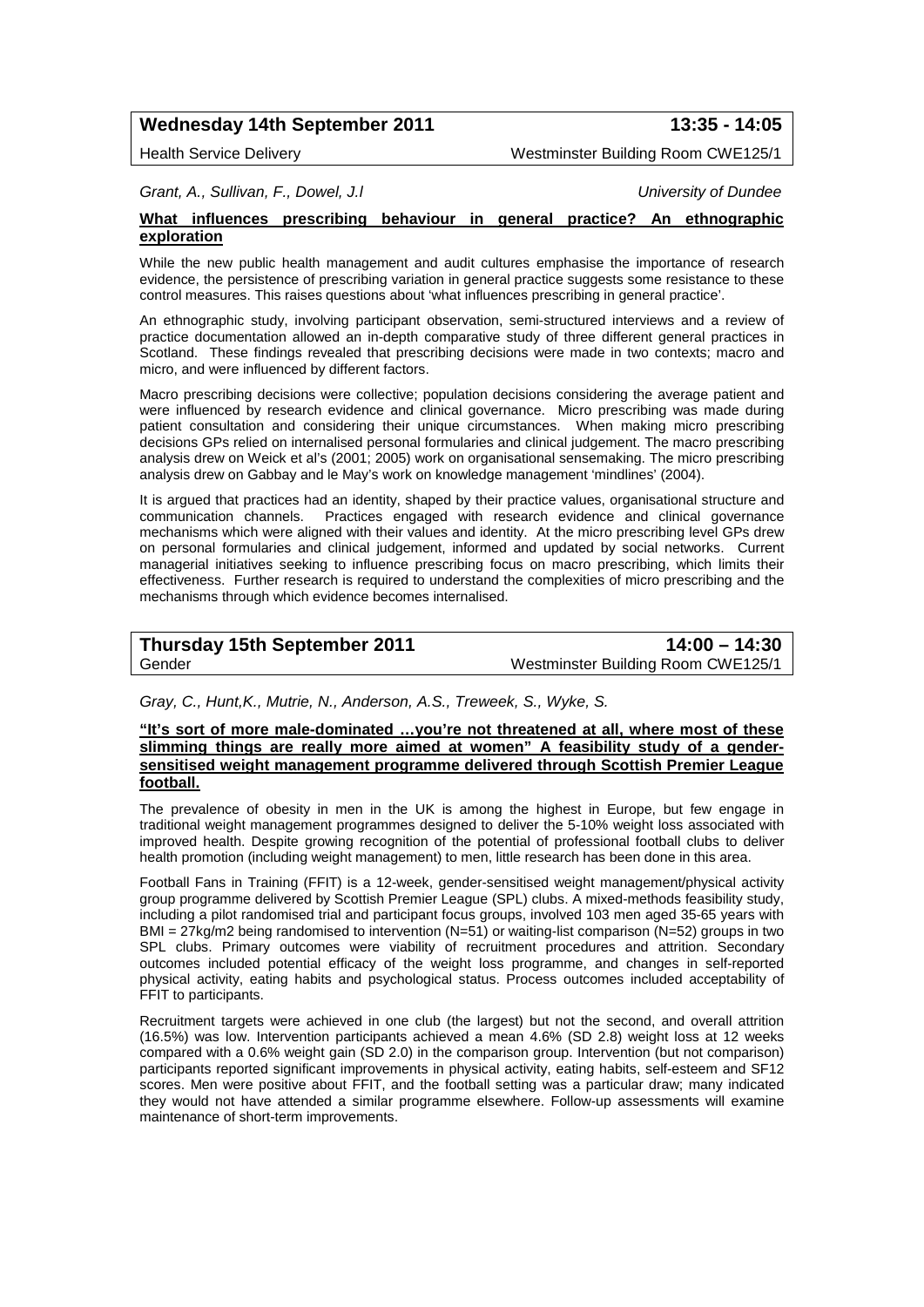# **Thursday 15th September 2011 09:00 - 09:30**

Lay-professional Interface Westminster Building Room CWE126/1

*Gregory, S., Poland, F., Spalding, N., Sargen, K., McCulloch, J., Vicary, P. University of East Anglia*

### **How may action research help patients awaiting colorectal cancer surgery regain a sense of control over their lives?**

The educational process within the colorectal unit varies widely according to patient diagnosis, proposed surgery, and further treatments, and is provided by diverse healthcare professionals along their care pathway. Relatively few preoperative education services for colorectal patients have been formally evaluated. An action research-based evaluation of a preoperative education service examined whether and how patients and carers might see the service as beneficial and relevant and what they might identify as potential improvements. An action research study was carried out using three cycles of planning, acting, observing and reflecting on changes. Themes relevant to informing changes in education provision were taken to a healthcare staff decision-making meeting to inform the next action cycle.

Themes identified in patient, carer and staff views and suggestions focused on potential ways they could play a more active role in preparing for surgery and enhancing their own recovery to self-manage their lives. These included patient journey timescales, stoma management, normalising bodily changes, dietary changes and resuming normal occupations. Identifying information which was meaningful to their lifeworlds was seen as critical for enabling patients to regain a sense of control after major disruption to their biographies and sense of self following a diagnosis of cancer requiring colorectal surgery. Action research provided ways to represent and integrate these within clinical practice in the innovative development (including through poetic narratives), content, timing and communication of preoperative education.

'This abstract outlines independent research commissioned by the National Institute for Health Research (NIHR) under the RfPB programme Ref: PB-PG-1207-13321. The views expressed are those of the authors and not necessarily those of the NHS, the NIHR or the Department of Health'

# **Friday 16th September 2011 09:35 - 10:05**

Patient Support Groups/Organisations Westminster Building Room CWE125/1

*Grinbergs, A. Brighton & Sussex Medical School*

### **Hope in Hopelessness. Competing discourses in Motor Neurone Disease and Parkinson's Disease charity discussions on improved treatment and euthanasia.**

In addition to their traditional roles as charities or advocacy groups, patient organisations now have an established role in scientific research, with many funding research teams as well as aiding recruitment for studies on their disease of interest. With this increasing involvement comes an interest in promoting research to charity members, to encourage participation. Yet, charities working for people with rare, incurable diseases, such as Motor Neurone Disease and Parkinson's Disease, may also wish to host discussion or engage in advocacy around issues affecting members such as death and euthanasia. This raises the question as to how patient organisations reconcile these contrasting roles and take part in such seemingly conflicting discussions. This paper draws on analysis of websites, information materials and public statements from patient organisations and charities working in the field of Motor Neurone Disease and Parkinson's Disease relating to key themes of clinical trials, palliative care, and euthanasia. Drawing on literature on the sociology of expectations and the sociology of patient organisations it will discuss their engagement in the conflicting discourses of hope and hopelessness. – the hope of research ventures aimed at finding cures or better treatments, and the absence of hope, or thoughts of death, for many of their members. The analysis focuses on how, if successful, patient organisations seek to balance these discourses, in efforts to maintain relevance in the research sphere without damaging their ability to represent member needs.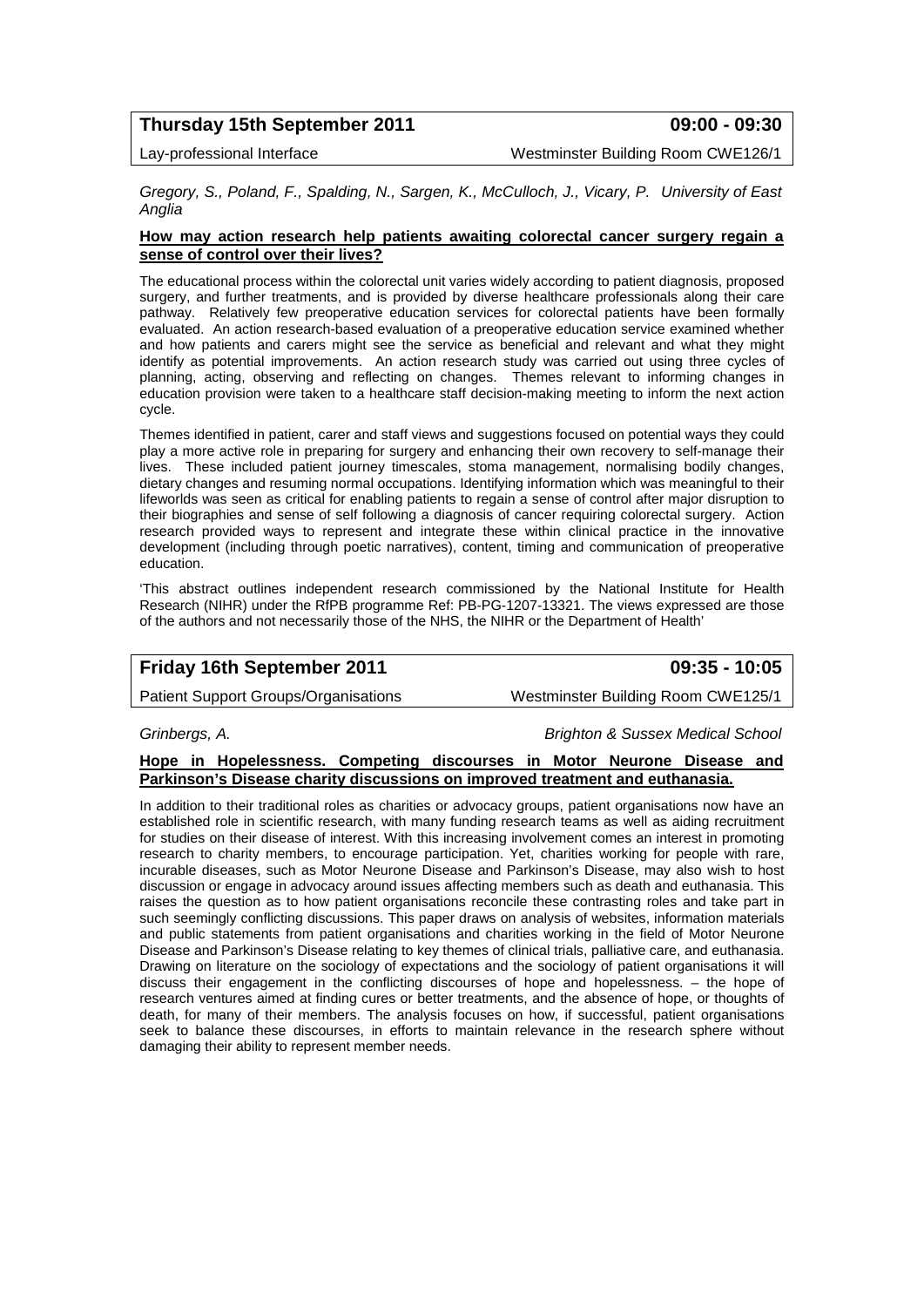# **Wednesday 14th September 2011 15:20 - 15:50**

### Health Service Delivery Westminster Building Room CWE125/1

*Haland, E., Toussaint, P. NTNU*

### **Communication and cooperation; experiences with net-based learning among health personnel in Norwegian municipal care**

The need for improved cooperation and coordination in the health care sector is firmly put on the political agenda in Norway, especially with the introduction of the so called Coordination Reform in 2010. The reform implies that more health care services should take place in the local municipalities, in cooperation with regional hospitals, and various ICT-tools are presented as a necessary prerequisite for this cooperation and coordination. In the wake of the reform, the importance of educating competent health personnel is also highlighted.

The region of Fosen in Norway has made efforts to meet the new demands of the Coordination Reform. Fosen has small municipalities and large geographical distances, a fact that requires new modes of cooperation to uphold a stable and reliable health service within the region. As an alternative to physical meetings at courses that imply extensive travelling, net-based competence development for health personnel has been initiated. The participants then meet mainly in net-based discussion forums and through lectures via video conferences.

This paper is based on material from a research project that is evaluating these competence development initiatives. Based on observation and interviews, we investigate how health personnel experienced this type of communication and cooperation, and look into the opportunities and limitations use of technology (video conferences and Internet) offers for cooperation in health care. We explore the relationship between face-to-face interactions and technology-mediated interactions concerning communication, cooperation and the development of professional networks.

# **Thursday 15th September 2011 09:35 – 10:05**

Lay-professional Interface Westminster Building Room CWE126/1

### *Hamilton, S. Rethink*

### **How do doctors and patients perform 'expertise' in a psychiatric consultation?**

Background - Shared-decision making is now a well-established concept in health communication. More recently, the notion of 'expert patient' has become popular. However, there is currently little agreement on what patient expertise is, its role in medical consultations and how it is constructed in interaction.

Aims - This study explores how psychiatrists and patients with psychosis evoke and defend their expertise in consultations, and how the other party responds to this. It contrasts how 'expertise' is constructed differently by different participants and how potential conflicts are managed. Finally, it starts to explore whether 'expertise' is a useful concept in this setting, and whether 'expertise by experience' and 'professional expertise' can be meaningfully combined.

Methods - The presentation is based on an analysis of 92 audio recorded consultations between psychiatrists and patients with psychosis. I use a discourse analysis approach drawing heavily on Goffman's theory of interaction as performance and Habermas' distinction between lifeworld and system.

Results - I present a typology of ways in which expertise is 'performed' and negotiated, using examples from the transcribed consultations.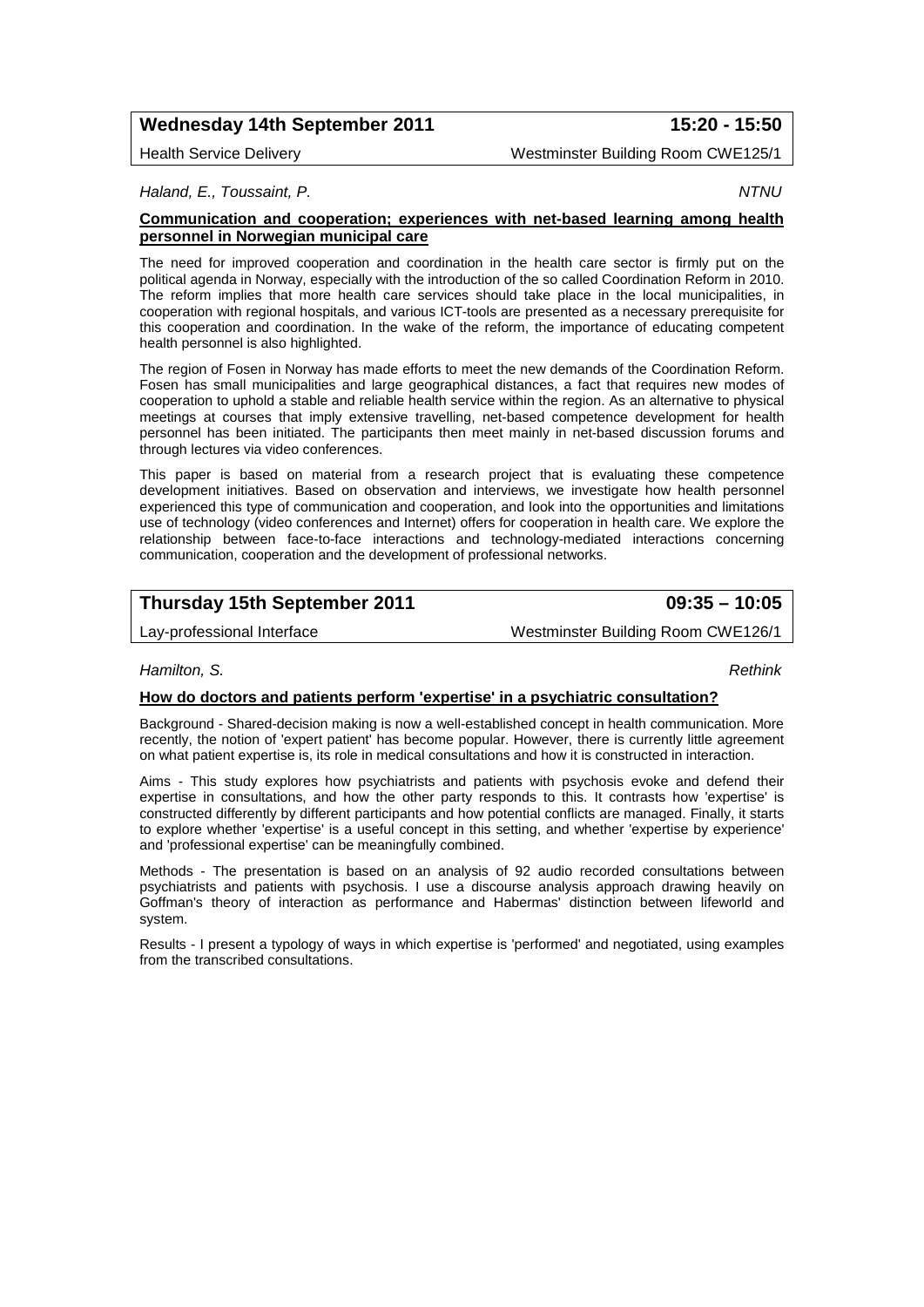# **Thursday 15th September 2011 09:00 – 09:30**

Science Knowledge & Medicine Westminster Building Room CWE218

### *Harrington, J. University of Exeter*

### **The Translation of Stem cell Research**

Stem cell research has been argued to hold great promise for the future of medical therapies although it is often stated that the translation into the clinic is dissatisfactory, seeming to face hurdles that are not yet understood.

Based upon ethnographic research carried out over a period of time in stem cell laboratories and at other venues, this presentation shows the motivations and attitudes of diverse stakeholders working in this field. In my analysis of the regulatory, disciplinary and ethical tensions that influence the process of translation, I use a three-step model of translation such as that presented by Michel Callon, Pierre Lascoumes and Yannick Barthe (2009). Examples of strategies that are employed by differently positioned participants in the field are discussed, as well as how the complexities of translational space in stem cell research are negotiated. Translation is, in a spatial metaphor, a site of on-going deliberation regarding the interface between scientific knowledge and medical practice, a locus of strategic professional adaptations on the part of the actors involved and a forum of conflicts and negotiations of expertise.

This presentation illustrates how and why stem cell research at present largely resides in stage 2 of translation (t2) – the laboratory. I will emphasise the need to scrutinize the practices, networks of interactions and interdisciplinary exchanges that co-produce the deficit in fulfilling the translational imperative.

# **Friday 16th September 2011 11:20 - 11:50**

Patient Support Groups/Organisations Westminster Building Room CWE125/1

*Hedlund, M., Landstad, B. J. University College of Nord-Trøndelag*

### **Self-help as a public health policy strategy and rhetoric in the shape of cults, converts and charisma**

This presentation focuses on ideology and design of self-help as a basic methodological principle for approaching health problems in recent Norwegian public health policy. This type of ideology is often surrounded by a special kind of rhetoric that includes the construction of the cult, converts, and the use of charismatic communication and expression. This presentation is presenting data from qualitative analysis of the construction of rhetoric and cult-cultures related to self-help as a topic in Norwegian health policy. Particular focus is on transformation and the use of charismatic communication to regulate patients and users who belong to target groups for self-help methods and self-help groups. The data is obtained from analysis of public documents and web pages about self-help as they are presented using digital tools and web design. The analysis is done by the means of discourse analysis. Focus is at the social forces and networks behind self-help as a new and important strategic measure in Norwegian health policy. Self-help and self-help groups have become more widespread and common in todays Norway, and the self-help movement grows in scope. In the presentation it is explored how this happen in the Norwegian society and also how the growth in interest in self-help is socially 'constrained' by certain interests, agents and ideology in the Norwegian society.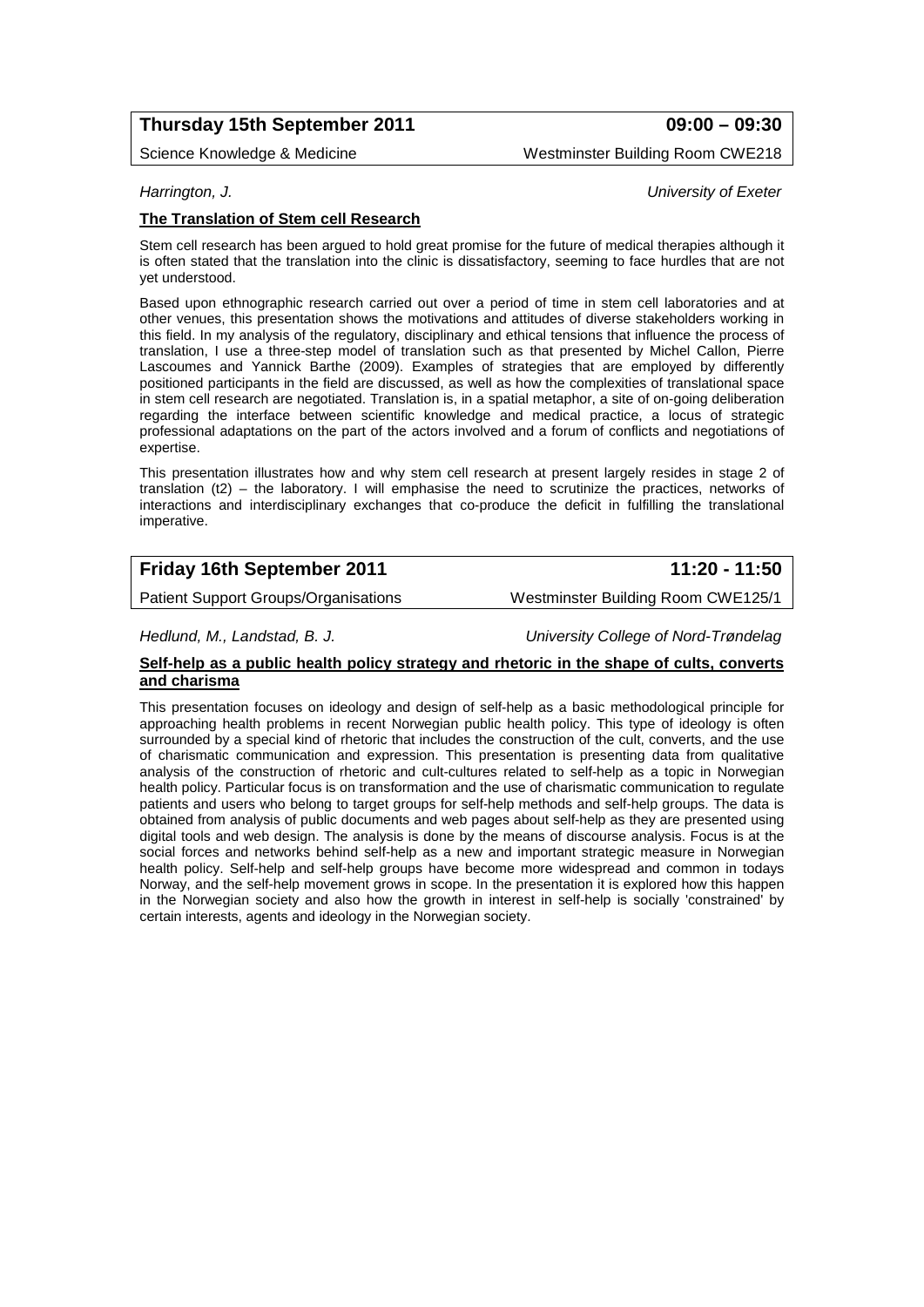# **Wednesday 14th September 2011 15:20 - 15:50**

Science Knowledge & Medicine New York Westminster Building Room CWE018

### *Hendrick, R. University of Strathclyde*

### **Publishing Ethics: The Political Economy of Medical Communication Companies**

Communication ethics has become a prominent issue in medical and associated journals. The practice of 'ghostwriting' (whereby pharmaceutical companies commission professional writers to produce articles, which are then attributed to academics and published) in medical literature has been much debated (Ross et al., 2008; Górski and Letkiewicz, 2010; Sismondo, 2004, 2010), and organisations such as the ICMJE and COPE have provided guidelines on what constitutes authorship. Less understood, however, is the political economy underpinning the medical communications industry, which facilitates ghostwriting.

This paper will examine this large and lucrative industry. Research shows that it is a web filled with conflicts-of-interest. Many medical communication companies (MCCs) are subsidiaries of large advertising conglomerates, which often also have research wings, and which run advertising campaigns on behalf of the pharmaceutical companies for the products they are developing and writing up evidence on. Some MCCs are wings of large journal publishers, whilst others are part of the pharmaceutical companies whose drug trials they are writing up. Unbeknownst to their audience, medical journal articles frequently act as marketing instruments.

Such relationships are unethical, with implications on the way science is portrayed to the outside world. Through a desk-based analysis, and through participation in the European Medical Writers Association conference (May 2011), my research aims to interrogate the political economy of MCCs. What organisations are involved; when and why did they emerge; how widespread are they; what services do they offer; and what are the effects on the medical literature and beyond?

# **Thursday 15th September 2011 09:35 - 10:05**

Methods Westminster Building Room CWE125/1

*Hilton, S. Medical Research Council*

### **Other than counting words: Using content analysis to examine manifest and latent newsprint reporting on health**

Content analysis has been defined as a systematic, objective, replicable technique for compressing many words of text into fewer content categories; but it is more than a method which provides category and word count measurements as the only evidence. It is potentially one of the most important research techniques in the social sciences to understand how messages are mediated. Over the past 50 years as mass media technology has advanced, so too has content analysis methodology and the media's influence in shaping public opinions on health matters. Stories about health are a daily feature of life, telling us what's important and what risks we should be aware of. Some news reporting has a positive influence and is supportive of public health measures, for example much of the newsprint coverage of the swine flu pandemic in the UK. However, news reporting can also have a negative influence and undermine effective public health interventions; sometimes stories are skewed towards the dramatic rather than the scientifically sound as was the case during the MMR vaccine controversy. This presentation describes manifest and latent analysis of newsprint reporting on health and highlights how news stories can set the public health agenda and impact on health behaviours.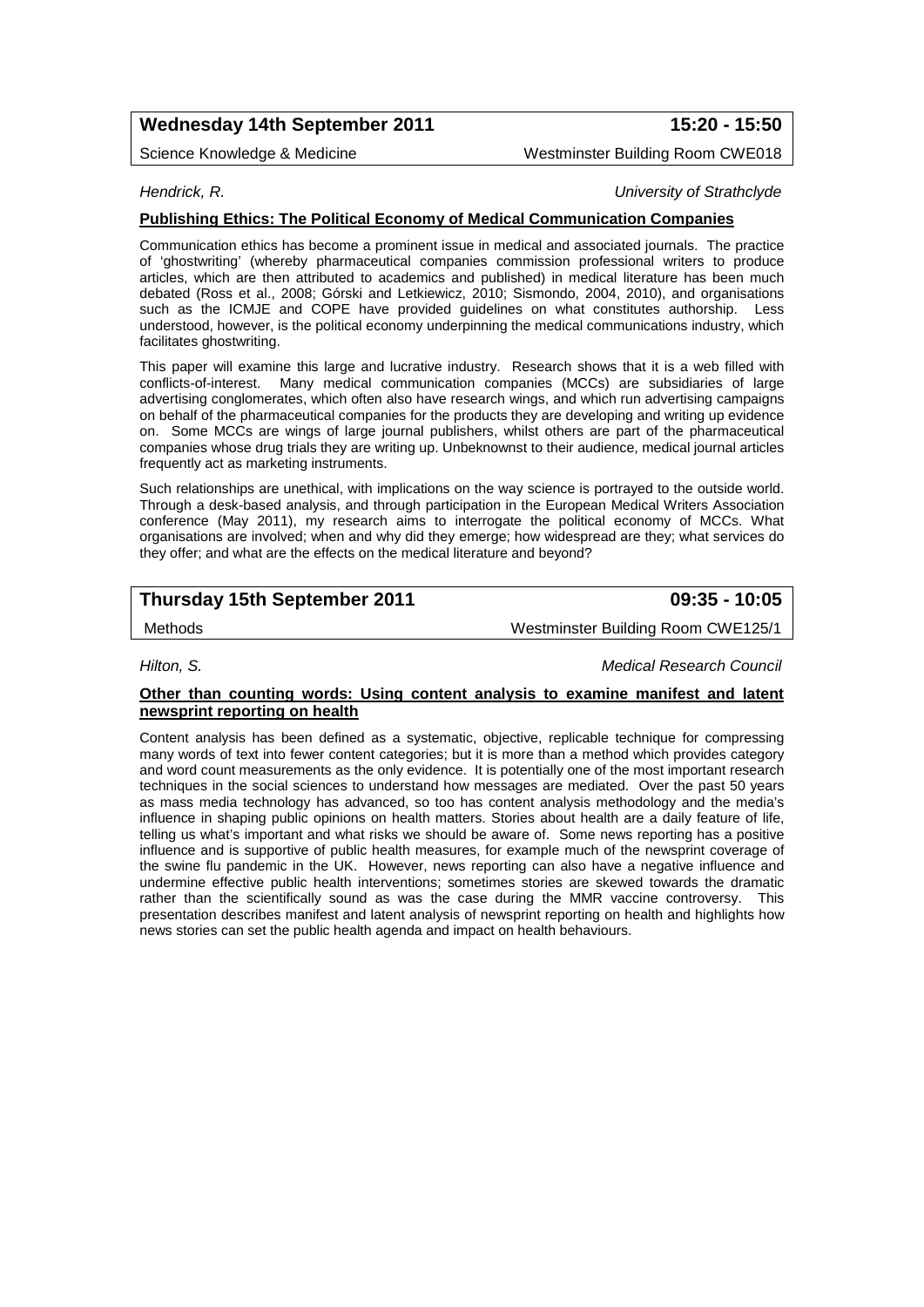# **Friday 16th September 2011 10:10 - 10:40**

Maternity/Reproduction Westminster Building Room CWE126/1

*Hinton, L., Locock, L. University of Oxford*

### **When childbirth is a "near miss" event: the experiences of women and their families of life-threatening obstetric complications**

Childbirth is a major life event for women and their families. Although safer than ever, women still die during or shortly after pregnancy. Confidential enquiries into every maternal death have been conducted for over 50 years. The most recent report, published in March 2011, provides a detailed analysis of each of the 261 women who died in 2006-2008. Maternal deaths are thus rare, but represent the tip of the iceberg. For every death then there is a large body of women beneath the tip who are experiencing "near miss" events – severe life-threatening obstetric complications during or recently after the birth of their child. The experiences of these women are largely unstudied.

The causes of these "near miss" events are varied but include pre-eclampia, haemorrhage, thrombosis and sepsis. These events can be life-threatening to mother and baby, and can lead to an emergency hysterectomy or premature birth.

A qualitative study is being conducted to understand the experiences, and long term follow up needs, of these women and their families. Narrative interviews have been recorded with 27 women and 6 men across the UK who have experienced "near miss" events. The analysis has used a qualitative interpretative approach, combining thematic analysis with constant comparison so that that data is explored for anticipated and emergent themes. Initial themes include the shock of emergency childbirth, ongoing physical symptoms and emotional trauma, difficulties in bonding with the new baby, isolation of partners and the value of follow up.

# **Thursday 15th September 2011 15:10 - 15:40**

Preventive Health Westminster Building Room CWE126/1

*Hinton, D. University of Liverpool*

### **Uncertainty and doubt: exploring clinician's perspectives of delivering secondhand smoke advice to parents in a children's hospital**

Sociological research exploring the relationships between doctors and patients has consistently indicated that, '…the single most important source of knowledge and meaning for patients is their doctors' (Moerman, 2002:46). Recent UK public health initiatives have focused on modifying individual lifestyle choices, and clinicians can play a key role in this process by delivering brief interventions that address not only patient's lifestyle choices but recommend to parents of children attending their clinics that they practise and promote 'healthy' lifestyles to protect their children from preventable health risks. Few studies have critically examined clinicians' views on delivering public health messages to the families of their patients and there is a limited understanding of the factors that may facilitate or hinder health promotion practice.

Drawing on the findings from a pilot study at four specialist out-patient clinics at a NHS children's hospital, I explore the views of 10 clinicians on their experiences of discussing the health effects of secondhand smoke on children with family members during routine consultations. While clinicians were keen to encourage families to adopt healthier lifestyles, concerns about professional boundaries and responsibilities meant that they were uncertain about the nature of their clinical relationship with the parents (of their patients) and the most suitable way to deliver the intervention. Clinicians doubted their capacity to influence family behaviours outside the 'public' setting of the clinic with an underlying reluctance to intrude on the 'private' environment of the family home, highlighting the complexities of delivering public health messages in the clinical environment.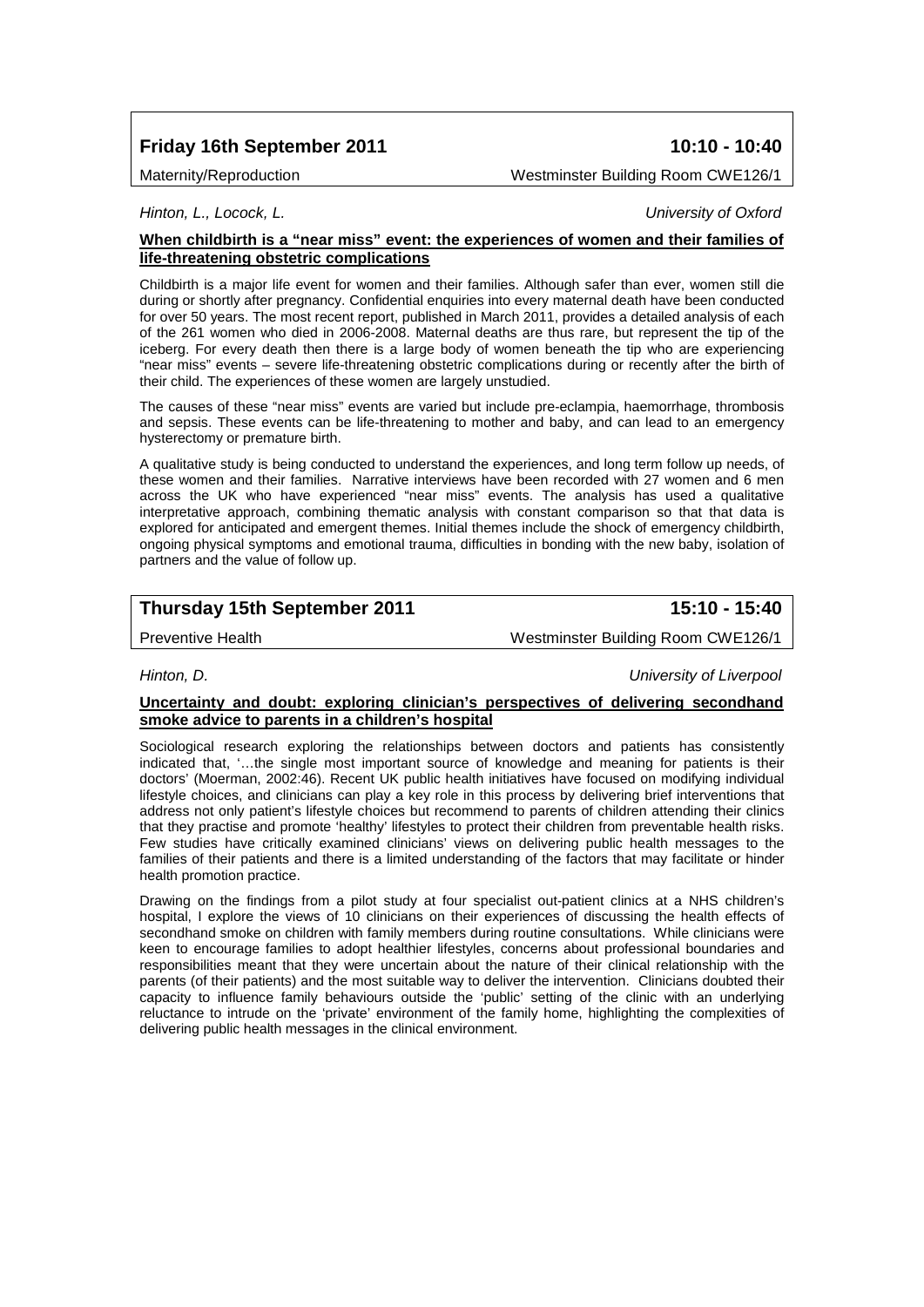# **Thursday 15th September 2011 09:00 - 09:30**

Methods Westminster Building Room CWE125/1

*Hofmann, D., Simpson, C., Scott, D., Wykes, T., Cope, A., Lempp, H. King's College London*

### **Developing a Patient-Generated Outcome Measure to Improve the Identification of New Treatments for Rheumatoid Arthritis.**

#### **BACKGROUND**

Best Research for Best Health emphasises the partnerships with service users as essential for the development of evidence-based care. This may be one solution to accelerate translation of clinical science into meaningful treatments. Many scales that are routinely used to measure physical and mental health in Rheumatoid Arthritis (RA) lack sensitivity to subjective wellbeing.

AIM: to develop a patient-generated outcome measure in RA using a novel participatory methodology, successfully applied in mental health.

OBJECTIVES: the new outcome measure, created with involvement of patients with RA and a Patient Researcher, will achieve: (i) a valid reflection of patients' expectations, (ii) a reliable measure suitable for use in routine clinical practice and (iii) a measure sufficiently sensitive to detect change with new treatments, e.g. biologic therapies.

METHOD: a mixed method approach: to start with a participatory methodology (qualitative) and then proceed to psychometric testing through a three stage process – Stage 1: three repeated focus groups and two expert panels for refinement with patients currently receiving treatment with RA, facilitated by patient researcher and patient co-facilitator. Stage 2: feasibility study of new scale for one week with clinic attendees and psychometric testing of instrument against routine clinical measurements with consecutive patients attending an outpatient clinic. Stage 3: additional data will be derived by including the new outcome measure in current clinical trials.

CONCLUSION: the development of research partnership between patients and clinical/ academic staff is expected to improve the quality of the evidence-base and to speed up the translation into clinical care.

## **Wednesday 14th September 2011 13:00 - 13:30**

Autism Westminster Building Room CWE126/2

#### *Hollin, G.*

### **New psychological knowledge, health policy and the reconstruction of human behavioural disorders: the case of Autistic Spectrum Disorders**

Autistic Spectrum Disorders (ASD) are conditions with an early age of onset and a 'cognitive triad' of impairments in the form of impaired social interactions, deficits in communication, and repetitive behaviours. There is currently no consensus over the aetiology or treatment of ASD and, since their 'discovery' in the mid-1940s, this has been an issue of constant debate. In 1985, Baron-Cohen, Leslie, and Frith utilised the recently developed notion of Theory of Mind (ToM), with its antecedents in cognitive and biological psychology, to explain ASD as a disorder of sociality. In line with broader shifts detected within medical sociology towards the biologicalisation and medicalisation of behaviour, ToM has been joined by a number of intrapersonal models of ASD that straddle cognitive and biological psychology.

This paper will therefore seek to examine the extent to which these changes in psychological theories of ASD in the last thirty years have been reflected in UK health policy, specifically in the recommended diagnostic and treatment regimes and services developed in the NHS, and how this might have shaped the biologicalisation or medicalisation of ASD. The paper will present analysis of various documentary sources in order to map any changes which may have occurred. In conclusion, reflections will be offered about the way in which new psychological knowledge is translated into policy and practice, and the extent to which human behaviour is being increasingly seen in somatic terms.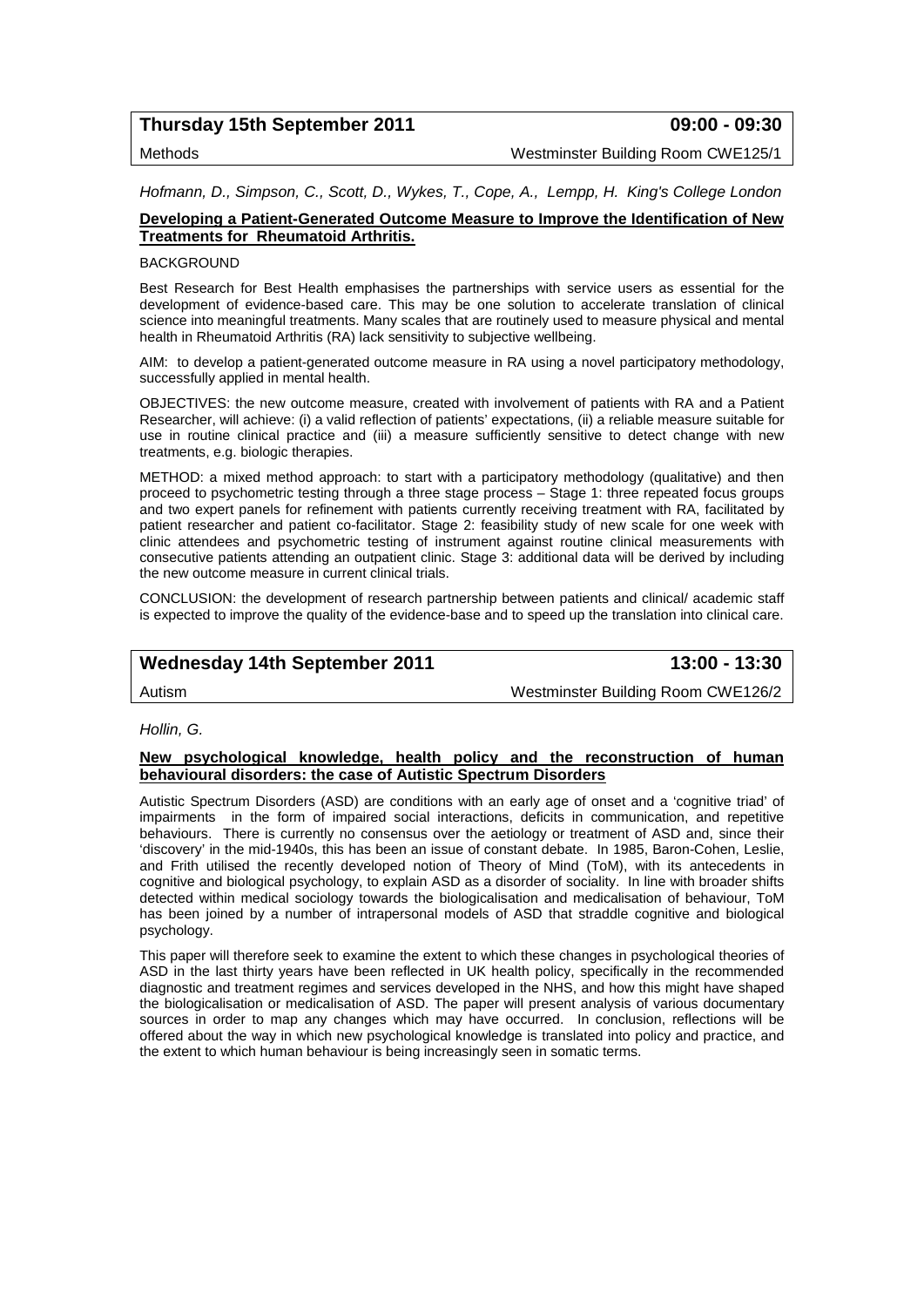# **Wednesday 14th September 2011 15:20 - 15:50**

Mental Health Westminster Building Room CWE218

*Holman, D. University of Essex*

#### **Understanding the underuse of talking treatments by the lower social classes with reference to cultural dispositions**

In the UK today, talking treatments are underused by those from the lower social classes: they have higher rates of common mental disorders (CMDs), but are no more likely to use talking treatments, and are more likely to drop out of them prematurely. They are also more likely to be prescribed medication. Given that overall, talking treatments are useful in helping to ameliorate CMDs, understanding why the lower social classes underuse them is important. My research is concerned with cultural explanations for underuse. At a surface level, one might suppose that the lower social classes have less knowledge of talking treatments and hold more negative attitudes towards them, which survey data generally indicate is the case. But data from semi-structured interviews reveal that concepts like 'knowledge' and 'attitudes' are much more richly understood with reference to culturally rooted dispositions. My research explores these dispositions, using Bourdieu's concept of habitus, which helps to explain how they are grounded in the life situations of the lower social classes. I build upon Hollingshead and Redlich's classic 1958 work, which proposed that the lower classes were less aware of psychological conflicts and frustrations than their middle class counterparts, and less able to verbalise and symbolise them. Far from taking a position that there is some of 'cultural incompatibility' between lower social class dispositions and talking treatments, I argue that taking them into account allows for a more thorough consideration of interventions to tackle the underuse of talking treatments by the lower social classes.

# **Thursday 15th September 2011 11:55 - 12:25**

Science, Knowledge & Medicine Westminster Building Room CWE218

*Holme, I., Fenwick, A. University of Southampton*

**Forming norms and practices in genetic testing of children: the role of professional guidelines.** 

A genetic test can predict the likely onset of a disease many years in the future. In families, where there is a disease with an inherited cause, parent may wish to know whether their children have inherited the condition. However, when the onset of the disease is not expected for many years, professional guidelines (1994 and up-dated in 2010) state that such testing should be delayed unless there is a medical benefit (e.g. screening or treatment) to testing or until the child can make a decision about testing for themselves. This paper explores the historical development of professional guidelines in the UK and how they are shaped, focusing on the interplay between actors from different settings including academic, medical and patient support groups. Drawing upon the perspectives of these stakeholder groups as well as families who have requested testing of their children, we interrogate the role of professional norms and practices in genetic services. This illuminates various tensions; for example do professional guidance serve as a paternalistic tool for medicine or are they a vehicle to protect the rights of future adults to make decisions for themselves?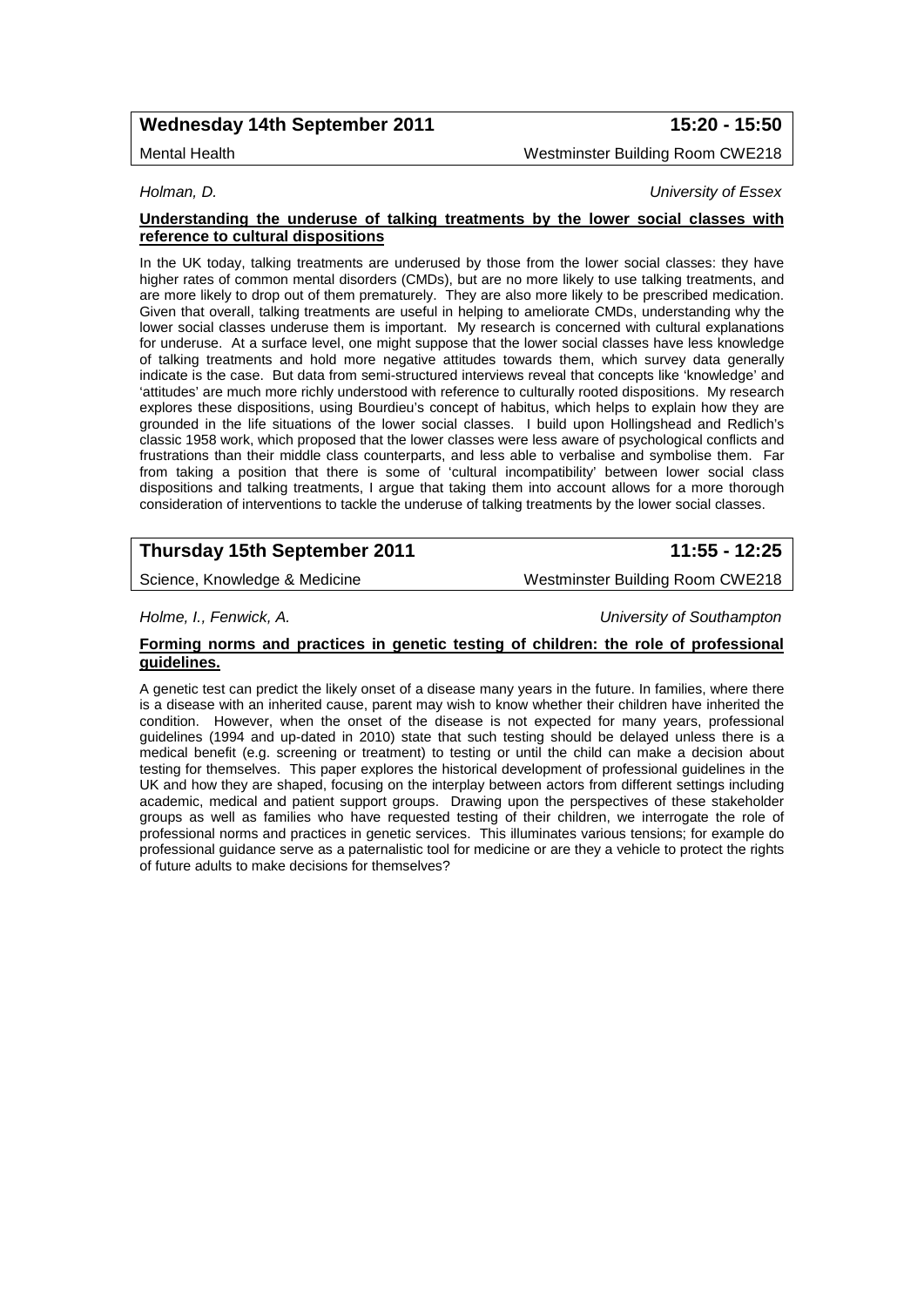# **Thursday 15th September 2011 14:35 - 15:05**

Health Policy Westminster Building Room CWE018

*Hughes, D., Petsoulas, C., Allen, p., Doheny, S., Vincent-Jones, P. Swansea University*

### **Contracts in the English NHS: markets and social embeddedness**

This paper argues that there is a parallel between market reforms in the English NHS and Karl Polanyi's (1944) account of how the rise of markets provokes a self-protective counter-reaction that re-embeds economic relations in social relations. While Polanyian scholarship analyses this 'double movement' at the macro-level of the social system, the paper discusses a similar interplay between market-oriented innovations and relational norms at the organisational level, We report findings from a qualitative study of NHS contracting, which examines the recent move to harder-edged contracts with greater use of financial penalties and incentives. In practice, use of these techniques tended to be confined to nationally-mandated sections of the contract rather than emerging from local bilateral agreements, and when things went wrong the parties relied more on co-operative behaviour than on the provisions of the contract to find solutions. Making the new contracting system work depended more on existing relational networks than on the incentive structures created by top-down initiatives, but the inability of the market to evolve as expected has led policy makers to plan further radical reforms. The reforms now being introduced in England are likely to abolish SHAs and PCTs, and risk sweeping away the relational networks that have been crucial to keeping the system working.

# **Friday 16th September 2011 10:45 - 11:15**

Ethnicity Westminster Building Room CWE125/2

*Ismail, H. University of York*

#### **Exploring the health and religious beliefs of British South Asians with epilepsy**

Background

It has been acknowledged that religious and complementary therapies are commonly used among South Asian communities in the UK. However, little is known about their religious beliefs in relation to

epilepsy and the type of South Asian therapies that they use to treat the condition.

Aim - To explore the influences of spiritual and religious beliefs on explanation of the cause of epilepsy, and the choice of treatment in people of South Asian origin who have epilepsy.

Design of study - Qualitative study using interviews with patients, carers, health professionals, and focus groups of people from minority ethnic communities.

Method - Semi-structured individual interviews with 20 Muslims, six Sikhs, and four Hindus with epilepsy; 16 nominated carers (family members, friends); 10 health professionals (specialist GPs, neurologists, specialists nurses, social workers, community GPs); and two focus groups with a total of 16 South Asians without epilepsy.

Results - It was found that over half of responders attributed their illness to fate and the will of God, or as punishment for sins of a past life. Some patients had experienced prejudice from people who believed that their epilepsy was contagious. A strong network of traditional healers

was found, providing a parallel system of health care in the UK and on the Indian subcontinent. People turned to religiospiritual treatments in desperation for a cure, often under the influence of their families after the perceived failure of Western medicine. Such treatments were

viewed as complementary rather than as an alternative to Western medication. Younger people in particular expressed considerable scepticism about the effectiveness of these traditional South Asian

#### treatments.

Conclusions - In this study's South Asian sample, patients commonly turned to traditional healers in search of better health. Health professionals should be aware of the belief systems of these patients and understand the types of treatments in common use. Although these treatments might potentially compete with Western health care,

they are used as an adjunct rather than a substitute. Patients have a 'healthy' scepticism about the effectiveness of such treatments, and adherence to medical therapy does not appear to be affected.

Keywords - beliefs; epilepsy; medicine, traditional; Southern Asia; spirituality.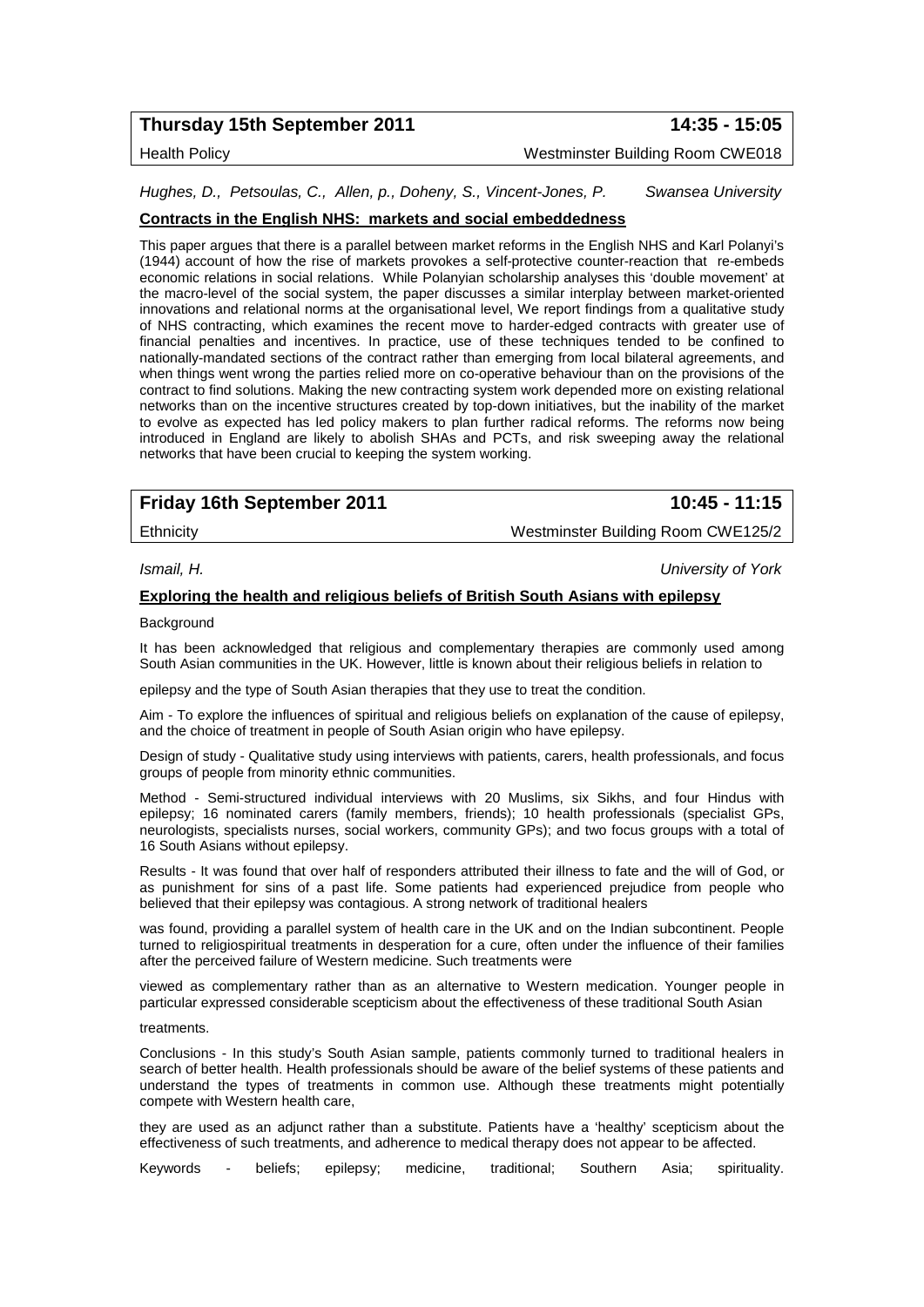# **Thursday 15th September 2011 15:10 - 15:40**

Professions Westminster Building Room CWE125/2

*Iversen, T. B., Melby,L., Toussaint, P. Norwegian University of Science and Technology*

### **Variations in surgical work and their influences in information need**

Due to the fragmented and specialized nature of modern health care, collaboration and coordination of work are important characteristics of the work of health professions. In order to coordinate and collaborate health professions need a representation of what has happened and what will happen to the patient. The concept of patient trajectory, introduced by Strauss and others is a good framework for analyzing such representations. In this paper we examine variations in clinical work due to unexpected or unplanned events. We have spent in total over 150 hours observing work, 30 hours observing surgical patient trajectories and conducted over 22 hours of interviews over approximately 50 interviews. Based on interviews with nurses at two inpatient wards in a university hospital we firstly describe three frequently occurring variations from the planned patient trajectory. We argue that the trajectory representation required changes due to the occurrence of variations. In order to cope with these variations, health professions need to be more thoroughly informed about what has happened to the patient in the context of his care process. The representation of a patient trajectory (whether in an information system or on paper) is not a static representation but a dynamic representation, determined by the clinical context.

# **Thursday 15th September 2011 14:35 - 15:05**

Randomised Controlled Trials & Patient Public Health Westminster Building Room CWE126/2

*Jackson, C., Tarrant, C., Dixon-Woods, M. University of Leicester*

#### **Paediatric trial recruitment: perspectives of families and clinicians**

This paper reports on an ongoing NIHR doctoral research fellowship which examines recruitment to childhood cancer trials.

Background: Recent policy and regulatory changes are encouraging a massive increase in the quantity of research involving children. However, there are many current and emerging challenges of recruiting children in to clinical trials, and much of the evidence-base to ensure that the process is optimised from the perspective of families is lacking. There is little European or UK research to inform how best to enable families to engaged as partners and make choices about trial participation that are consistent with their values and preferences. In order to ensure that the recruitment process functions well from the perspective of families it is essential that their priorities for the recruitment process are identified and addressed and the views of clinicians involved considered.

Methods: A qualitative study design has been used, involving semi-structured interviews with purposively sampled families and clinicians. The emerging data was analysed using a systematic and iterative method of analysis based on the constant comparative method.

Results: In this paper I offer a preliminary report on the views and experiences of families asked to participate in childhood cancer trials alongside those of professionals involved in their recruitment. I consider emerging themes, including the structural and emotional aspects of decision making, and reflect on the unintended consequences of a rights based approach.

Conclusions: Good quality evidence is required on the needs and priorities of families to better inform regulatory processes and procedures.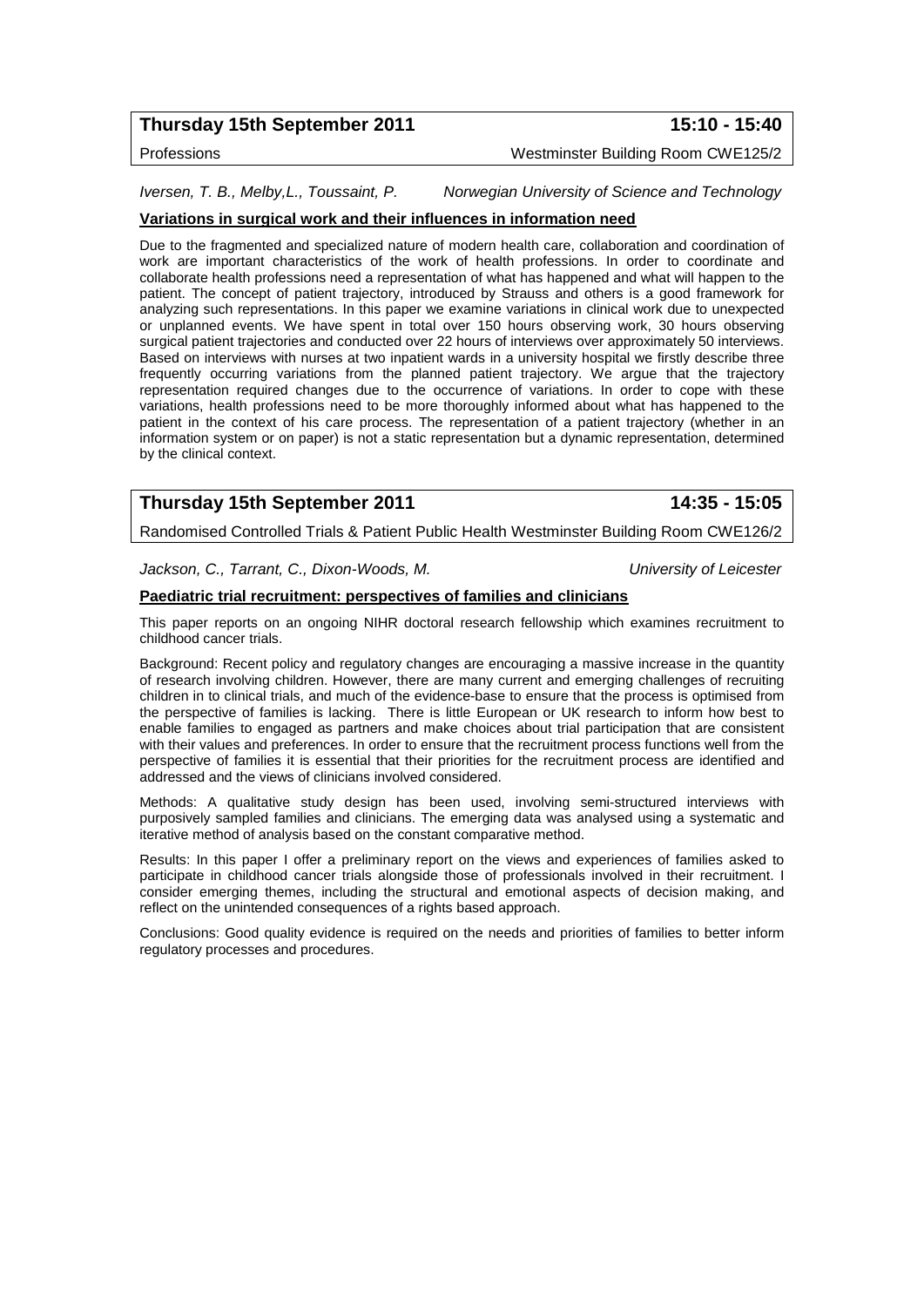# **Thursday 15th September 2011 14:35 - 15:05**

Professions Westminster Building Room CWE125/2

*Jamie, K. University of York*

#### **Implementing Pharmacogenetics into Pharmacy Practice: A (Re)professionalising Project?**

Pharmacogenetics is concerned with genetically determined variations in drug response and has been constructed as a 'revolution' in drug production, medical practice and patient experience. Despite being hailed as a potentially significant development for pharmacy practice, the ways in which this new genetic paradigm will impact on the profession of pharmacy has not been extensively explored. This paper traces the history of the professional development of pharmacy and draws on interview data with hospital and community pharmacists, pharmacy stakeholders, general practitioners and pharmacogeneticists to argue that pharmacogenetic technology has the potential to (re)professionalise pharmacy by drawing pharmacists further into the clinical team and making them a more centralised and normalised feature of the patient experience. Running concurrent to this (re)professionalising potential, however, are concerns about the implementation of a novel and, potentially, ethically questionable technology which this paper locates within wider anxieties about pharmacogenetics more generally. While the profession of pharmacy has been relatively neglected by sociologists, the implementation of new genetic technologies generally, and pharmacogenetics specifically, is likely to create greater demands of pharmacists which will require extended educational curricula, new working practices and strengthened communication networks, which will drive an increased sociological interest in this area of medical practice.

# **Thursday 15th September 2011 10:10 - 10:40**

Embodiment & Emotion Westminster Building Room CWE124/1

*Jenkins, N., Lawton, J., Douglas, M., Hallowell, N.*

#### **'We just used to think my dad had funny eyes': Exploring inter-embodiment in patients' accounts of discovering high cholesterol and undergoing genetic testing for familial hypercholesterolemia (FH)**

Many of the explanatory concepts which characterise the sociology of health and illness have been developed through empirical studies of illness biography and of patients' experiences of genetic medicine; biographical disruption and biological subjectivity being prime examples. In this paper, we explore the concept of inter-embodiment - as developed by Gail Weiss and Stephanie Springgay - and its potential for advancing research into illness biography and into lay experiences of genetic medicine. Inter-embodiment views body knowledge as the product of relations between bodies, as opposed to originating from within the body, or as the product of relations between dis-embodied selves. Drawing on our qualitative study, in which we explored 38 patients' experiences of discovering high cholesterol and of undertaking genetic testing for familial hypercholesterolemia (FH), we discuss how our interviewees' accounts may be understood from an inter-embodiment perspective. In contrast to previous research, we found that participants frequently talked at length about their family histories of high cholesterol and/or of cardiovascular disease. In exploring their accounts, we develop the concept of the family corpus in order to highlight the role body-networks play in shaping lay constructions of genetic identity and of familial disease biographies. We argue that, understanding participants' constructions of the family corpus helps contextualise their experiences of FH genetic testing as either biographical disruption or as biographical re-enforcement. We conclude by arguing that interembodiment can provide new insights into lay constructions of disease biography and of biological subjectivity.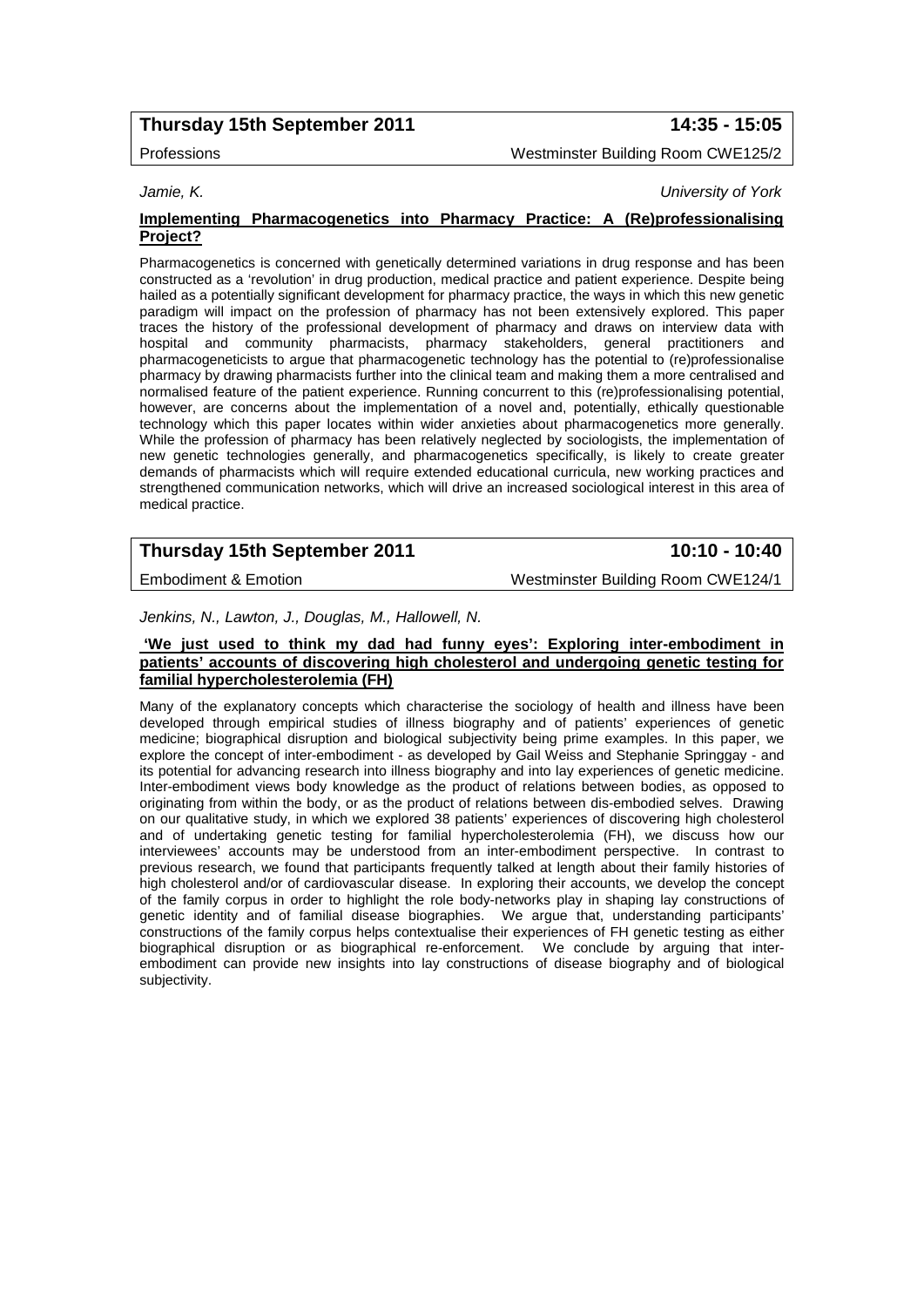# **Friday 16th September 2011 11:55 - 12:25**

# Professions Westminster Building Room CWE019

*Joynes, V. University of Leeds*

#### **Exploring the professional identity of health and social care staff via experiences of interprofessional education and working**

This paper will present some initial findings from a PhD study exploring debates around professional identity formation, and more specifically how these debates apply to health and social care (H&SC) staff. The study itself aims to explore these concepts via the 'lens' of 'interprofessional education' (IPE), that is where more than one profession is either working and learning with and from each other (Hammick et al 2007, CAIPE). Where the majority of existing work on IPE focuses on students – either on their 'readiness' to engage with IPE or the impact upon their learning, this study focuses on staff because the drive towards successful IPE requires a change in working culture, and such a change will not be possible without the acceptance of the staff who are required to work together, and who are often responsible for the socialisation of students and new professionals in to their chosen profession (Carlisle et al 2004). Using a mixed method approach of an online survey and face to face interviews, phase one of the research (to be presented here) has involved asking practicing H&SC staff about their perceptions of their own professional identity, and to describe their experiences of IPE. This paper will question if it is possible to see a relationship between experiences of IPE and the formation of professional identity and will consider debates around whether IPE initiatives do more to enhance 'stereotypes' of professions than to dismiss them.

# **Thursday 15th September 2011 10:45 - 11:15**

# Methods Westminster Building Room CWE125/1

*Kazimierczak, K. A., Skea, Z. C., MacLennan, S. J. University of Aberdeen*

### **The (un)caring logic of field work: the limits of witnessing in health research**

The widespread use of ethnographic methods in health research has called for the critical enquiry into the nature of ethnographic work and the role of the researcher in the process of studying medical settings. The methodological literature addresses these issues variously by recalling the principles of neutrality and rationality characteristic for the classical, 'realist' approaches to fieldwork, or the postulates of reflexivity and involvement inspired by the advocacy and action research. This paper contributes to these debates examining the tensions between these conflicting values in the lived experience of doing fieldwork in a medical setting.

Drawing on the experiences of conducting an ethnographic study of communication between urological cancer patients and urology and oncology health professionals, this paper explores the concept of the researcher as a 'witness' recalling different meanings and levels of 'witnessing' inherent in the fieldwork involving chronically ill. Acknowledging the inherently emotional character of the research process, it gives account of the difficulties in reconciling the contradictory expectations of analytical neutrality and caring involvement experienced by the researcher while witnessing interactions between cancer patients and health professionals.

Drawing on Mol's (2008) concept of 'the logic of care' and Kleinman's (1988) notion of 'empathic witnessing', this paper explores the tensions arising from the contrast between the caring context of the hospital setting and the researcher's powerlessness to demonstrate care for the suffering research participants. At the same time it questions the limits of the researcher's (un)involvement in the world that she studies, and its ethical and methodological implications.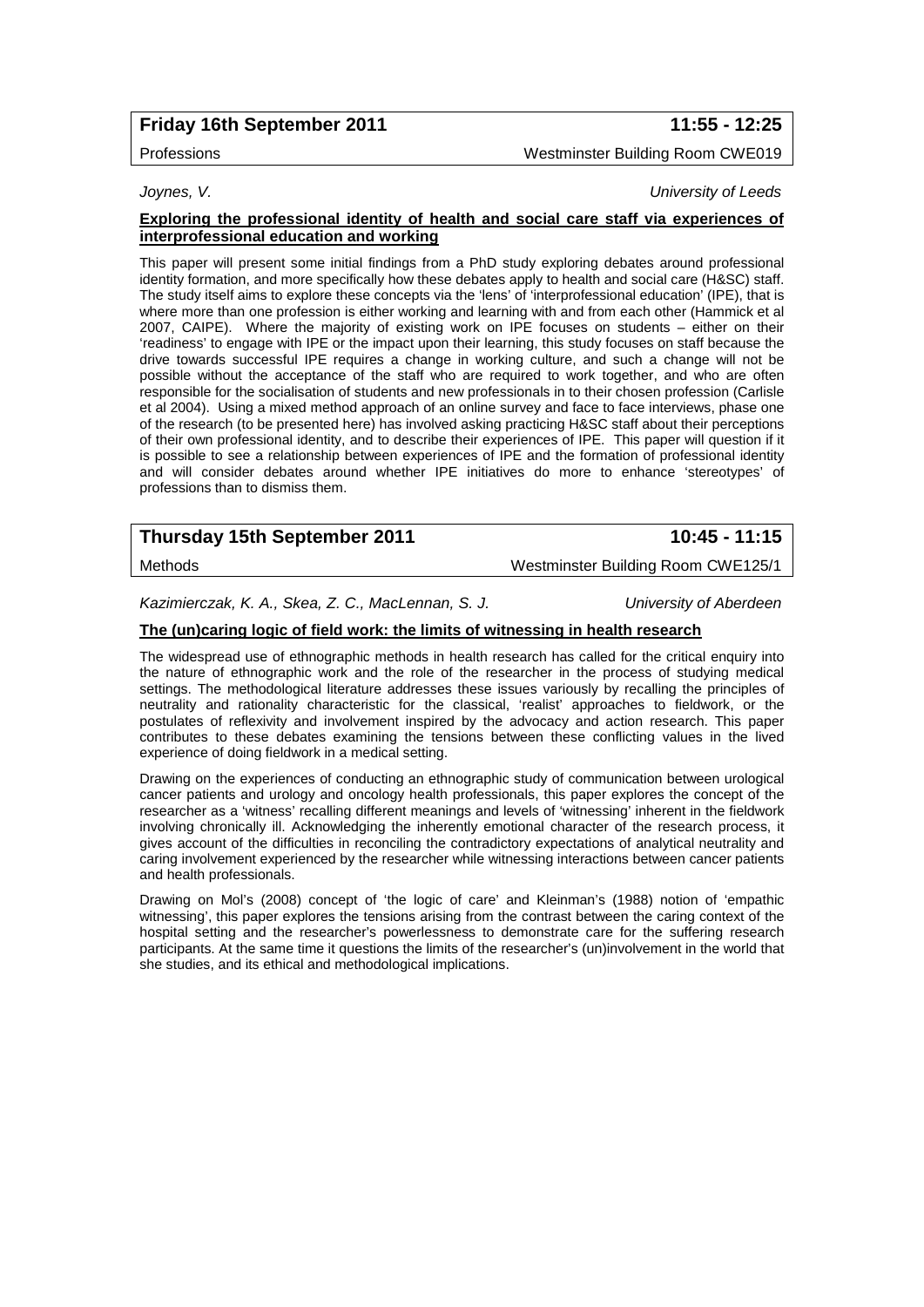# **Thursday 15th September 2011 09:35 - 10:05**

Complementary & Alternative Medicine Westminster Building Room CWE124/2

*Kennedy, P. Glasgow Calenonian University*

#### **'Complimentary and Alternative Medicines and the State: a Tail of Contradictory Narratives'**

The popularity of CAM's arose partially as a rejection of biomedicine for person-centred treatments and therapies. Reflexive modernity articulates this as the erosion of traditional structures and opening of new possibilities for a critically informed cliental (Giddens, 1991). The narrative of 'life' and 'system' worlds Habermas (1987), suggests another reading. The growing popularity of CAMs saves biomedicine from relative unpopularity – its tendency to function within a systems world uncoupled from a life world – is thwarted by its re-coupling with the values and practices associated with the life world of CAMs. Both narratives are far from fictions, hence CAMs relationships with biomedicine is one of contradiction, tension and partial resolution, revealed most clearly in state policy towards regulating medicines.

This paper addresses these contradictory narratives. It argues that when system imperatives of costcutting, efficiency drives and administration are uppermost, the state leans towards attempting to impose abstract managerial discourses upon and across CAMs, taking less account of the particularities of their individual practices and skill sets and more account of the need to mirror the administrative contours of biomedicine. However, this process is attenuated by 'life world' imperatives that also compel the state in genuinely searching for professional codes of conduct and training that are sensitive to the specifics of CAMs they are designed to regulate and so sensitive to recognising the underpinning philosophy that comes with CAMs, rather than expunging its holistic philosophy for a reworked Cartesian dualism.

# **Thursday 15th September 2011 14:00 - 14:30**

Health Technologies Westminster Building Room CWE017

*Kerr, E. A. University of Leeds*

### **The ethos of practice in assisted conception: access, protocols and outcomes in NHS and private settings**

The work of contemporary health professionals involves a range of practices which go well beyond traditional conceptions of healing. Professionals are involved in managing patients' and their families' expectations, choices and rights as well as meeting requisite standards of ethics, safety and efficacy in an increasingly complex regulatory and funding environment. This involves a range of partnerships with patients and their families as well as other health professionals, managers, administrators and regulators. In this paper I explore the ways in which professionals working in NHS and private assisted conception clinics manage these different aspects of their work. Drawing on an ethnographic study, I explore their practice ethos, in particular the construction of gateways to treatment, the use of protocols and narratives of success and failure. I argue that, in NHS settings, professionals were predominantly oriented towards appropriate care of the patient population. In private settings the ethos was more concerned with tailored individual patient care. I conclude by exploring the implications of my analysis for professional practice in other sectors of medicine.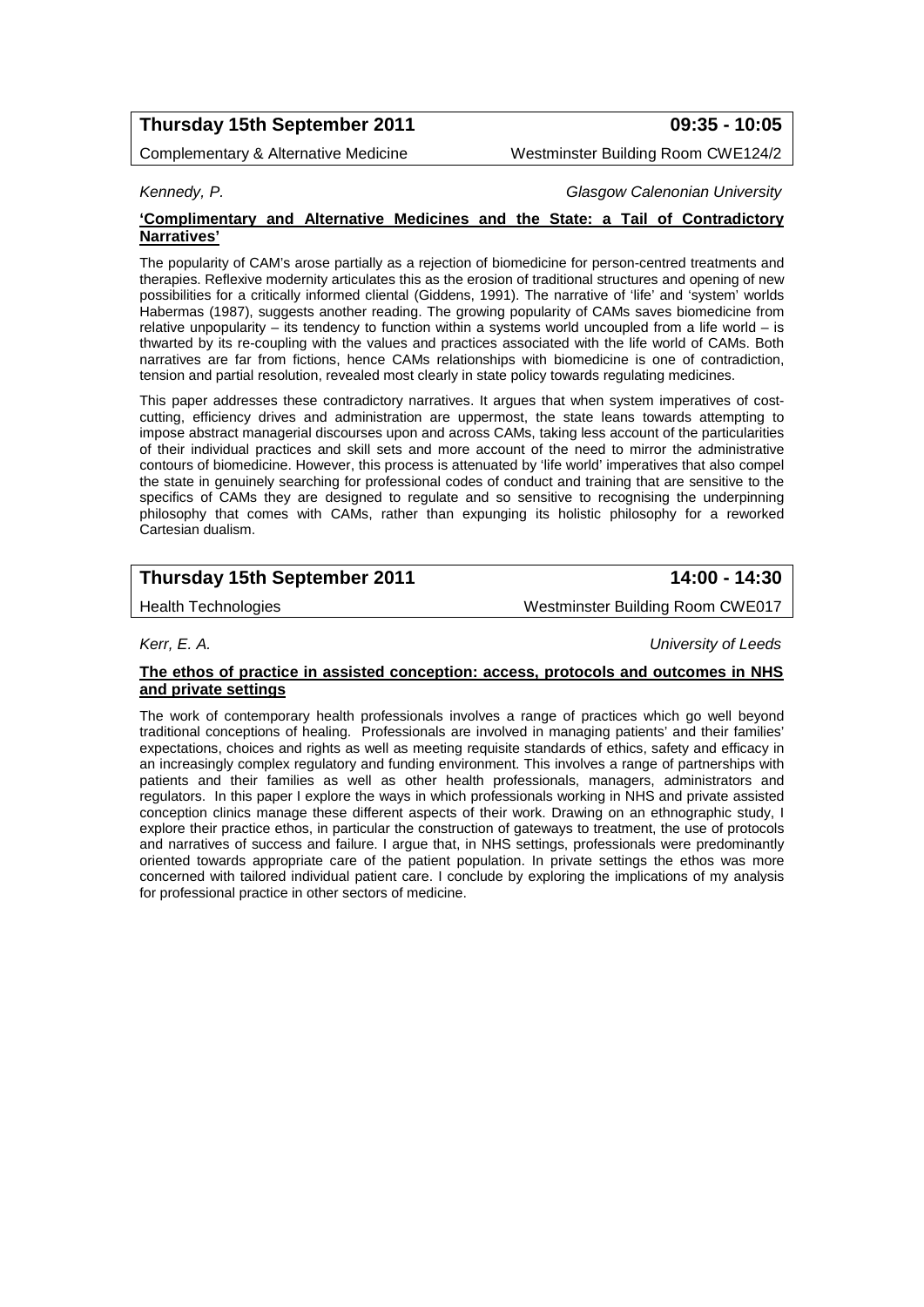# **Wednesday 14th September 2011 15:55 - 16:25**

Lifecourse - Repro & Child Westminster Building Room CWE124/1

# *Killey, M. E. University of Liverpool*

### **Growing up with Congenital Heart Disease**

Despite improvements in foetal diagnosis and prenatal care, Congenital Heart Disease (CHD) continues to be the most frequently occurring congenital condition. Advances in paediatric cardiology and cardiothoracic surgery have resulted in children born with CHD now surviving well into adulthood. Thus, this 'new' population of young people with CHD are faced with the task of potentially living with ill health over a longer period of time, which can have significant impact on many of the 'normal' rites of childhood associated with growing up. Moreover, coping with CHD in such a transitional period as adolescence may pose a threat to an individual's sense of identity and may transform values, expectations, and life priorities. Despite this, research into the childhood and adolescent experiences of living with chronic illness has long omitted this group.

Drawing on narrative data collected for this PhD study from a cohort of young people living with CHD, this paper aims to explore, within the sociological framework for understanding the experience of chronic illness, both the notion of 'biographical disruption', and the 'narrative reconstruction' of this disruption posited by Gareth Williams (1984). Personal narratives have been described by Arthur Frank (1998) as the means by which the links between body, self and society are articulated and thus the narratives obtained have afforded the opportunity to explore the ways in which an individual makes sense of an illness, and how their identities are constructed as part of that process. Close attention will be paid to the notion of biographical disruption in this context and the extent to which it may or may not account for a range of possibilities in which illness may already be central to an individual's biography, either from birth, or early childhood, as in the case of CHD.

# **Thursday 15th September 2011 16:55 - 17:25**

Inequalities Westminster Building Room CWE218

*Kovandzic, M., Funnell, E., Hammond, J., Ahmed, A., Edwards, E., Clarke, P., Hibbert, D., Bristow, K., Dowrick, C.*

### **The space of access to primary mental health care**

Guided by theoretical perspectives of relational social science, this paper draws on re-analyses of multiple qualitative data-sets generated from 2008 to 2010 in an urban, multi-ethnic, economically disadvantaged area in UK, with the aim of advancing understanding of access to primary mental health care and its equity, whilst using the local Somali ethnic minority as an exemplary focus.

The findings formulate a novel concept of the space of access. The shape and dynamics of the space of access are determined by at least four lines of tension: understandings of area and community; cognitive mapping of mental wellbeing, illness and care; positioning of primary care services and resources; and dynamics of resources beyond the medical 'zone' of care.

The conclusions indicate a need for de-centring and re-connecting the role of medical professionals within primary care, which itself needs to be transformed by endorsement of multiple avenues of access to mental health support, and by development of conditions for intrepid communication amongst all involved actors.

This work contributes to theoretical discussions on access to health care, and more specifically on access to help for people suffering from common mental illness, belonging to marginalised groups, and living in multi-ethnic urban areas. It also demonstrates the importance of medical sociology in applied health research.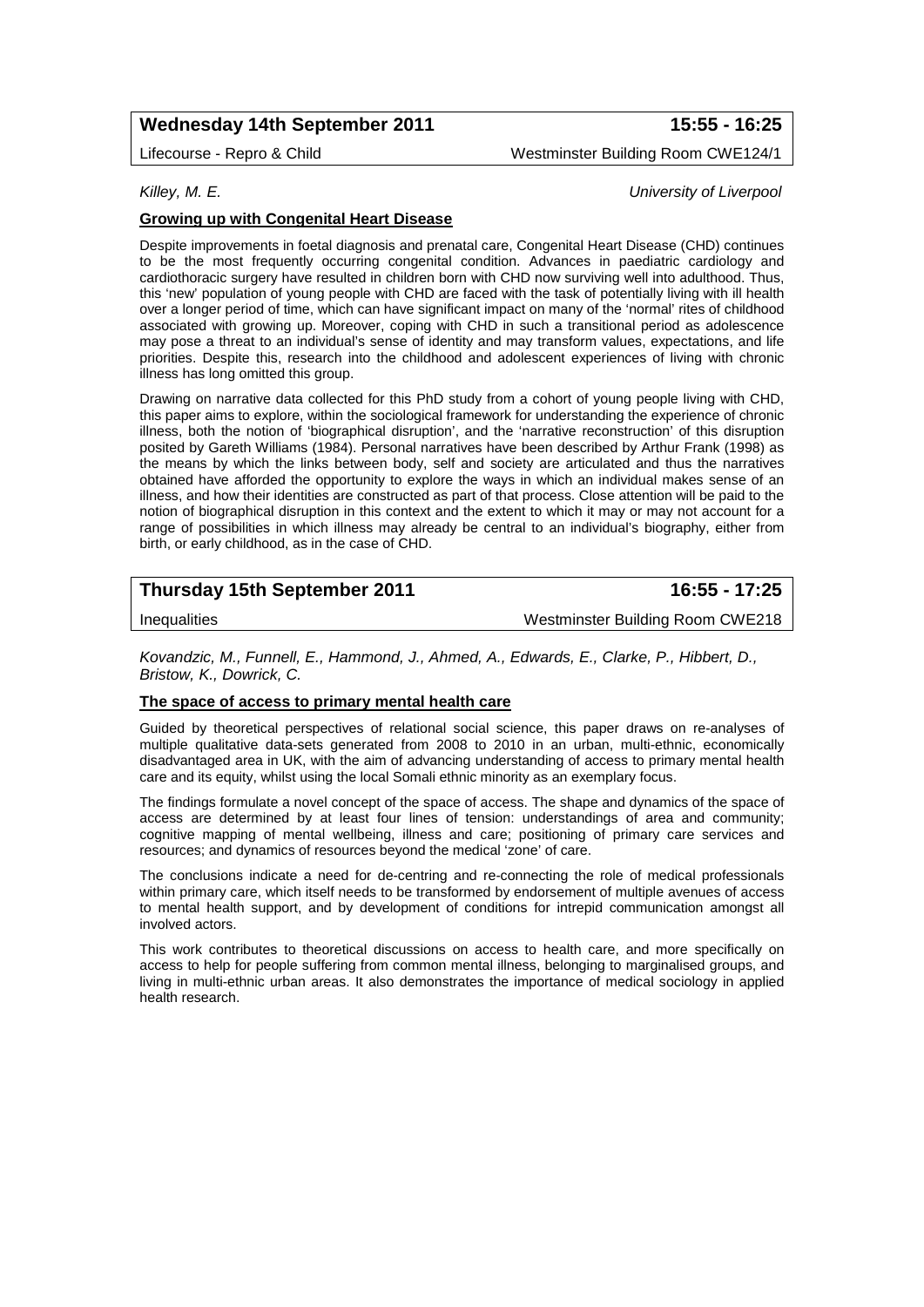# **Thursday 15th September 2011 15:45 - 16:15**

Mental Health Westminster Building Room CWE124/1

*Kunitoh, N. Waseda University*

#### **Deinstitutionalisation in mental health care in Japan**

Since the 1950s, a shift 'from hospital to community care', namely deinstitutionalisation, in health care has occurred in many Western countries. In the sociology of health and illness, deinstitutionalisation has been studied with a focus on mental health services, and reasons for the shift towards community have been associated with various factors, such as developments in pharmacotherapy, economic factors, and reconceptualisation of the medical model.

 In this study, I shall give an overview of the current situation of deinstitutionalisation in mental health care in Japan, where the deinstitutionalisation process only began from the beginning of the 21st century. Japan has the largest number of psychiatric beds among OECD countries, and there are arguments that it would be difficult to shift towards community care because the medical costs of psychiatric services are much cheaper than in Western countries and therefore there is little economic incentive for deinstitutionalisation, especially when over 90% of psychiatric hospitals are privately run.

 However, in 2004 the Japanese government implemented a policy that aims at the discharge of approximately 70,000 'social hospitalisation' patients with mental disorders by 2014. This study examines the effects of the deinstitutionalisation policy through analysis of transformation in mental health care. It is based on statistical data, such as the number of patients who were hospitalised or discharged, and rates of use of community care services. In addition, this study adds a new finding to existing accounts of deinstitutionalisation in Western countries by considering the uniqueness of the Japanese health care system.

# **Thursday 15th September 2011 17:30 - 18:00**

Cancer Westminster Building Room CWE124/2

*Lannie, A., Barbour, R., Corlett, J. University of Dundee*

#### **Medical and social constructions of 'Hope' in relation to older people with cancer**

This paper presents findings from a qualitative study of patients' and professionals' perspectives and experiences of cancer care for the older person. The research design (using focus groups and interviews) involves comparison of a medical and a specialist ward in one hospital –exploring challenges, depending on whether the focus is on the older person or the disease. It also highlights the tensions that may arise – both for patients and professional carers, as they negotiate the potentially contradictory demands of the 'social' and 'clinical' aspects of their care.

Ideas about 'hope' were frequently invoked by both patients and professionals attempting to understand and manage the experience of illness. The concept had salience for all patients, with some relating this to the need to remain positive, focussing on expectations for the future, whilst others stressed the importance of acceptance. Rather than falling into two distinct 'camps' there was evidence that patients vacillated between these two approaches. 'Hope' was an issue that really exercised professionals and their responses are more complex than they first appear. Professionals seemed to 'pussy foot' around the issue of hope with patients: gauging the right time to talk and engaging in a 'balancing act'

Integrating analysis of original study transcripts and data generated in dissemination sessions also allows for further interrogation of the theoretical frameworks that have been developed in order to provide greater understanding of 'hope' and elaborates the processes involved in the intersection of the older person, professional carers and the cancer experience.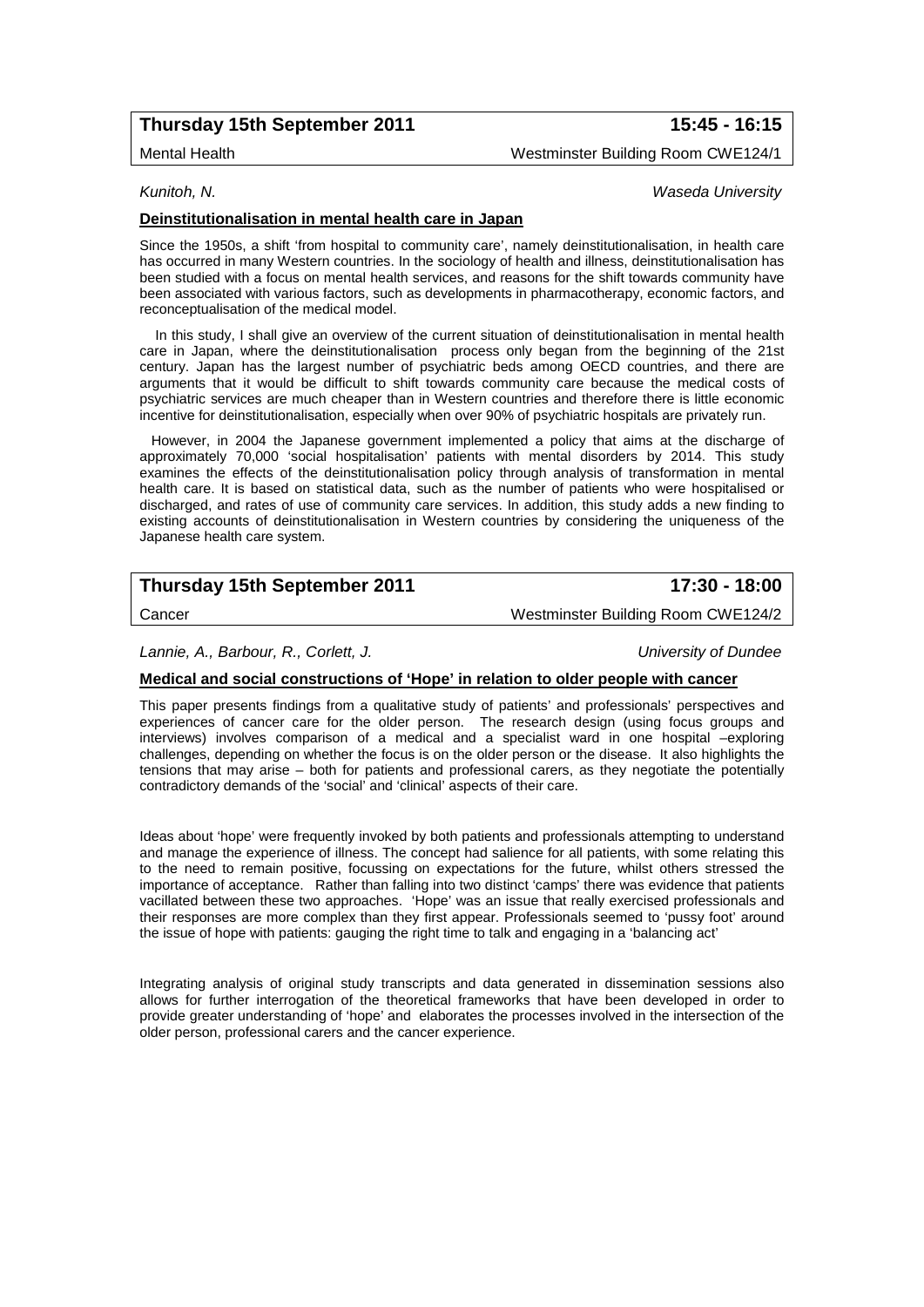# **Friday 16th September 2011 10:10 - 10:40**

Alcohol Westminster Building Room CWE126/2

*Laverty, L. University of Liverpool*

#### **Being at risk, doing risk: How young people conceptualise and interpret health behaviours in neighbourhoods in Liverpool**

Youth studies and public health research and policy are increasingly influenced by discourses surrounding risk and the concept of a "risk society". Within youth studies the dominant focus on "problem youth" and "delinquency" has shifted to discuss youth "at risk". While offered as a progressive view of young people the concept of risk still suggests prevention, management and outcomes which are conceptually no different in describing and understanding the lives of young people. In the field of public health the population based concerns such as infection and disease have largely been replaced with problems in individual lifestyle behaviours such as smoking and drinking. These individual lifestyle behaviours are dominated by risk related research in the psycho-social and medical fields into prevention, risk factors and consequences.

Drawing on a recent study looking at exploring perceptions of alcohol within neighbourhoods in Liverpool, England I will focus on how young people view and act upon the local cultures and norms surrounding alcohol. I discuss how narrative interviews with parents and focus groups with young people and teachers in schools revealed the divergent ways in which alcohol use is perceived and acted towards in neighbourhoods, forming only a small part of everyday experiences in relation to health and space. I will go on to critically explore the difficulties in relating concepts of risks when talking to young people or about young people, and in particular how living within certain communities may have particular meanings and interpretations of what it means to perform risk.

# **Friday 16th September 2011 11:20 - 11:50**

Ethnicity Westminster Building Room CWE125/2

*Lee, J. Y.* 

### **Construction of Dual Health Citizenship: Foucauldian Understanding of Korean Migrant Women's Health-Seeking Behaviours**

This presentation examines the techniques that Korean migrant women living in the UK employ in order to maintain their health and their family's health. More precisely, it investigates both the medical and non-medical (lifestyle-oriented) practices that Korean women utilise in such a way as to maximise their sense of agency. The Foucauldian framework is useful for understanding the processes that Korean women undergo as immigrant women, as they vacillate between the two very different forms of medical subjectivity of the good patient and the active patient. However, this also makes it difficult to grasp the subtleties of their experiences, inasmuch as their personal narratives often reflect a sense of empowerment and agency as they challenge medical expertise in both their host and home countries. Through their reflexive narratives, they reconstruct their own selves and subjectivity in fluid and flexible ways, contributing to the constitution of a nomadic identity as dual health citizens.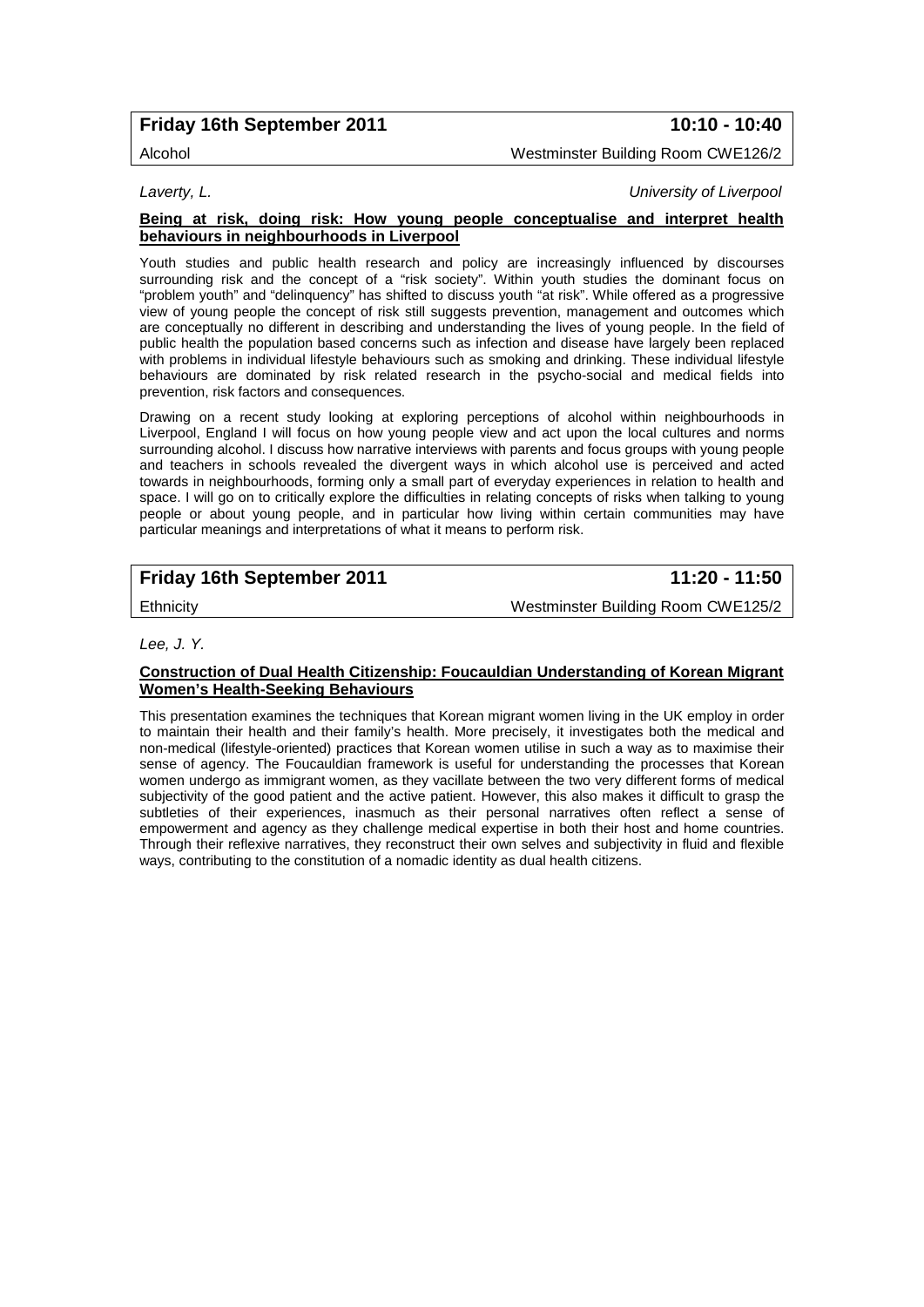# **Thursday 15th September 2011 11:20 - 11:50**

Methods Westminster Building Room CWE125/1

*Lewis, S., Russell, A. University of Durham*

### **'What's the point in that…?' Reflections on teaching ethnography as an approach in qualitative health research**

Janice Morse has suggested qualitative health research become a sub-discipline (2010). She argues that the "outsider" – the non-clinically trained researcher – is unable to conduct themselves appropriately in a clinical setting, be aware of the rules of engagement, or be able to control their emotional response to trauma. She notes the 'value' assigned to the naïve perspective in ethnography (op.cit.: 1461) and confines her argument to hospital settings, but her paper raises concerns about how qualitative health research, and ethnography in particular, is perceived and taught. Does ethnography remain a valid approach?

I consider what is happening to ethnography as it sits alongside fellow methodologies in qualitative health research methods curricula. Faced with texts that present qualitative research methodologies as having clear boundaries, can we discuss the permeability of the sociocultural worlds that students will find themselves studying? Find opportunities to ground students' learning in powerful concepts like 'being there'? Ask if the ethnographer can and should occupy the space symbolised by the backslash between insider/outsider?

If ethnography is to flourish in the pantheon of qualitative health research methods – our own experience has demonstrated strong demand for ethnographic approaches in public health (Lewis and Russell, forthcoming) – and not become something unrecognisable in the process, how can its fundamental principles and debates survive and be communicated effectively?

References

Lewis S, Russell A. Forthcoming. Being embedded: a way forward for ethnographic research. **Ethnography** 

Morse J. 2010. How different is qualitative health research from qualitative research? Do we have a subdiscipline? Qualitative Health Research

# **Wednesday 14th September 2011 14:45 - 15:15**

Gender Westminster Building Room CWE125/2

*Lomas, T., Cartwright, T., Edginton, T., Ridge, D. University of Westminster*

### **Men behaving well? Journeys towards constructive engagement with well-being through meditation**

Research suggests that men may experience distress in ways that go undetected. Many commentators argue that hegemonic forms of masculinity can render men unable or unwilling to deal constructively with distress, leading to maladaptive responses including avoidant behaviour and emotional numbing. However, there are indications in the research that men are also able to constructively engage with their well-being, although little research exists exploring how they do so. The present study sought to find men who currently appear to self-manage their well-being in order to examine issues around how men adopt a constructive approach. In-depth narrative interviews were conducted with 30 male meditators in the UK, selected using principles of maximum variation sampling. Using a modified grounded theory approach, the analysis suggests that while these men took up meditation for varying reasons, they have discovered strategies to better manage their wellbeing. However, the journey towards meditation was fraught with difficulties. Men described crossing a threshold from boyhood into 'manhood', and most had tried in the past to be emotionally tough and/or disconnect from difficult emotions. Many had experienced internal conflict, and sought relief in a variety of ineffectual coping responses. Exploring varying pathways toward meditation, this study sheds light on the ways men deal with distress and find constructive ways of coping. Here, resisting dominant norms of masculinity is a difficult struggle for men. Moving away from the 'masculinity as deficit' model, we discuss implications for helping men to better understand, engage with, and manage their feelings of distress.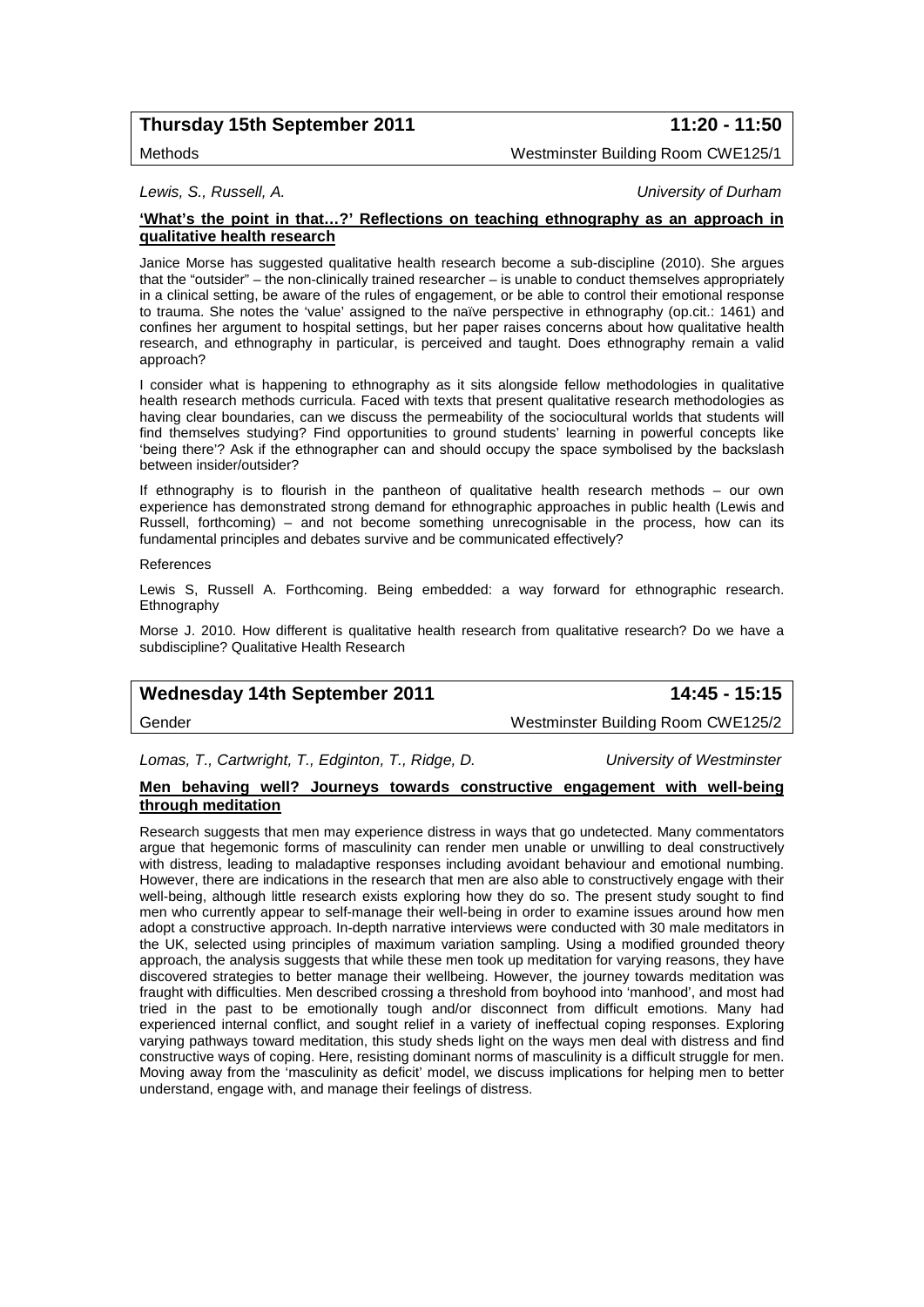# **Friday 16th September 2011 10:10 - 10:40**

Networks Westminster Building Room CWE124/1

*Lorant, V., Nicaise, P., d'Hoore, W. Université catholique de Louvain*

### **College drinking behaviour : a social network analysis**

Excessive alcohol consumption accounts for an important share of morbidity and mortality among teenagers and adult population. Such behaviour is to a large extent learnt at the University where an increasing percentage of young adult are heading after secondary school. So far, however, most studies on college students relied on cross-sectional survey disregarding the ties between individuals. Yet, college students are socially connected so that it is very likely that their alcohol consumption behaviour is also socially connected. We aimed to analyse how much alcohol behaviour spread among peers networks. In particular, we hypothesized that individual social position within a network of social ties predict drinking behaviour depending on the overall level of drinking within a network.

We carried a social network analysis (SNA), with a complete network approach with first- graders of two faculties (n=487), engineering and psychology, two faculties, respectively predominantly male and female. All students had to fill-out a social network questionnaire tapping their social ties (friendship, working with, partying with and room-mate-) as well as their drinking behaviours.

We found that drinking behaviours is socially patterned : being close to a heavy drinker increased the risk of being a heavy drinker. Being socially central in the engineering faculty increases the risk of heavy drinking but not in the faculty of psychology. We conclude that peer-effect is an important factor drinking behaviours but depends on the local social norms within a network.

# **Thursday 15th September 2011 10:10 - 10:40**

Complementary & Alternative Medicine Westminster Building Room CWE124/2

*MacArtney, J. London School of Economics*

### **The Hermeneutics of Care and The Support of the Self: A New Pastorate in Complementary Healthcare**

This paper draws on fieldwork with cancer patients who use complementary healthcare and self-help ('complementary self-health') and an analysis of several 'self health' books. The aim of this paper is to explore the critique that self-health is a disciplining framework that inculcates the individual into a regime of health, or what can be described as governance through ethics. I argue that whilst under an ethopolitical analysis (Rose, 2007), an analysis of strategies of governance might be necessary, it is not sufficient to examine the claim that those using self-health are being subjugated through ethics. I argue that self-health needs to be conceptualised within an ethopolitics that gives room to the 'double game in play' in Foucault. One way to do this is through contrasting an analysis of the 'care of the self' (Foucault, 1988; [1982] 2005) with an understanding of what I have come to call the 'support of the self'. In doing so it is possible to move beyond an analysis of discourse, disciplining and self-governance, to explore the possibilities of subjectification and the formation of one's self as a subject in one's subjectivity. This paper argues that techniques and practices of care are increasingly orientated towards systems of knowing the self and are forming a new hermeneutics of care. Two key examples include Gilligan (1982) and Mol (2008). In contrast, the paper suggests the possibility that the 'support of the self' in complementary self-health opens up new possibilities for the self.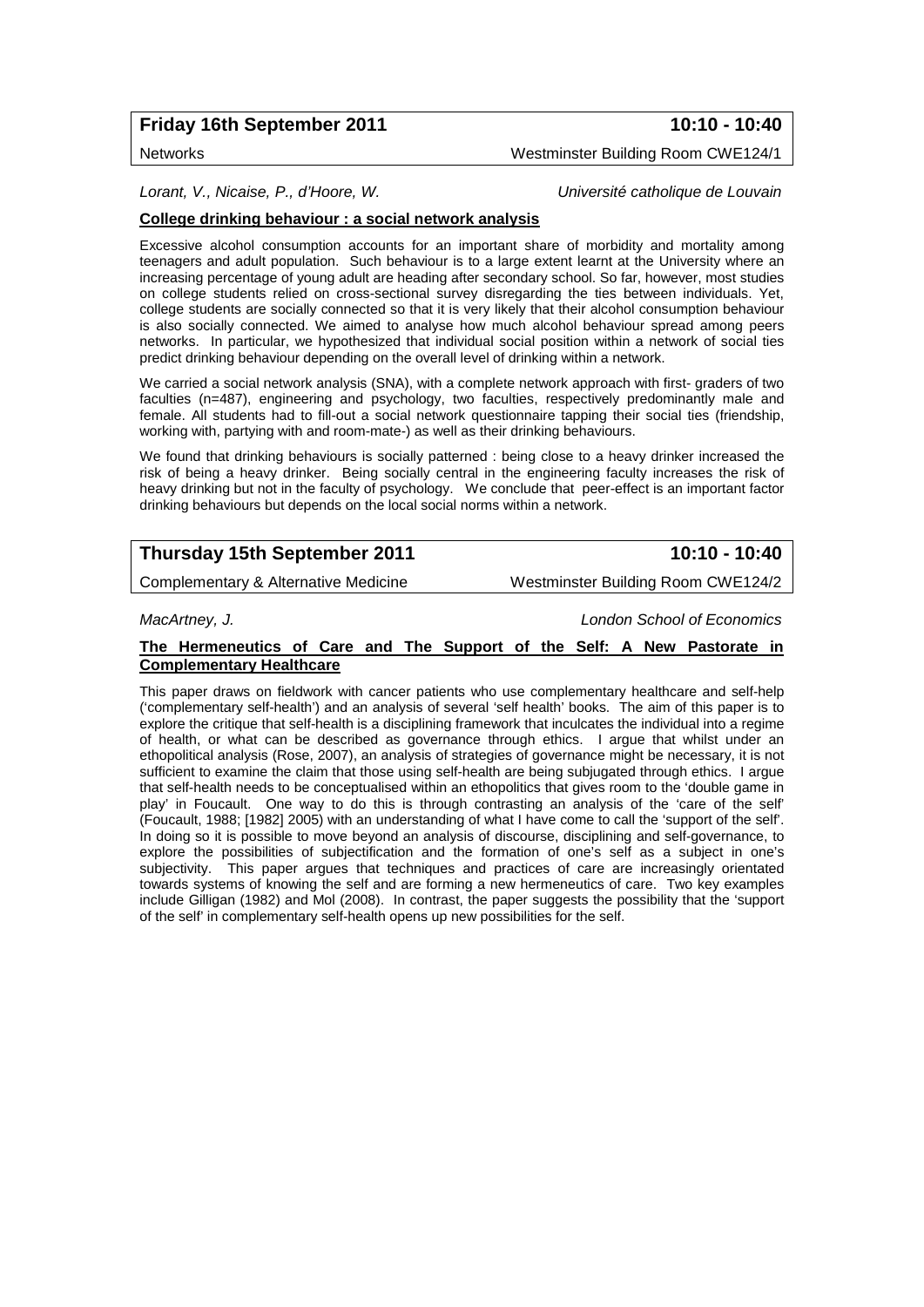# **Thursday 15th September 2011 10:45 - 11:15**

Healthcare Organisation Westminster Building Room CWE125/2

*MacBride-Stewart, S. Cardiff University*

### **The Effort to Control Time in the 'New' General Practice**

Since the 1980s and 1990 GPs have reported a lack of time, and this has persisted despite the reorganisation of GP work through various contracts and regulatory mechanisms (Donald, 1985; Pritchard, 1992). I draw on interviews with 30 GPs in Wales focusing on accounts about the limited nature of their time, and the possibilities that they offer for its transcendence. Following work by Adam (2004) I explore the ways in which time is a conduit through which new forms of doctoring in general practice are organised. I pay particular attention to the control and commodification of time and the tensions that it generates for GPs between traditional and new ways of doctoring.

# **Friday 16th September 2011 09:35 - 10:05**

Death & Dying Nestminster Building Room CWE124/2

*Macdonald, S. Macleod,. U. University of Glasgow*

#### **You've got to die of something: the importance of age in cancer narratives**

Introduction - Cancer is arguably is often thought of as the most feared of diseases. 'Illness as Metaphor', published first in 1978, highlighted the importance of the cultural representation of illness. Studies since Sontag have shown that, in spite of medical advances, cancer continues to illicit fear in the public psyche. A recent Cancer Research UK survey showed that cancer was the greatest fear pointing to the links between cancer and tragedy. Cancer is most commonly a disease of older people. Yet awareness of the links between cancer and age as a risk factor amongst the general public is variable. This paper presents findings from a larger study on lay epidemiology and cancer. It questions whether, to the lay public, cancer means something different when the sufferer is an older adult.

Methods - A series of in-depth semi-structured interviews, with members of the lay public in two communities in Glasgow, one affluent and one deprived.

Findings - Participants provided evidence for their beliefs about cancer introducing narratives of people known to them. Typically, cancer meant tragedy which was often coupled with a quick and unexpected demise. Often the cancer event was a shock because the sufferer was thought to be healthy. Yet, such tragedy was not associated with cancer in older people. Rather than being an illness associated with fear and dread, cancer in older people was accepted and more palatable.

Conclusion - Cancer affects a different cultural resonance in older adults.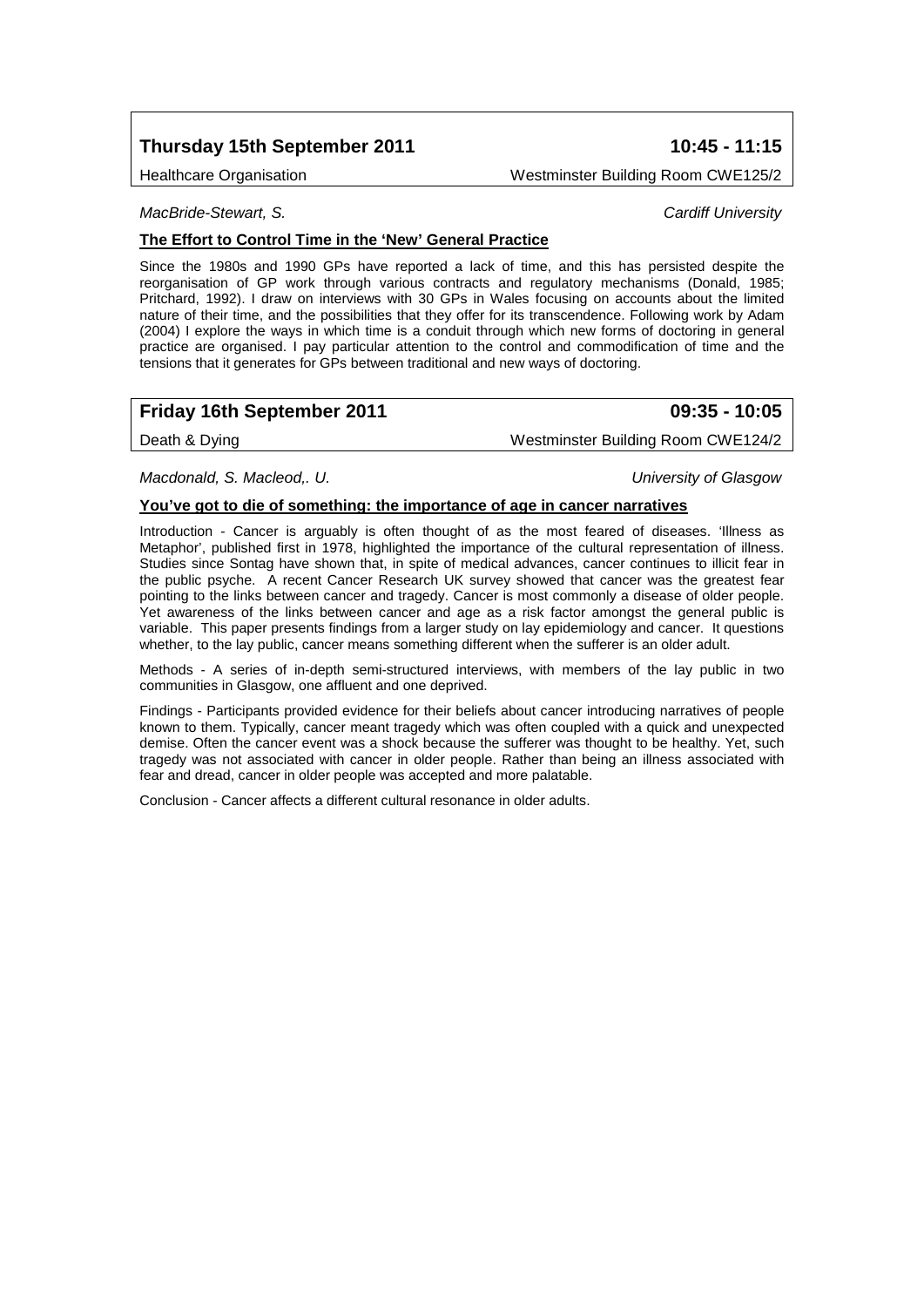# **Wednesday 14th September 2011 14:10 - 14:40**

Lifecourse - Repro & Child Westminster Building Room CWE 124/1

*MacLean, A., Hunt, K., Sweeting, H., Egan, M. & Adamson, J. Medical Research Council*

#### **How robust is the evidence of an emerging or increasing female excess in physical morbidity rates between childhood and adolescence? Results of a systematic literature review.**

It is widely acknowledged that higher rates of psychological morbidity among males in childhood are replaced by higher rates in females during adolescence. This pattern has also been reported for asthma prevalence. We conducted a systematic review to investigate evidence of an emerging/increasing We conducted a systematic review to investigate evidence of an emerging/increasing female excess in relation to a range of physical symptoms (headache, stomach ache and others) and chronic illnesses (diabetes and epilepsy). Identifying and appraising evidence for this pattern is important for understanding the apparent deterioration in female health which begins in adolescence and continues into adulthood.

Five databases (Medline, Embase, CINAHL, PsycINFO, and ERIC) were searched for studies presenting physical morbidity prevalence data for both males and females for at least two age-groups within the 4 to 17 age-range. Three screening stages (initial sifting; detailed inspection; full extraction) were performed, followed by study quality appraisals. Multiple reviewers quality-checked decisions. Data were synthesised by calculating odds ratios (OR), then graphically representing and tabulating findings.

Of 11,245 identified studies, 48 met the inclusion criteria. Results suggest that evidence of an emerging/increasing female excess is more robust for some measures of physical morbidity than others. For example, only one of six diabetes studies showed clear evidence of an emerging/increasing female excess. Stronger evidence of this pattern was apparent for headache, with eleven of thirteen studies showing an emerging/increasing female excess. Our findings raise questions about whether symptom/condition specific or more generalised social or biological explanations may explain the patterns of an emerging/increasing female excess where these are seen.

# **Wednesday 14th September 2011 14:45 - 14:15**

Science, Knowledge & Medicine Westminster Building Room CWE018

#### *Madden, M.*

#### **Evidence based medicine meets medical device marketing: Ethnographic observations of a UK Wounds Conference.**

Aging populations living with chronic conditions and those living with various degrees of immobility present a growing market for pharmaceuticals and medical devices. Wound care management is one of the largest segments of the UK medical technology sector with a turnover exceeding £1bn in 2009. Most treatments for chronic, complex wounds, such as leg ulcers, pressure ulcers and diabetic foot ulcers are classified as medical devices and are subject to less stringent requirements for testing than pharmaceuticals. The evidence-base that informs clinical decision making is therefore very limited.

This paper presents an ethnographic enquiry into one of the spaces in which wound care clinicians make up their minds about wound care evidence and innovation. It is conducted and analysed in the context of the trend towards increasing marketisation and privatisation in the UK National Health Service (NHS).

The conference positions evidence based medicine in opposition to clinical knowledge, as an obstacle to innovation and as a remover of solutions rather than a provider of them. Advanced wound care promises profitable higher technological solutions which will enhance the professional status of wound care without an accompanying rise in the quality of evidence of effectiveness. However, the extent to which the commodification of medical technologies in wound care is providing innovations that lead to better health outcomes for patients remains uncertain. The conflation of education and research with marketing in this sector, and the problems that wound care clinicians face in attempting to operate in a research-informed fashion require further research.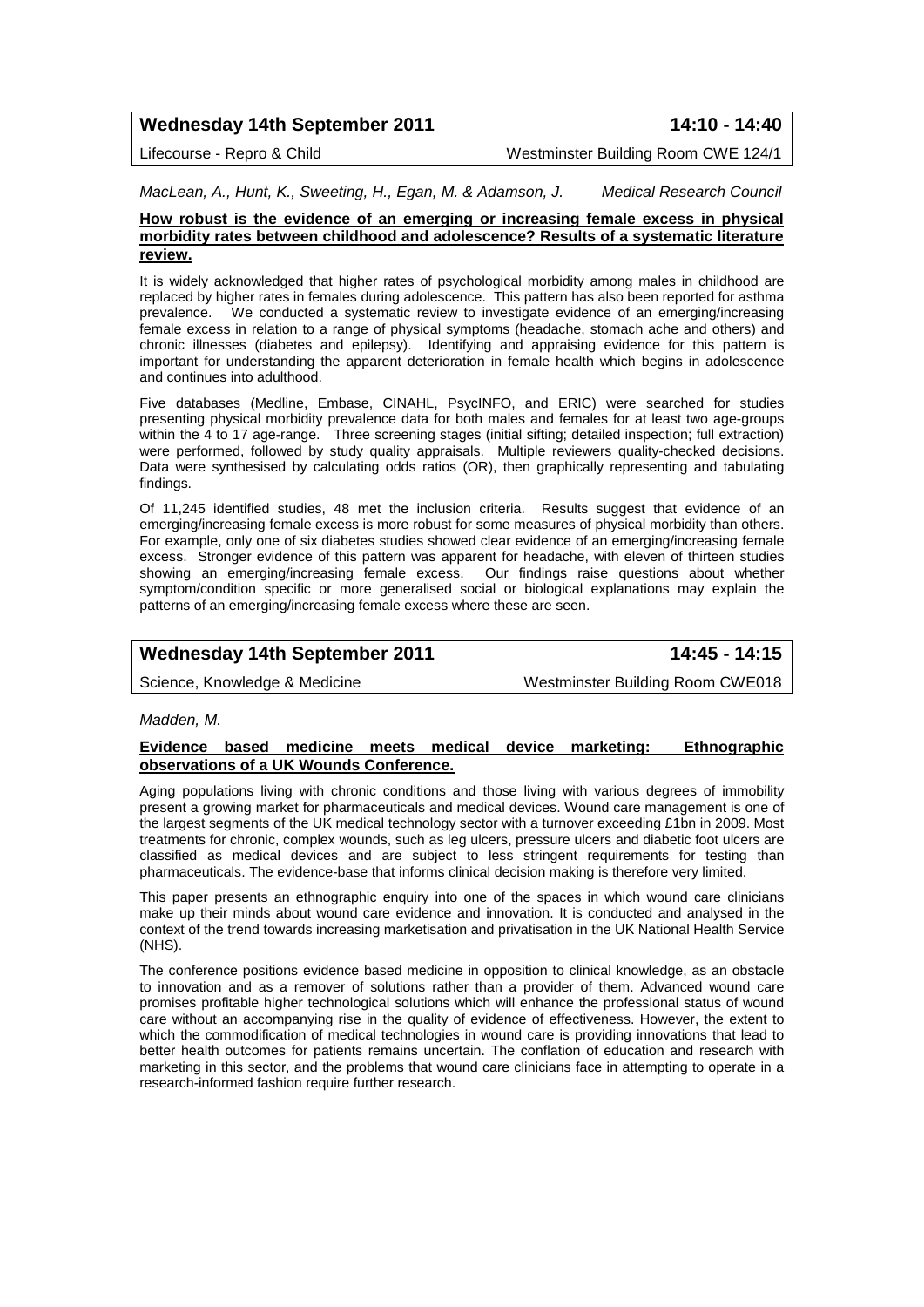# **Wednesday 14th September 2011 13:35 - 14:05**

Tissues/Blood Westminster Building Room CWE017

### *Mahon-Daly, P. Bucks New University*

### **Donated Blood :towards a hierarchy of Self**

The aim of this paper is to present data about how blood donors view their Gift in relation to their body. . It also examines what is now understood to be blood, with the emergence of what I call 'manmade' blood being added to 'natural blood'.

The chapter introduces new ideas about the Self in relation to body part donation related to blood. Fieldwork produced data which alluded to what I came to describe as an internal mental process that the donors experienced when thinking about whether blood was part of the Self. I theorised this as evidence of what I termed 'an emerging hierarchy of the Self'. During the fieldwork donors relayed information as to their solid organ donor status, It is from these statements and discussions that this part of my thesis emerged. By this I mean that set against the contempory background of the further medicalisation of blood and its components, the narratives from the donors interviewed seemed to develop the notion that the body has been made hierarchical to create a ranking order of parts of the Self, both solid or liquid. The ranking represents which parts would be missed or which parts were 'too special to give away', the most special being related more closely with the concept of the Self rather than the body.

This area of the fieldwork data led to theorizing that a hierarchy of the Self had been created to deal with the moral and ethical demands on the person as a result of the medical need for all body parts, and increasingly blood part donors feel that they 'have to give something', so they give what they think of as not being a part of them, rather than electing to give away something else more central to their Self. It introduces the concepts of hierarchy of the Self, the inner Self and the liquid Self.

# **Thursday 15th September 2011 15:45 - 16:15**

Professions Westminster Building Room CWE125/2

*Malcolm, D., Scott, A. Loughborough University*

#### **Problem Solvers: Lay Evaluation of the Working Practice of Sports Physiotherapists**

This paper examines the recent and significant development of sports physiotherapy and, in particular, lay evaluations of the working practices of sports physiotherapists. The paper is premised on the belief that a striking feature of elite sports healthcare is the strength of physiotherapy's challenge to medical dominance. However, the paper extends existing work by further arguing that the basis of this hierarchical challenge is rooted in lay evaluations of the treatment practice and philosophical traditions of physiotherapy. Close physical contact and experiential learning fosters physiotherapist-patient mutuality, defines the physiotherapist as an inherent part of the recovery process, and leads to trusting and collaborative healthcare relations which patients see as qualitatively different to those they experience with doctors. Crucially, physiotherapists are seen to solve the problems of patients, rather than 'simply' identifying them through diagnosis. While it is recognised that there are limits to the degree to which physiotherapy can challenge medicine, such is the extent of physiotherapy's challenge that the accepted philosophy of healthcare practice in sports contexts is largely in line with, and thus seemingly determined by, the practice traditions of physiotherapy. The paper therefore develops our understanding of the lay-professional interface, the specificities and specialism of physiotherapy treatment, and professional boundary work in healthcare professions.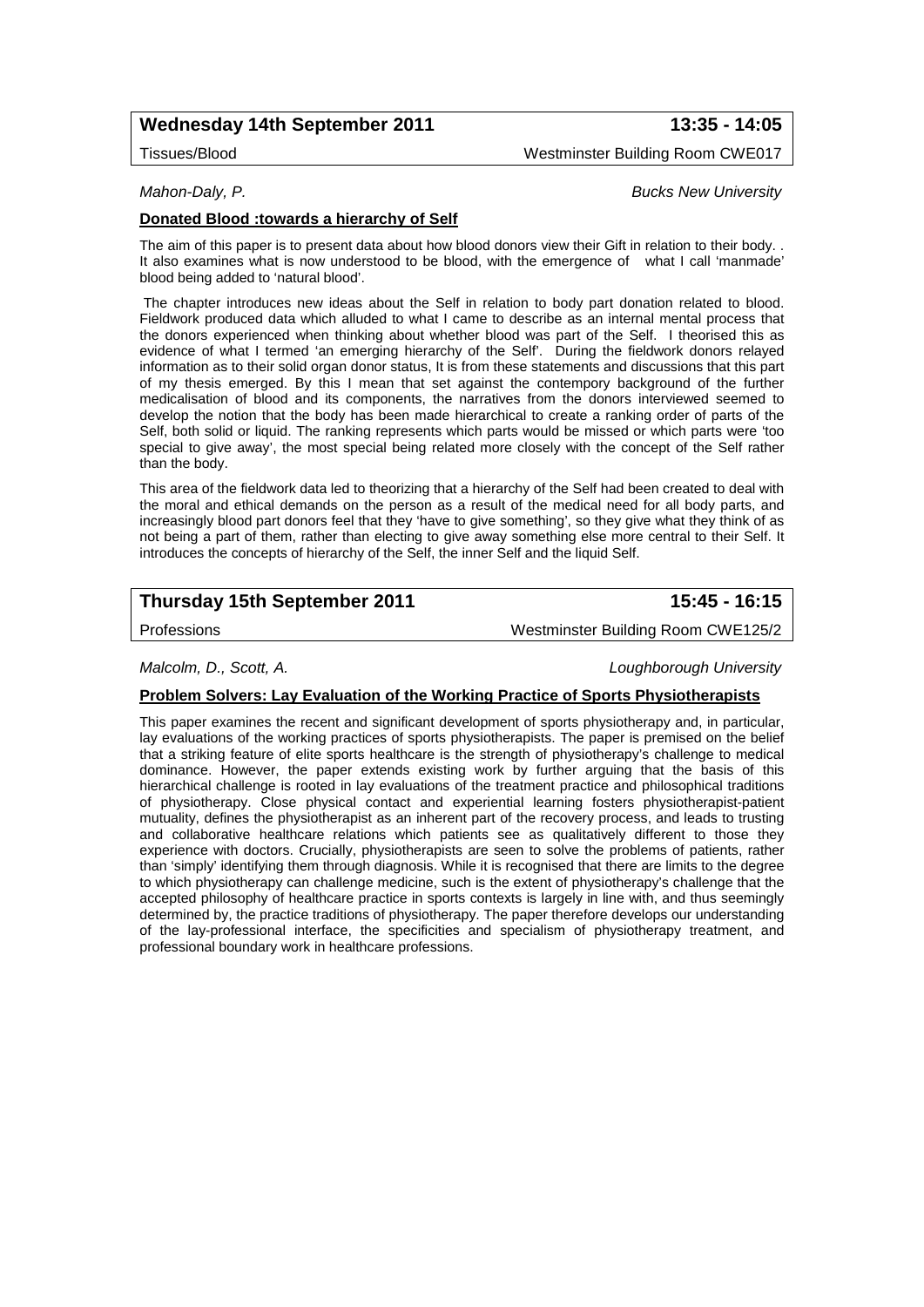# **Thursday 15th September 2011 11:20 - 11:50**

Complementary & Alternative Medicine Westminster Building Room CWE124/2

*Mallick, S. University of London / University of Campinas, Brazil*

#### **Medical Pluralism at the crossroads: Critically looking into the state promotion of ayurveda in Delhi Health Institutions**

In late 1960s, mainstreaming of alternative systems of medicine, also known as Indian Systems of Medicine(ISM) in India is promoted as a part of decolonization and medical pluralism. In which, the market and the state are seen as the intermediaries in the promotion of these medical systems. The postcolonial Indian state has sponsored promotion of alternative systems of medicine in terms of developing a broad institutional framework to carry out the regulatory and developmental activities in the field of ayurveda and other alternative systems of medicine, mainly through AYUSH (an acronym for Ayurveda, Yoga, Unani, Siddha and Homeopathy), Ministry of Health .

The efforts of AYUSH has resulted in the remarkable growth of ayurvedic health care infrastructure in the form of hospitals, dispensaries, bed strength, registered practitioners and so on so that ayurveda can be made available and accessible for the people. However, the attempt to mainstream ayurveda has also resulted in the standardization and scientification of this medical system on the line of allopathy/western science. It has also carefully maintained the dominance of the dominant medical systems. The paper is based on the field interactions with the patients, doctors and other para-medical staffs in the government ayurvedic dispensaries in Delhi during 2010-11.

The attempt is to critically analyse mainstreaming of ayurveda and medical pluralism by the Indian government, broadly its success and failures in the level of actual implementation and the future direction. The paper will be based on the findings of my study in two institutions.

Key-words: ayurveda, AYUSH, decolonization, medical pluralism, mainstreaming.

# **Thursday 15th September 2011 15:45 - 16:15**

Preventive Health Westminster Building Room CWE126/1

*Mansnerus, E. London School of Economics and Political Science*

#### **Governance of public health risks through vaccinations**

Vaccinations form a major group of preventive actions in public health. By vaccinating a majority of population, the transmission of an infection is stopped and a potential outbreak of life-threatening disease is prevented. To prevent transmission of endemic infections, we need a continuous uptake of vaccinations, whereas, at the time of a pandemic outbreak, an immediate mass campaign is required. This study explores how governance of risk from infectious diseases emerges and is maintained through preventive actions (i.e. vaccination campaigns). I will argue that the perception of risk varies across the different groups who manage, recommend or are expected to follow particular vaccination strategies. What counts as a population-level risk for a public health official, may not be regarded as equally threatening on an individual level, which suggests that there are multiple interpretations of public health risks related to infectious diseases. These risks are increasingly governed by model-based predictions. I will show how epidemiological modelling functions as a form of 'risk calculation' and how these calculations help direct and design vaccination programmes. This study analyses how modelling is used in the governance of risks in two case studies. I will compare two vaccination programmes in the UK: the prevention of endemic rubella outbreaks by implementing the MMR triple vaccine as a part of a mass vaccination scheme in 1987 and the pandemic (H1N1)v vaccinations targeted to the risk groups in 2009.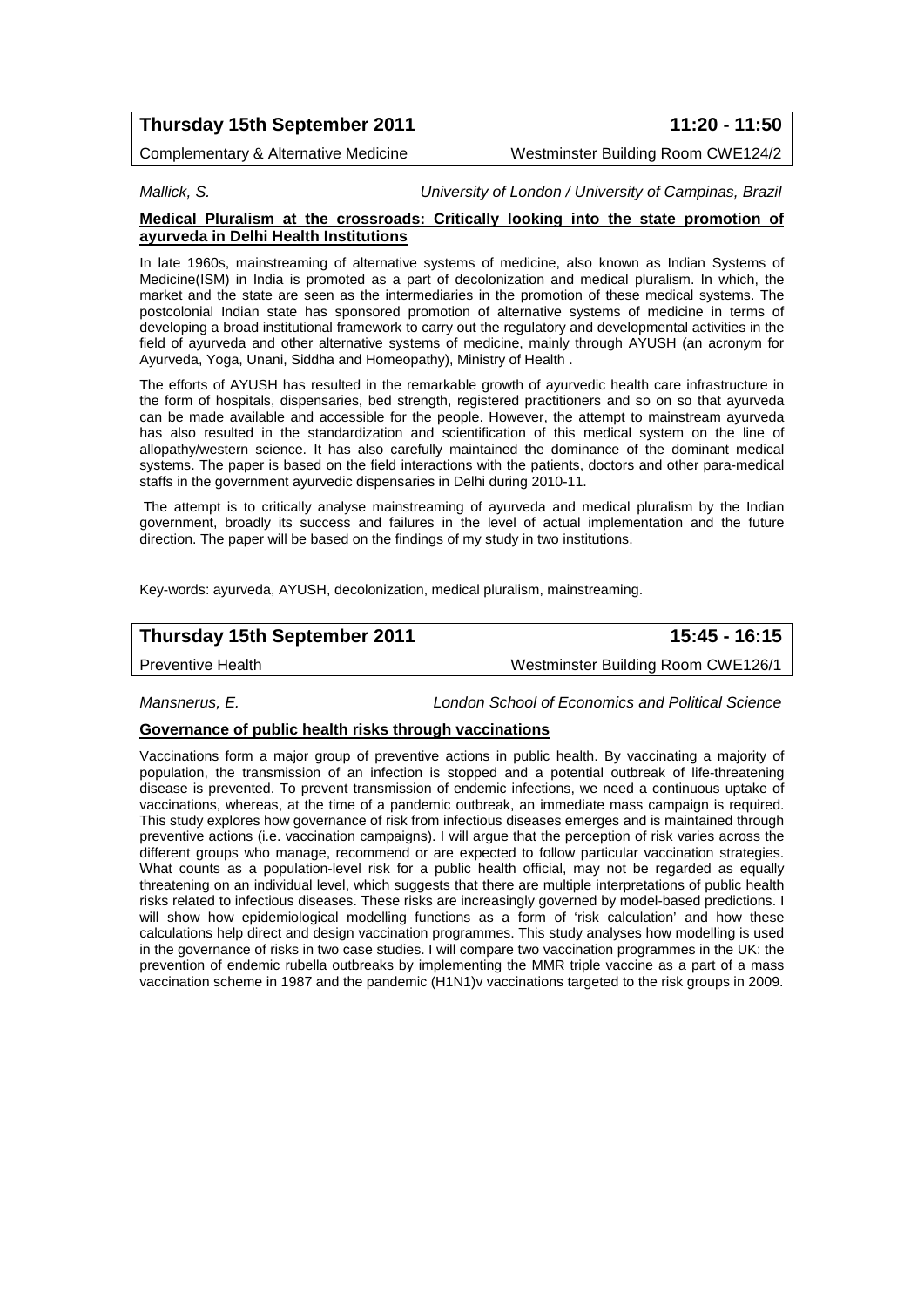# **Thursday 15th September 2011 14:00 - 14:30**

*Mao, A., Robinson, J., Bristow, K. The University of Liverpool*

#### **The impact of one-child policy on indoor smoking restrictions before, during, and after pregnancy-a qualitative study in rural China**

Scientific evidence has established that tobacco smoke has effects on every stage of children's growth. Knowledge on how the mothers of young children in Chinese rural areas deal with indoor smoking is scarce. The aims of the study are to explore the experiences of the mothers of the young children in their management of indoor smoking with the growth course of their children.In-depth interviews were carried out in rural area of East China's Jiangsu Province. 44 interviews and one focus group happened with 29 mothers and other family members of young children aged 6 or younger. It is found that China's one child policy has profound effects on protective actions of the family members for their children's health. Restrictions on smoking begin from the time when young couples get married throughout the early stage of the children to minimize the impacts of smoke on the children. However, with the growth of the children, restrictions on smoking at home are loosing under the perceptions among the participants that their children are becoming more resistant to tobacco smoke over time. Future tobacco control programs aiming to protect children's health should provide support to the family members in a repeated way so that the smokers can sustain their reduced smoking. Such programs should fully take use of the high status of the only child of the family so that the whole family resources can be mobilized.

# **Friday 16th September 2011 09:35 - 10:05**

Pharmaceuticals Westminster Building Room CWE018

*Martin, P., Willaims, S. University of Nottingham*

**Cognitive Enhancement, Pharmaceuticalisation and the Making of Neurofutures**

Many commentators argue that we are entering an era of cognitive enhancment. This discourse presents a future in which human attributes can be modified by neurotechnologies to improve competitiveness, enable people to work longer and harder, and make us 'better than well'. Leading bioethicists and scientists claim that such developments are both inevitable and desirable, and pose few social or ethical problems. In contrast, critics point to a dystopian future in which cognitive enhancement would become the norm, pose major risks to health and further entrench social inequalities. In both visions neuroscience is seen as having the power to transform society. This paper will critically analyse both the current state of cognitive enhancing drugs and the discourses that surround them. Conceptually it will draw on work in the sociology of expectations to explore how particular 'neurofutures' are being created and mobilised. Empirically it will review the extent to which we are seeing the introduction and development of cognitive enhancing drugs, focusing on the field of memory and Mild Cognitive Impairment. It will be argued that progress in developing such drugs has been greatly overstated. The creation of these hopes, promises and fears is therefore better understood in terms of a confluence between transhumanist utopian thinking and the dynamics of pharmaceuticalisation in which the very future of social life is bound-up with the increasing use of drugs for non-therapeutic purposes. Such neurofutures play an important performative role in mobilising support for research, expanding drug markets and framing social problems in medical terms.

Preventive Health Westminster Building Room CWE126/1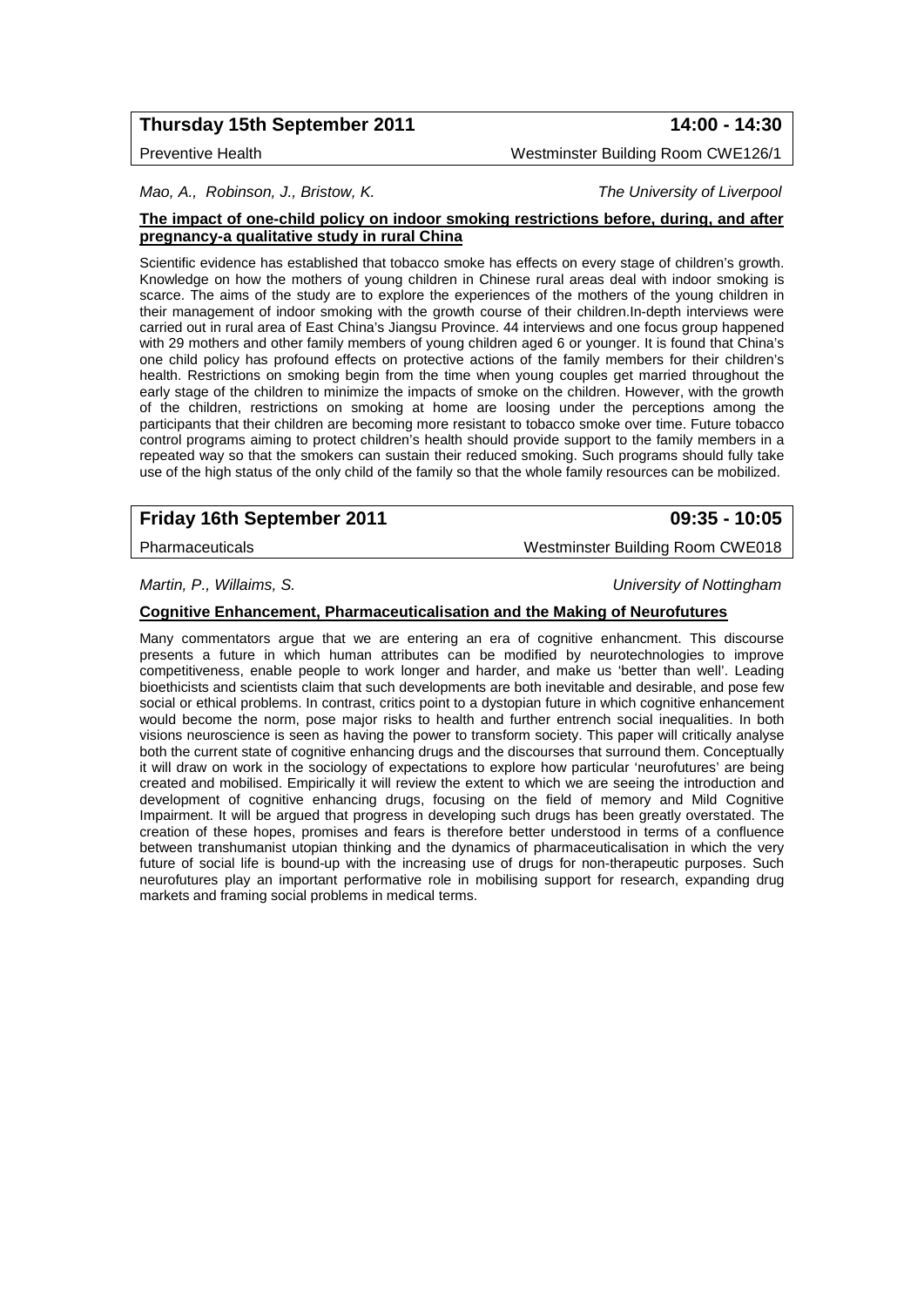# **Thursday 15th September 2011 17:30 - 18:00**

Health Policy Westminster Building Room CWE018

*Martin, G., Waring, J. University of Leicester*

#### **Leading from the middle: the constrained reality of clinical leadership in healthcare organisations**

In many developed-world countries, there have been concerted efforts to increase the leadership capacity of healthcare professionals, particularly among lower-status staff without formal managerial power. Creating new frontline 'leaders' is seen as a key way of improving the responsiveness and quality of healthcare, but such efforts face considerable challenges in practice, including the institutionalised nature of existing professional accountabilities, boundaries and practices. This paper reports on a qualitative, interview-based study of 29 staff in two operating theatre departments in the United Kingdom, mostly nurses by professional background, who were given formal leadership responsibilities by their hospitals and redesignated as 'team leaders' and 'team co-ordinators'. We find that while participants were familiar with leadership theory and could offer clear accounts of good leadership in practice, they were often limited in the degree to which they could enact their leadership roles. Professional and managerial hierarchies constrained leadership capacity, and consequently in practice the exercise of leadership rested on alignment with a variety of managerial relationships and mandates. The findings highlight difficulties with academic and policy accounts of leadership as a role that can be distributed across organisations; in professional bureaucracies such as health services, established institutional structures and norms render this approach problematic. Rather, we suggest that if fostering leadership capacity is to have the transformational effect that policy makers hope for, it needs to be accompanied by other, wider changes that pay attention to organisational and professional context.

# **Thursday 15th September 2011 11:20 - 11:50**

Embodiment & Emotion Westminster Building Room CWE124/1

*Martindale, A.M. University of Liverpool*

#### **Sticks and stones: experiencing facial difference and/or 'dis-ability' in modern Britain**

Faces are a significant aspect of human sociality. Yet, very little social science research has been completed exploring the relationship between individuals and their faces and its impact.

Research indicates that those who are considered to be beautiful have more life chances, more friends and better paid jobs (Van Leeuwen & Macrae:2004). Meanwhile those whose faces do not meet expected norms, for example, as a result of illness or accident can have fewer friends, face social disabilities and become isolated (Rumsey:1996). However, most of the research exploring the relationship between an individual and their face has been conducted using un-contextualised, quantitative methods, with bio-medical understandings of disability. Such findings make it difficult to understand how the people experiencing facial difference make sense of it, or to consider whether they see themselves as needing to be surgically 'fixed' and/or psychologically supported (which most research suggests).

This presentation will start with an over view of social structures and normative cultural narratives in relation to facial beauty, 'difference' and disability. The body of the talk will involve a report of my early PhD fieldwork findings. The PhD aims to explore how damage to the face may disrupt and recreate notions of identity and social agency (using narrative interviews with approximately 20 adults with an acquired facial difference of 2 years+).

The presentation will conclude with a call for further qualitative research in this area, to de-stigmatise facial difference and promote the acceptance of facial diversity.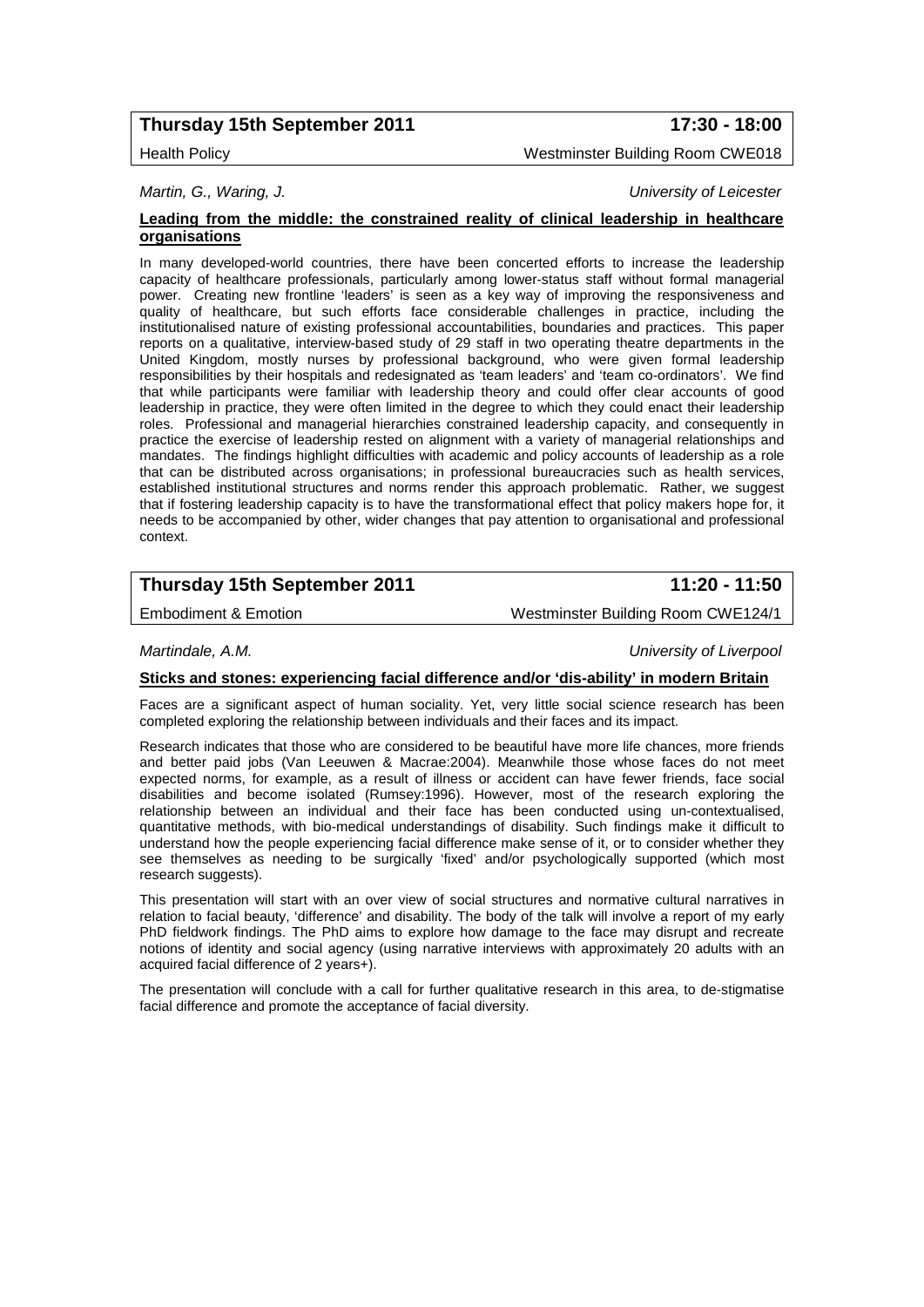# **Wednesday 14th September 2011 14:10 - 14:40**

Experirnces of Health & Illness Westminster Building Room CWE126/1

*Mazanderani, F., Powell, J., Locock, L. University of Oxford*

#### **Biographical value: exploring the economics, epistemics and ethics of patients' narratives**

The study of illness narrative is one of the cornerstones of medical sociology. In the rich body of research that examines different aspects of illness narratives it has been argued that rather than simply being a means of giving expression to a prior 'experience', narrative work plays a crucial role in shaping the subjectivities, identities and experiences of illness. Yet, in spite of the diversity of this work, relatively little attention has been paid to examining the economic implications of the creation and circulation of patients' experiential narratives. Drawing on Catherine Waldby's notion of 'biovalue', in this paper we propose the concept of 'biographical value' as a means of thinking through the interdependency of economics, epistemics and ethics at play in the public sharing of illness experiences through books, websites, blogs, promotional material, and other media. The concept of 'biographical value' is developed through a secondary analysis of in-depth interviews conducted with people across a range of different health conditions. Particular attention is paid to sketching out the different types of value people attributed to the sharing their experiences, ranging from a sense of personal achievement, to the founding of charitable organisations and fundraising for biomedical research. This analysis is integrated with themes from three strands of research: 1) experiences of health and illness; 2) research on health and the media; 3) health social movements, patient activism and biopolitics, and we suggest that increased dialogue between these areas provides opportunities for enhancing our understanding of the 'value' of illness narratives.

# **Thursday 15th September 2011 14:00 - 14:30**

Health Policy **Material Contract Policy** Westminster Building Room CWE018

*McDonald, R. University of Nottingham*

### **Restratification, path dependence and control of medical professionals: the case of 'Pay for Performance' in English and Californian primary care.**

Recent reforms, which link rewards to the achievement of quality targets in English primary care, have been seen as enabling greater control to be exercised over medical professionals. The popularity of such initiatives amongst policy makers in countries outside of the UK may be based on an assumption that 'copying and pasting' such policies will lead to similar results. This paper draws on interviews with 40 doctors in England and California and highlights how reforms with similar intent and timescales have played out differently in each of these contexts. In particular it describes how reforms appear to have had much greater impact in England. Using concepts from the sociology of the professions, path dependency theory and policy transfer literature, it suggests that the path dependent nature of reforms needs to be clearly understood in any attempt at policy transfer from one country to another. One criticism of path dependency theory is its weakness in relation to explaining non-incremental change. However, the findings also suggest that an understanding of the history and context relating to policy implementation may lead to a reconceptualisation of 'radical' reform as somewhat more incremental in nature.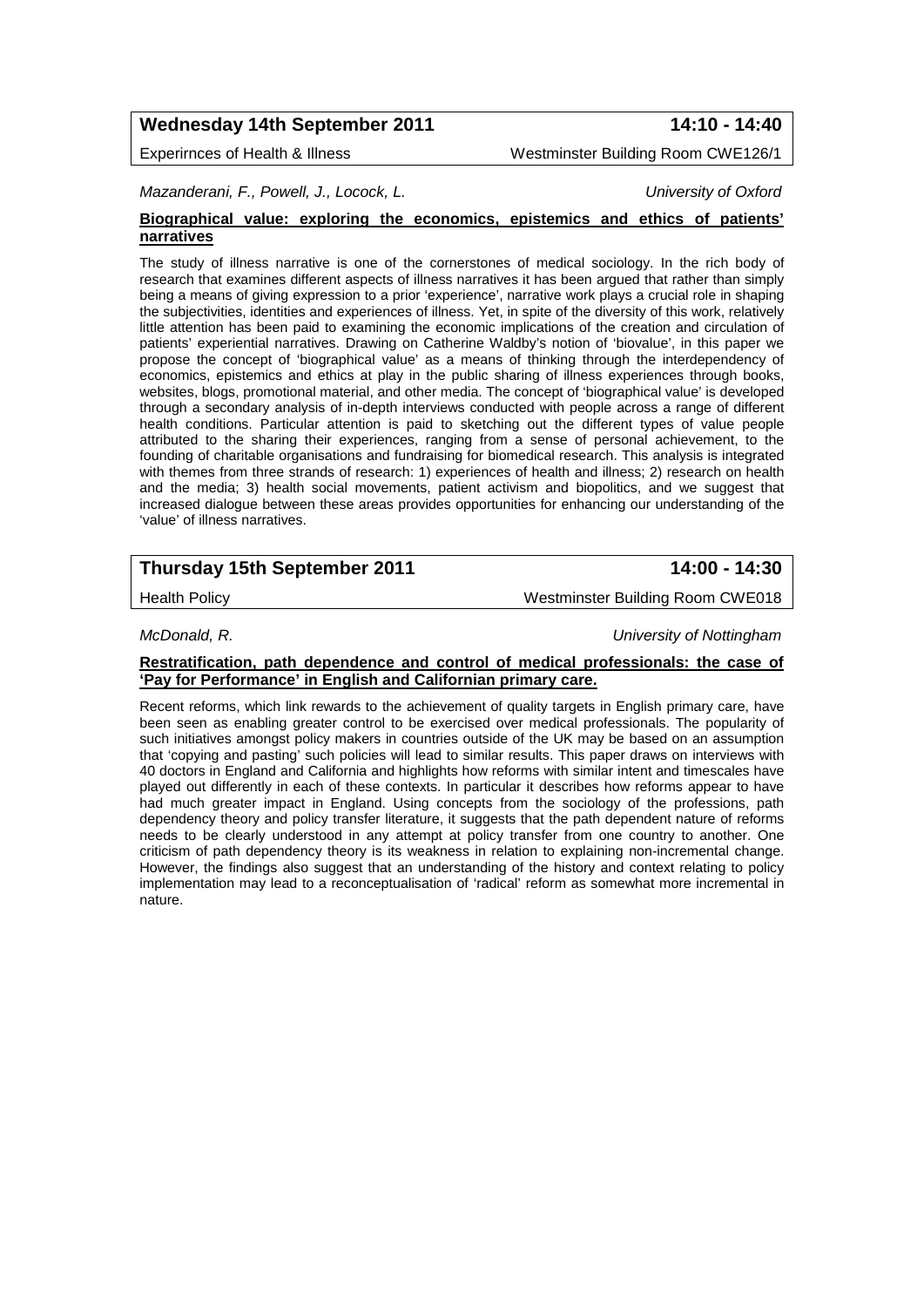# **Friday 16th September 2011 11:20 - 11:50**

Maternity/Reproduction Westminster Building Room CWE126/1

*McDonald, E. Watterson, A., Tyler, A. University of Stirling*

#### **Exploring sociological and environmental perspectives on reproductive health: Regression analysis of Secondary Sex Ratio in Scotland.**

Human secondary sex ratio change, alterations in the proportion of live born males to total live births, is not only a subject of developmental biological curiosity but also a useful epidemiological marker for reproductive health. Various hypotheses have been theorised, ranging from medical anthropological theory, and evidence-based health and environmental science perspectives, in attempting to explain this phenomenon. The research objective is to explore some of these hypotheses by undertaking statistical analysis of recent public health, socio-economic and environmental data in Scotland. Data were sourced from governmental agency web portals and included the following five relevant indicators;

- Multiple Deprivation levels (2006)
- Number of Under 19 mothers (2001-2009)
- Number of Over 35 mothers (2001-2009)
- Number of Pregnant Women smoking at first ante-natal appointment (2001 to 2009)

• Nitrogen Dioxide concentrations (2001-2003), a proxy indicator of endocrine disruptor pollution in air.

The data was tabulated geographically, and for the purposes of the research at the smallest level, 6,550 'datazones' in Scotland (pop. levels between 600-1000 persons).

No associations were established and the null hypothesis holds; that sex ratio in small areas is not influenced by any of, or combination of, the above factors. A forward regression model however established smoking and nitrogen dioxide concentrations as the two most significant variables for predicting increasing low weight births in small areas (Adjusted R squared 0.317 and p<0.001). Further research will be an exposure assessment of endocrine disruptor pollution, health status and sex ratio in Scotland using Geographical Information Systems, together with analysis of the Scottish Longitudinal Survey.

# **Thursday 15th September 2011 10:45 - 11:15**

Lifecourse - Adult & Ageing Material Mestminster Building Room CWE018

*McFall, S. University of Essex*

### **Health and Family Data in Understanding Society - An Illustration about Baby Boomers in the UK**

The initial data release of data from Understanding Society – the new UK Household Longitudinal Survey, was in December 2010. The interim release (Wave 1, year 1 data) had 9,718 persons aged 50 or older and 4,385 persons aged 65 or more. The full wave 1 data released in Autumn 2011 will have at least double the number of older persons. The purpose of this paper is to summarize health and family data frequently used by social gerontologists. Several varieties of health data are collected in main or self-completed surveys, annually or in rotating modules. Nurse collection of objective biomeasures was recently introduced for adults successfully interviewed in Wave 2. The battery of biosocial measures includes anthropometric measures, blood pressure, lung function, and the collection of whole blood through venipuncture. Data linkage will be used for direct measures of health care use, diagnoses, and mortality. With respect to family information, the household grid has substantial information about household composition. Adult respondents report on family background when young, family networks, caring involvement, and quality of relationship with spouse or partner. In Wave 2 there is information about the domestic division of labour and social support. Understanding Society permits examination of health in connection to multiple social environments--family, community and the larger social structure. The utility of the data are illustrated by contrasting health and family relationships of baby boomer and adjacent cohorts.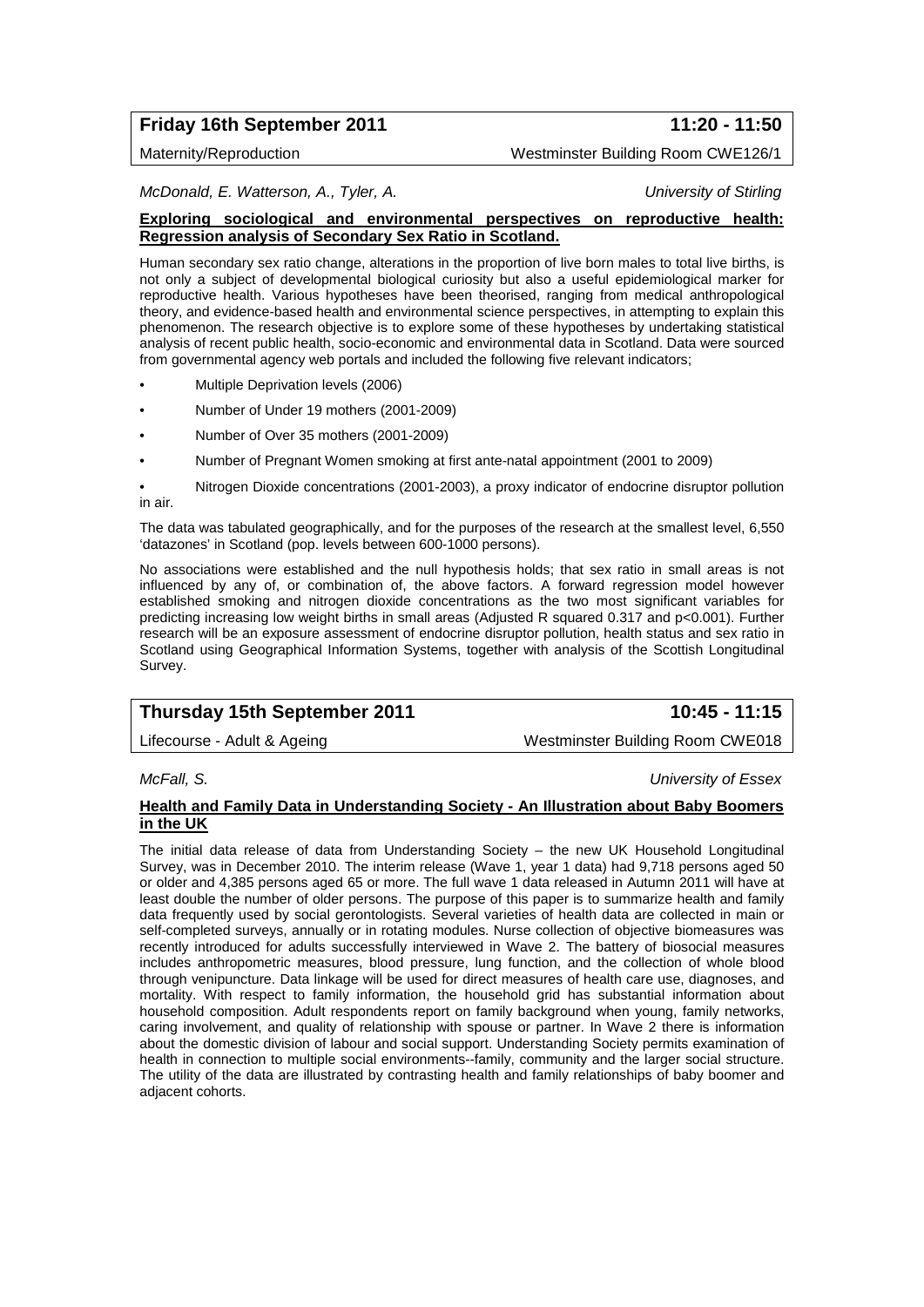# **Friday 16th September 2011 11:20 - 11:50**

### Pharmaceuticals Westminster Building Room CWE018

*McGoey, L . University of Essex*

#### **Transparent secrets: reframing the politics of disclosure within pharmaceutical cultures**

Drawing on interviews with current and former staff members at the Food and Drug Administration (FDA), I explore the politics of disclosure and dissent in drug licensing and post-market surveillance, examining the personal repercussions of insider attempts to draw attention to failed regulatory policies at the FDA. Through a focus on the case of Ketek, I suggest that efforts to understand a drug's riskbenefit profile often result in personal risks to reputation and job security for FDA officials. The high number of FDA insiders reprimanded for calling attention to regulatory failures suggests a truism that is both obvious and yet strangely neglected within social studies of organizational life. Within large organizations, individuals often have more to lose than to gain by calling attention to dysfunction within organizations which, by necessity, tend to thrive on not articulating or resolving their own weaknesses. Drawing on work by Jacques Rancière, I then contrast the penalization of individual FDA officials who called to drug risks with the tendency for drug manufacturers to flourish financially even when faced with proof of their own fraudulent activity, and suggest that work by Rancière helps to theorize the paradoxes of liability within corporate and bureaucratic life.

# **Wednesday 14th September 2011 14:10 - 14:40**

Health Service Delivery **Westminster Building Room CWE125/1** 

*Mead, R. Thuston, M., Bloyce, D. University of Chester*

# **Working strategically to improve health and reduce health inequalities: a sociological study of one public health system**

Partnership working has been a central feature of public policy since 1997 and has endured as one of the key policy implementation mechanisms that is advocated for achieving local solutions to local problems. It has led to the development of an increasingly complex local infrastructure involving a network of statutory, voluntary and private sector organisations. This paper focuses on the implementation of public health policy aspirations relating to improving population health and reducing health inequalities as an aspect of the work of local partnerships. To date, there has been little research that has studied public health policy implementation through partnerships, particularly from a sociological perspective. There is, however, some indication that partnerships are not effective in achieving public health outcomes.

The paper presents some of the emerging findings from a research project examining public health policy implementation processes in one local partnership in the North West of England. It will examine how local actors make sense of public health and work within their established networks to realise public health policy aspirations. Data collected from non-participant observations, interviews and documentary analysis will be used to demonstrate how a sociological approach can be beneficial to understanding public health policy implementation processes through partnerships at the local level. The early findings indicate that policy implementation through partnership working can more adequately be understood if it is viewed as a process of managed social change in which there are a number of intended and unintended consequences and, moreover, if partnership processes are placed in their wider social, political and historical context.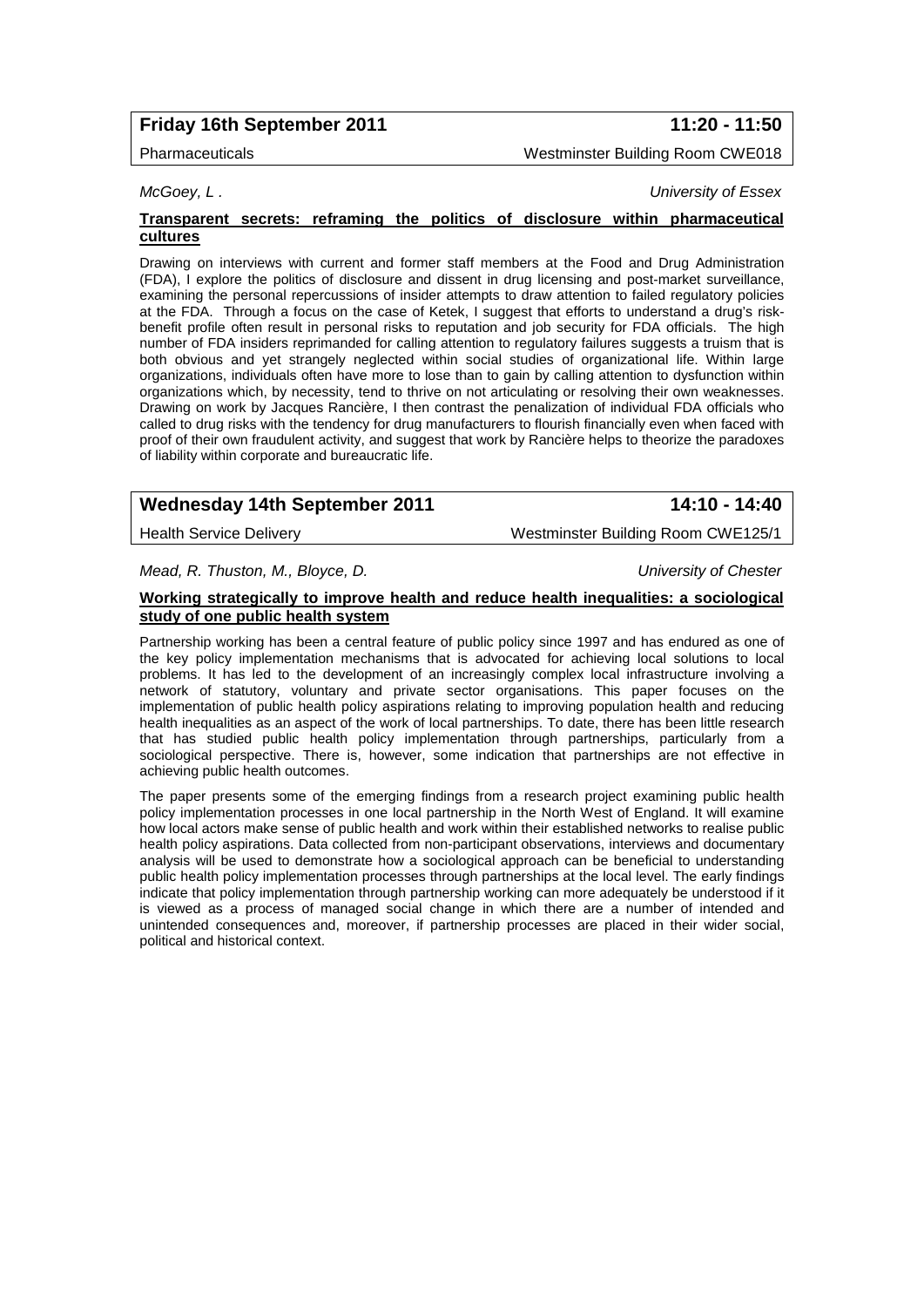# **Wednesday 14th September 2011 14:45 - 15:15**

Health Service Delivery Westminster Building Room CWE125/1

#### *Melby, L. Norwegian University of Science & Technology*

#### **Coordinators of care: hospital nurses' shaping of patient trajectories**

Modern hospitals are complex organisations characterised by highly specialized units and a strong division of labour. They are also fragmented organisations, which implies a need for extensive collaboration between staff and hence mechanisms for coordination of resources (personnel, patients, information etc.) and planning across the hospital site. In this paper I look closer at hospital nurses' 'coordination work', and more specifically on how they through this work enact and shape patient trajectories.

A. Strauss et al's ideas about illness trajectories and the organisation of these are used as analytical framework in the analysis.

Our study took place in a university hospital in Norway. We conducted semi-structured interviews with nurses in the operating department (13 persons) and with nurses and physicians in two surgical inpatient wards (14 persons). In addition, we conducted participant observation in the operating department (approx 50 hours) and one day's observation in an in patient-ward.

The trajectory schemes (plans) are the designated responsibility of physicians. The schemes prescribe a specific course of action – and a specific trajectory. However, nurses shape the actual trajectory by coordinating the work to be done in order to enact a trajectory scheme. I divide nurses in (i) the invisible architect, (ii) the constructive doer, and (iii) the passive observer and discuss how different approaches to coordination work affect care work and the accomplishment of patient trajectories. I argue for that coordination work is an important – and often underestimated - part of nursing work that should be given more attention.

## **Friday 16th September 2011 10:45 - 11:15**

Pharmaceuticals Westminster Building Room CWE018

*Menchik, D. University of Chicago*

#### **Do Pharmaceutical Companies Persuade Physicians to Adopt their Products?**

The degree and form through which physicians are influenced by private industry is a source of controversy in the public. Only in recent years, however, has the subject received attention by sociologists of health and medicine. To understand how medical technology companies manage the skepticism of potential clients, I compare failed and successful continuing medical education (CME) meetings organized by two different companies for cardiac electrophysiologists. Drawing on ethnographic observations, interviews, and documentary evidence from two out of six meetings analyzed, I relate the success of certain meetings directly to the quality of interpersonal interactions over features of the technology being discussed. At these events, physicians are put into small groups to learn and practice using new technologies. Doctors are more likely to adopt a company's products when elites in the field are involved in these group interactions. These leaders bring a company credibility by displaying various linguistic qualities that index their commitment to Mertonian scientific norms such as skepticism and disinterestedness. I call these individuals "modulators." This concept, I argue, more accurately describes the practices of these elite physicians than that of the more commonly-used concept, "broker." Physicians' experiences in CME meetings yield insight into the etiology of their long term relationships with economic actors, offering an empirical case study for how companies gain legitimacy among professionals for whom the profit motive is antithetical to their craft.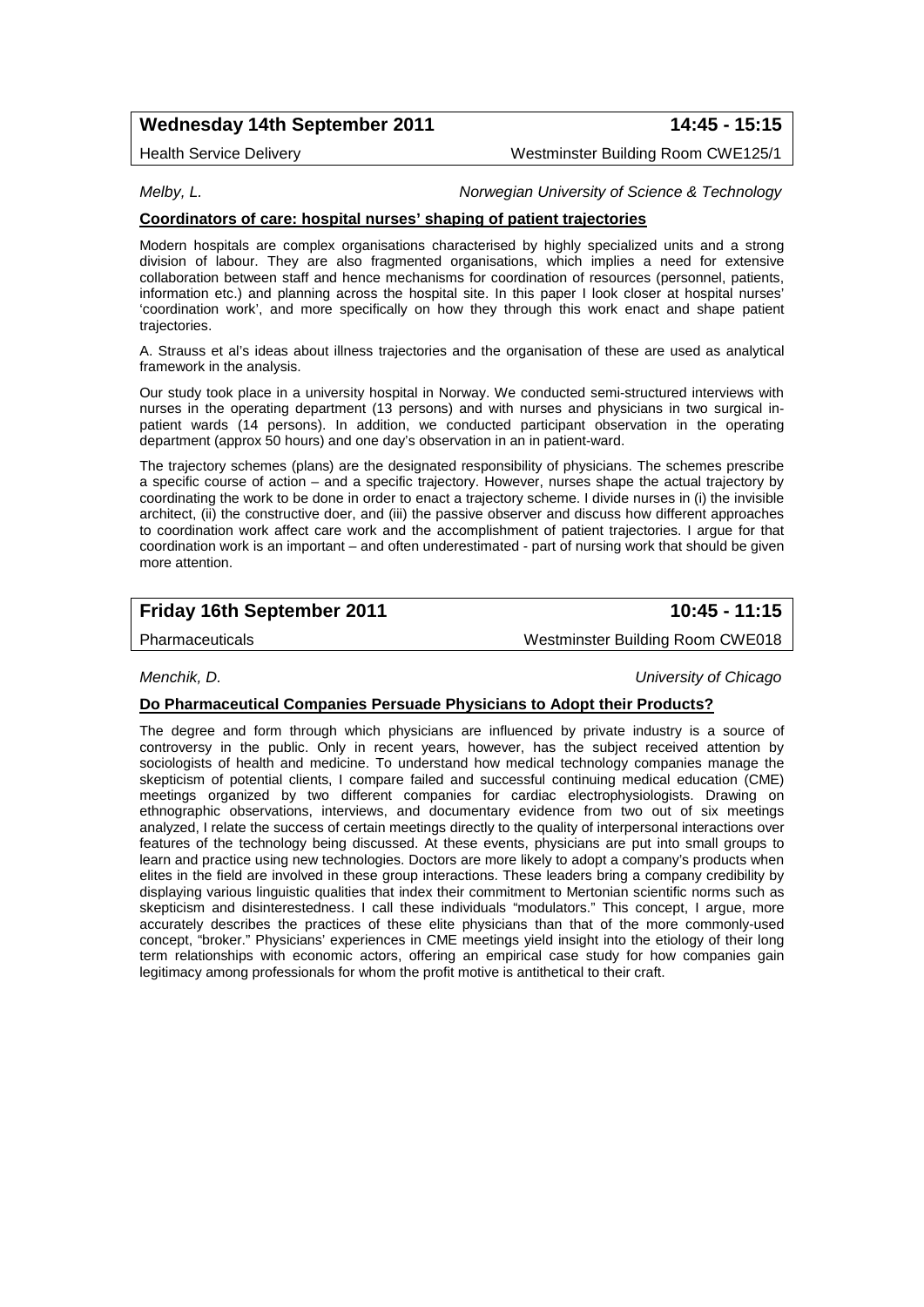# **Wednesday 14th September 2011 15:55 - 16:25**

Health Service Delivery Westminster Building Room CWE125/1

*Moffatt, F. University of Nottingham*

### **Healthcare Professionals and Productivity – A Case of Borrowed Technology**

The UK's National Health Service (NHS) is facing one of the greatest financial crises of its history (Nuffield Trust, 2009). This paper focuses on the quest for improved productivity that has been apparent since the earliest days of the NHS. The contested productivity gap is discussed and a historical perspective on the efficiency agenda offered, with emphasis on process improvement technologies 'borrowed' from industry: Total Quality Management; Continuous Quality Improvement; Rapid Cycle Change; Business Process Re-engineering and Lean/Six Sigma. These highly successful technologies have frequently appeared to lose momentum once introduced to the NHS (Powell et al, 2009), and it is suggested here that this is because they have conceptualised professional work in a way that may not be commensurate with the view of healthcare professionals. Consequently, this paper seeks to problematise these process improvement technologies from a 'Sociology of the Professions' perspective, aiming to reveal a priori reasons why implementation of these technologies may be flawed or inherently problematic.

Furthermore, the literature reveals a dearth of evidence concerning healthcare professionals' notions of productivity and its amelioration. This subject is perceived to be significant as evidence suggests that the way in which workers deal with a phenomenon such as productivity, is related to how they understand it (Sandberg, 2000). Therefore, this paper will also outline planned research that aims to address this lacuna. It is anticipated that the findings will inform future healthcare productivity improvement policies, and contribute to contemporary understanding of healthcare professionals' notions of productivity.

# **Thursday 15th September 2011 16:20 - 16:50**

Inequalities Westminster Building Room CWE019

*Moore, R., Turner, J., Quirk,B., NicChárthaigh, R., Kilroe, J., Hamid,N.A., Kelleher, C.C. University College Dublin*

#### **'Pushing Against The HillL' : A Study of Irish Traveller Health in the 21st Century**

This paper presents findings from the All-Ireland Traveller Health Study Conducted in Northern and Southern Ireland. The study consisted of a Census, vital Statistics, Demography and Birth cohort study and a series of qualitative investigations including interviews and focus groups of Travellers and Health Care Professionals around Ireland.

Participatory methodology ensured that the Traveller community were consulted throughout the research process.

Key thematic issues emerged from the data. These (non comprehensively) included; Rapid historical changes in the economic, cultural and policy arenas have impacted on the traditional lived experience of Travellers; Nomadism has decreased whilst accommodation problems have increased marginalisation and isolation; A recognised sense of loss of Traveller culture, sense of identity and self esteem but a resilience and determination to seek new forms of meaning; New cultural conditions impacting directly on the quality of life and health chances influencing social and institutional opportunities and barriers; High rates of perceived discrimination; Major concerns regarding the increase in drug culture; Education as a continuing source of concern during the educational process and beyond to employment; New mass communication technology embraced by some (younger/literate) Travellers as an important source of information, exchange and sociability.

Conclusion: Based on their own account, Travellers face multiple health challenges that impact directly upon their physical and mental health. Travellers have interpreted these experiences as 'pushing against the hill.'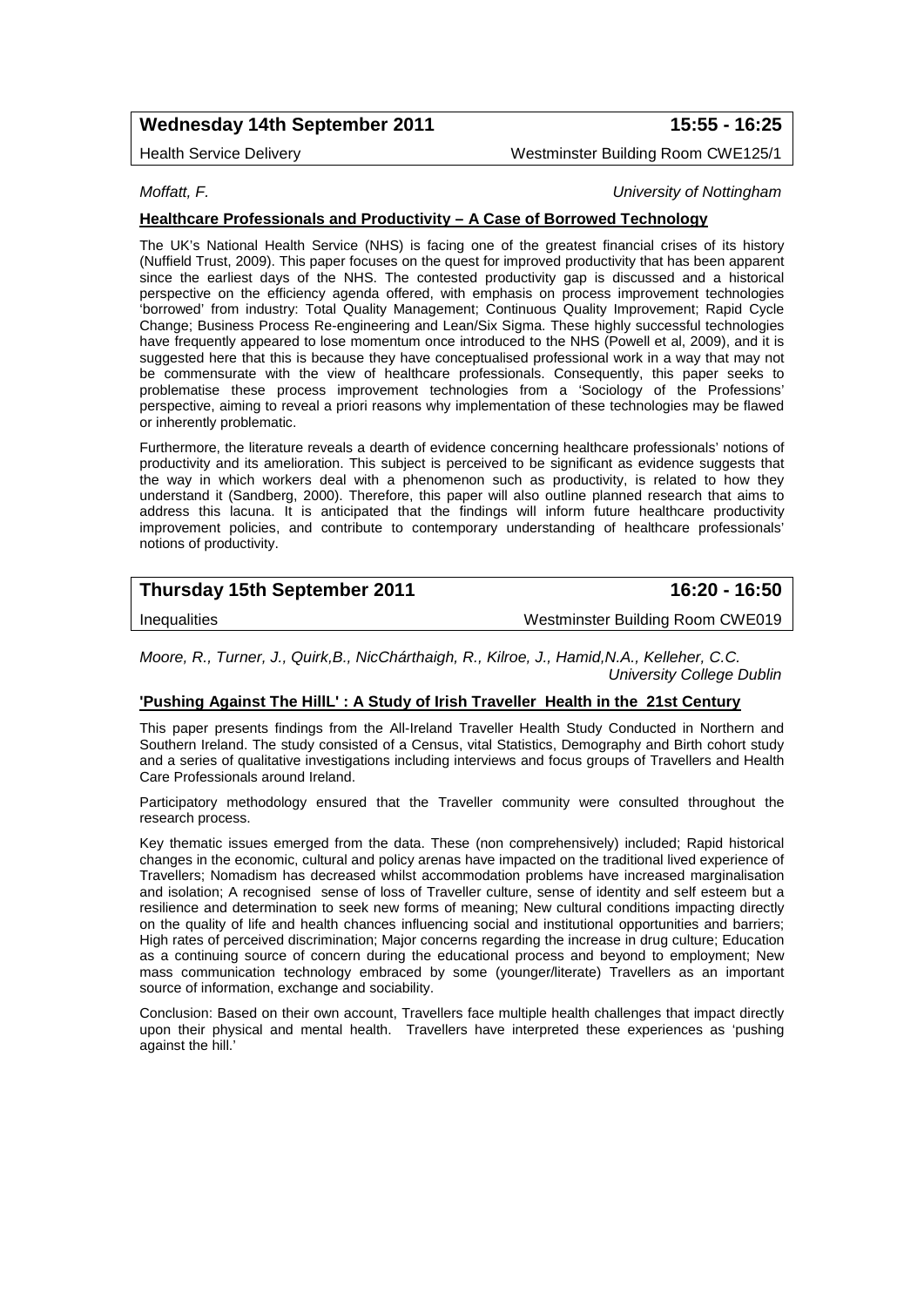# **Friday 16th September 2011 11:55 - 12:25**

Health Technologies Westminster Building Room CWE017

*Moore, A., RichardSon, J., Sim, J., Bernard, M., Jordan, K. Keele University*

#### **"I'm down to bare bones": imag(in)ing pathophysiology and orientations towards intracorporeal landscapes**

Understanding lay interpretations of the ageing body in health and illness is essential to understanding people's health behaviour as they grow older. This presentation draws on a larger study exploring how older people can best be helped as they age in the presence of musculoskeletal pain. Semi-structured interviews were conducted with 60 adults aged 55-80+. The interviews focused on peoples' experiences, perceptions and self-management of painful conditions, as part of which they gave a 'lay diagnosis' of their condition, utilising visual language, unsolicited physical demonstrations, illustrative drawing and obtained medical x-rays.

This combination of narratives and visual data, together with a perceived increase in media representations of the body in health and illness and advances in medical technology has led us to theorise about peoples' urge to 'see' inside their body and to imag(in)e their pathophysiology as they seek to orientate themselves towards what we term an 'intracorporeal landscape'. This seeking is manifest in the visual language and actions of the informants as they talk about and 'show' their pathophysiology.

We consider the possible advantages and disadvantages of using medical images (x-rays, athroscopic images, scans) during consultations and suggest that these may serve to orientate patients towards their own body and hence a better understanding and management of their condition. This sheds further light on lay interpretations of disease and embodiment theory and we consider how these ideas may contribute further to a sociology of the body.

# **Wednesday 14th September 2011 14:45 - 15:15**

Mental Health Westminster Building Room CWE019

*Moth, R. University of Birmingham*

#### **How do practitioners in community teams conceptualise mental distress? Developing a theoretical framework for analysing discourse and action**

The contemporary reconfiguration of UK statutory mental health services involves significant changes including new professional roles, an increasing profile for user involvement, and a shift from medical to more holistic concepts of mental health. Based on findings from nine months ethnographic fieldwork within a community mental health team, this paper examines the effects of this new service landscape on the way conceptualisations of mental distress are utilised and articulated.

Drawing on and extending the work of Rhodes (1993), a conceptual framework for understanding contemporary mental health practice is outlined utilising notions of strata and gesture. It is argued that practitioners and service users navigate a field of contradictions defined by five strata: confinement, biomedicine, systemic/community approaches, commodification of care and risk discourse. These are conceptualised as ideological positions that co-exist within practitioners as alternative modes of thinking and operate in a relationship of mutual tension. Practice should be understood as a process involving movement between these overlapping and co-existing layers of historically sedimented meaning. The term gesture describes the strategic use of concepts-in-action that arises from the tension between formal accounts of mental health work and the practical orientation of staff within services.

The paper goes on to explore methodological challenges encountered in adapting this framework. It explicates the way in which critical realist epistemology has provided a means to address tensions between realist and constructivist elements to produce a situated understanding of the field which captures the dynamic relationships between concepts, actors and the systemic context of action.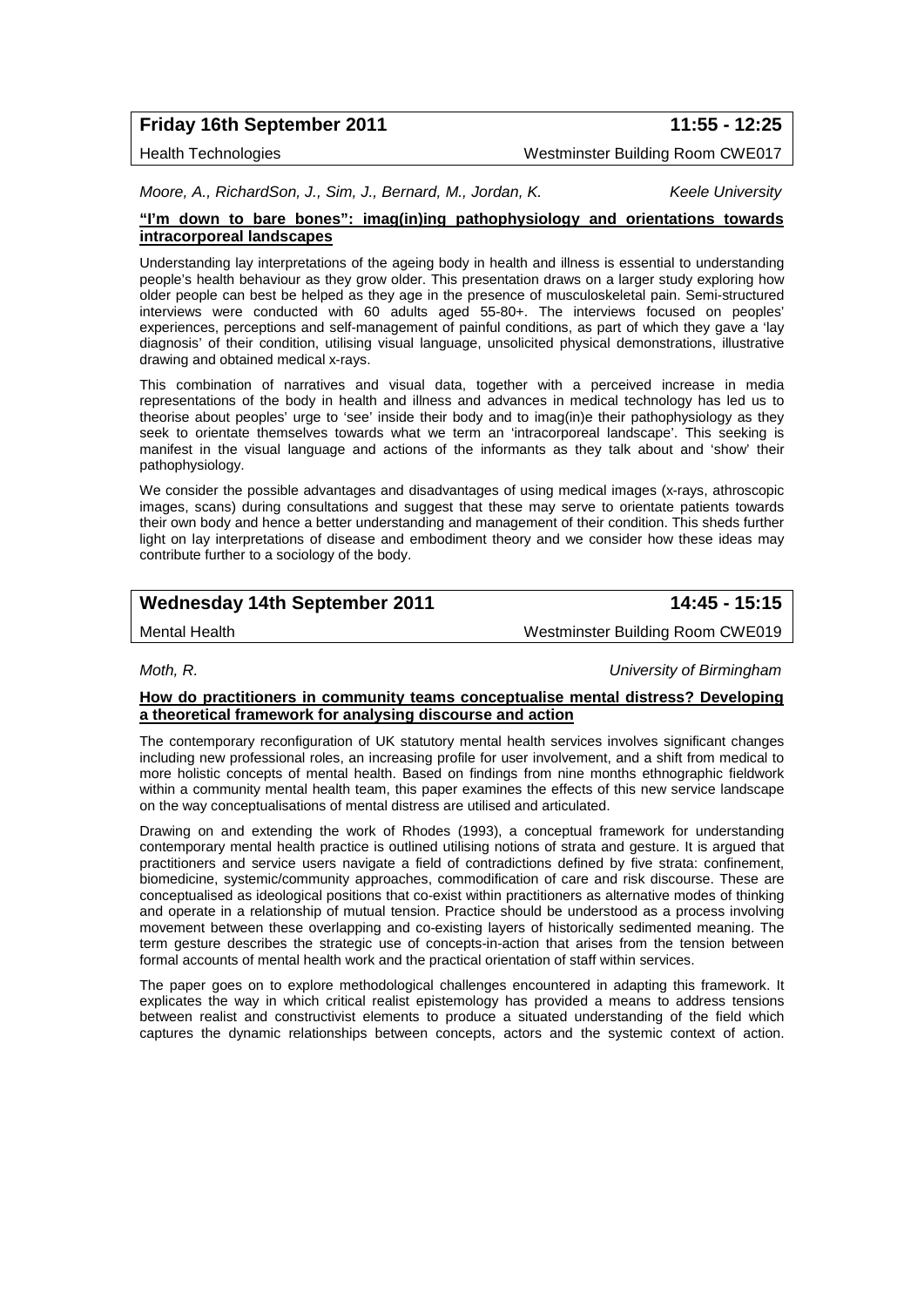# **Thursday 15th September 2011 15:10 - 15:40**

Cancer Westminster Building Room CWE124/2

*Munro, E., Arber, S. Portsmouth Hospitals NHS Trust*

#### **The Family Factor: The role of the family in influencing women's decision-making about taking part in breast cancer clinical trials**

Many clinical trials recruit fewer participants than the original recruitment target and so interest in patient's perspectives on trial recruitment is increasing as efforts to improve trial participation continue. Studies looking at factors that can influence cancer trial participation have raised several issues including patient's views about trial interventions, extra time required to attend additional appointments, and fears of randomisation. However many of these used quantitative survey methods developed from health professionals' perspective with little sociological research addressing the patient's perspective.

Qualitative interviews with nine women, (three included their husband) were carried out, in order to discover what key factors influenced their decision. All interviews were transcribed and analysed using a grounded theory approach.

The results show that the most important factor that influenced a woman's decision about trial participation was her family members' views and opinions. For some women their relatives' view of whether or not they should participate in the trial was more important than their own. Key motivations for trial participation were altruistic and there was a belief that taking part would help future treatments, although this was balanced by the need to avoid personal harm when taking part.

This study shows that a major factor unexposed before is the influence of family, and raises the issue of the importance of the family members in cancer trial decision-making and the need to explore this further to meet patients' needs. This appears to be moving away from physician patient shared decision making, into the social arena of the patient and their everyday life, involving the key family members better reflects a patients needs and women's decision making about breast cancer trials enrolment.

# **Thursday 15th September 2011 09:35 - 10:05**

Science Knowledge & Medicine Westminster Building Room CWE019

#### *Murtagh, M., Demir, I Newcastle University*

#### **Population Biobanks: science, translation, promise**

The promise of science lies in expectations of its benefits to societies and is matched by expectations of the realisation of significant public investment in that science. The transformation of bioscience into societal benefit is described in terms of research translation. Part of global and local endeavours to translate raw biomedical evidence into practice, biobanks aim to provide a platform that can later provide a firm foundation for generating new scientific knowledge to inform development of new policies, systems and interventions to enhance the public's health. Effectively translating scientific knowledge into routine practice, however, involves more than good science.

Demonstrating the shift from regimes of truth to regimes of hope translational research has become a defining feature of big science and its funding. Called T1 and T2, we can think of translational research endeavours as transforming data into knowledge and knowledge into practice respectively. There is recognition within the bioscience community that translational research presents challenges and that the dyadic model based on drug discovery and treatment implementation does not adequately account for the range of activity within bioscience or for its embeddedness in and with other disciplines, professions and publics. Though less well recognised is the relational, spatial, temporal and, necessarily, transdisciplinary character of translation. The potentiating ontology of biobanks – that their outputs are perpetually a promise of scientific knowledge generation – renders translation even less straightforward. Biobanking science therefore provides a perfect counterpoint against which to test the bounds of thinking in terms of knowledge generation and its translation.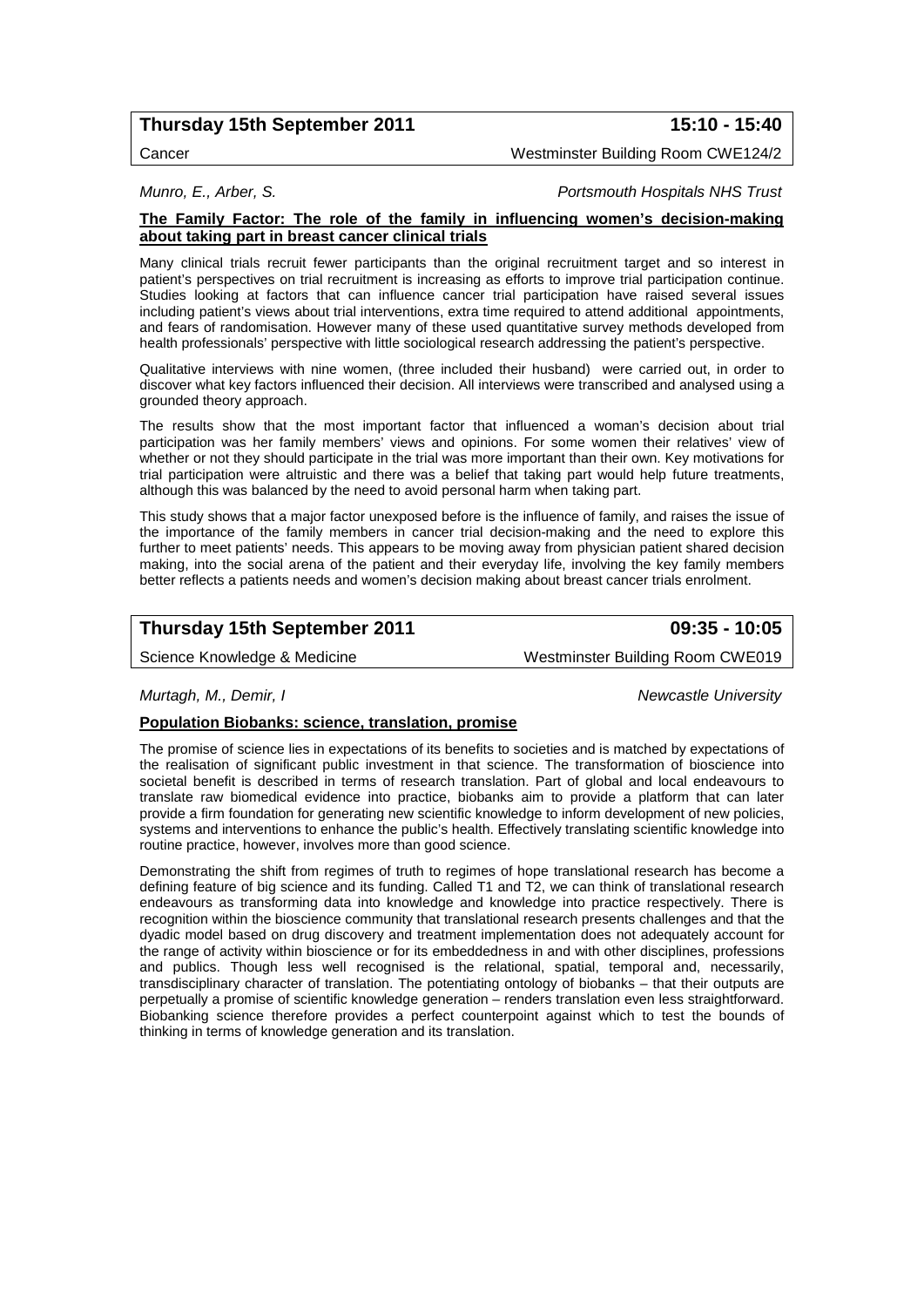|  | <b>Friday 16th September 2011</b> |  |
|--|-----------------------------------|--|
|--|-----------------------------------|--|

**Friday 16th September 2011 10:10 - 10:40**

Professions Westminster Building Room CWE218

*Nascimento, R., Nascimento, R., Corrigan, O. Peninsula College of Medicine & Dentistry*

### **An exploration of contemporary working life and professionalism of general practitioners (GPs)**

Inspired by Berger's (1967) collaborative ethnographic account of a general practitioner's (GP) everyday working life, his values and relations with patients and community in which he worked, this project aims to explore how GPs view the situations they face, regard those they interact with, the values that underpin their work, and how they see themselves as doctors.

Issues of professionalism are increasingly important and ethical norms underpinning it are currently being reviewed in the UK and elsewhere. Moral theories articulate vocational aspirations drawn largely from notions of a 'good doctor'. Social theories either support a professional ethical predisposition to public service, or critique medical power and self-serving interest, or question the moral status of medical dominance. These theoretical frameworks have been challenged by a perceived 'proletarianization' or 'deprofessionalization' in medical practice. GPs' role and work have been subject to organizational change, managerial dictate (EBM emphasis, QOF contract, PHCT) and demands by transforming societal values (consumers movement).

This presentation will explore conceptual and methodological aspects of some attempts to bridge this ethics/sociology divide. To which extent the theoretical models of medical professionalism are based on, or apply to, primary care? Which challenges arise in articulating 'sociology of the everyday' and 'ethics of the ordinary'? What are the limits of 'the ethnographic' in approaching the processes that inform the development of these perspectives on professionalism? How is temporality - implicit in the notion of 'contemporary' - accounted for? Which are the justifications for taking the 'daily experience' as a reference for sociological and ethical reasoning? At the early stages of fieldwork, this study provides some provisional responses.

# **Thursday 15th September 2011 17:30 - 18:00**

Inequalities Westminster Building Room CWE218

*Nazroo, J., Amanda Connolly, Nitin Purandare University of Manchester*

#### **The impact of retirement on cognitive function and wellbeing: who benefits?**

There are inevitable concerns over the impact on health, economic and social systems of growing numbers of older people; and a desire to maximise the opportunities afforded by healthy, engaged older people – so-called third agers. A broad approach to ageing, however, ignores the significance of marked socioeconomic inequalities at older ages, which extend to cultural, social and civic activities. Of importance here are the uneven, and unequal, routes that are taken into retirement and the implications of this for a rewarding post-retirement life. In this study we have set out to understand the impact of retirement on cognitive function and wellbeing, and how this relates to socioeconomic position, route through retirement, and post-retirement activity.

The study uses three waves of the multidisciplinary English Longitudinal Study of Ageing. We observe the retirement of 600 respondents aged 56 to 70 over a four year period and contrast changes in cognitive function and wellbeing for this group with 670 respondents in the same age group who remained working over this period. Findings show that route into retirement (routine, voluntary and involuntary) is an important determinant of outcomes, as are socioeconomic position and participation in social, cultural and civic activities post-retirement. We show how these factors operate jointly to impact on post-retirement outcomes.

We use these findings to illustrate how social inequalities play out over the retirement process and discuss the need to consider inequalities within the older population, rather than considering outcomes to be a simple consequence of age-related transitions, such as retirement.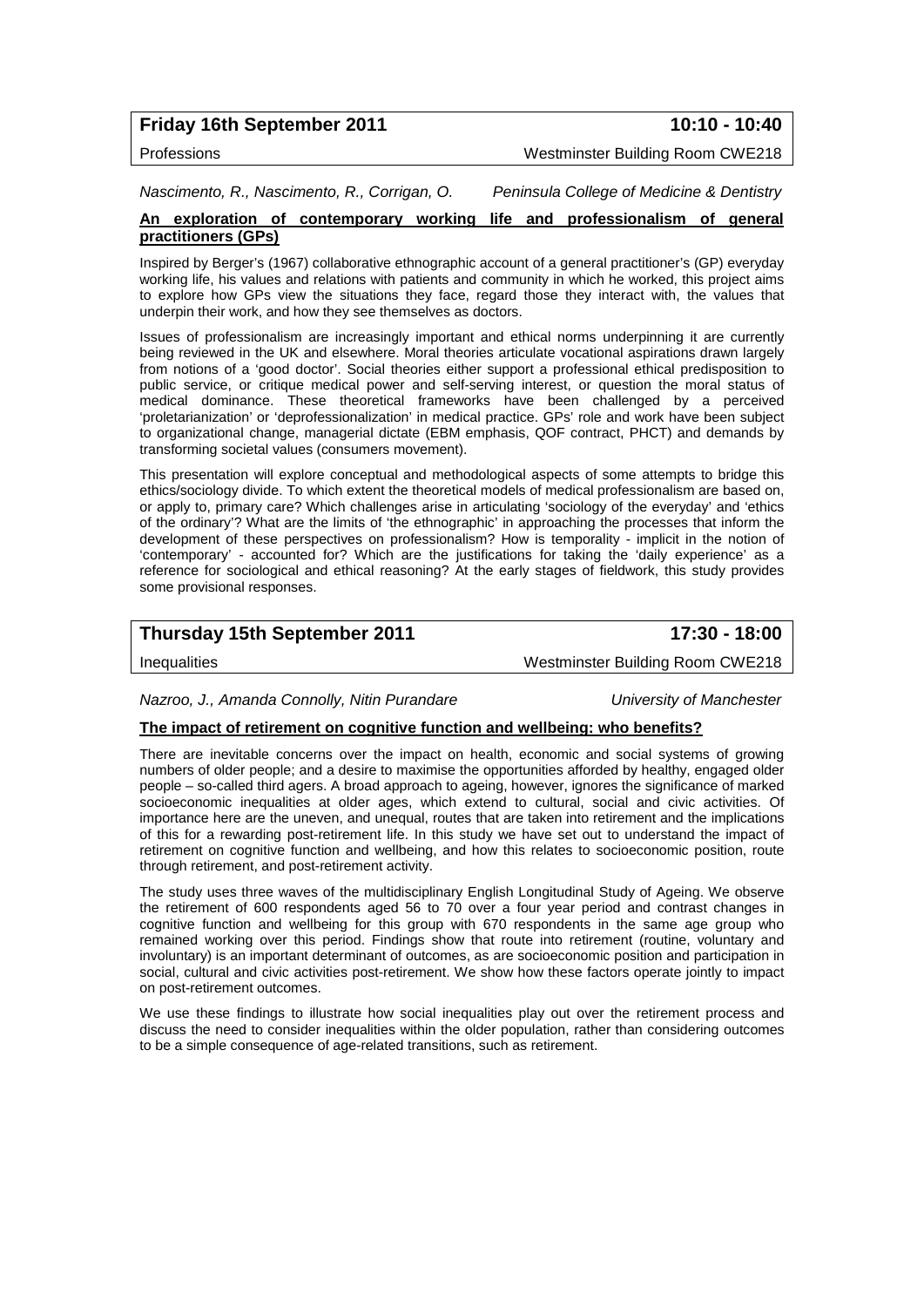### **Thursday 15th September 2011 15:10 - 15:40**

Randomised Controlled Trials & Patient Public Health Westminster Building Room CWE126/2

*Nee, J., Sheridan, A., Coughlan, B., Drennan, J., O'Keeffe, D., Kemple, M., Frazer, K. University College Dublin*

#### **Participants' Perspectives of a Randomised Controlled Trial (RCT) of Supported Socialisation for Persons with Serious Mental Illness**

Supported socialisation is a befriending approach that facilitates caring, reciprocal relationships, structured opportunities and supports for people who have a serious mental illness in order to facilitate their participation in community life and to help them to realise that they have something of value to offer others. This paper will report the demographic and qualitative findings of "A Randomised Controlled Trial (RCT) of Supported Socialisation for Persons with Serious Mental Illness" which was conducted in the Republic of Ireland. The purpose of this RCT was to address issues that pose challenges for community integration for persons who have a SMI, e.g. social isolation and loneliness. In the context of this RCT, supported socialisation involved providing people who have serious mental illness (SMI) with a small amount of funding and matching them with a volunteer partner with similar interests in order to facilitate engagement in social and leisure activities in the community, as this was an RCT study, there was also a control group in which members also received the same amount of funding but were not matched with a volunteer partner. The qualitative findings are based on observations, diary entries and group interviews of participants and volunteers who were involved in the project. The diaries were a means of recording activities and reporting one's feelings about these activities. The group interviews provided an opportunity for the participants and volunteers to reflect and comment on their experiences in the project retrospectively.

# **Friday 16th September 2011 09:35 - 10:05**

Networks Westminster Building Room CWE124/1

*Nicaise, P., Costa, J., Dubois, V., Lorant, V. Institute of Health and Society (IHS)*

#### **The Mental Healthcare System Reform in Belgium: Assessing Network Outcomes and Inter-Organisational Effectiveness**

Despite a phase of deinstitutionalisation, the mental healthcare system in Belgium has remained fragmented, uncoordinated, and rather hospital-centred. In 2010, a new phase of reform, 'Title 107' was initiated to implement inter-organisational networks of mental health and social care services coordinated from psychiatric hospitals. However, the policy blueprint of the reform lists 18 goals which, as the theory suggests, cannot all be met simultaneously. Moreover, there is no consensus on how to assess the effectiveness of such inter-organisational networks.

Our study maps the goals of this reform and identifies the most relevant indicators to assess interorganisational network outcomes and effectiveness in mental health. A quantitative stakeholders web survey (n=110: policymakers, professional groups, users and family groups) was combined with focus groups (n=4). Indicators were selected according to the Rosenblatt's model while reform goals were extracted from the policy blueprint.

Globally, the most supported goals aim at improving the quality of life of the users and their social inclusion. A clash was identified between two groups of goals, the first aiming the increase of the network density of links, the second aiming at the increase of the network centralisation and service coordination. Goals and indicators related to clinical status and hospitalisation were considered as less important, although priorities differ according to stakeholders groups.

This study indicates how nation-wide mental healthcare reforms may be challenging to assess. It gives important indications on network outcomes that such a reform should rely on, and how interorganisational effectiveness in mental health can be assessed.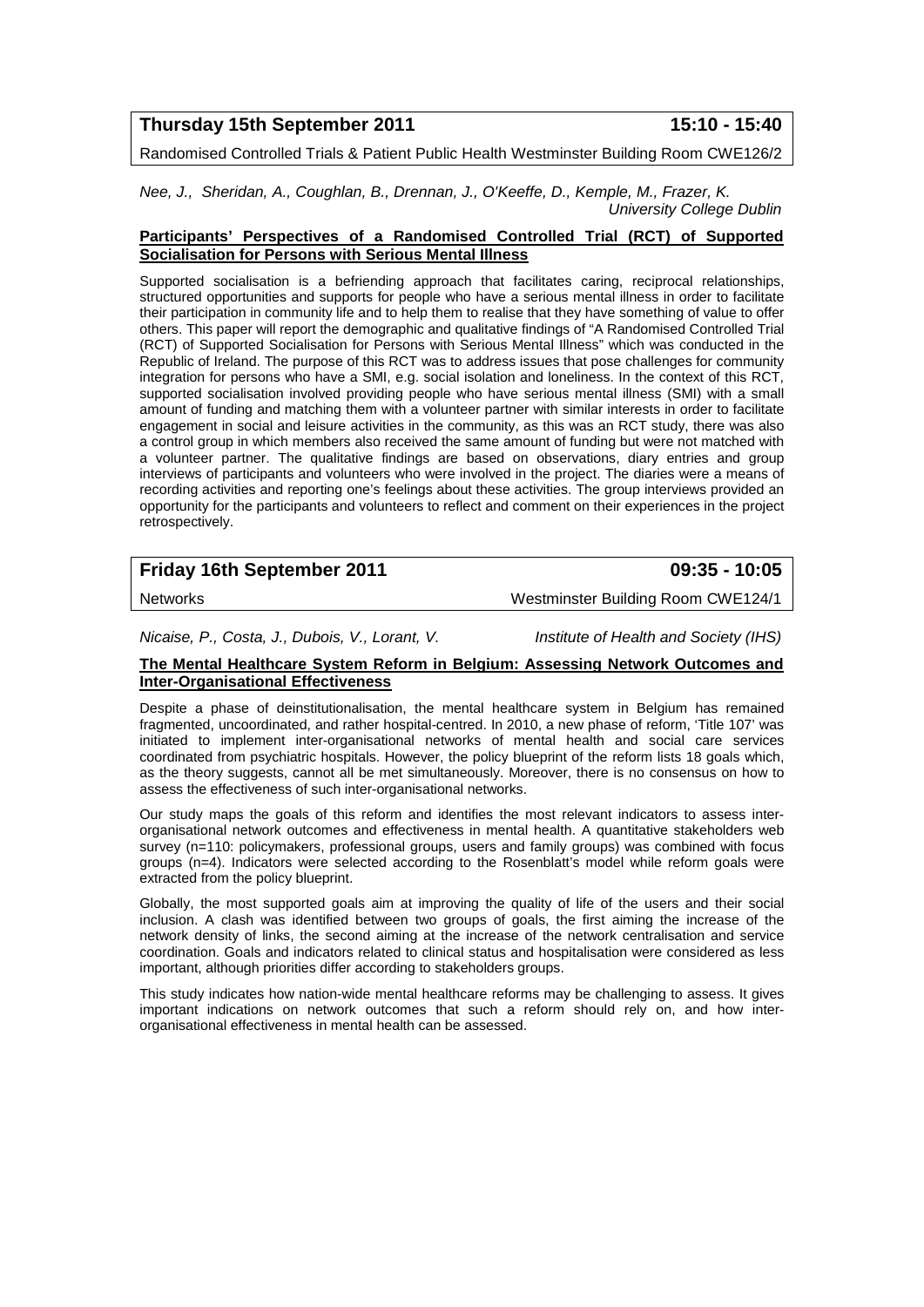# **Thursday 15th September 2011 10:10 - 10:40**

Healthcare Organisation Westminster Building Room CWE125/2

*Nieboer, A., Strating, M. Erasmus University Rotterdam*

# **Innovative Culture in Long-Term Care Settings: The Influence of Organizational Characteristics**

Objective. To identify organizational characteristics that explain innovative culture in the (long-term) care sector.

Design. Large cross-sectional study.

Setting. Dutch long-term care: nursing homes and/or elderly homes, care organizations for the handicapped and long-term mental health care organizations.

Participants. A total of 432 managers and care professionals in 37 organizations.

Measures. The Group Innovation Inventory was used to measure innovative culture in long-term care organizations. Structural characteristics of the organization were centralization and formalization, environmental dynamism and competitiveness, internal and external exchange of information, leadership style, commitment to quality improvement, and organization's innovative strategy.

Results. The determinants of an innovative culture were estimated with a two-level random-intercepts and fixed slopes model. Multilevel regression models were used to account for the organizational clustering of individuals within the 37 care organizations. Environmental dynamism, job codification, formal external exchange of information, transformational leadership, commitment to quality, and an exploratory and exploitative innovation strategy were all significantly correlated with an innovative culture in the multivariate multilevel analysis; the other characteristics were not. The explained organizational-level variance was 13.5% and 35.5% at the individual level.

Conclusions. The results pointed to substantial differences in innovative cultures between and within care organizations that can in part be explained by organizational characteristics. Efforts must be made to ensure that organizational characteristics such as environmental dynamism do not hamper the development of innovative cultures in long-term care organizations. Organizations' human resource practices and knowledge management are particularly promising in strengthening innovative cultures.

# **Thursday 15th September 2011 10:45 - 11:15**

Lay-Professional Interface Westminster Building Room CWE126/2

*Norris, P. University of Otago*

#### **Am I my brother's keeper?: household interactions around medication-taking**

Previous research on how people take medications has largely taken the perspective of health professionals, and 'non-compliance' has been seen as deviant and requiring explanation. Research has also had an individual focus, studying individuals in isolation from their families or households. In the study reported here, we explore how and why people take their medications, assuming that "compliant" medication-taking requires as much explanation as "non-complaint" medication-taking, and using households as our unit of data-gathering and analysis. We explore how interactions between household members affect medications-taking practices.

Study participants supported other household members' medication-taking by ensuring a supply of medications was available, administering medications to them, sharing values that supported medication-taking, reminding them to take their medications, sharing medication-taking routines, and checking that they had taken their medications. For some people this was a significant part of their workload of caring for family members, and some participants' ability to take medications regularly depended heavily on the help and support of others in the household.

Relationships within households could also undermine medication-taking. For example, some participants worried about the effect their medication-taking had on other household members. Carers' own concerns about morality, risk, and safety of medications reduced their inclination to administer medications to others. Some medication-taking regimes were unrealistic for care-giving household members to adhere to

Shifting the focus of research from individuals to households allows us to see how previously underresearched relationships and day-to-day interactions within households affect medications-taking practices.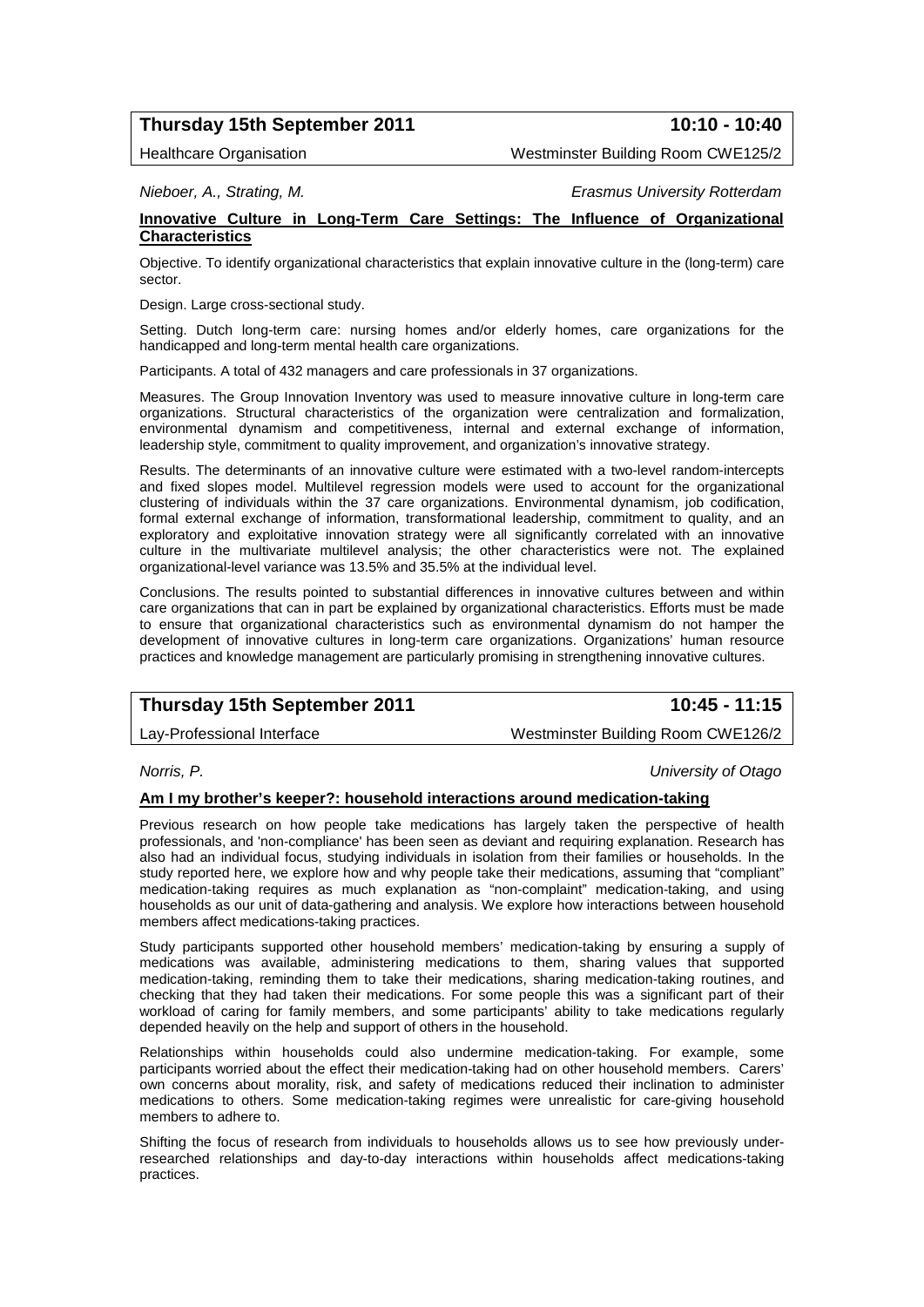# **Wednesday 14th September 2011 14:10 - 14:40**

Mental Health Westminster Building Room CWE218

#### *Norvoll, R.*

#### **The continuous struggle of overcoming custodial practices: Experiences from acute psychiatric wards in Norway**

Mental health and psychiatric institutions were of great interest to sociologists during the 1950s and 70s, both internationally and in Norway. Some of the main topics were the total custodial institutions and institutional tensions between treatment and control. This research, in combination with other factors, led to health- reforms with emphasis on decentralized mental health services in combination with a rise in acute care wards. Based on two recent qualitative research projects, current trends in the institutional tensions and some implications of the studies for further research will be discussed. The first project studied use of seclusion ("skjerming") by way of an ethnographic study carried out in two acute wards. The second project explored alternatives to coercion through trailing research on development projects in acute wards at six hospitals. Both studies show continuity of tensions between treatment and control practices as was found in the old asylums. A consistent struggle with custodial practices within the wards was observed despite resent health reforms. The total institution takes different forms however, due to reduced length in hospitalization, and new ideologies. Patients have different views of hospital stay. The tensions in psychiatric institutions are therefore still evident, but take both old and new forms due to stability and changes in the structural and ideological conditions in the hospitals. Inclusion of patient's views gives new understanding of how these tensions are experienced, and underline the need for developing new sociological perspectives on treatment in further research.

# **Friday 16th September 2011 11:20 - 11:50**

Networks Westminster Building Room CWE124/1

*Oliver, K., Everett, M., De Vocht, F. University of Mancheser*

### **Public Health Policy Making in the UK: a Social Network Analysis**

#### Introduction

Public health policy-making (PM) activities are currently split between local authority and NHS organisations. Previous research has ignored the 'human element' in PM and rarely focused on decision-making processes. Social network analysis (SNA) techniques are increasingly important in the health sector, and have been used in policy analysis elsewhere. This paper describes an innovative study giving a fresh perspective on PM processes in public health.

#### Methods

• A social network analysis of public health PM networks in Greater Manchester based on publicly available data (documents, websites and meeting papers), an electronic survey, and semistructured interviews of national, regional and local policy-makers.

• Observation of local authority and NHS key policy meetings (2010-11) in Greater Manchester

#### Results

Social network analysis captures previously ignored aspects of PM processes and contexts. The structure of policy networks indicates the importance of bridging organisations and individuals, acting as intermediaries between NHS and local authorities cultures. Some overlap between formal governance and informal networks was identified, through analysing networks of perceived power, influence, and being a source of information/evidence. Key individuals were associated with characteristics such as "likeability", and "charisma". Personal relationships were frequently identified as central to PM and evidence-seeking/using behaviours. These data indicate the importance of collaboration and good relationships between researchers and policy-makers, but few academics were identified within the networks. Future work may focus on how networks relate to the impact of academic research on health policy, institutions, and practices.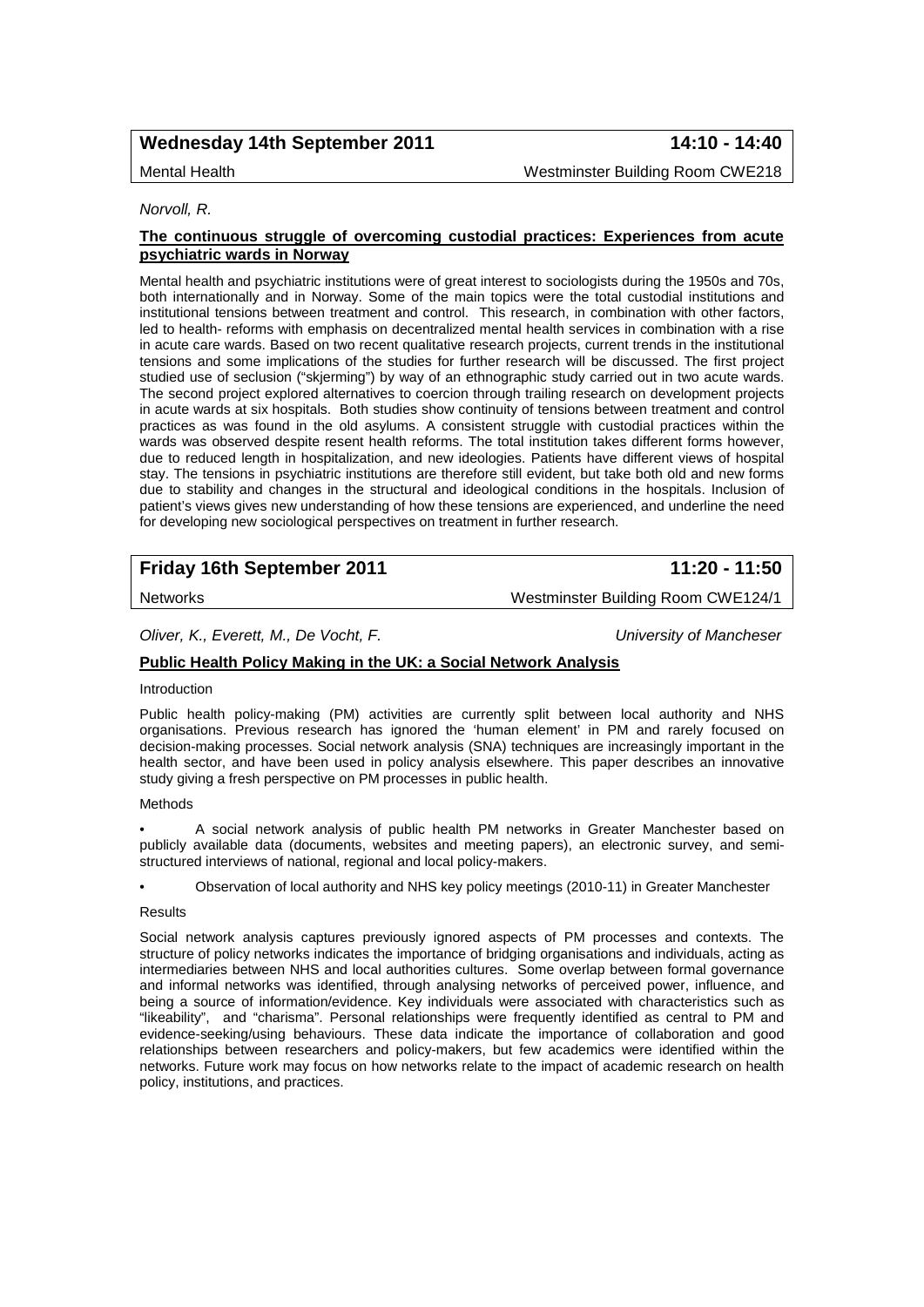# **Friday 16th September 2011 09:00 - 09:30**

Professions Westminster Building Room CWE019

*Olsvold, N. Lovisenberg deaconal University College*

### **The tension between professional autonomy and health care as cooperative work**

The tension between professional autonomy and health care as cooperative work.

Health care work, especially in the context of the hospital, is characterized by the need for cooperation. That is, the work cannot be carried out wholly on an individual basis. The complexities involved in modern diagnostic and therapeutic practices require highly specialized services, as well as the collective efforts of health professionals with an array of different competencies. The interdependencies that arise from the cooperative nature of modern health service delivery gives rise to some hard to solve social tensions however. One such tension is between individual autonomy, the hallmark of professionalism, and the need for relational coordination and shared decision making in local contexts. Based on an ethnographic study of everyday work in 4 hospital wards, this paper describes how working within the confines of individual professional priorities undermine the relational and cross-functional work practices necessary for delivering safe and timely patient care.

# **Thursday 15th September 2011 10:10 - 10:40**

Lay-professional interface Westminster Building Room CWE126/1

*Ong, B N., Jinks,C., Morden, A. Keele University*

#### **'So, it's my body, I'll look after it': Patients' views of the role of health professionals in self-management**

Self-management has been a central part of many western governments' health policy over the last few years. We use the definition of self-management as 'those actions individuals and others take to mitigate the effects of a long term condition (or LTCs) and to maintain the best possible quality of life'. The role of health professionals has been seen as important in stimulating and supporting patients to self-manage. Health professionals are asked by society and policy makers to inhabit the world of evidence and science, while at the same time individual patients also want them to show humanity and compassion. This tension is exemplified in consultations where self-management arises, because scientific medicine has to be applied within an individual and subjective life-world.

We will present an analysis of interviews with 22 people who suffer from chronic knee pain. The interviews included discussion of people's self-management approaches and their views of the role of health professionals in providing advice and support. The participants made distinctions between GPs, physiotherapists, practice nurses and CAM practitioners. Particularly the role of GPs was defined in different ways, ranging from expert advisor to someone who "should not be bothered with trivial issues (such as self-management)". Our findings point to a selective use of health professionals, and the difficult balance between maintaining the therapeutic relationship and using evidence-based selfmanagement advice. We will discuss the implications for policy and practice.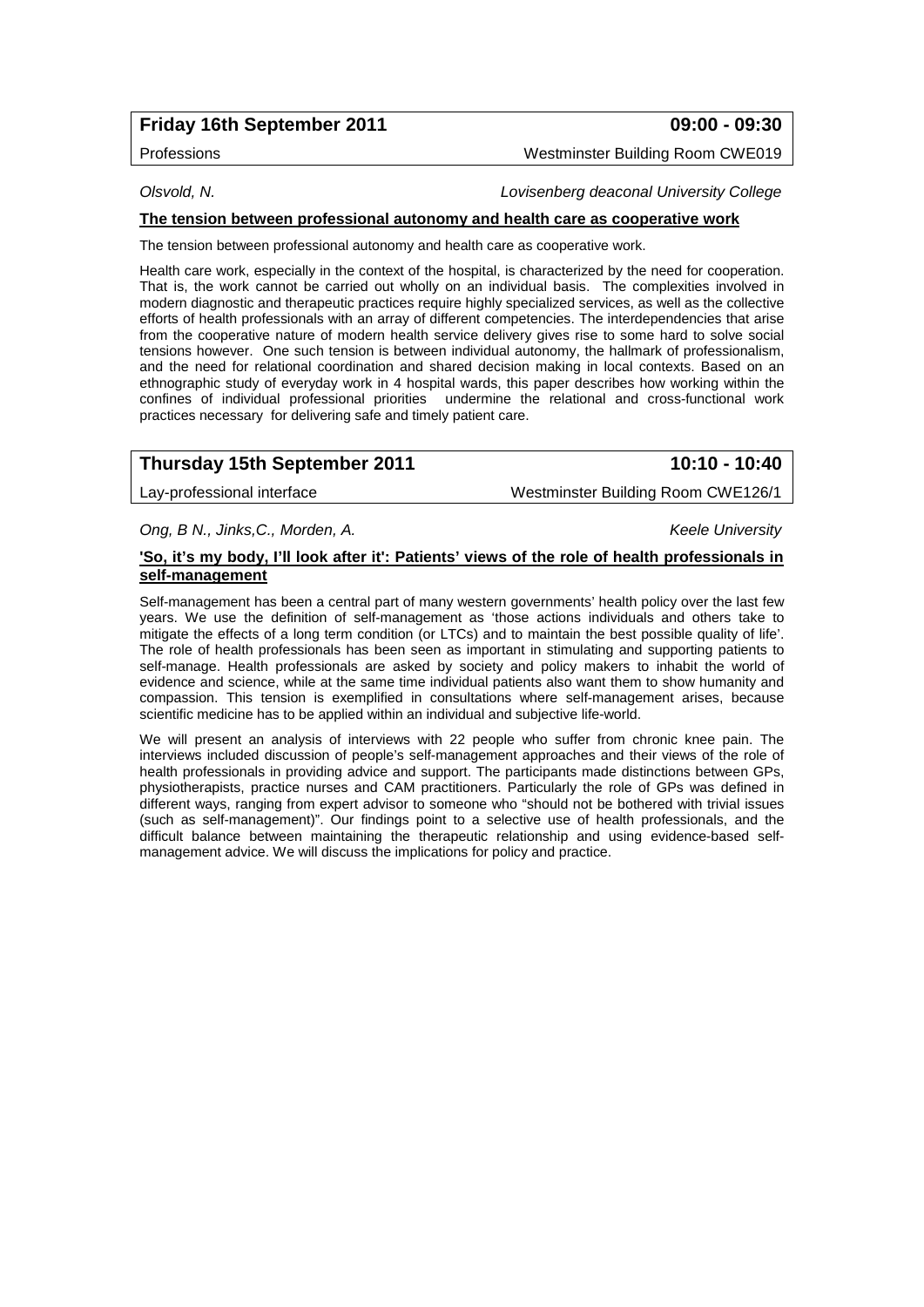# **Friday 16th September 2011 09:00 - 09:30**

Patient Support Groups/Organisations Westminster Building Room CWE125/1

*Otto, L., Lassen, A. J., Bønnelycke, J. University of Copenhagen*

#### **Involving elderly people as users/patients in a public-private health innovation partnership**

How are elderly people configured as users and/or patients in public-private partnerships? The paper focuses on different and contesting ideas of elderly people in the Danish, public-private, interdisciplinary, innovation partnership No Age, whose purpose is to create social-technological solutions to better the quality of life for self-reliant elderly people.

The authors are social scientists at the Centre for Healthy Ageing at the University of Copenhagen (http://healthyaging.ku.dk/), and are expected to ensure the involvement of the user perspective in the innovation process in No Age.

The different disciplines within the partnership affect the conceptualization and configuration (Woolgar 1990) of the elderly people: Notions of users, patients, citizens and healthy ageing are contested, as the focus on market profitability clashes with issues of health promotion, prevention and general popular well-being.

We argue that there is an inherent tension in the way the elderly are conceptualised in No Age, as they are articulated as independent and resourceful, at the same time as, according to prevalent public discourse, they tend to be perceived as high-risk, patients-to-be. Our hypothesis is, that the configurations of the elderly people as users and not-yet-ill risk leading to patientialisation and homogenisation.

How can we involve an ageing perspective without categorising citizens as patients-to-be? How to innovate to a group defined by age rather than common practice? What are the medical sociological implications of introducing risk factors to a 'not-yet-ill' target group? How does scientific research change when it becomes entangled in market-oriented user-studies?

# **Wednesday 14th September 2011 14:10 - 14:40**

Gender Westminster Building Room CWE125/2

*Owen-Pugh, Valerie. Allen, J. University of Leicester*

#### **'I'm doing everything positive now'. Six abstinent alcoholic men review their drinking careers**

Few published studies to date have explored the biographical accounts of alcoholics, and these have tended to privilege the female experience. A qualitative study was carried out to explore the male experience of alcoholism and recovery. Six male alcoholics in recovery took part in semi-structured interviews. The transcripts were subject to a grounded theory analysis, and the resulting themes compared with those identified in a comparable study of female alcoholics by Lillie (2002). Thematic analysis elicited five core categories, Beginning to Drink, Paying for Gain With Pain, Reaching Rock Bottom, Struggling to Recover and Leading an Abstinent Life. Though expressed indirectly, low selfesteem appeared to be a notable feature of our participants' accounts. While Lillie's female participants had expressed themselves in highly emotional terms, readily acknowledging their shame, and the stigma associated with alcohol abuse, our male participants' stories were couched in detached and unemotional language, their interpretations often appearing to echo those of support services that they had had contact with, for example, interpretations offered by AA sponsors or counsellors. Lillie's participants adopted a passive stance – they were 'done to' by others – whereas ours portrayed themselves as active rather than passive – they 'did to' others. These findings are consistent with socialisation models of alcoholism. They highight the need to distinguish between male and female perspectives when researching the condition.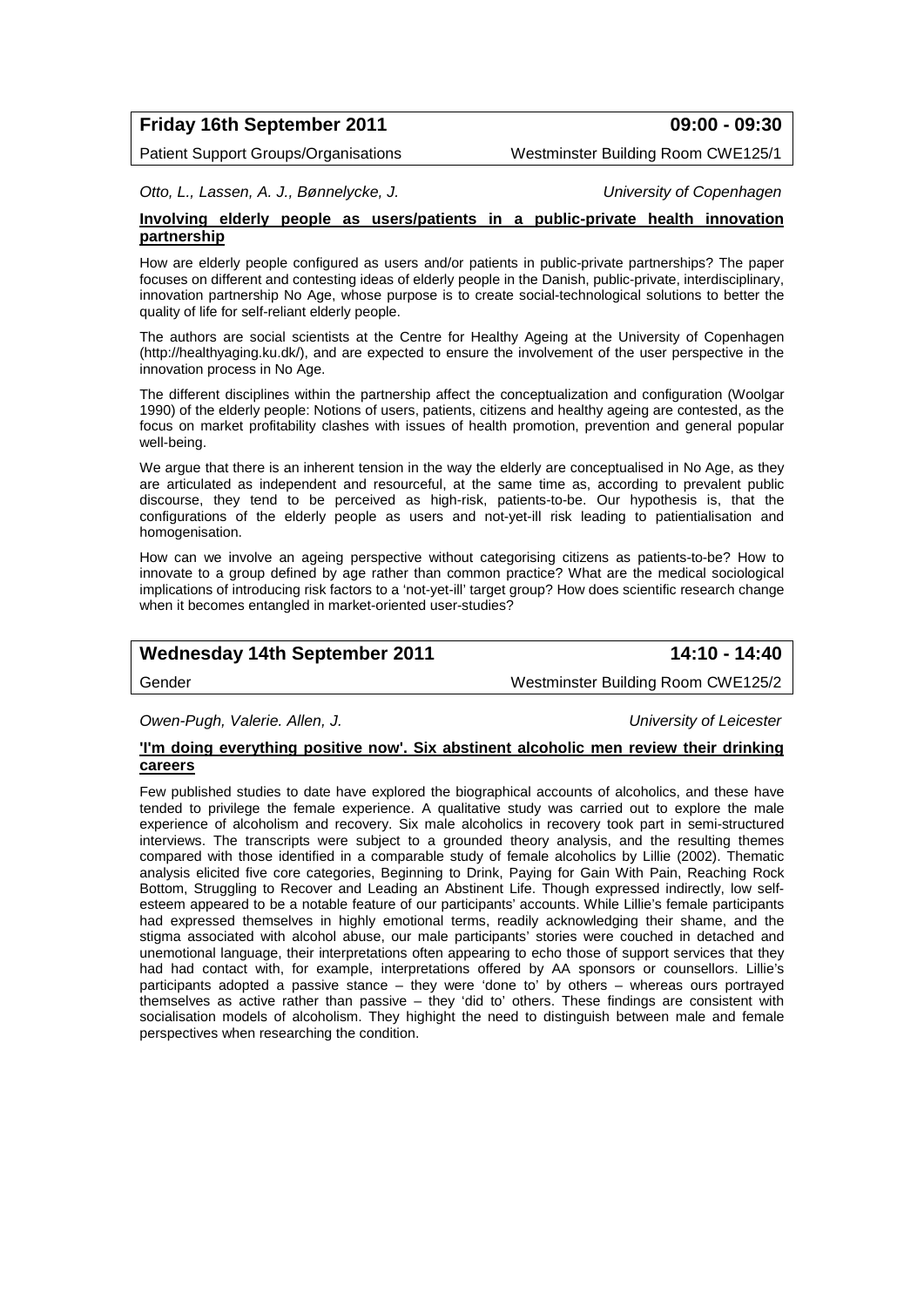# **Thursday 15th September 2011 11:55 - 12:25**

# HIV Westminster Building Room CWE017

*Papoutsi, C. University of Oxford*

#### **Reconstructing professional identities: HIV service providers and confidentiality in the UK**

Social and medical conceptualisations of HIV as a stigmatised terminal illness established strict confidentiality as a significant aspect in relation to which HIV service providers construct their professional identities in the UK. This manifests strongly in the distinctive technological practices that restrict information sharing between specialist HIV outpatient centres and other hospital departments within the same NHS Trust. As HIV is becoming redefined as a chronic illness, HIV professionals shift the way they articulate their identities to advocate wider sharing within primary and secondary care.

Drawing on relevant theory (Ibarra, 1999), this paper examines the mechanisms through which professional identity adaptation occurs in two HIV centres in east London. Research methods include semi-structured, in-depth interviews with 46 service providers from HIV centres and other departments in two east London Trusts. These are supplemented by an analysis of organisational documents and observation of work practices.

In these cases inter- and intra-professional negotiations over the integration of stand-alone HIV systems to centralised hospital Electronic Patient Records allow professionals to experiment with 'provisional selves'. Conflicting identities emerge in this process, since the effort to normalise HIV by increasing its visibility competes with the need to protect individual patients from stigmatisation. Furthermore, interpretations of critical patient incidents invoke diametrically different responses, driving identity development to opposite directions. This analysis highlights how such professional identity transitions in relation to stigma and disease entail complications for the design and use of technological systems and the effectiveness of shared HIV care.

# **Thursday 15th September 2011 15:45 - 16:15**

Gender **Gender** Westminster Building Room CWE125/1

*Parsons, J. University of Plymouth*

#### **'I love bread, but it doesn't love me'; an exploration of emotional and gendered responses to questions of food choice.**

I have been collecting food stories using asynchronous on line interviewing techniques and an auto/biographical research approach for my PhD on 'food choice and identity; beyond a gender binary'. My respondents have been asked to reflect upon their own food histories, their likes and dislikes, how these might have developed and how and why their diets might have changed over time. What is emerging is that whilst some of the male respondents replies have been brief, they are not without emotion, especially when reflecting upon their early food preferences, home lives and inter generational relationships. However, whilst some of the men have expressed a strong affinity with a 'foodie' identity, the performance in the kitchen is often linked to issues of sex rather than nurture. Some of the women's narratives on the other hand have tended to be more detailed and emotionally complex. For many, food is significant if not 'the biggest issue in life'. It has the potential to offer comfort, but is also fraught with anxiety. It is also strongly associated with issues of 'love' and many women discuss their 'love-hate' relationship with food on many levels. What is emerging is that contrary to the idea of food choice as a weak marker of identity, for some it is the means through which they express themselves completely.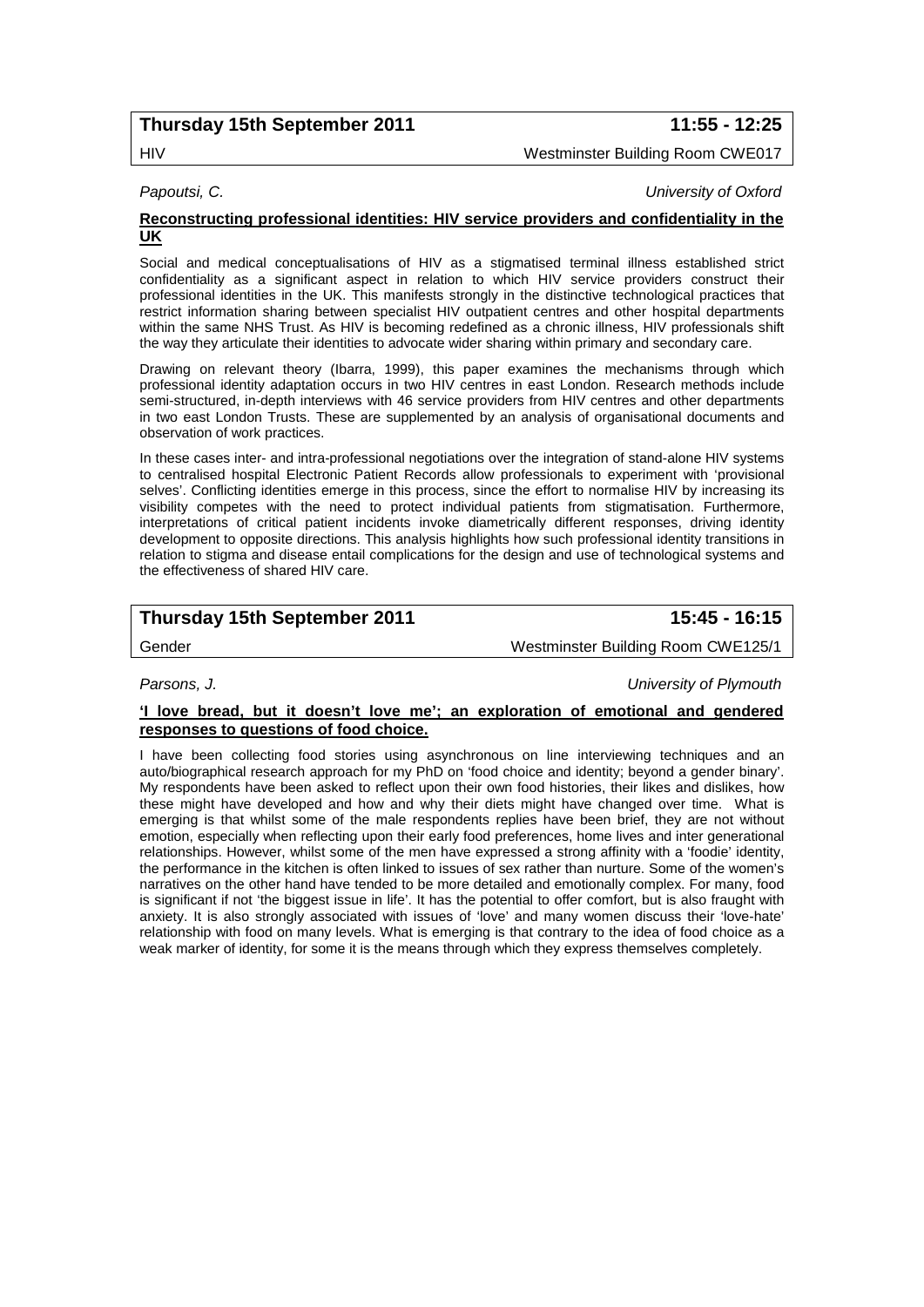# **Thursday 15th September 2011 16:20 - 16:50**

Mental Health Westminster Building Room CWE124/1

*Phillips, R., McCarthy,B., Jansson, M., Benoit, C. University of Victoria, Canada*

#### **A Gendered Analysis of Trauma as a Determinant of Mental Health and Substance Use Among Lower Prestige Service Workers**

This paper examines the role of trauma as a determinant of mental health and substance use among a comparative sample of lower prestige service workers, including men and women working in food and beverage service, hairstyling and sex work. There is a substantial body of social science literature highlighting the linkages between female gender, sex work, trauma, and substance use. One limitation of this scholarship is that it typically relies on small samples of data drawn from female sex workers who are in contact with downtown social services for the most vulnerable of citizens. Drawing on closed and open-ended data from a more diverse sample of sex workers in Canada and the US, and a comparative sample of service workers in structurally comparable yet less stigmatized occupations, we present findings regarding the impact of trauma on mental health and substance use, while controlling for other social determinants of health including gender, education, occupation, and income. We conclude with suggestions for intervention and prevention of trauma and related health outcomes.

# **Thursday 15th September 2011 16:20 - 16:50**

Gender Westminster Building Room CWE125/1

*Piela, A., McDermott, E., Roen, K. University of York*

### **Living on the 'virtual' edge: Young LGBT people, deliberate self-harm and online forums**

Youth suicide and self-harm have received widespread research attention but the influence of sexuality and gender identity on these practices has been marginalised. International studies show that young lesbian, gay, bisexual and transgender (LGBT) people's rates of suicide attempts can be at least four times those of their heterosexual peers. Unfortunately, there is very little UK research, making it difficult to develop appropriate health policies and service provision. In addition, the existing research tends to be quantitative; there is a paucity of qualitative investigations which could provide answers why the risk of suicide and self-harm is so dramatically higher in young LGBT people.

This paper addresses the methodology and results of a qualitative study which focused on explaining why young LGBT people are more likely to engage in deliberate self-harm (DSH), and suicide attempting, than their heterosexual peers. It discusses the methodological dilemmas of utilising online forums for investigating the virtual environments in which young people talk about their sexuality, gender identity, and emotional distress. It also considers ethical challenges related to using transcripts of online conversations held by members of a vulnerable group. The paper seeks to build understanding of reasons why some young LGBT people harm their bodies. Specific attention is paid to young people's discussions of everyday lives and spaces (e.g. school, family), and the way social norms may regulate gender and sexuality in young people.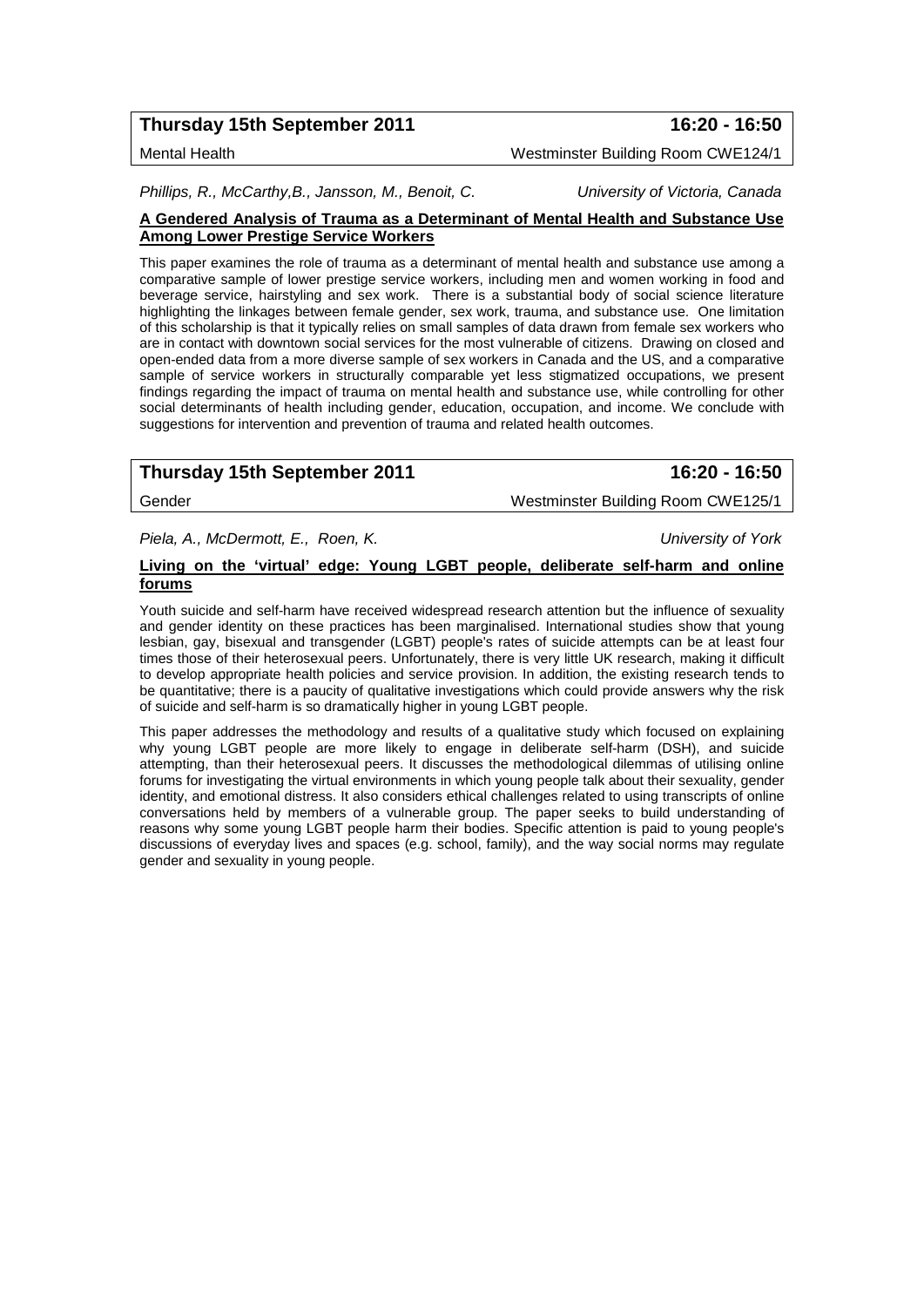# **Thursday 15th September 2011 15:45 - 16:15**

Health Technologies Westminster Building Room CWE017

*Pilnick, A., Zayts, O. University of Nottingham*

#### **"This is just a probability": The interactional management of uncertainty in conveying 'positive' results in an antenatal screening clinic.**

Over the last 20 years, antenatal screening has been the target of considerable sociological scrutiny (Reid et al, 2009). This work is largely interview-based, and uncertainty is a key theme arising from women's accounts. Given the limitations of current screening tests (Meier et al 2002), pregnant women and clinic personnel potentially face a double uncertainty: not only do screening tests produce uncertain answers, but those results themselves are also of uncertain reliability. However, little is known about how these issues are raised, discussed and negotiated in actual consultations. In this paper we use conversation analysis to examine 18 consultations collected from one public hospital in Hong Kong. The women in these consultations have previously undergone screening tests for fetal abnormalities, and their results fall outside of the 'normal' range set by the clinic, so that in official terms they have all 'screened positive'. The purpose of the consultations examined here is to convey these results and offer options for further diagnostic testing. We examine the ways in which the 'positive' test results are conveyed to the women. We demonstrate that results are both quantitatively constructed through use of numeric probabilities and risk factors, but also qualitatively described through use of terms such as 'high risk' , or 'not so serious', and show how these latter descriptions are not always objectively derivable from the results themselves. We also consider the ways in which uncertainty -both in relation to the results and in relation to the tests themselves- is formulated and discussed.

| Thursday 15th September 2011 | 10:10 - 10:40                      |
|------------------------------|------------------------------------|
| Methods                      | Westminster Building Room CWE125/1 |

*Poland, F. M., Spalding, N., Gregory, S., Sargen, K., McCulloch, J., Vicary, P. University of East Anglia*

### **Negotiating action roles for an action research team: developing pre-operative patient education in colorectal surgery**

Action research studies seek to develop service provision by generating evidence which participants see reflecting their concerns within practice settings. However, participants' scope to realise actions for change will be constrained by existing power differentials between groups with differing expectations, and by the resources available to service providers and the researchers themselves. Roles to be taken by those engaging in action research therefore require careful negotiation, expectations of development moderated. These are examined in the context of a three-cycle action research study to develop preoperative patient education awaiting colorectal surgery, drawing on observations, patient evaluation questionnaires; interviews, focus groups; and documentary analysis of educational interactions.

Points of negotiation were encountered as multiple assumptions had to be managed about study actions, reflecting power differentials within the multi-disciplinary, academic/ clinical research team to influence wider organisational changes and shape outcomes of staff-researcher decision-making meetings. These entailed compromises for different participants' contributions at each stage, including the selective presentation of patient views to staff and to take into the next cycle of action. The action research process itself could be seen at some points to offer individual participants opportunities to voice "different world" thinking for preoperative education, at others to be constrained by organisational dynamics, the discourse of decision-making meetings on what was manageable collective change. These set limits on action research team roles and practice for realising patient-responsive developments.

This abstract outlines independent research commissioned by the National Institute for Health Research (NIHR) under the RfPB programme Ref: PB-PG-1207-13321. The views expressed are those of the authors and not necessarily those of the NHS, the NIHR or the Department of Health.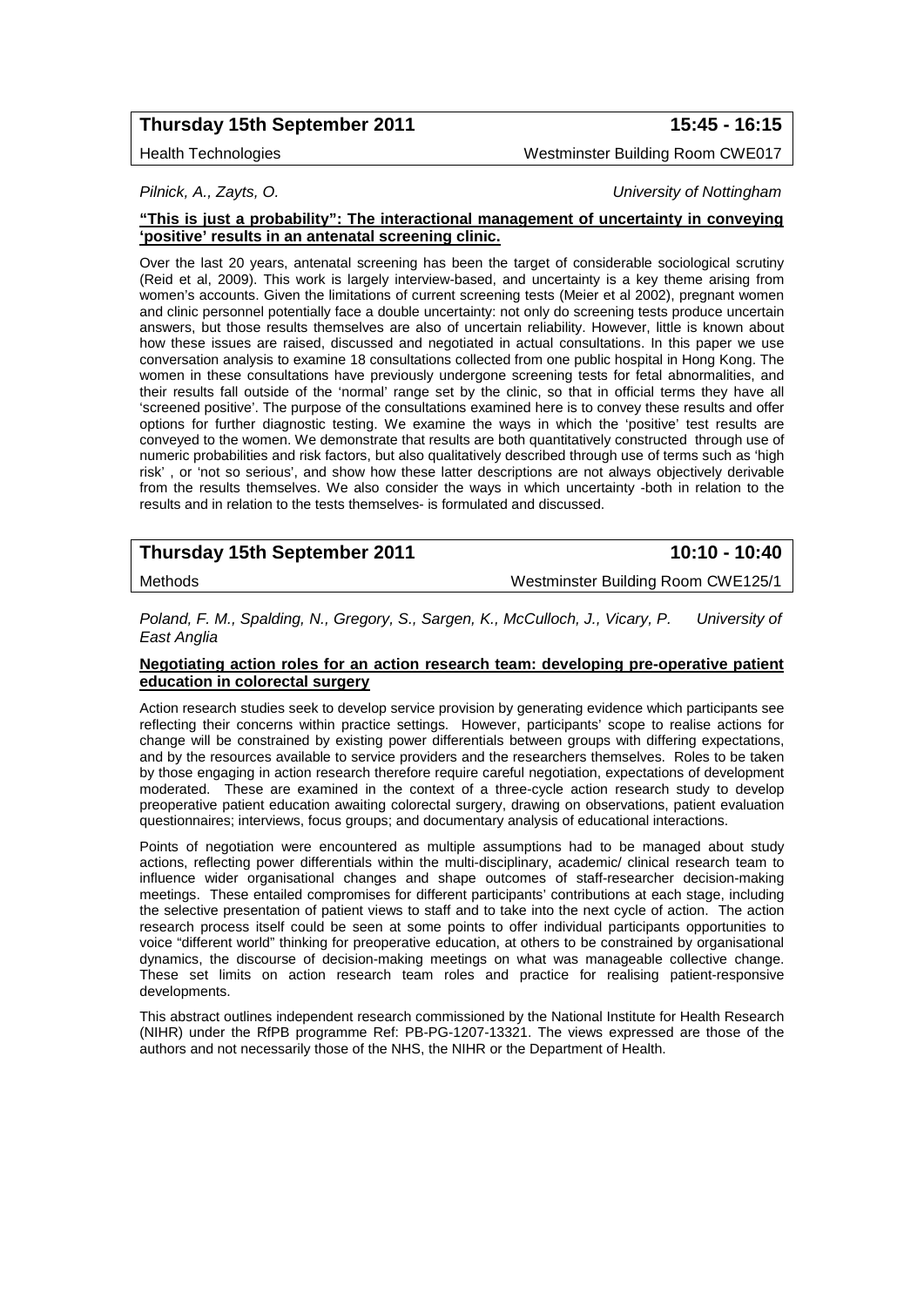# **Thursday 15th September 2011 10:45 - 11:15**

Science, Knowledge & Medicine Matchester Muslim and Mestminster Building Room CWE218

#### *Porter, J. Brunel University*

# **The Making of A 'Good' Scientist in an Ethically Contentious Field**

In the wake of the Hwang scandal, when most stem cell researchers kept their heads down, a small group of UK scientists made headlines when they called for regulations to be changed to allow the creation of interspecies embryos - that is, animal eggs whose genetic material has been removed and replaced with a human somatic cell. Institutional-political as well as religious opposition became a major obstacle, as critics sought to ban the work. Building on previous debates, a core set of scientists mounted a two-year campaign via the media and parliament, using creative flurries of 'hope and fear' to legitimatise the research as 'good science'; to redefine critics as irrational; and to mobilise socio-ethical and political-technical expectations about the necessity of the work. Following a 'successful' campaign, which led to regulatory change, three labs obtained licenses to carry out interspecies research, but funding was ultimately declined. The question is, why did these scientists seemingly succeed yet fail? Drawing on interviews with the core set of scientists involved, and documentary evidence from parliamentary debates, this paper argues that to win over the public and politicians, the scientists invested considerable energy in courting the media, yet in so doing, some damaged their professional standing in the eyes of the stem cell community, who in turn, sought to distance themselves and police the boundaries around what they believed constitutes a 'good ethical scientist'. Key to the findings is a tension between the necessity and danger of campaigning for science.

# **Thursday 15th September 2011 11:20 - 11:50**

Lifecourse - Adult & Ageing Messenger Muslim and Mestminster Building Room CWE018

*Power, R. Open University*

### **RAISING THE PROFILE OF 'ELDER ABUSE' AS SOCIOLOGISTS**

Title: 'It's not going to bring her back'. Sociological imagination as a source of strength in the process of alerting and complaining: a case study in 'elder abuse'.

#### Abstract:

'Elder abuse' is challenging to define and to identify, and parallels have been drawn between its current state of recognition and that of child abuse and domestic violence thirty or forty years ago. Naming the problem and getting it recognised by statutory services is a developmental process in which only a handful of sociologists have so far been involved. Yet sociology has much to contribute to popular and professional understandings and thence to policy making and remaking in this area. Using the case study of her deceased mother, Power outlines some of the sociological insights and connections that have inspired her through a long process of complaint, considered at national level through the Parliamentary and Health Service Ombudsman and the Local Government Ombudsman.

Sociologies of the family, domestic violence, mental health and the law provide illumination, as well as an appreciation of the sociology of work and the professions for an understanding of the possibility of any intervention.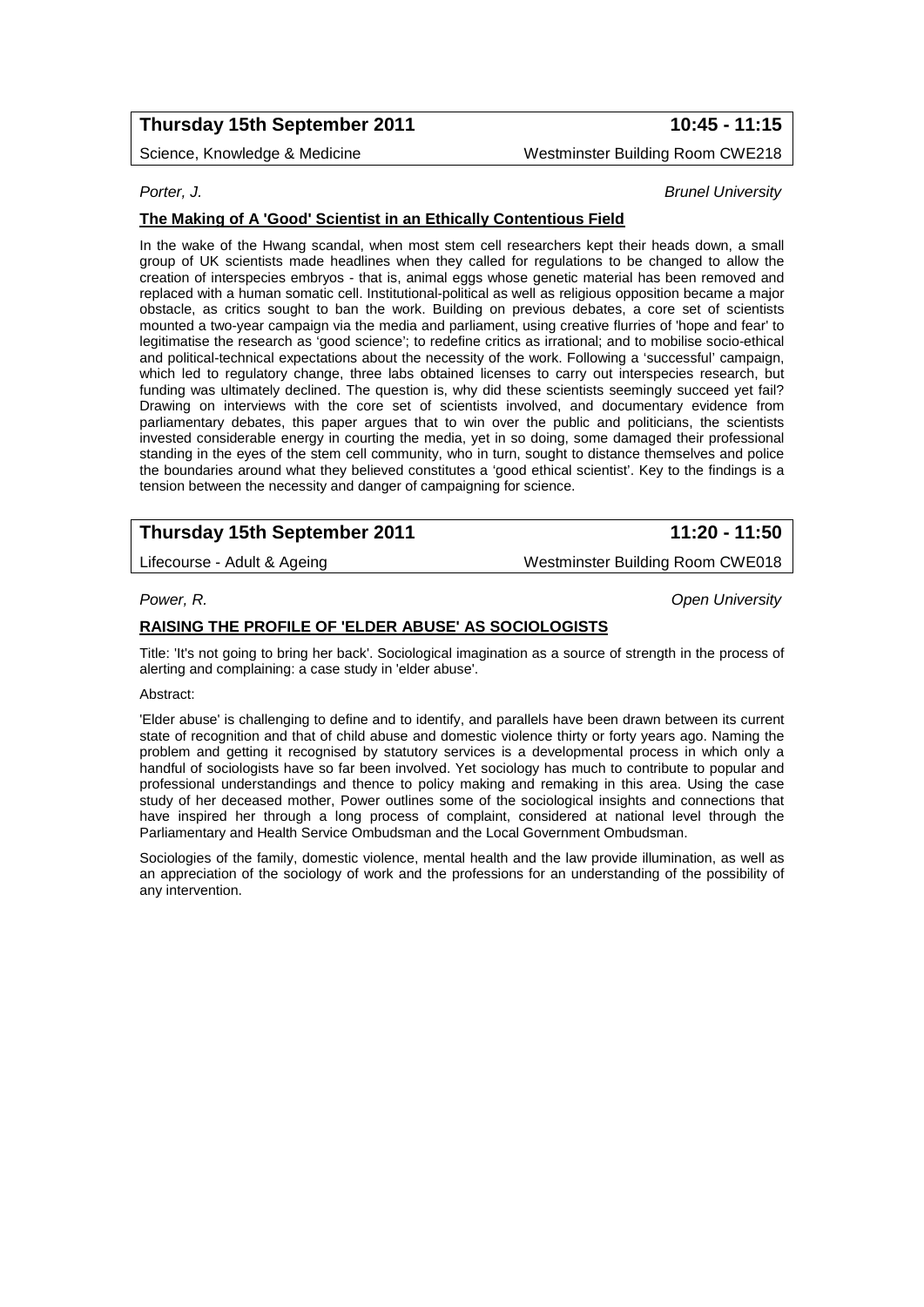# **Wednesday 14th September 2011 14:45 - 15:15**

Lifecourse - Repro & Child Westminster Building Room CWE124/1

*Prosser, H. University of Salford*

### **'It just seemed the most natural thing to do, but it was such hard work': Decisionmaking surrounding breast/bottle feeding among parents living in a deprived area where breastfeeding rates remain low**

It is well established that breastfeeding reduces child mortality and promotes child health and development. The World Health Organisation recommends exclusive breastfeeding for the first six months of life. Women in low socioeconomic status (SES) groups are less likely to initiate and continue breastfeeding. Increasing the take-up and duration of breastfeeding is a key priority for tackling health inequalities.

This study aimed to gain a better understanding of the decision-making processes underlying infant feeding choices among parents of new babies living in a deprived area in England where breastfeeding rates remain low. Purposive sampling was used to select mothers who: were currently breastfeeding; were formula feeding and had never breastfed; breastfed initially but ceased by 8 weeks. Semistructured interviews, conducted with 38 mothers and 25 fathers, explored parents' rationales for their feeding choice and the facilitating and constraining factors for breastfeeding initiation and continuation. While findings suggest positive attitudes towards breastfeeding, irrespective of infant feeding practice, decision-making around infant feeding was the outcome of a multifaceted negotiation occupying factors internal to the individual, socio-cultural knowledge, organisational and structural factors, the external environment and mothers' sense of agency and control. While it is clear that there is a need to confront social norms and societal attitudes towards breastfeeding, a key message for local service commissioners and providers, is that the decision to breastfeed (both to initiate and to continue) is strongly influenced by parents' interactions with health services and health professionals at key sites and times along the antenatal/postnatal pathway.

# **Wednesday 14th September 2011 15:20 - 15:50**

Lay-professional interface Westminster Building Room CWE126/2

#### *Rapley,T., May, C. Foster, H. Newcastle University*

### **Snakes & Ladders: Delay in access to diagnosis and appropriate care for patients with Juvenile Idiopathic Arthritis**

Juvenile Idiopathic Arthritis (JIA) is a heterogeneous group of diseases with a spectrum of clinical features, disease course and prognosis that affects both children and adolescents. The management of JIA is multi-disciplinary and referral to an experienced team is essential as soon as the diagnosis is suspected to facilitate access to effective treatments now available. Sadly delay in access to care is common and likely to adversely affect long term outcomes as the longer the period of active disease the greater risk of impairment. The reasons for delay are multifactorial and we report findings of our study of patients' trajectories from initial symptoms to referral to paediatric rheumatology services.

We have undertaken one-to-one and joint qualitative interviews with the families of newly-diagnosed patients with JIA (n=16), families of patients with an established diagnosis of JIA (n=20) and a range of health professionals ( $n=10$ ) and a teacher ( $n=1$ ) involved in the care pathway of JIA patients. We show the variety and complexity of the routes to appropriate care that patients travel. Three factors are central to receiving appropriate care: the sheer persistance of parents help-seeking actions; the persistance and timeliness of (public) manifestations of the disease; (lack of) knowledge of health professionals in both diagnosis and delivering appropriate care. All three factors need to align in order for patients to receive a diagnosis of JIA and appropriate care, and this often only happens through what can be best described as 'luck' or 'chance'.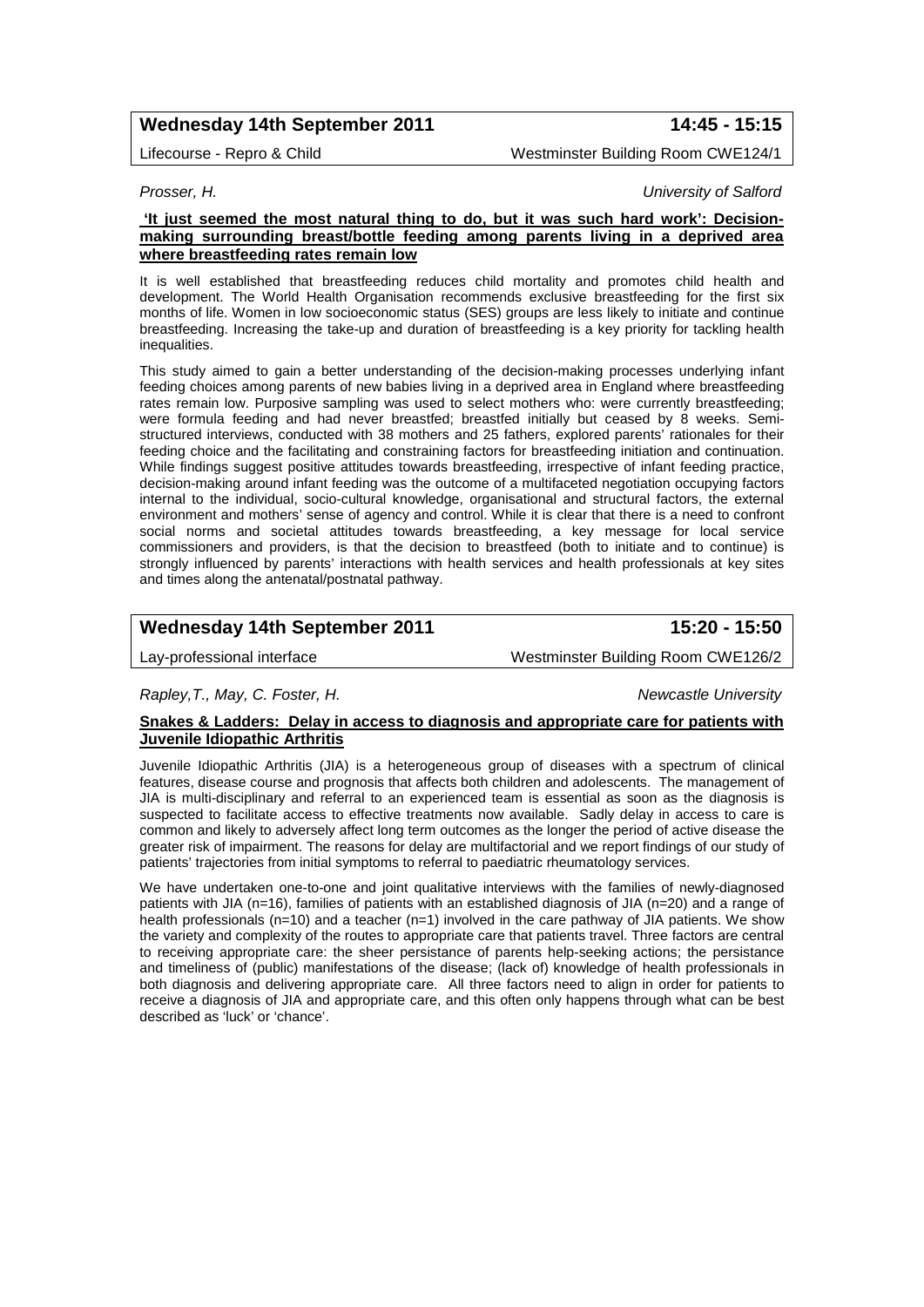# **Thursday 15th September 2011 15:10 - 15:40**

*Reed, K., Molyneux-Hodgson, S., Whitby, E. University of Sheffield*

### **(Re) producing the fetal image: exploring the use of magnetic resonance imaging (MRI) in fetal medicine**

From its first reported use in the mid 20th century fetal ultrasound rapidly became a key aspect of routine prenatal screening within the UK. Now, fetal MRI is emerging but has not yet been established as routine. Fetal MRI offers information to back up, contradict or confound information obtained in obstetric ultrasound, particularly regarding brain anomalies. Still only offered to a minority of women, this technology is viewed by some as offering a panacea to identification of medical problems. However, the cultural, historical and social context in which MRI has evolved and adapted to the fetus remains unknown. This paper draws on an examination of technical, medical and sociological literature, along with preliminary findings from interviews with professionals working in fetal medicine. It offers an analysis of the development and use of fetal MRI as an emergent prenatal technology. It will address questions such as: how has MRI technology been adopted and adapted within the obstetric world? How do professionals understand and interact with the fetal image and what implications follow? We aim to contribute to a better understanding of the production and uses of fetal MRI, enhancing existing debates on fetal surveillance and management.

| Thursday 15th September 2011 | 10:10 - 10:40                    |
|------------------------------|----------------------------------|
| Lifecourse - Adult & Ageing  | Westminster Building Room CWE018 |

*Richardson, J., Moore, A.M., Bernard, M., Jordan, K.P., Sim, J. Keele University*

#### **The perceived importance of lifecourse factors in ageing well with chronic musculoskeletal pain**

Research shows that chronic musculoskeletal pain impacts on older people's health and well-being, and is associated with increased use of health services and decline in quality of life. Minimising the disabling effects of chronic pain as people age is therefore a major public health priority. Consequently, our research explores how older people can best be helped as they age in the presence of musculoskeletal pain.

We used data from an ongoing cohort study of older people to create three groups: (1) individuals who were free of pain in old age: 'no pain', (2) individuals whose pain did not seemingly interfere with their lives: 'pain with no interference', and (3) individuals whose pain did interfere: 'pain with interference'. We conducted sixty in-depth lifegrid interviews with individuals in these three groups and across three age bands: pre-retirement (55–64 years); post-retirement (65–79 years); and the oldest old (80+ years).

Findings suggest that 'pain with no interference' can be a long-term state, characterised by high levels of pain medication and frequently involving widespread pain, but participants appeared to be able to control its effects. This paper will therefore explore the lifestyle factors described in participants' accounts that appear to be important in reducing interference, including lifestage, financial issues, social activity and involvement. Participants' accounts of how they live now with chronic pain draw on a range of lifecourse issues, including early life and upbringing, and current lifestage, with continuities across the lifecourse being seen as important.

Health Technologies Westminster Building Room CWE017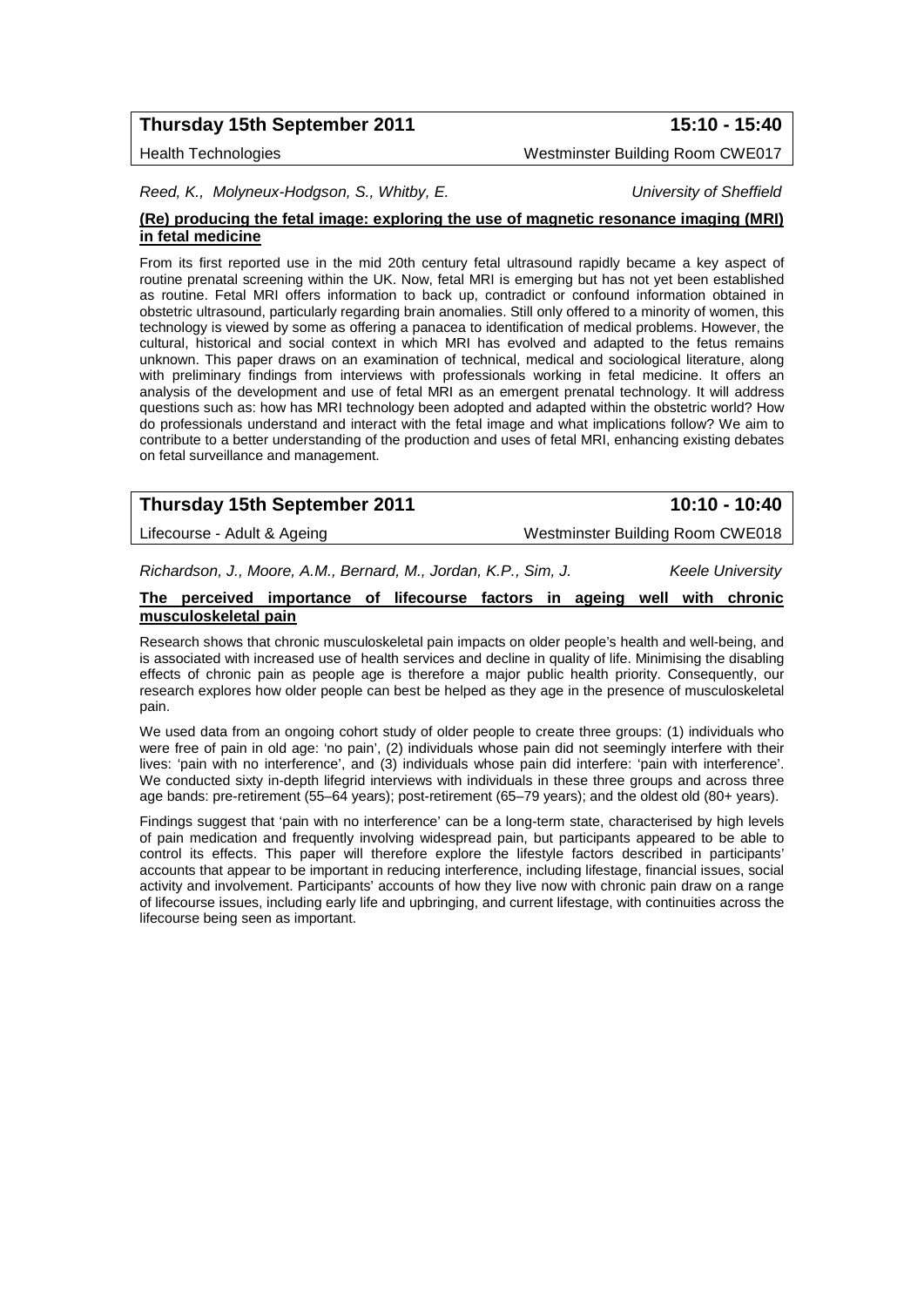# **Thursday 15th September 2011 17:30 - 18:00**

Preventive Health Westminster Building Room CWE126/1

*Robinson, J. E. University of Liverpool*

### **Feeling 'part of it': Improving social wellbeing through reading literature aloud**

While arts and health have achieved some status within the wider health environment, the potential for shared reading to positively influence people's health and wellbeing represents a less established field of inquiry. Early research into the reported experiences of people taking part in reading projects run by The Reader Organisation suggest that the act of people reading together a literary text acted as a socially coalescing presence, allowing the readers a sense of subjective and shared experience at the same time. To explore how reading aloud works of literature can positively influence people's social wellbeing, I reflect on the findings from a year long study of two reading groups, set up for people diagnosed as suffering from depression in two disadvantaged areas of Liverpool. Guided by thinking around 'inter-subjectivity' I critically assess how the focus group data and observations of the reading groups relate to the participants' view that reading and talking about literature had increased their personal confidence and self-esteem and had reduced their sense of social isolation by fostering a sense of community. The development of verbal and non-verbal communication skills not only facilitated the interaction between all participants, but also between the participants and the spoken text, which they said helped them to relax, put any personal thoughts aside, while encouraging them to increase their levels of concentration and their attention to the text being read and others' responses to it.

## **Friday 16th September 2011 11:20 - 11:50**

Professions Westminster Building Room CWE218

*Roe, B., University of Nottingham*

### **The Preceptorship of the Novice Nurse**

The retention of new nurses has remained problematic (Baillie et al, 2003, Francis and Humphries, 1998) leading to complaints of "fumbling along" during early professional roles (Gerrish 2001, P.473), more errors and near-miss accidents (Department of health, 2010). This may be influenced by the historical changes and education of the nursing profession, principally, the introduction of Project 2000 diplomas (Gerrish, 2001) and the institutional changes since the Griffith's report (1983, in Allen, 2001). These have impacted onto the organisational, temporal and technical requirements of nursing. Consequently, the policy of preceptorship is a strategic, structured transition programme aiming to enhance the confidence and competencies of novice nurses and argued to improve productivity, innovation and the patient experience (Department of Health, 2010). Although preceptorship a driver of quality in the NHS (Darzi, 2008), it may also be a form of normative isomorphism (Powell and Di Maggio, 1991) as the nursing profession tries to establish a cognitive base for their occupational autonomy. Preceptorship is little understood (Robinson and Griffiths, 2009); therefore NHS programmes are largely experimental. Based in an NHS Trust, this early stage ethnographic case study, adopts a critical situated learning approach (Lave and Wenger, 1991), to understand the political and turbulent process of learning and transformation of an identity in 'real-time' practice as nurses actively integrate with the context. Socialization is understood as practice, both locally and in relation to wider institutions (Antonacopolu and Pesqueux, 2010) and associated spatial and temporal conditions of agentic decision making (Bourdieu, 2004).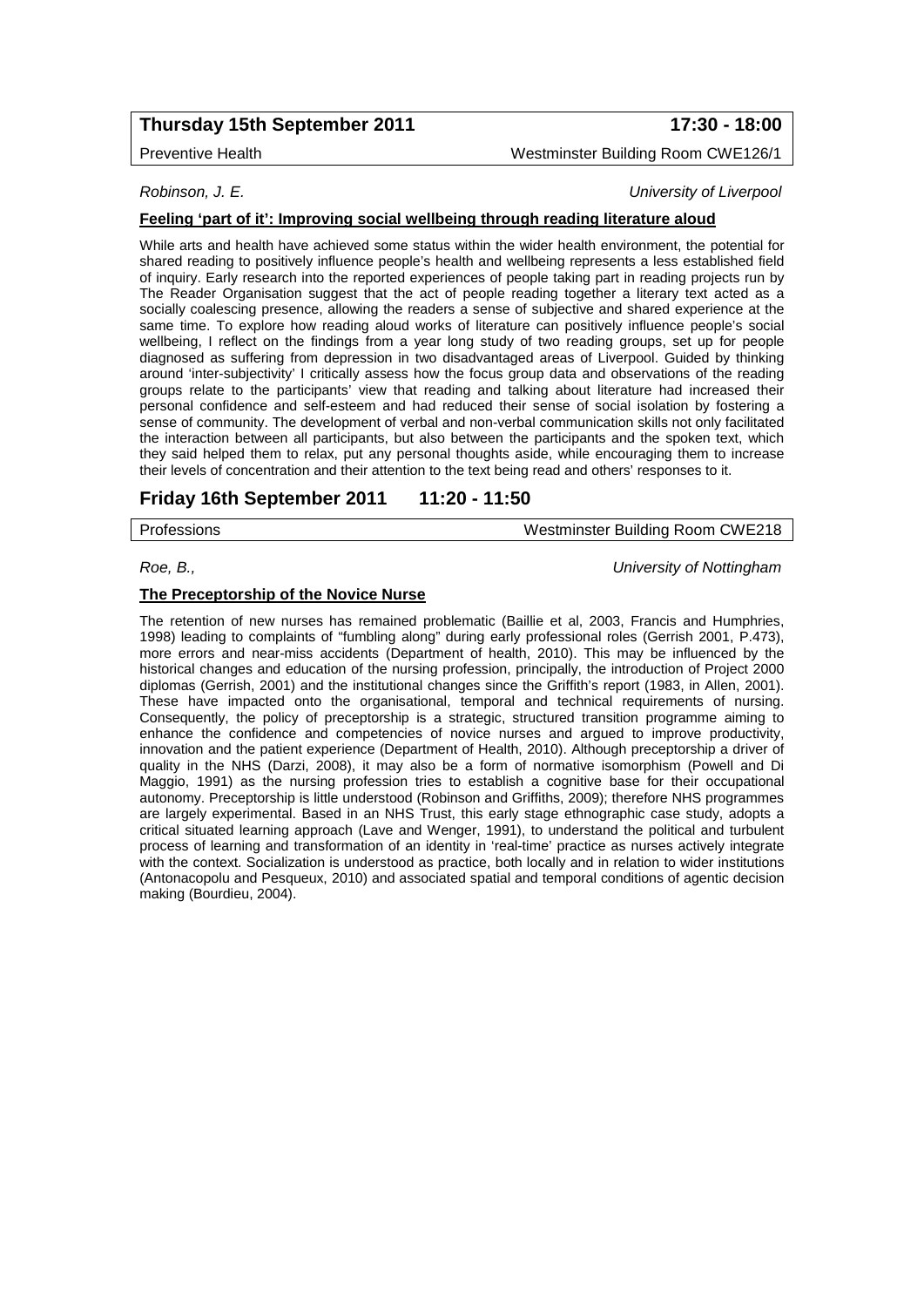# **Thursday 15th September 2011 16:20 - 16:50**

Preventive Health Westminster Building Room CWE126/1

*Rooke, C. G. University of Edinburgh*

## **Harm reduction and the increasing medicalisation of tobacco use**

The message of the tobacco control community has, for some time, focussed on abstinence from all types of tobacco use as the only solution to the problem of smoking related death and disease, and harm reduction ideas have proved to be controversial. The most recent two tobacco strategies published by the Department of Health in 2010 have incorporated harm reduction ideas in the form of new 'routes' or 'approaches' to quitting smoking that encourage those who cannot quit to use safer sources of nicotine. This move away, at least in a limited fashion, from a focus on abstinence can be seen as the result of gradual shifts over the last fifty years in the way that that the problem of smoking is understood and the solutions that are offered. These shifts have involved increasingly seeing tobacco use as a medical problem of addiction to nicotine. This paper uses conceptual tools developed within science and technology studies to examine developments over the last decade in England, primarily the increasing importance of the idea of harm reduction in tobacco control. It draws on twenty semi-structured qualitative interviews with key stakeholders in the tobacco control community, as well as analysis of various documents, such as official reports and journal articles. I suggest that the shape harm reduction has taken in English tobacco control policy has been another shift towards the medicalisation of tobacco use, but that this process has occurred in ways that provide a contrast to commonly outlined 'drivers' of medicalisation.

# **Wednesday 14th September 2011 13:35 - 14:05**

Mental Health Westminster Building Room CWE218

*Rugkasa, J., Canvin, K. Department of Psychiatry, University of Oxford*

### **Patient experiences of involuntary psychiatric treatment in the community**

With deinstitutionalisation of psychiatric services, forms for involuntary community treatment have emerged internationally. Community Treatment Orders (CTOs) were introduced in England and Wales in 2008 and permit patients to be treated against their will in the community following involuntary hospitalisation. Aimed at the most unwell, 'revolving door' patients, the intention behind was to improve treatment adherence. Research has failed to show the effectiveness of CTOs and to date, few qualitative studies of patients' experiences of Community Treatment Orders have been published, none pertaining to England and Wales.

This paper reports from in-depth qualitative interviews with a purposive sample of 40 patients from a range of Mental Health Trusts in England. Participants were recruited from a large RCT of CTOs (OCTET). Patients from both arms of the trial were interviewed to provide an opportunity to compare experiences of being on a CTO with its closest comparator in the English mental health system, Section 17 leave. Findings suggest that participants have diverse and mixed experiences of being on the order, and some reported that their views had changed over time. Many participants found it difficult to pinpoint the impact that the CTOs had on their lives, and some felt they lacked information about what they could expect.

Adding to the currently limited understanding of community coercion, this paper provides a patient perspective on issues of impact and effectiveness of CTOs and through that a new dimension to the sociological study of coercion in mental health.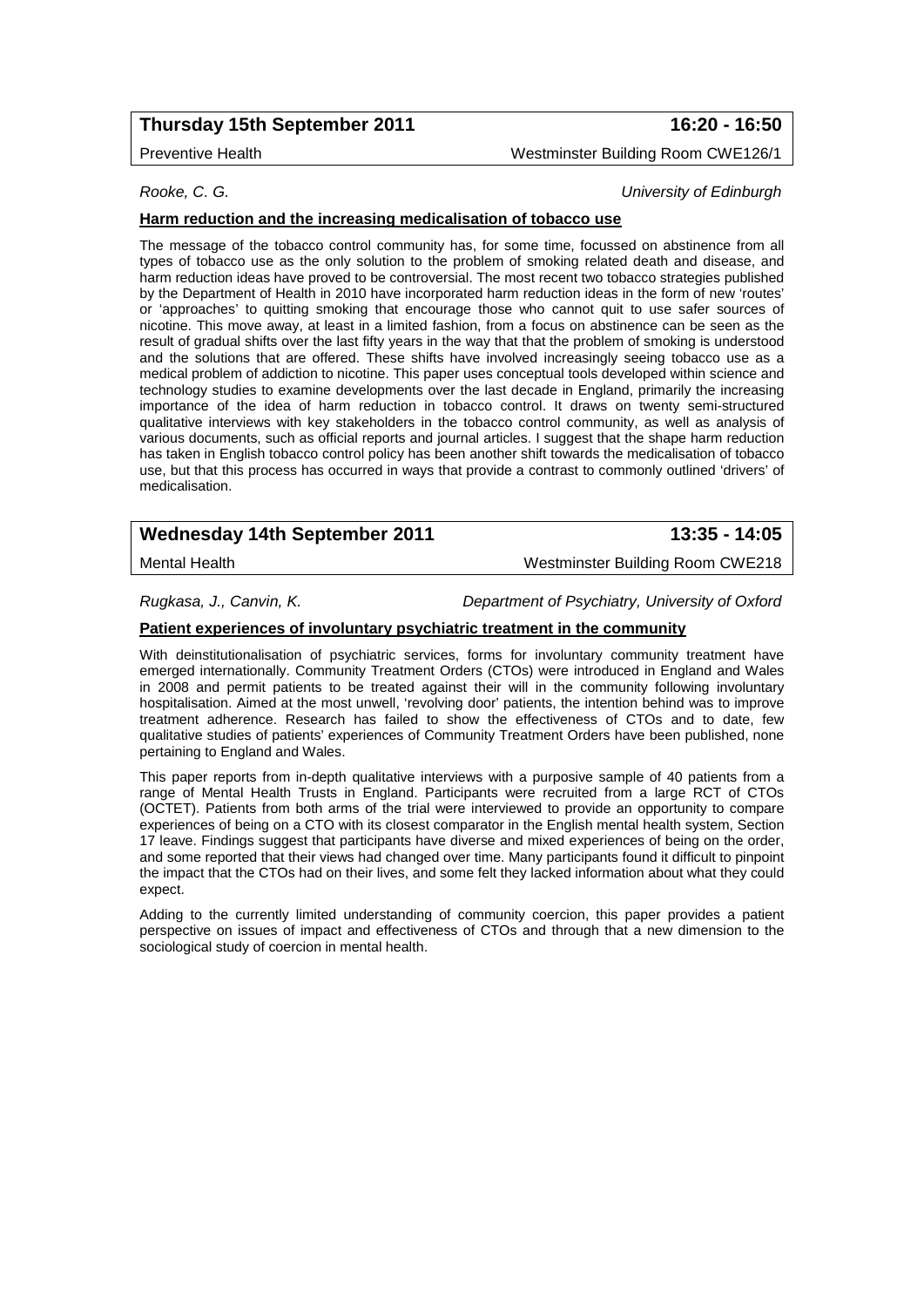## **Thursday 15th September 2011 14:35 - 15;05**

Preventive Health Westminster Building Room CWE126/1

*Sabo, G. National Institute for Alcohol and Drug Research (SIRUS)*

## **Cigarettes, snus and status:**

### **Differences in life-style between user groups of different tobacco products**

The article describes differences in broadly defined life-styles between different tobacco user groups. Drawing from Bourdieu's cultural sociology, I demonstrate that differences in cultural practices (including tobacco use) is manifested in a structured "space of life-styles", homologous to the structure in the objective "space of social positions". The first dimension identified in the adult Norwegian population expresses life-style differences in levels of activity and technology use. In terms of social position, this life-style dimension is an expression of age and income. The second dimension expresses life-style differences in cultural consumption and health. In terms of social position, this dimension is an expression of education level. Furthermore, distinct life-styles can be identified based on the four quadrants of the plot. The passive-entertainment life-style is the life-style of daily smoking, the passiveserious life-style is largely constituted by non-smoking, the active life-style is where occasional smoking is located, while snus (occasionally in combination with cigarettes) is the favored tobacco product in the youthful life-style. Looking at tobacco users only, we find that the same differences in life-style distinguish between roll-your-own use (passive-entertainment), pipe smoking (passive-serious), cigar and light cigarettes (active) and manufactured cigarettes and snus (youthful) respectively. These homologies between the structure of life-styles and the structure of social positions is an empirical demonstration of differences in habitus in the Norwegian social space, i.e. the existence of systematic class-based variations in dispositions, which expresses itself in systematical differences between lifestyle components – including those of tobacco use.

# **Thursday 15th September 2011 10:45 - 11:15**

Diagnosis Westminster Building Room CWE126/2

*Salter, C., Howe, A., McDaid, L. University of East Anglia*

### **Osteoporosis, fracture risk and the biomedicalisation of a new population.**

This presentation reports on findings from interviews with older women recently screened for osteoporosis and informed that they are at a higher than average risk of breaking a bone in the next 10 years, but not formally diagnosed with osteoporosis. Data was gathered by the Adherence to Osteoporosis Medicine (ATOM) study using in-depth interviews with 30 older women between the ages of 73 – 85 years in their own homes in Norfolk & Suffolk, UK in 2009-2010.

We will explore the illness experience associated with being at risk of a long term chronic condition and will analyse and discuss the significance participants give to their new fracture risk status. We will suggest that this new category of being at risk of fracture contributes to a 'new source of social identity' (Novas & Rose, 2000) that is potential rather than actual and created by risk status rather than illness status. This largely symptomless pre-disease state places the individual in a 'limnal world betwixt health and illness' (Scott et al., 2005).

We will argue that screening for osteoporosis and assessment of fracture risk can be understood as a process of biomedicalisation of ageing and bone health. By expanding the population of older women labelled at risk and increasing demand for biomedical tests and prescribed medication for the prevention of disease this process has significance and consequence at both the individual and the societal level.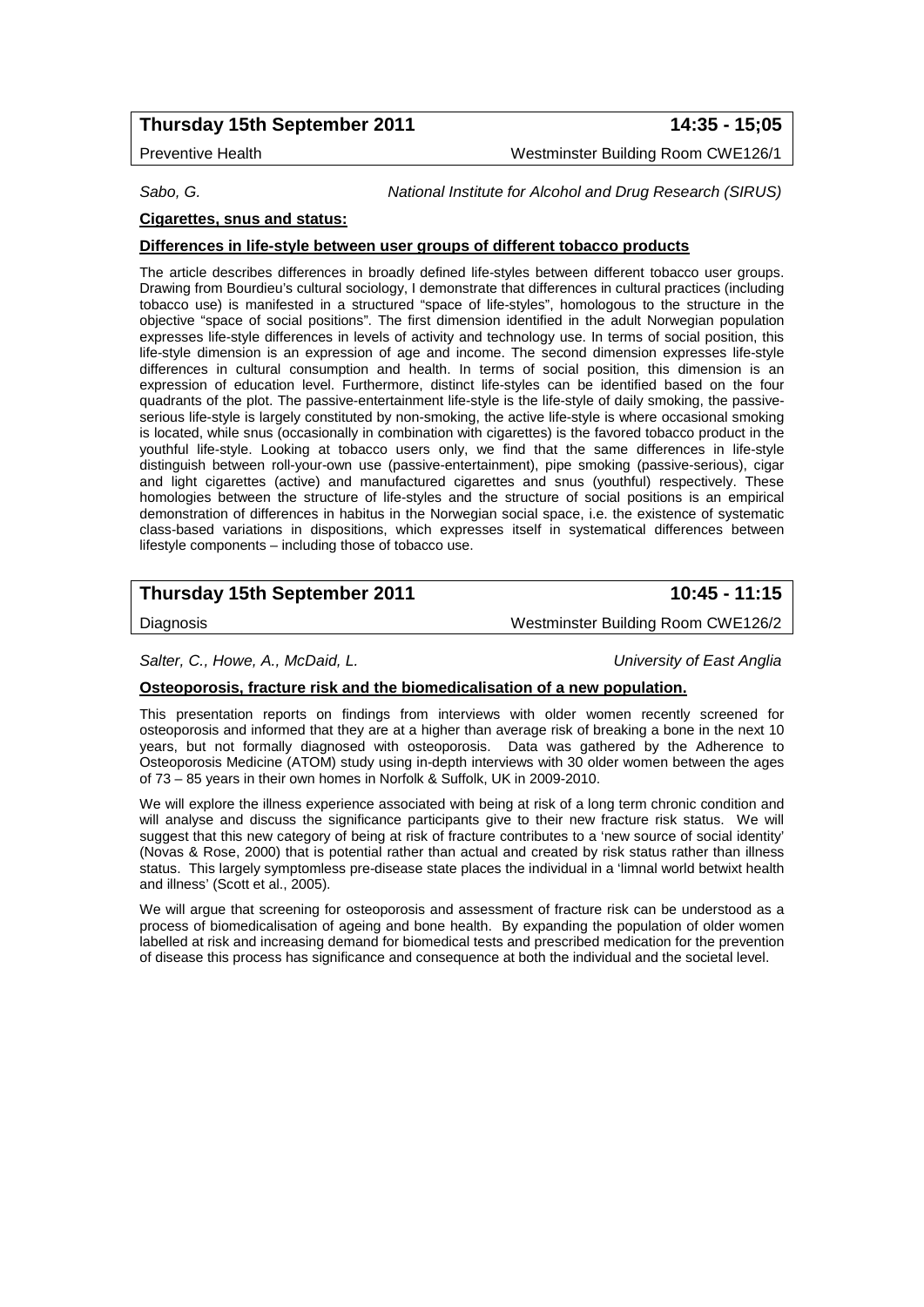# **Friday 16th September 2011 09:35 - 10:05**

Health Technologies Westminster Building Room CWE017

*Samuel, G. Kings Collge London*

### **Media representations of the use of functional Magnetic Resonance Imaging (fMRI) for individuals bedside defined as being in a vegetative state**

Recent investigative studies which have used functional Magnetic Resonance Imaging (fMRI) in an attempt to diagnose and communicate with individuals bedside defined as being in a vegetative state (VS) raise the possibility that fMRI will become a powerful diagnostic, and possibly therapeutic, tool. A number of social and ethical concerns are associated with the use of this technology in this area. These include: issues relating to the cost and accessibility of the technology; informed consent and clinical utility; and issues relating to end-of-life decision-making, personhood (what defines a person), patient care, and access to proper treatment and therapy.

The social, ethical and legal contentiousness of fMRI for individuals bedside defined as vegetative has prompted us to take a closer look at how public knowledge about fMRI develops and how the public engages with this knowledge. Media portrayal of the use of fMRI for such individuals provides a good platform from which to study these issues because it is well documented that the media is a major source of public information about science and technology. It has also been documented that the media can colour public perception and have a strong influence on what, and how, things come to be constructed socially, and defined as public matters, which can, in turn, influence policy.

We present an in-depth analysis of the media portrayal of two studies, conducted by Owen and colleagues, which used fMRI to diagnose and communicate with individuals bedside defined as vegetative.

# **Wednesday 14th September 2011 16:30 - 17:00**

Gender Westminster Building Room CWE125/2

*Sanchez-Taylor, J., Holiday, R. University of Leicester*

### **Sun, Sea, Sutures and Sterostrip: Cosmetic Surgery Tourism from the UK and Australia**

Cosmetic Surgery Tourism is a significant and growing area of medical tourism. The global economic crisis may have slowed demand for cosmetic surgery in some countries but conversely demand for Cosmetic Surgery Tourism appears to be increasing as consumers seek out low-cost procedures abroad. The gendered discourse of cosmetic surgery is striking, however, it does not always operate in the ways we might assume. In addition the experience of cosmetic surgery tourism may be defined more in terms of characteristics like class and race rather than gender, despite the gendered nature of some surgical procedures. This paper explores the gendered construction of Cosmetic Surgery Tourism from the UK to Spain and the Czech Republic, and from Australia to Thailand and Singapore through an analysis of destination websites. In particular we examine the ways in which gender, race, class and sexuality intersect with notions of space, place and travel to construct particular locations and cosmetic surgery tourist experiences. We explore the ways in which place marketing often invokes gendered national identity through holiday scenery, representations of 'caring' or 'serving' national subjects and medical expertise. In addition we explore the connection between the representation of the surgical subject, neoliberalism and make-over culture.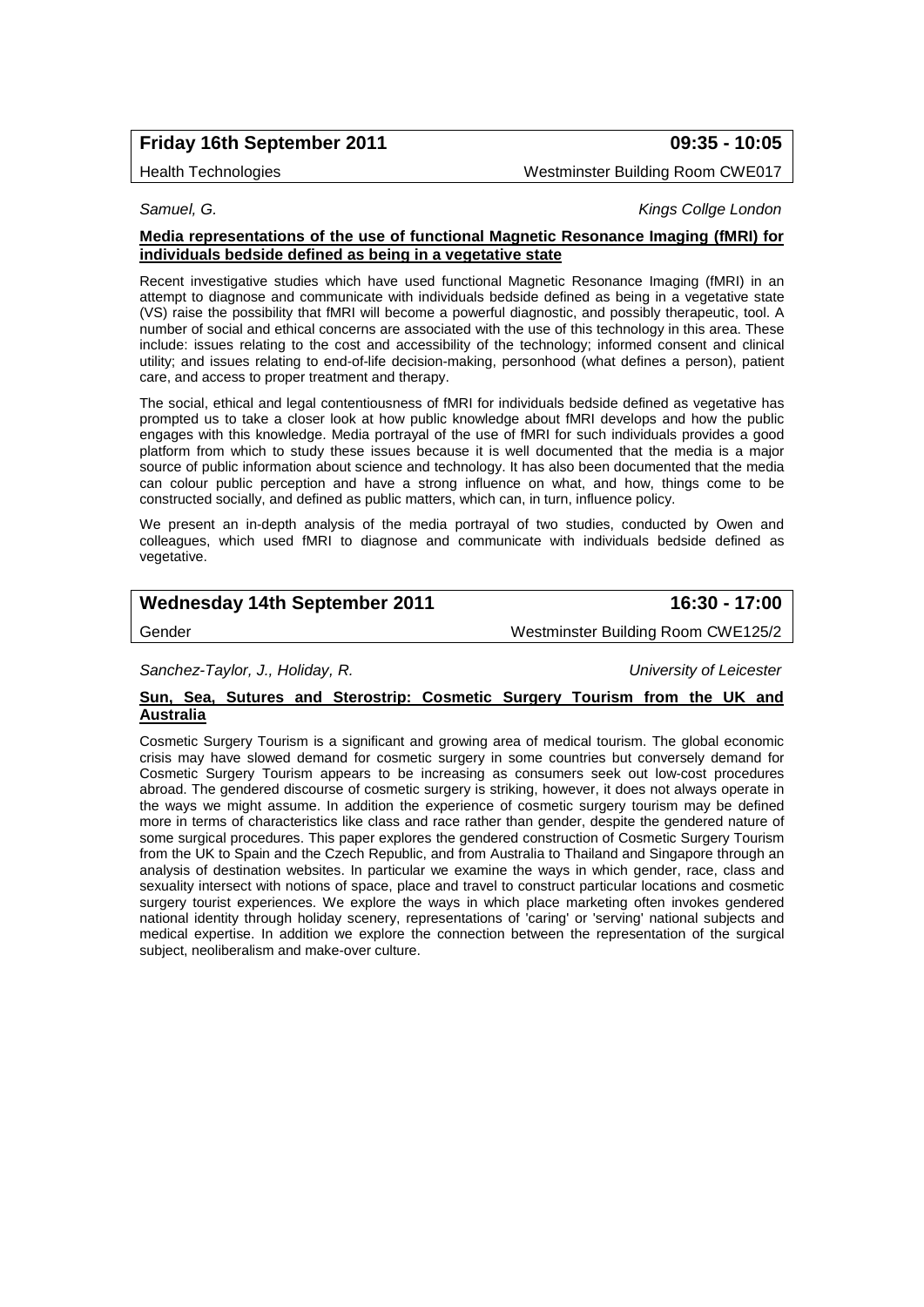## **Thursday 15th September 2011 16:20 - 16:50**

Randomised Controlled Trials & Patient Public Health Westminster Building Room CWE126/2

#### *Scalabrini, S. Swansea University*

### **Between strangers- Negotiating Fieldwork within local PPI arenas in England and Wales**

This paper provides a first-hand account on how fieldwork developed in my ethnographic study of citizen-engagement organisations – Local Involvement Networks (LINks) and Community Health Councils (CHCs) - that form part of the health care systems of England and Wales. This is the main component of my doctoral research project on the social construction of Patient and Public Involvement (PPI) by the actors and agencies involved in this work. The aim is to illuminate the process of data collection with a focus on certain problems encountered over 15 months of observations and interviews. The paper explores issues concerned with gaining research ethics approval and negotiating access, and goes on to reflect on how these preoccupations affected my entry to the field. It discusses the personal strategies I developed to manage field relationships and some of the difficult issues and events that impacted on my sense of self and my construction of a researcher identity. The paper thus offers insights and reflections on the dynamics of fieldwork experience that I hope will be helpful to other neophyte qualitative researchers.

# **Friday 16th September 2011 09:35 - 10:05**

Maternity/Reproduction Westminster Building Room CWE126/1

*Scamell, M. Kings College London*

### **'If it isn't documented, you never done it.' Midwifery work at the margins of risk.**

It is well established that the efficacy of clinical governance policies within the NHS depends upon the interpretative work done by practitioners delivering care. How practitioners go about translating organisational risk management policy into meaningful action, however, is far from straightforward.

Using ethnographic evidence, collected during an ESRC funded project set up to investigate midwifery talk and practice, this presentation will explore the interpretative work midwives do when making sense of risk management within the maternity care sector of the NHS. Using both the theoretical and methodological approach taken by Goffman in his analysis of 'total institutions', the proposition that midwives, can and do, devise covert manoeuvres through which they can subterfuge the standardised trajectories set by the risk management of clinical governance will be introduced. In particular, I will be looking at the notion of what one of my participants described as

'If it isn't documented, you never done it.'

This notion will be analysed to explore the opportunities it presents for midwives to, on the one hand, deliver women centred care, and on the other, protect and preserve the necessary space for women to achieve spontaneous birth. The presentation will show how, in their efforts to normalise birth and deliver effective care, several of the midwives involved in this study came up with innovative devices through which they were able to compensate for the constraints set by the organisation's privileging of clinical governance and risk management.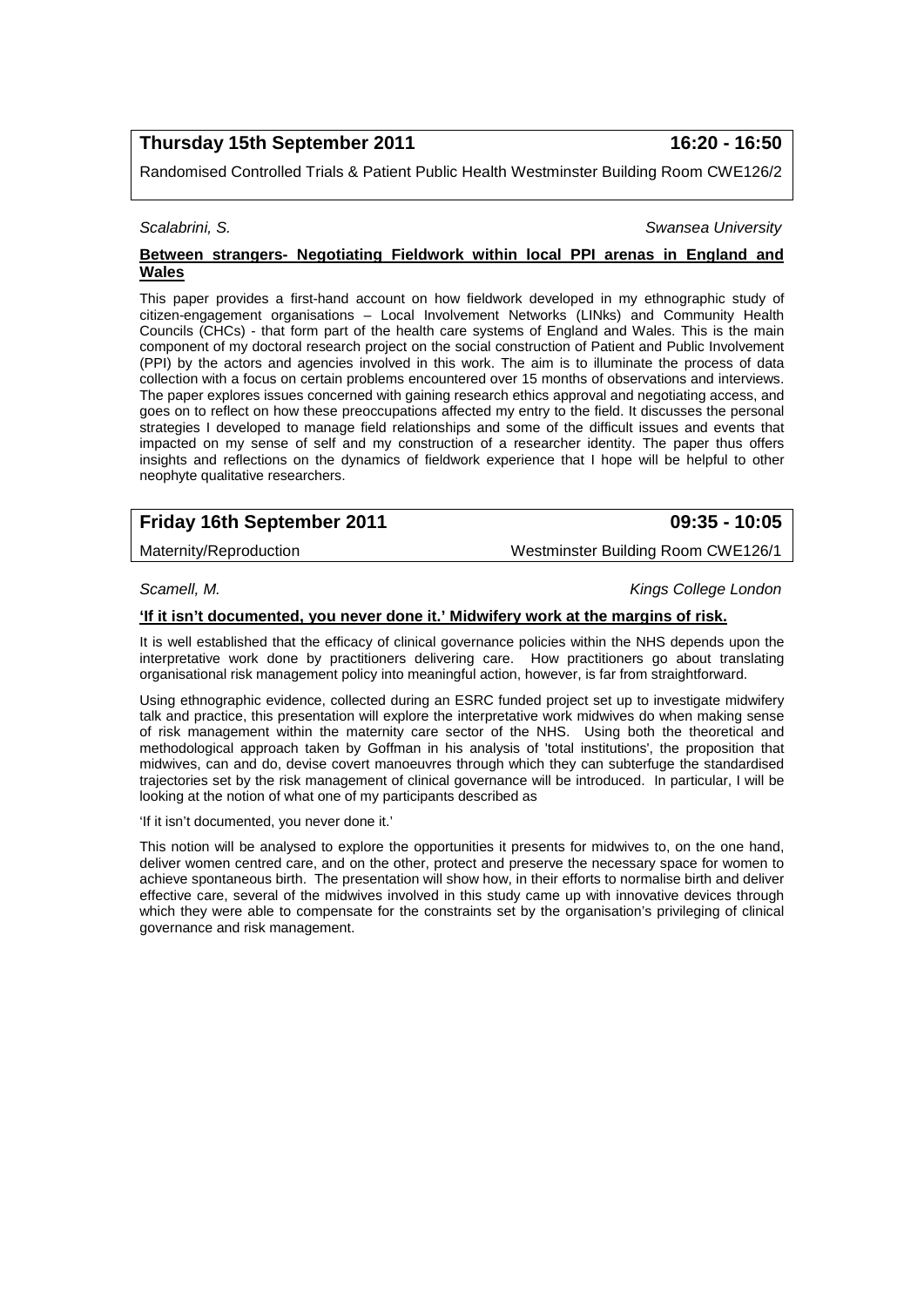## **Thursday 15th September 2011 16:55 - 17:25**

Randomised Controlled Trials & Patient Public Health Westminster Building Room CWE126/2

*Scott, J. Dawson, P., Jones, A., Evans, Y. Northumbria University*

### **The impact of reforms to health and social care on a small-scale organisational development study aimed at increasing patient involvement in the reporting of patient safety incidents.**

Punctuated equilibrium theory states that organisations go through periods of stability punctuated by revolutionary periods of change, which within the NHS are often the result of political ideologies. During these revolutionary periods, prioritisation is given to changes in deep structures, impacting upon smallscale organisational development projects. The impact of recent reforms to deep structures in health and social care services are explored in relation to the development of a reporting mechanism for patients to report safety when going through organisational care transfers. Action Research methodology was utilised to develop and pilot the reporting mechanism, providing a collaborative partnership between NHS community care teams, social care homes, private nursing homes and an ambulance trust. Two rounds of piloting were conducted; the first in a period of stability and the second in a period of revolution. During piloting 6 health care professionals acted as co-researchers in the distribution of the mechanism to 20 patients each and provided feedback to the researcher. 89 out of 120 mechanisms were distributed to patients during the period of stability, whereas 62 out of 120 were distributed during the period of revolution. Health care professionals reported a shift in prioritisation away from small-scale service improvements as a result of reforms to NHS and social care systems, with one social care home closing due to service cuts. Reforms to health and social care systems have impacted upon the prioritisations of health care professionals toward small-scale organisational developments, subsequently impacting upon patient and public involvement in their safety.

# **Thursday 15th September 2011 15:45 - 16:15**

Health Policy Westminster Building Room CWE018

*Shaw, S., Porter, A., Smith, J., Mays, N., Rosen, R. The Nuffield Trust*

## **What is 'commissioning'?**

The term 'commissioning' has emerged within the English NHS to denote 'health planning and purchasing'. This follows a series of reforms which have sought to separate commissioners and providers, the intention being to improve efficiency, challenge sectional interests and shift away from traditional patterns of resource allocation. Those tasked with 'commissioning' are encouraged to follow a cyclical model of healthcare planning that incorporates five 'stages' of needs assessment, planning, contracting, monitoring and review. To-date, little empirical work has been undertaken with commissioners to understand how they perceive their role and how this may – or may not – shape the processes allied to it. Our paper seeks to address this. We draw on ethnographic data from a two-year study investigating the process of commissioning high quality care for people with long-term conditions. We describe participant perspectives on commissioning from three 'commissioning communities' in England. Findings indicate that there is no 'one size fits all' solution to healthcare commissioning. Rather, the commissioning cycle operates as a heuristic device which some, but not all, use to shape and enact their work. Whilst some engage with and systematically work through the prescribed 'stages' of commissioning, others adopt a more pragmatic and selective approach. Either way, commissioners go beyond the cycle to further incorporate technical and relational aspects of commissioning, shape what is offered by health providers and redesign services, and defy prescribed timelines. Such accounts challenge persistent faith in the apparent simplicity of a commissioner-provider split in the NHS in England.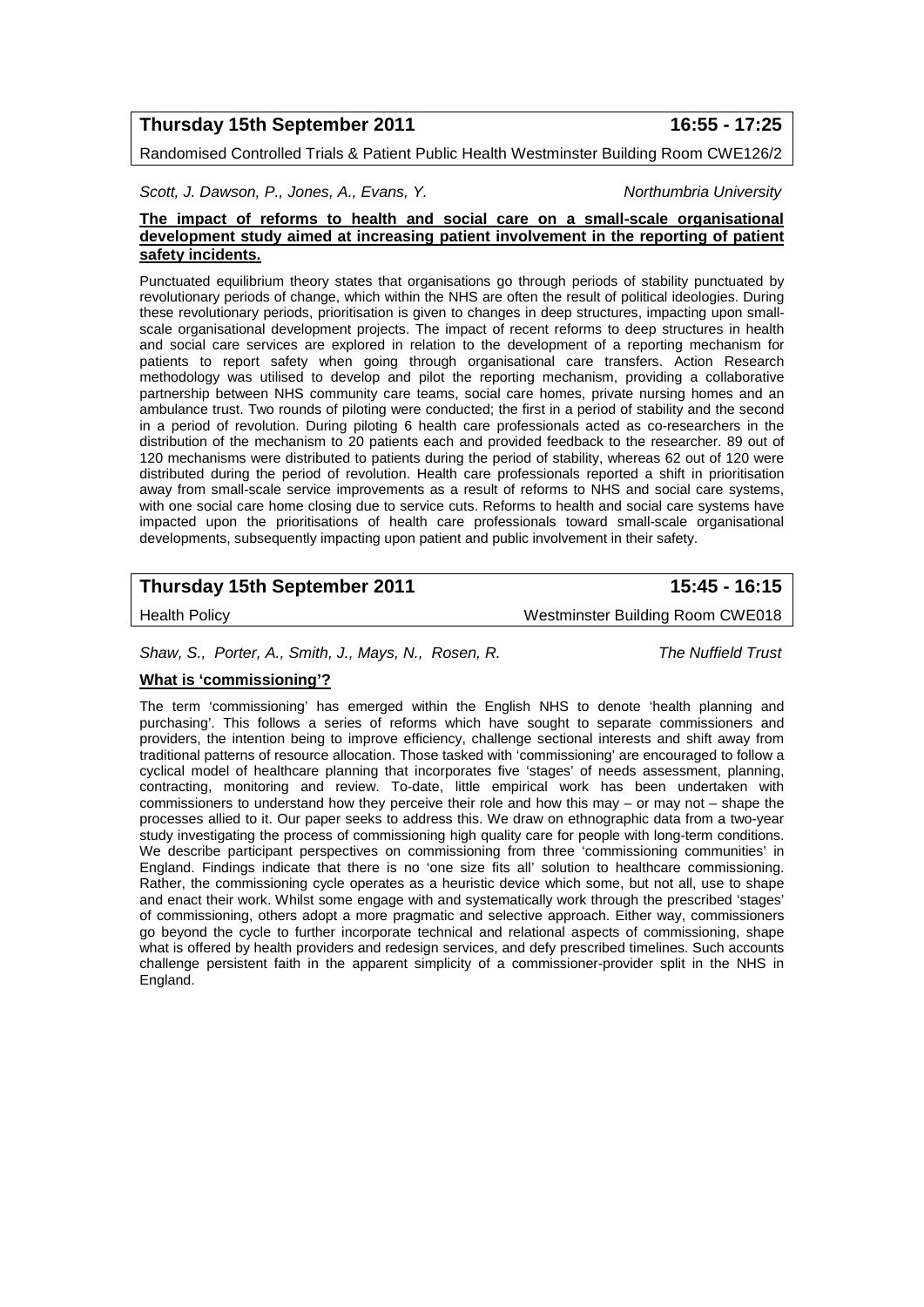# **Friday 16th September 2011 10:45 - 11:15**

### Professions Westminster Building Room CWE218

### **Sheach Leith, V** *Robert Gordon University Robert Gordon University*

### **Pathologists' perceptions of trust relationships in the aftermath of the 'organ retention scandal' and the implementation of the Human Tissue (Scotland) Act (2006).**

The necessity of trust for effective health care, which through the embodiment of prized social norms and values also enhances societal well-being, has been convincingly argued (Gilson 2003). Contemporary research on trust and health care seeks to explore how organizational changes in the NHS and in society as a whole have impacted on the nature of trust and trust relationships in a variety of settings (Brown 2008, Rowe and Calnan 2006). Alongside the challenge of conceptualising trust (Brownlie and Howson 2008), theorists also grapple with a number of troubling dichotomies, including that between interpersonal or institutional trust (Giddens 1991, Luhmann 1988) and trust and control (Möllering 2005). Drawing on a thematic analysis of data generated through semi structured interviews with pathologists in Scotland, this paper explores trust relationships post the so called 'organ retention scandal' (Sheach Leith 2007). As such it offers the opportunity to explore perceptions of trust in a setting where trust was perceived to have been lost and legislation introduced to regulate practice and ostensibly rebuild trust. Addressing the above theoretical dichotomies the paper explores the nature and bases of trust (Möllering 2001), the tensions perceived in efforts to rebuild trust through tighter regulation, and the changing face of professionalism in the new NHS.

# **Thursday 15th September 2011 11:20 - 11:50**

HIV Westminster Building Room CWE017

*Shoveller, J. University of British Columbia*

### **Pleasure meets STI/HIV risk governance: A love story?**

Traditionally, sexual pleasure does not feature prominently in discourses on HIV risk governance. The expurgation of pleasure is particularly notable regarding young people's HIV risk. But, as HIV inequities grow, arguments to put "the sexy back into safer sex" are (re)emerging, with advocates positioning pleasure and safety as mutually reinforcing concepts. However, the notion of pleasure also could be conceived of as a risk governance technique, reflecting normative conceptualizations of the connections between pleasure and risk management; and, thus, I offer a rubric through which to interrogate the potentially problematic aspects of employing sexual pleasure in this way.

The presentation will examine how HIV prevention research relies primarily on theoretical orientations that perpetuate unrealistic and ideological assumptions about the level of agency and control that is afforded to many young people and, furthermore, how those assumptions are reflected in risk governance practices that primarily aim to modify young people's lifestyle 'choices'. Drawing on the works of Michel Foucault and others, I begin to elucidate the potential effects of the eradication of 'pure' pleasure and the inscription of more utilitarian forms of pleasure (e.g., regulatory, disciplinary, panoptic) within unrelenting, normative discourses on HIV risk. The idea of 'ideal conduct' is broken open in order to argue that diversities of pleasure(s) ought to be examined. And, I surface complexities that might arise for those who wish to put pleasure back into practice for risk governance purposes. Finally, I suggest how instrumentalitzation of pleasure might benefit (or harm) social institutions (e.g., public health).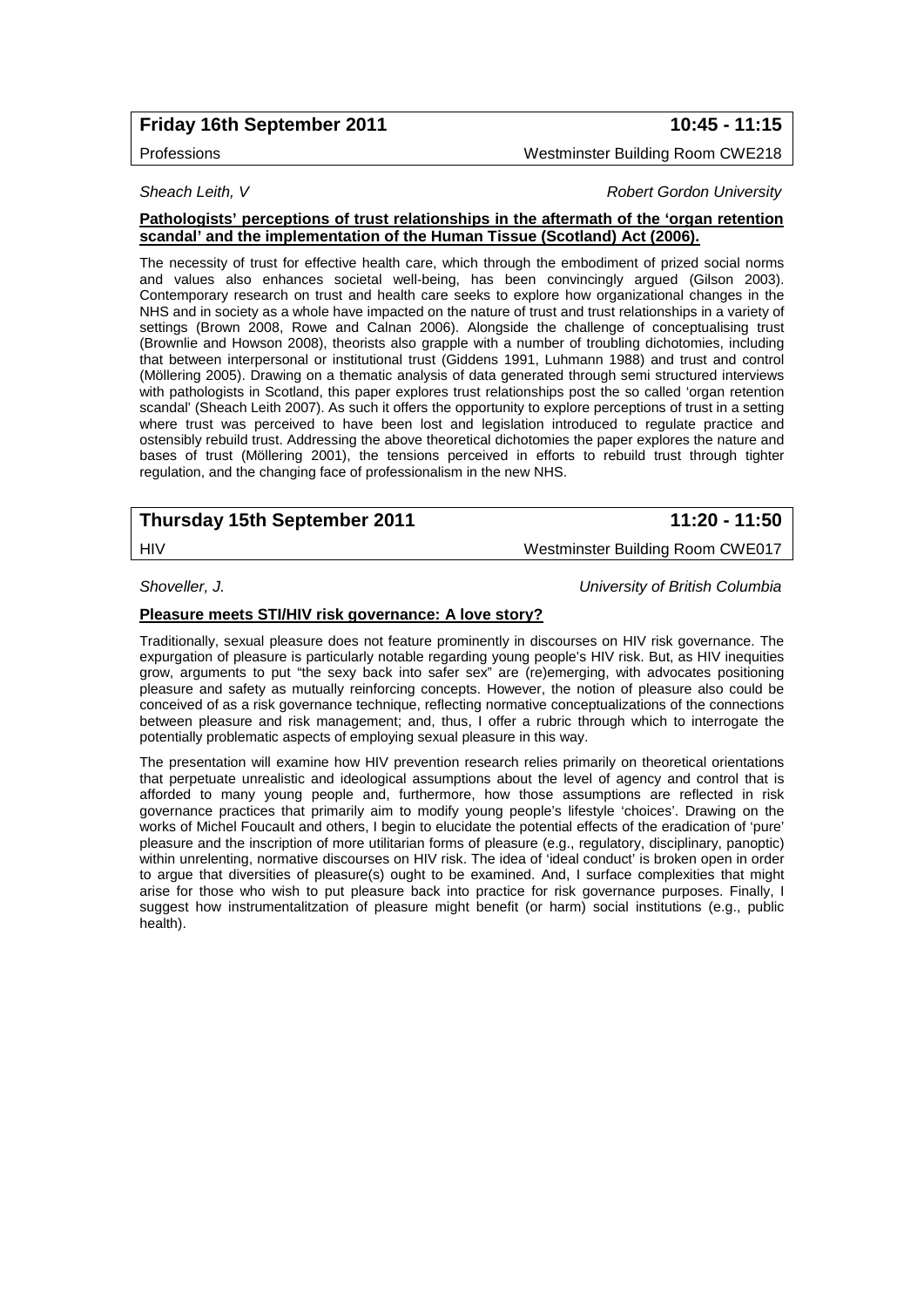## **Thursday 15th September 2011 11:55 - 12:25**

Methods Westminster Building Room CWE125/1

*Simmons, M. Durham University*

### **Transformations: Transcripts to Poetic Representations**

When faced with pages of interview transcripts, the researcher is entitled to feel both excited and daunted by their project; excited by the potentialities of the data but dismayed because the process of transforming that data into something 'readable' can seem challenging, even overwhelming. This paper shows how I transformed interview transcripts into poetic representations which helped me understand and analyse a group of older women's stories of leaving home through British WWII evacuation and Australian postwar immigration. Analysis of the data begins with the transformative act itself because this mode of representing stories highlights salient points, showing up repetitions, hesitations and emphases. Poetic representation provides a particularly pleasing aesthetic structure as it pares the work back, removing extraneous words and clunky phrasing that can inhibit flow.

While much of the narrative literature confirms the usefulness of poetic representation as a sociological tool of analysis, there is little which attends to the processes of that transformation. Devising my own 'rules', this paper shows how I produced the poetic representations and how this enabled me to commence the analytical process. I take a piece of transcript and show how it became a poem, a process which I find particularly creative, enlightening and powerful. Undertaking the construction of poems to analyse one's data might also appeal to other qualitative researchers in the sociological and health and ageing fields who are feeling overwhelmed with the weight of their data or who might simply be seeking an attractive and alternative method of data representation.

| Friday 16th September 2011 | 09:35 - 10:05 |
|----------------------------|---------------|

Alcohol Westminster Building Room CWE126/2

*Simpson, M. K. University of Dundee*

### **Should adults with learning disabilities be encouraged to drink?**

A review of research on alcohol and learning disability published in 1998 (Simpson) highlighted three key findings. First, there was a paucity of research on the subject. Second, such research as did exist pointed to very low levels of alcohol consumption compared with the general population, and extremely high levels of total abstinence. And, third, it revealed that this research was invariably orientated towards the statistically very small incidence of problem drinking. That paper concluded that there was an absence of attention to the questions of why the non/low consumption of alcohol was not regarded as problematic, i.e. insofar as it was an indication of failure of cultural inclusion.

Bringing the earlier review up to date, the current paper will show a growth in the size but not the direction of the field. Whilst there is much more, and much better, information available, it still concerns itself only with alcohol misuse. This paper will show how alcohol use can serve as a proxy indicator of the cultural inclusion of adults with learning disabilities; giving rise to the central question 'Should adults with learning disabilities be encouraged to drink?' The paper will also give an outline of a planned research project that would redress the current problems of the field.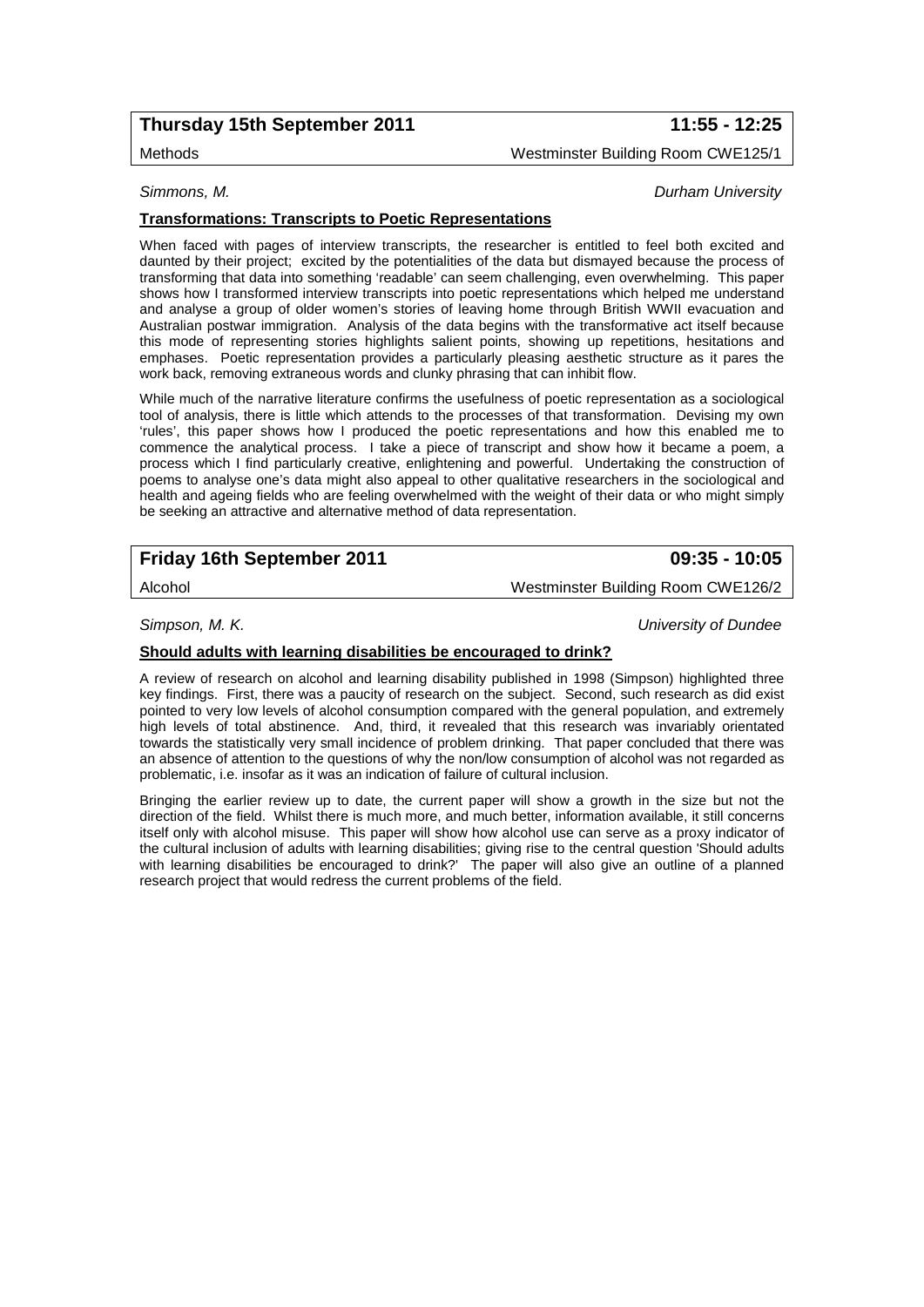# **Wednesday 14th September 2011 13:35 - 14:05**

Lifecourse - Repro & Child Westminster Building Room CWE124/1

*Smidova, I. Faculty of Social Studies, Masaryk University*

### **Childbirth: masculine and professional hegemonies**

The presentation focuses on a work-in-progress research study analyzing biomedical and alternative approaches to practices surrounding childbirth, especially but not exclusively limited to the context of the Czech Republic.

On the descriptive level, the Czech Republic is catching up in lay men presence in the birthing room, these are esp. spouses of labouring women, establishing a new standard and sets of normative expectations for becoming parents (an empirical study by the author will be referred to). At the same time, dominant biomedical approach to childbirth (delivery - in their terminology) still tends to be stereotypically interpreted as appropriated by the "boys in white" (Becker) and equipped with "toys for the boys" (Cahill), despite the fact that growing numbers of women professionals are entering the obgyn specializations of medicine (statistical evidence will be provided to document the trends). On the analytical level, the presentation aims to confront these factual, descriptive changes and trends of the presence of female doctors (professionals) and supporting men (private actors representing a heterosexual family) with structural potential or hindrance for change of the symbolic (gender and power) relations in the birthing room. With reference to rich contemporary thematic research (Annandale, Bradby, Davis-Floyd & Davis, Jordan, Martin, Stacey, Campbell & Poter etc.) and more theoretical literature (Foucault, Illich, Rabinow), the aim is to apply them to the Czech data as well as to enrich the current theoretical frames by examples from the specific Czech context.

## **Thursday 15th September 2011 09:00 - 09:30**

Lifecourse - Adult & Ageing Mestron CWE018

*Smith, M., Letherby, G., Stenhouse, E. University of Plymouth*

## **Intergenerational Inter/dependency Relationships between Daughters' and Mothers' from Britain and Australia**

In this paper we explore some of the ways inter/dependency offers a fertile analysis of a technology of political power in liberal democracies (Fraser 1989). Sociologists argue (Fraser & Gordon 1991, Watson et al 2004 and Holdsworth 2007) inter/dependency in the West is framed through binary understandings of care, individualised responsibility, work and autonomy. Such dominant discourses may operate to obscure the reciprocity and mutability of human relationships and the multiplicity of subjectivity (Morris 1993). We consider how this impacts on the relationships of mothers and adult daughters from England and Australia who took part in two different qualitative studies. The English study explored the life histories of women with type 1 and 2 diabetes during pregnancy and their family support needs (Letherby and Stenhouse 2010) and the Australian study focused on the experiences of professional women as they negotiated their fertility, family and work life (Smith 2008). We found across both studies that when attempting to articulate the inter/dependent nature of their caring relationships, women were prone to take up the position (and sometimes mimic the voice) of either their mother or daughter (Hollway & Jefferson 2000). These reflexive accounts demonstrate the complex ways in which women are compelled to negotiate dominant socio-cultural discourses that frame care and dependency in predominately negative ways today. However by framing their own experiences of intergenerational inter/dependency as always complex, relational and reciprocal, women found ways to disrupt dominant care binaries and distance themselves from a pervasive 'culture of blame' (Holdsworth 2007).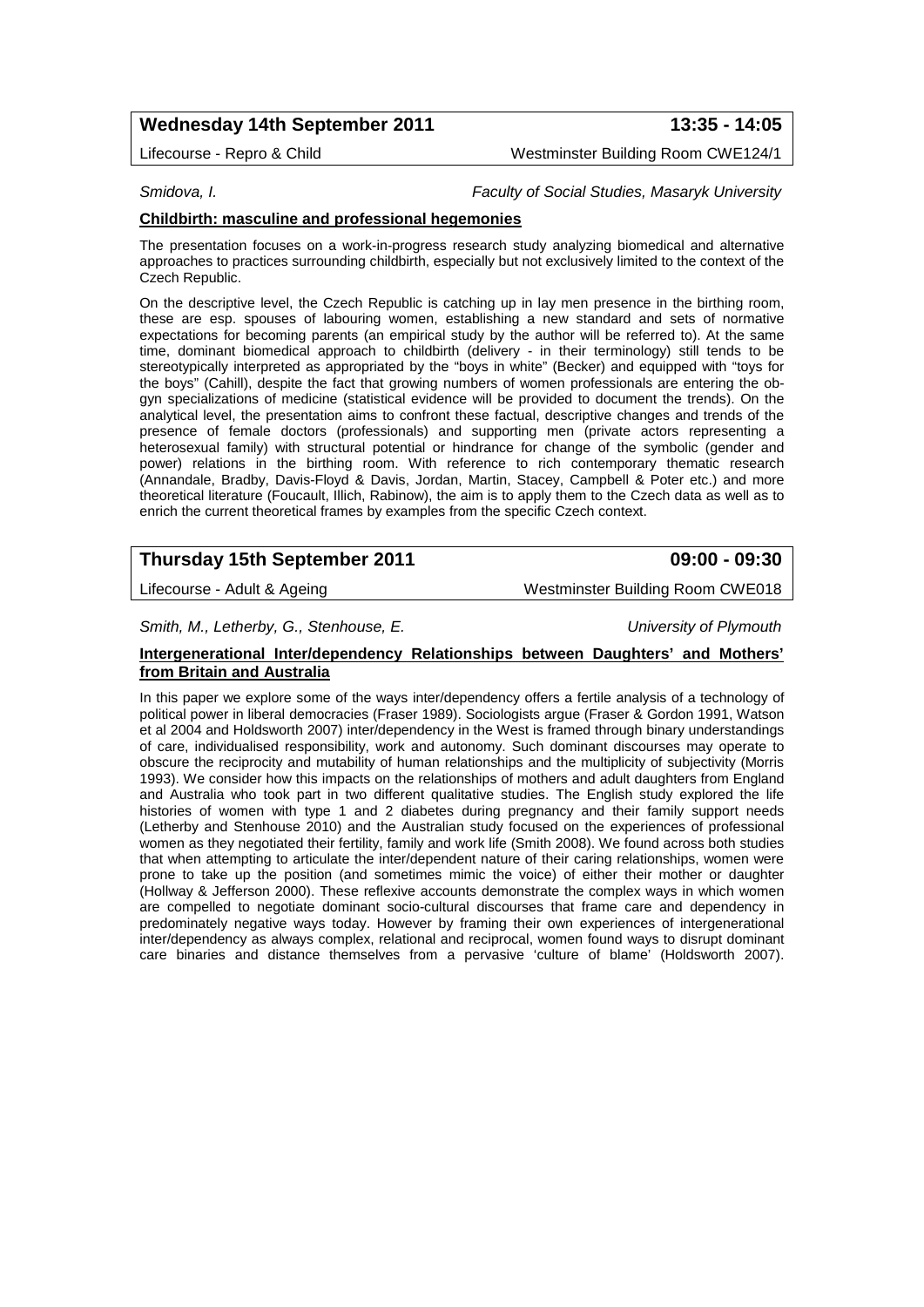## **Thursday 15th September 2011 15:45 - 16:15**

Randomised Controlled Trials & Patient Public Health Westminster Building Room CWE126/2

*Solbjør, M. Norwegian University of Science & Technology*

#### **User involvement between evidence-based medicine and managerialism? A qualitative study from a mental health hospital in Norway**

Traditionally, health services have been the domain of health professionals. During the last decades, medicine and other health care professions have been under scrutiny from new trends such as evidence-based medicine and managerialization. There is a strong philosophical link between clinical governance and "evidence-based medicine". These trends are not the only "new" perspectives in health care services. Policy trends highlight user involvement and the importance of service users' perspectives into decision making in patient care and service development. However, the focus on user perspectives may be in opposition to discourses of scientific evidence. The question is how these different trends influence practices of health care services. The present study is from a mental health hospital in Norway which focused on user involvement while carrying out an organisational restructuring. We ask whether discourses of user involvement were intertwined with discourses of evidence-based medicine and managerialism during the re-organisation process. The analysis looks into strategic documents and compares it with observational data from meetings in the group responsible for implementing the strategy for user involvement at the mental health hospital.

| Thursday 15th September 2011 | 10:45 - 11:15 |
|------------------------------|---------------|
|                              |               |

Complementary & Alternative Medicine Westminster Building Room CWE124/2

*Spadacio, C. Gabe, J., Barros, N.F. University of London / University of Campinas, Brazil*

#### **The use of Traditional Medicine and Complementary and Alternative Medicine by type 2 diabetes patients as a marker of social distinction in Brazil**

Drawing on Pierre Bourdieu's theory of cultural capital and social distinction, this paper will analyse patterns of social differentiation and cultural distinction in Brazil's health care system. The paper is based on research which seeks to understand the extent to which the use of Traditional Medicine (TM) and Complementary and Alternative Medicine (CAM) by type 2 diabetes patients is related to social distinction. The data come from in depth interviews conducted with eighty type 2 diabetes patients in public (40) and private (40) diabetes clinics in Brazil. Interview transcripts were analysed to explore how patients' social class location shaped their perceptions of heterodox treatments. It was found that the choice of heterodox treatments appears to be related to social class. For instance, middle and upper class patients tend to choose TM and CAM mainly within the private health service while working class patients tend to use TM within the public health service. It will be argued that class differences in the use of TM and CAM can be analysed as markers of social distinction in Brazil. According to Bourdieu's theory of class distinction, taste (in this case, choices of TM/CAM treatments) is one of the key signifiers and elements of social identity. This research attempts to contribute to the much needed understanding of the relationship between cultural practices and social class position in medical sociology.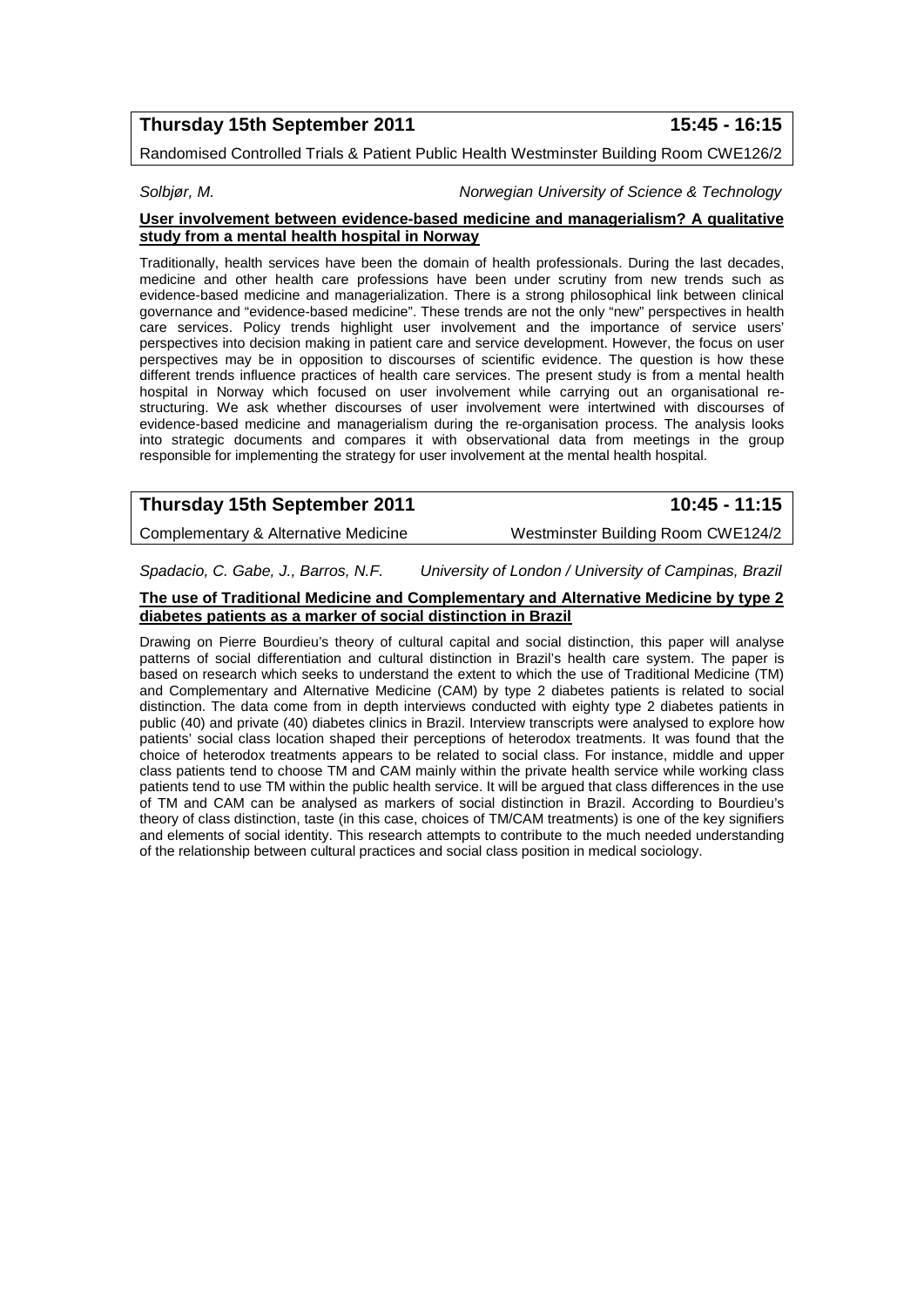## **Thursday 15th September 2011 11:55 - 12:25**

Healthcare Organisation Westminster Building Room CWE125/2

*Spencer, I. H., Wood, V., Curtis, S., Gesler, W., Mason, J., Close, H., Reilly, J. Durham University*

### **HOW DOES THE DESIGN OF NEW PFI FUNDED PSYCHIATRIC HOSPITALS EMBODY SOCIAL RELATIONS?**

The number of NHS psychiatric beds has been in decline since the 1950s. Since the closure of the asylums, there has been an urgent need to recreate in-patient facilities. In recent years, the Private Finance Initiative (PFI) has supported the design and construction of new hospitals across the UK.

This paper is based on overt ethnographic observation, focus groups and structured interviews with patients and staff in the transition from St. Luke's Hospital to a new PFI hospital (Roseberry Park) in the North East of England.

Drawing on the history of psychiatry, we argue that the form taken by the physical space of the hospital is shaped by the social relations of the wider society. Just as the Poor Law gave us the Asylum, so economic decline and recent rising inequality shapes the form taken by new hospitals. We analyse how the physical structure of the hospital embodies social and professional relations between staff, between staff and patients, carers and relatives.

The new hospitals offer greater privacy and comfort but they are also more physically restrictive, with more locked wards and unprecedented opportunity to monitor patients' activity, usually justified by reference to 'risk'. We examine the abstraction of 'risk' in the concrete forms taken by, for example, the fear of litigation by staff in the event that a patient should abscond or self-harm. We question of whether 'risk' is used to protect the patient, the public or the institution and whether these are more therapeutic spaces than the asylums.

# **Thursday 15th September 2011 09:35 - 10:05**

Embodiment & Emotion Westminster Building Room CWE124/1

*Steinberg, D. L. University of Warwick*

### **The Bad Patient: Imperative Subjectivities in the Cancer Culture**

Cancer has long been a cultural touchstone, a metaphor of devastation and a spectre of social as well as bodily anomie and loss. Yet recent years have witnessed significant transformations in perceptions of cancer, particularly in perceptions of the cancer patient. This paper is interested in what might be termed the 'struggles of subjectivity' emergent in this transvalued cancer culture. Explored from the standpoint of the 'bad patient' and drawing on autobiographical and cultural methodologies, the paper focuses on the convergence of medicine, morality and popular iconography, and on the patient, as liminal figure, caught between clinical imperative and cultural phantasy. Taking medical advertising as a case study, and drawing in part on Frank Mort's analysis of medico-moral discourse, the paper will pursue several interlinked arguments: (i) that contemporary cancer culture involves a potent articulation of popular, biocultural and medico-commercial discourse; (ii) that the cancer patient has become a primary object of transference, typically represented as edifying subject of the neoliberal age and of neoliberal values; and (iii) that, more specifically, the phantasmatic 'good patient' embodies a distinctive array of neoliberal body-affective imperatives — imperatives of will, affect and action — that constitute cancer as an imperative field and in which an imperative of estrangement is a core dimension. The paper aims to integrate and extend analytic debates in the context of bioethics, biopolitics, cancer and popular cultural studies to consider cancer as a site of institutional, cultural, and discursive convergence and in particular to consider the affective, seductive, and spectacular dimensions of cancer's imperative subjectivities.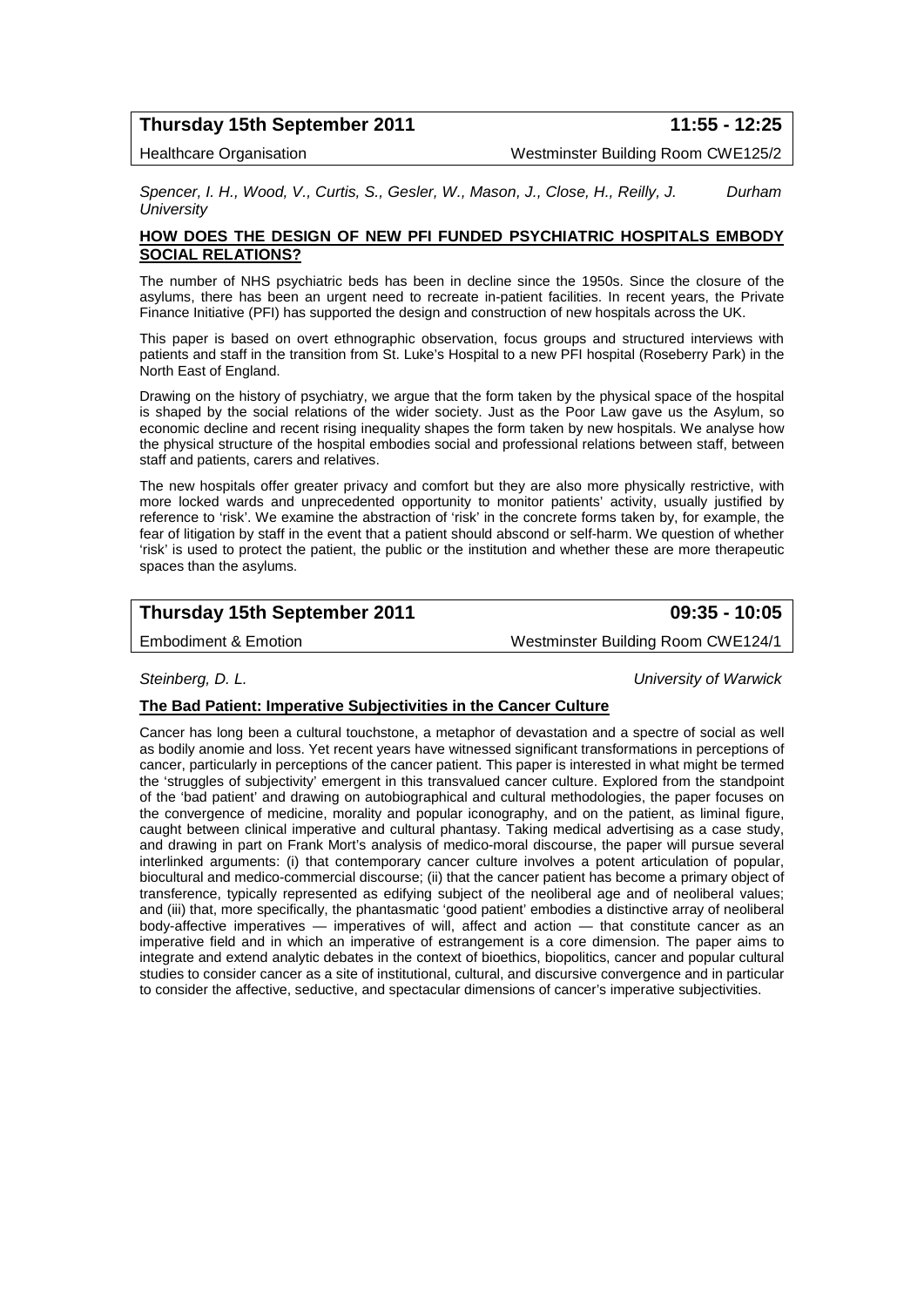# **Thursday 15th September 2011 09:35 - 10:05**

## Lifecourse - Adult & Ageing Mestrum Mestminster Building Room CWE018

## *Stevenson, F. A., Higgs, P. University College London Medical School*

## **'Ageing well': Competing discourses and tensions in the management of knee pain**

Age and ill-health have long been identified as being intrinsically intertwined, however, in contemporary affluent societies like the UK, USA and Australia the inevitability of the relationship is now challenged. In part this is a result of people living longer without a limiting condition or chronic illness but it is arguably also influenced by the development of strategies of health maintenance rather than chronic conditions always being viewed as an indication of decline and incapacity. The boundary between the discourses of ageing and ill health is not easy to demarcate given that most conditions vary between individuals as well as differ in intensity. It is possible, however, to shed some light on the interplay between the ageing body and chronic illness by considering how differing cultures of ageing play a key role in articulating a dichotomy between seeing chronic illness as an aspect of health or of ill-health. By doing this we hope to show how individual experiences of living with a chronic condition, and we use knee pain as an example, can be interpreted as either signs of 'ageing well' or as signs of impending decline and physical dependency.

# **Thursday 15th September 2011 09:35 - 10:05**

Healthcare Organisation **Mature 2018** Westminster Building Room CWE125/2

*Sumathipala, Kethakie. McKevitt, C. King's College London*

### **The organisation of long-term stroke care: findings from an ongoing study**

The complex nature of stroke requires that stroke rehabilitation takes a multidisciplinary approach and, it is now argued that care should be delivered by staff specialising in stroke management, in collaboration with patients and caregivers. Recent policy documents and guidelines suggest key areas that should be addressed and detailed stroke care pathways have been mapped. Here we discuss preliminary findings from an on-going study of the organisation of stroke care in London. 16 stroke survivors were recruited from an acute stroke unit and are being followed through their trajectory of care up to one year postdischarge. An ethnographic approach is used that includes: prospective formal and informal interviews with stroke survivors and family members; interviews with care providers; and observations of acute and community multi-disciplinary meetings. Trajectories of care were shaped by pre-morbid functioning, "rehabilitation potential", family support, home and social environment, the availability of resources, integrated working and communication between care providers within the acute setting and between acute and community settings, as well as individual champions . Findings will be discussed using Strauss' notion of negotiated order. Decisions on discharge destinations and on-going rehabilitation were based on the different perspectives and priorities of care providers, within a set of flexible formal rules and procedures and subject to negotiations within multi-disciplinary teams. Needs and priorities of patients were often taken into account in determining on-going care, particularly at discharge from acute care, highlighting the role of service users in giving rise to different service possibilities.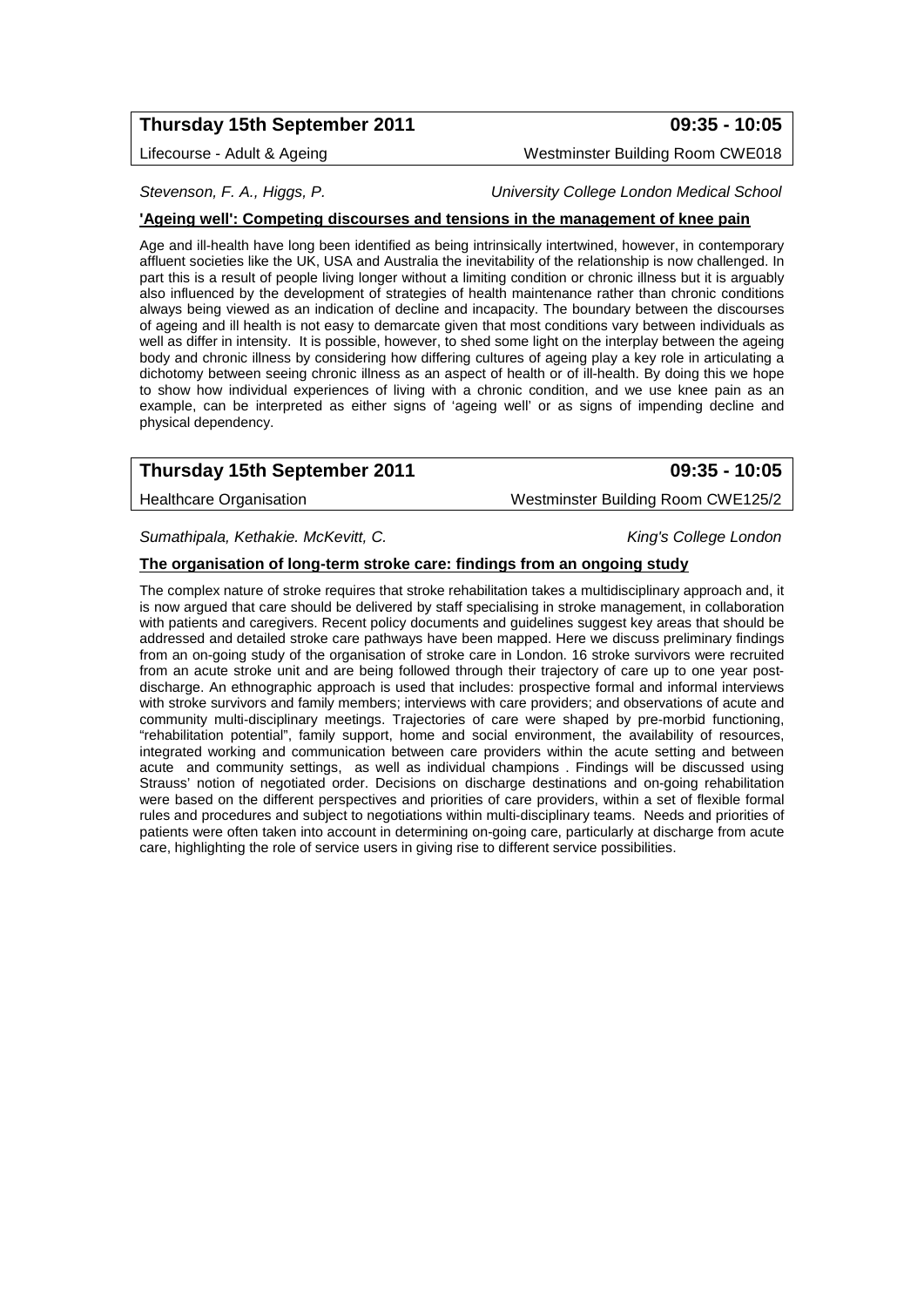# **Wednesday 14th September 2011 15:55 - 16:25**

Lay-professional interface Westminster Building Room CWE126/2

*Sutcliffe, K. Social Science Research Unit, Institute of Education, London University* 

### **The good, the bad and the amazing: Children's and parents' appraisals of care delivered by healthcare practitioners for type 1 diabetes**

Qualitative interviews were conducted with 11 children with type 1 diabetes and their parents to explore their views about working with each other and with health practitioners in managing their condition. This presentation will focus on families' appraisals of the care delivered by practitioners. The research was informed by a 'sociology of childhood' approach, which sees children as 'highly informed experts' on their own lives.

Children and parents had strong opinions about what constitutes good and bad care. Their perception of the quality of care was influenced by three factors: the services delivered; the manner of delivery and the personal qualities of practitioners. Desirable services included individualised support, adequate consultation time and competent practitioners. Delivery of care was judged as good when practitioners were friendly and approachable, respected children's and families' opinions and values and communicated in an appropriate manner. However, families also felt that there was a certain 'je ne sais quoi' about excellent practitioners that makes them special – intrinsic qualities that render them exceptional, such as an ability to intuitively know families' needs or 'having a magic touch'.

These three factors were found to have a significant impact on families' satisfaction with healthcare services but also to impact on how they engage with practitioners and ultimately on how they manage their condition. Enabling children's and families' perspectives to feed into the delivery of healthcare services is likely improve their experience of healthcare services, but may also improve practitionerpatient relationships and children's health.

# **Thursday 15th September 2011 16:20 - 16:50**

Cancer Westminster Building Room CWE124/2

*Taplin, S. University of Nottingham*

### **A DISCUSSION OF PROPOSED HEALTH AND SOCIAL CARE RESPONSES TO THE NEEDS OF PEOPLE LIVING WITH CANCER AS A LONG-TERM CONDITION**

A few decades ago, cancer was a topic shrouded in social silence. Today, stories…of cancer illness have found a place in our culture… the emergence of this discourse means that those who become ill with cancer can expect some degree of acceptance and understanding. The same cannot be said, however, about all those who survive cancer. Despite the interest that is often generated by stories of survival…there still remain unresolved tensions for those who have lived beyond the acute phase of extreme experience. (Little et al, 2002). My interest in this topic originates from my practice as a social worker in the field of palliative care, as I sought to uncover and explore some of these 'unresolved tensions'in the lives of those who are experiencing cancer as a long-term condition.

I aimed to give individuals who were living 'with and beyond cancer' the opportunity to talk about their experiences, both during the treatment phase and beyond, in order to identify the meaning of this experience for these individuals, and therefore to increase the body of public and professional knowledge in this field.

I conducted 18 semi-structured interviews with people who were living with cancer as a long-term condition, simultaneously analysing these narratives by means of a grounded theory approach.

My findings from this study were that, in the main, individuals experienced cancer as life-changing, not only in terms of their own personal and emotional development, but also in how they related to the people around them, including health and social care professionals.

This session would provide the opportunity for delegates to explore together the findings of the research, and to discuss the possible psychosocial needs of people living with cancer, with a view to providing recommendations to those involved in developing policies in this significant area and to enhance future care.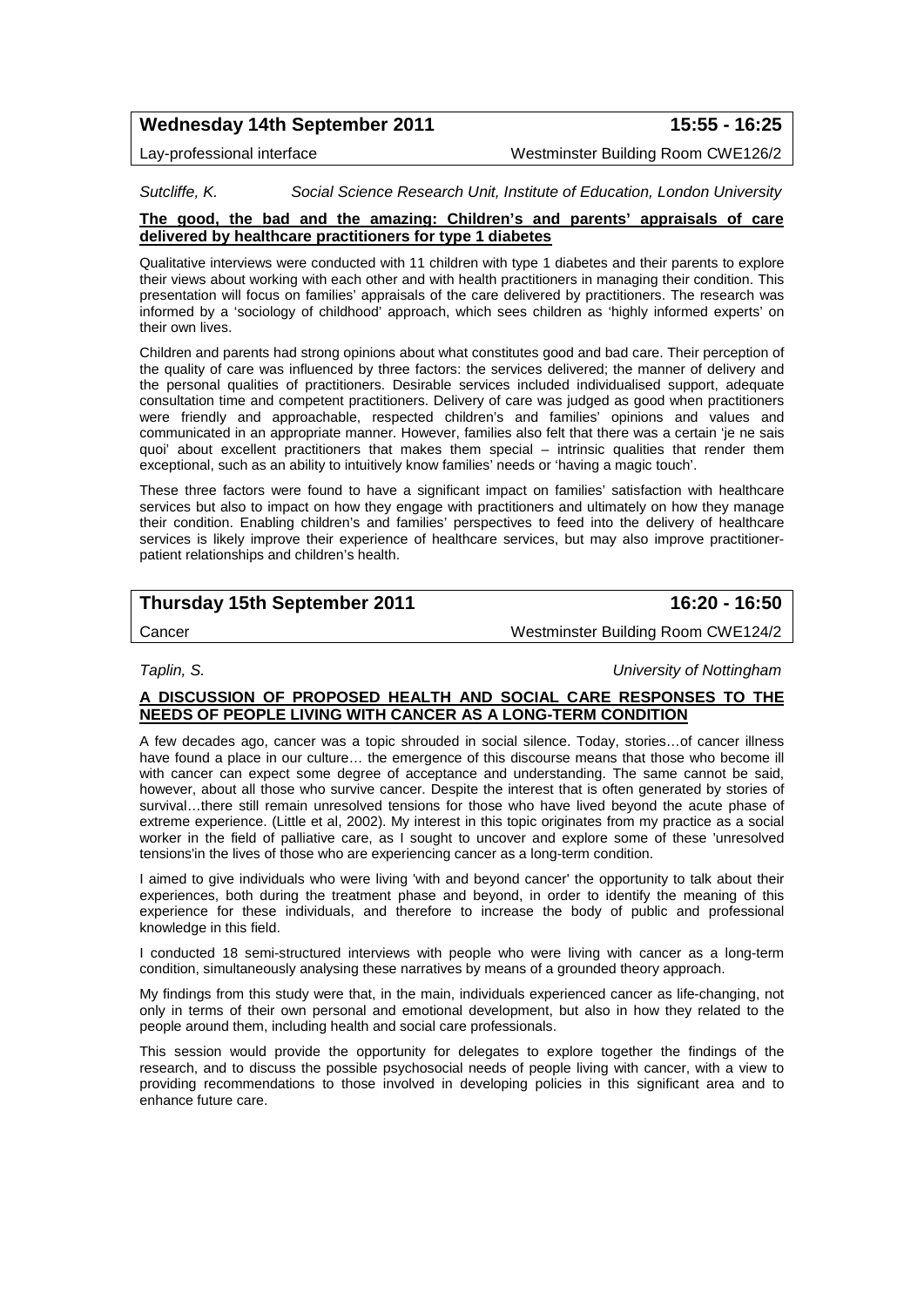**Thursday 15th September 2011 14:00 - 14:30**

Randomised Controlled Trials & Patient Public Health Westminster Building Room CWE126/2

*Tarrant, C., Dixon-Woods, M., Jackson, C., Kenyon, S. University of Leicester*

### **"At the time I never thought that I was taking a risk": the impact of feedback about adverse trial outcomes on views about trial participation.**

Despite frequent calls to regard feedback of clinical trial results to participants as an ethical obligation, the question of how to provide results remains poorly addressed. We provide an account of participants' responses to receiving carefully designed feedback about a trial that made a potentially distressing discovery.

We conducted semi structured interviews with 38 women who took part in a trial of antibiotics in suspected pre-term labour (the ORACLE trial). A long-term follow up study of children born to these women, at 7 years of age, had identified an increased risk of cerebral palsy and functioning problems in some groups. We explore how women interpret, reflect upon and reconstruct their decision to take part, in the light of these results.

Earlier qualitative work with ORACLE participants, conducted before these long-term outcomes were known, found that women's decisions to participate were motivated primarily by the possibility of an improved outcome for their pregnancy. Women relied on trust in health professionals and in medical research to assure them that they would not be exposed to risk. In the light of these new findings, some women felt that they had been misled about the possibility of harm, and questioned whether their trust had been misplaced. Some women also questioned the extent to which they had been able to give 'informed' consent given their vulnerability at the time of recruitment. The implications of these findings for the recruitment of trial participants to trials will be discussed.

# **Wednesday 14th September 2011 13:00 - 13:30**

Health Service Delivery Westminster Building Room CWE125/1

*Taylor, L. University of Stirling*

### **The Impact of New Public Management Approaches on Working Relationships within an NHS Hospital in Scotland**

Western governments face increasing demands to achieve both cost efficiency and responsiveness in their public services leading to radical and challenging transformations. Following the imposition of New Public Management (NPM) approaches within England, it is argued that similar elements of NPM can be also seen within Scottish healthcare, despite policy divergences following devolution. This paper considers the influence of NPM on Scottish frontline nursing staff in their work. It explores the ways in which managerial practices have shaped the working relationships, interactions, and knowledgeexchange between managers, staff and patients and the ability of staff to carry out nursing duties. Based on thirty-one qualitative interviews with front-line nursing staff in an inner city hospital in Scotland, this paper presents initial findings in relation to nurses' views of management and management structures. It suggests that the nurses believe management have little awareness of how policies affect nursing care. Nursing staff emphasise that the deluge of policies, audits and targets are removing them from their core tasks and that regulation and accountability are leading to defensive practice. Further to this, the findings highlight high levels of micro-management, self surveillance, control and the regulation of the frontline nursing staff which has lead to tensions both between nursing staff and managers, but also with patients. Staff are increasingly frustrated with their working conditions and this does not look set to change any time soon.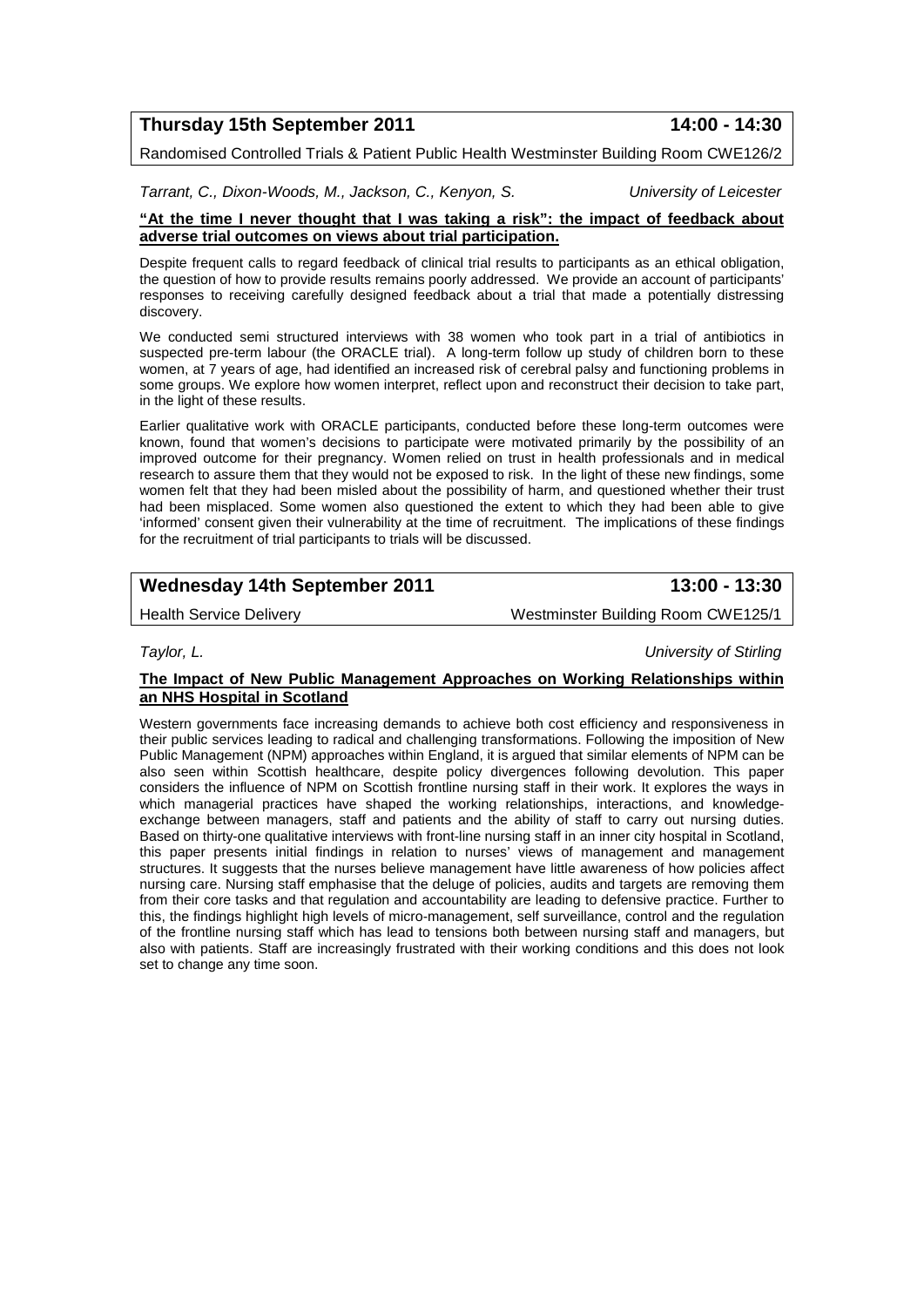## **Wednesday 14th September 2011 14:45 - 15:15**

Autism Westminster Building Room CWE126/2

*Thackray, L. University of Sussex*

### **"Life's as hard as you want to make it" – exploring conflict in Special Educational Needs**

The Special Educations Needs (SEN) system is a major provider of support to children and young people with SEN and/or disability. Although SEN policy focuses on partnership, the system is described as adversarial in many recent government documents. The use of militaristic language and the metaphor of fight/struggle is reported in the academic literature and found in publications aimed at more general audiences. Despite the frequency of this terminology, there appear to be few attempts to explain why a system developed around a policy of partnership is so pugilistic.

My doctoral research focuses on the meaning and usage of the struggle/fight metaphor in a sub-set of the SEN domain, that concerned with children and young people diagnosed with Aspergers Syndrome (AS) or High Functioning Autism (HFA). Although AS and HFA are sometimes referred to as milder forms of autism, it has been suggested that they should be regarded as different ways of functioning rather than as disabilities. However children with these conditions can experience difficulty in daily living and often require a formal medical diagnosis in order to access support.

This presentation uses a case study approach to explore the experience of navigating the SEN system for families with children with AS or HFA. The fight/struggle metaphor is discussed in relation to accessing health, education and social care services. It is suggested that the system is adversarial, not only in practice, but in the way it is structured and the foundations it is built on.

# **Thursday 15th September 2011 14:00 - 14:30**

Professions Westminster Building Room CWE125/2

*Timmons, S., Hobson-West, P. University of Nottingham*

## **The sociology of the veterinary medicine profession: Exploring the similarities and differences with human healthcare**

The study of veterinary medicine presents a variety of interesting challenges to the sociology of health care professions. To date, it has largely been neglected by sociologists, despite being a high-status profession with extremely competitive entry, and a major role in protecting animals and humans through bio-security. Vets themselves see medicine as the profession closest to their own, and model many of their activities on medicine. Unlike most of the health care professions vets appear to have little in the way of threats from competing occupational groups. A high degree of occupational closure has been in place in the UK since 1881, with, for instance, veterinary nurses being completely under the control of the Royal College of Veterinary Surgeons, the regulatory body for vets.

Perhaps the most intriguing issue is veterinary medicine's relationship with the state. While all other professions, especially in health care, have seen greater regulation and control in the last 40 years, the vets appear to have been left alone. The fact that the current legislation governing vets dates back to 1966 is evidence of this, with a review of this Act being considered, but rejected by the government recently. In this paper we will present an analysis of why veterinary medicine appears to have been able to survive in this 'unreformed' position for so long. We will also draw conclusions about what this means for the sociology of the health care professions more generally, and for our understanding of the relationship between medicine and the state.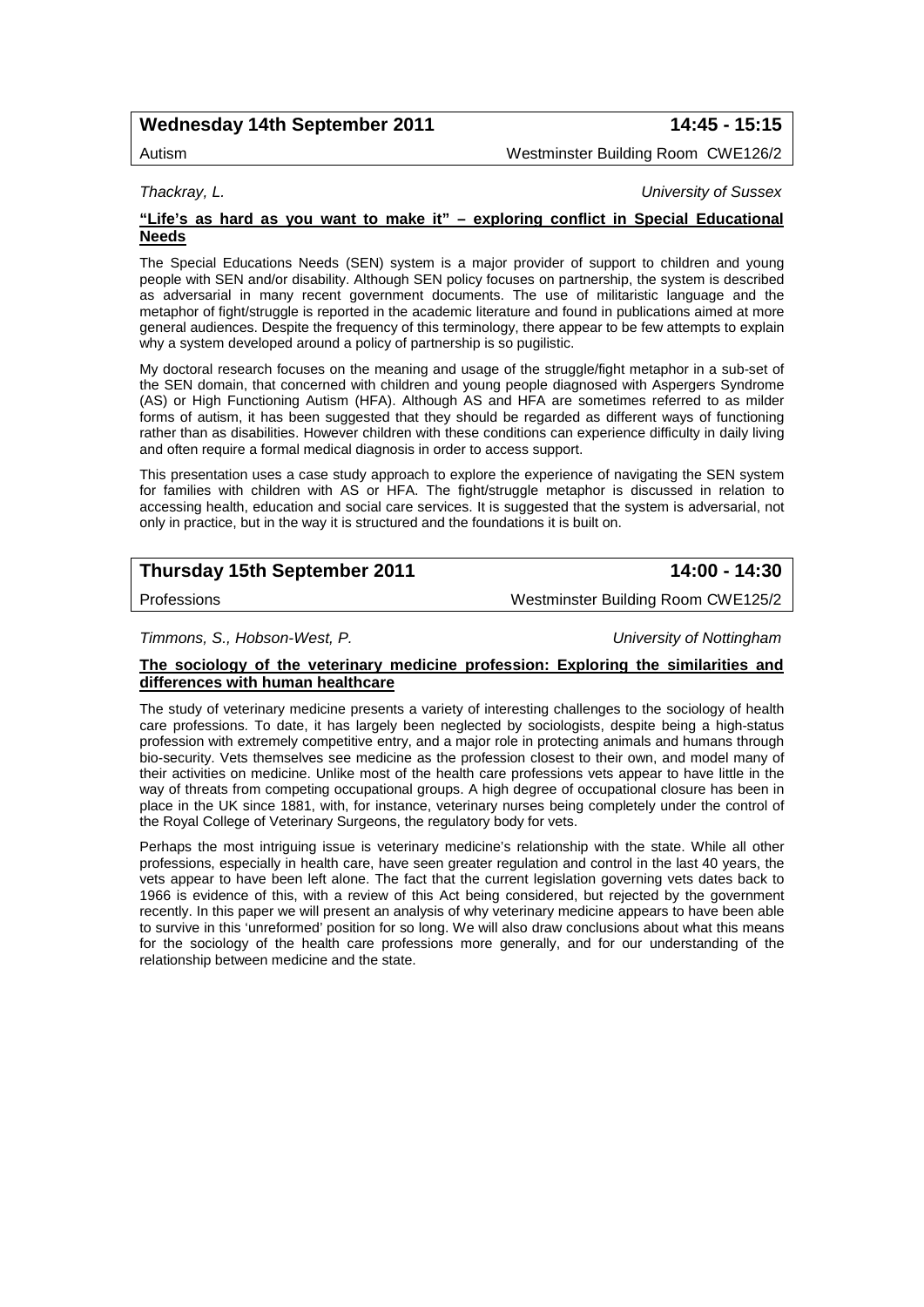# **Wednesday 14th September 2011 13:35 - 14:05**

Experirnces of Health & Illness Westminster Building Room CWE126/1

*Trusson, D. University of Nottingham*

### **On the Borderline: Womens Experiences After Treatment for ESBC/DCIS**

It is well-known that illness can disrupt lives and identities but less is known about the period when active treatment has ended and yet patients cannot be said to be 'cured'. Taking as its starting point Bury's (1982) concept of illness as a biographical disruption, this paper argues that disruption does not end with the completion of acute treatment. I will describe my ongoing research which considers the transition from patient to a liminal state, on the borderline of health and illness; a disruption that is poorly understood in medical and academic terms.

23 women who have undergone treatment for early-stage breast cancer (ESBC) or ductal carcinoma in situ (DCIS), were interviewed using feminist methodology and a narrative approach. Preliminary findings suggest that women continue to experience themselves and their lives as disrupted as the effects of treatment become embodied reminders of their experience, and both current and potential relationships are affected.

Societal expectations of behaviour and an impetus to 'move on' comes not only with the completion of treatment but reflects the current push towards happiness in society generally (Ahmed 2010) and a 'pink positivity' within breast cancer culture in particular (Ehrenreich, 2009). Women may experience this as oppressive when trying to come to terms with a changed body they feel they can no longer trust, in a situation where they feel that the end of active treatment has coincided with the withdrawal of social support.

# **Thursday 15th September 2011 15:10 - 15:40**

Mental Health Westminster Building Room CWE124/1

*Tubaro, P., Casilli, A.A. University of Greenwich*

#### **Problematizing pro-ana: a study of eating disorders on the web**

In the last decade, the escalating number of personal websites, blogs and discussion forums appealing to persons with anorexia nervosa and bulimia nervosa ("ana" and "mia" in web parlance) have puzzled both health practitioners and policy makers. While offering emotional and practical support to persons living with eating disorder, these online communities sometimes grow into pro-ana or pro-mia advocacy groups employing distinctive rhetorics revolving around self-determination and empowerment motives.

Our study focusses on the role of computer-mediated communication networks in the spread and maintenance of eating disorders. We have fielded an interactive survey inviting users of Frenchlanguage pro-ana/mia websites to provide information about their personal networks and their healthadvice network, together with questions on their eating behaviours and IT usage. To gain a better insight into the subjects' relational structures and health behaviours, in-depth interviews have also been conducted.

The paper presents the first results of the analysis. The response rate has been encouraging, mostly from women, 22 years old on average, geographically evenly distributed, and with a wide range of eating disorders. Online networks seem however to provide substitute for follow-up therapies or to compensate for inadequate treatments. Sizeable overlaps between online and offline social graphs are visible, online ones making for a complementary social structure. More interestingly, resort to online or offline ties for support depends on the stage of advancement of the disorder and the level and type of care received.

Public health implications are discussed.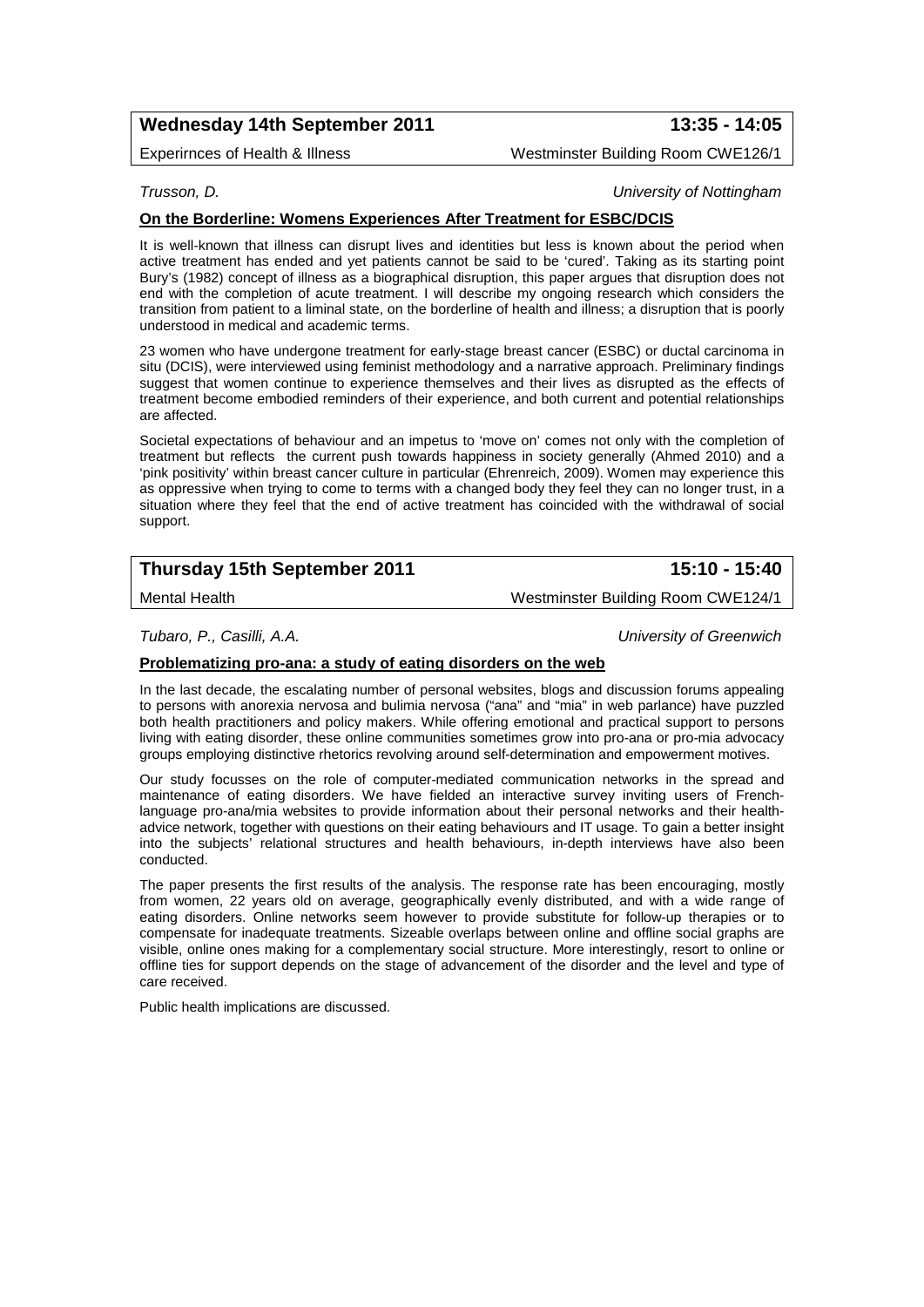## **Friday 16th September 2011 11:20 - 11:50**

Death & Dying **Network** Westminster Building Room CWE124/2

### **Questioning Identity:**

## **Personal Connections with Alzheimer's Disease**

QUESTIONING IDENTITY

Personal connections with Alzheimer's Disease

This paper has emerged from my experience over the last six years in taking 'time out' from my work as a researcher, with a PhD in Sociology, to care for my elderly parents. In that sense, it follows in the tradition of Julius Roth's (1963) classic, Timetables, in which he used his experience as a TB patient to explore the structuring of time in hospital careers.

The particular issue which I address is the way in which identities are challenged by perceptions of Alzheimer's Disease and dementias as forms of 'social death'.

My lived experience with my father strongly suggests that there is a very different paradigm within which people with Alzheimer's Disease and dementias can be perceived. This is one in which the emphasis is on maintaining 'connection' with the individual and the continuities within his/her social identity. This is an approach which is very much advocated within the work of cultural anthropologist, Dr. Phil Stafford of the Center for Aging and Community in Indiana as well as by Memory Bridge Foundation, founded in the US in 2004.

Within this paradigm, Alzheimer's Disease and dementia are not viewed as an 'ending' and the focus is on the capacity of people with Alzheimer's Disease and related dementias to maintain emotionally meaningful relationships. Taking this approach, identities remain intact but what alter are modes of communication. Thus, 'father' and 'daughter' may communicate using social 'memory bridges' such as poetry, music, photography, food, and touch, as well as 'conversation.'

## **Thursday 15th September 2011 10:10 - 10:40**

Science Knowledge & Medicine Westminster Building Room CWE218

*Tutton, R. Lancaster University*

**A history of futures in personalized medicine**

In the first decade of the twenty-first century, personalized medicine became a powerful vision of how medicine should be practiced in the near future. Its advocates imagine significant changes to the way that drugs are developed by industry and prescribed to patients, to the early detection and prevention of disease, and to doctor-patient interaction. We might locate the rise of personalized medicine within a broader trend of 'biomedicalization' (Clarke et al 2010) that entails both the stratification of patients and the customization of prevention, diagnosis and therapy. As sociologists have argued, today's future expectations are prefigured through a long history of events, material practices and 'past futures'. Personalized medicine is no different: while visions of a future personalized medicine are defined in opposition to the past, these visions are also prefigured by previous discourses of personalization in medicine. The paper focuses on the 'person-as-patient' initiative in the early twentieth century that was a response to the perception of medicine becoming a 'high tech' and impersonal science that neglected the 'art' of clinical practice and failed to properly take account of the social determinants of health and disease. For advocates of this perspective, individual variability repudiated the idea that medicine could be predicated entirely on a scientific basis. Clinical practice required an 'artistic' as opposed to a 'scientific' mode of thought and practice. Drawing on this account, the paper discusses how visions of personalizing medicine have changed over time in relation to ongoing epistemic contestations between laboratory and clinical medicine.

*Tubridy, J. Independent Consultant*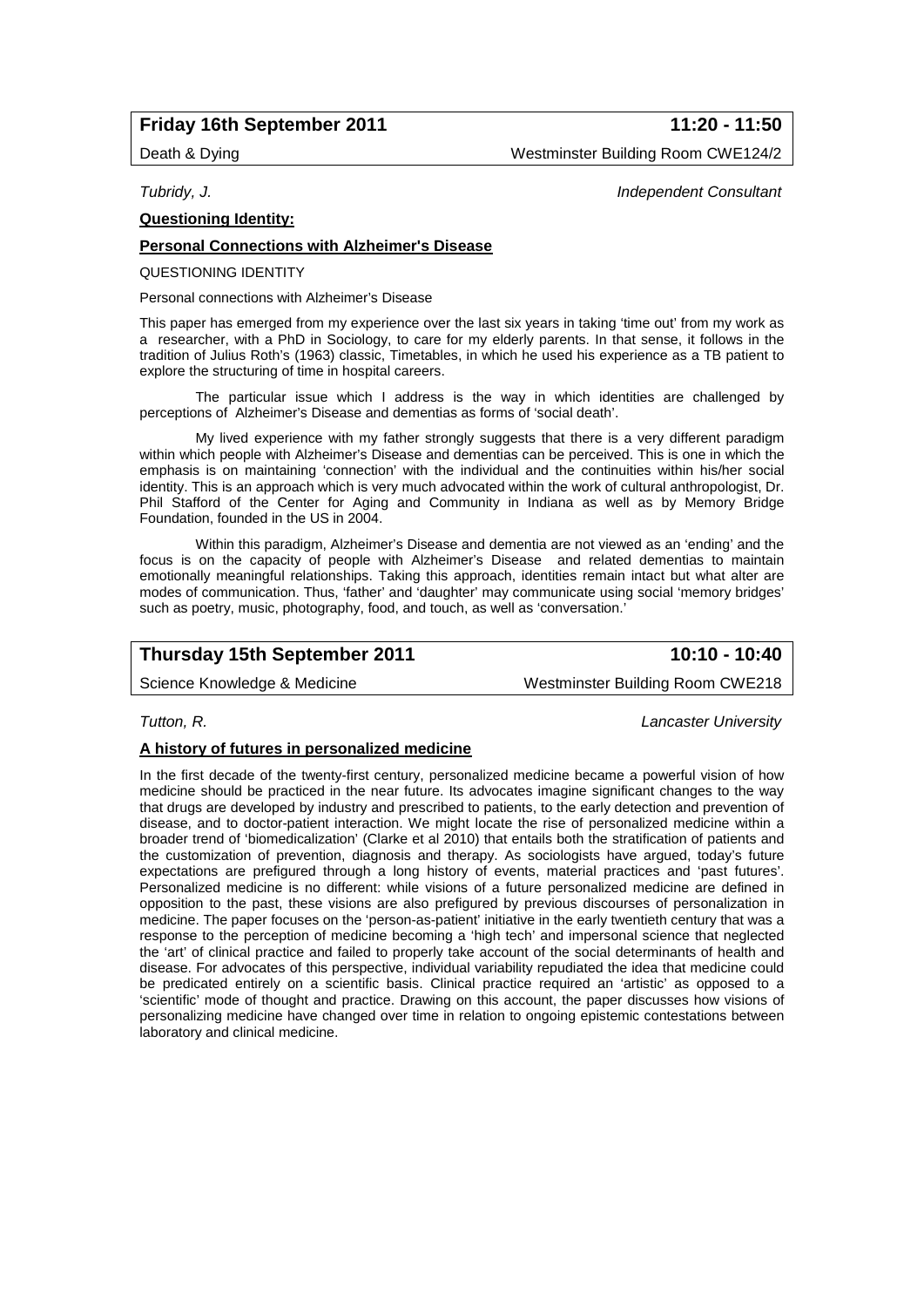# **Wednesday 14th September 2011 16:30 - 17:00**

Science Knowledge & Medicine New York Westminster Building Room CWE018

*Wagner, E. Johannes Gutenberg-Universität Mainz*

## **Healthcare Ethics Committees as Emotional Self-Government**

This paper shows how the critique of the physician and medical decision making in Health Care Ethics Committees in Germany operates in the modus of emotions and not in the modus of better knowledge and arguments. The critical talk in these committees takes the shape of feelings instead of better arguments. This is not only the case in the critical talk of medical lay participants of the committees. In their case this kind of emotional turn would certainly be expectable. The astonishing thing is that the physician himself seems to apologize for his medical expertise and turns over to emotional communication as a committee-member. This seems to contradict the way in which Sociology traditionally conceptualizes the practice of critique and public discourse. For Habermas it is the better argument and the justified reason which generates critique and public discourse. It is the constriction to the monolithic Reason which Habermas sees emerging in public debate. The critical medical discourse in German Healthcare Ethics Committees instead multiplies the way critique on medical decision making can be gained and produces diverse speakers who can not be restricted to the one Reason Habermas sees emerge. Thus ethical participation democratizes the modus in which medical decision making has traditionally operate: the modus of the better reason. The paper shows this finding on the basis of interviews with participants of for healthcare-ethics-committees in Germany and ethnographic protocols of committee-meetings. The findings are the result of a triannual research project financed by the German Research Foundation (DFG).

# **Thursday 15th September 2011 15:10 - 15:40**

Gender **Gender** Westminster Building Room CWE125/1

*Wahaj, Z. University of Glasgow*

### **"But I am not an 'ordinary' widow": Lives of HIV infected widows in Pakistan**

AIDS is a disease of promiscuity in the collectivist society of Pakistan. It therefore demands complete secrecy even from the wider kin. In the event of an HIV infected widow whose husband's HIV status was kept in secrecy till his death and even after that, she is left with to carry the burden of the disease, and its secrecy. This makes her experience of living as a widow with HIV even more complex. This paper is based on the interviews that I carried out with HIV infected widows. These women were young widows of Gulf migrant workers, and had remained married for an average of three weeks to four years. Findings show that these widows see themselves as different from an 'ordinary' widow because of an added layer of HIV to their widowed status. The narratives of these women show that due to the maintenance of secrecy, they are afraid of remarrying since their remarriage would threaten the maintenance of the secrecy of the disease, they fear the loss of sympathy from other women and therefore cannot share their 'real' grief of living as HIV infected widow with other women, and they fear becoming a source of bringing dishonor to their natal families in the event of leakage of the secrecy of their HIV infected status.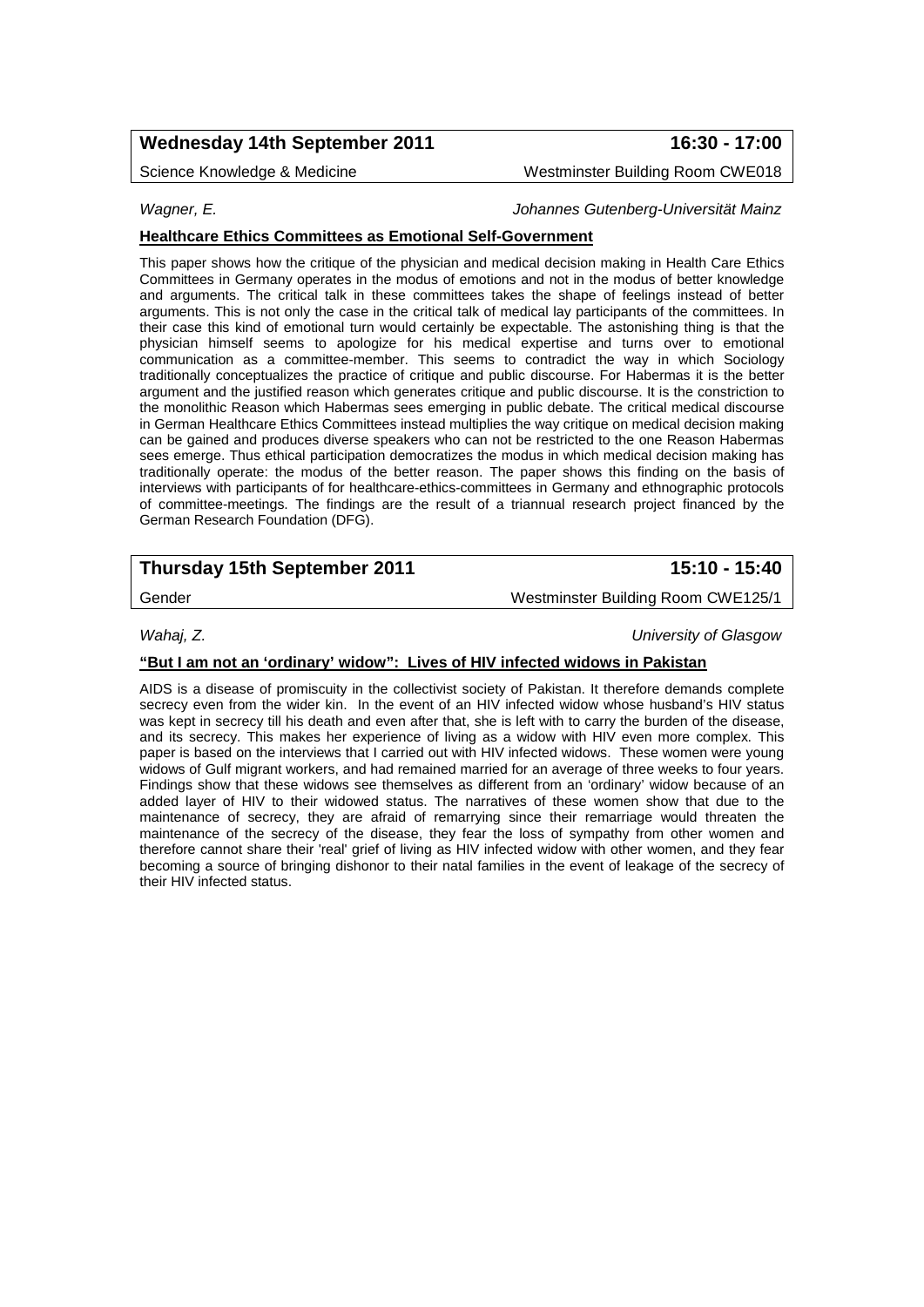## **Wednesday 14th September 2011 15:20 - 15:50**

Tissues/Blood Westminster Building Room CWE017

*Waldby, C. University of Sydney*

#### **Deliberation and preservation: the role of tissue banking in the decision to donate eggs and embryos for stem cell research**

This paper will draw on data from two studies: one by Waldby and colleagues which asked women in fertility treatment about their preparedness to donate oöcytes and embryos for stem cell research; and one by Ehrich, Williams and colleagues (2010) which compared willingness to donate fresh or frozen embryos to stem cell research. In the first study, ART patients were distinctly unwilling to donate oöcytes, and in the second, patients were equally unwilling to donate fresh embryos. However both study groups were willing to donate frozen embryos after their fertility treatment had terminated. I argue that this pattern of willingness and unwillingness to donate point to the decisive role that cryopreservation plays in patient deliberation in this area. The ability to bank tissues creates a capacity to both defer and rationally apportion reproductive potential. Hence it creates a margin for deliberation which is not present in the case of fresh embryo or oöcyte donation. While much bioethical inquiry focuses on the ontological or religious value of reproductive tissues as the decisive factor in donor preference, it is evident from these studies that the pragmatics of tissue storage trump these considerations in shaping potential donors preparedness to give. While the oöcyte donation group demonstrated an entirely instrumental valuing of their oöcytes, simply the means to an end, and both groups demonstrated an appreciation of the special status of the embryo as the beginning of human life, it was in fact the capacity to bank tissue or not that determined preparedness to donate them to stem cell research.

# **Friday 16th September 2011 10:45 - 11:15**

Maternity/Reproduction Maternity/Reproduction Messenger Messential Messential Messential Messential Messential

### **Mechanistic versus Natural Body imagery in the Context of Contraceptive use**

The images and metaphors that we use to comprehend the physical and social world around us shape our understanding of that world. Although prominent in sociological research into health and illness, this social and linguistic understanding of our actions has been largely neglected in clinical practice. This research looks at the images used by contraceptive users to communicate their ideas about their own bodies and considers how these images interact with biomedical body imagery. Sixteen women and eighteen men were interviewed about attitudes to the body and about contraceptive experience. Interview analysis was undertaken based on an Interpretive Phenomenological Approach. This paper discusses one of the five overarching themes which emerged from the data, that of the 'mechanistic versus natural' image of the body. There is considerable dissonance between the mechanistic body image presented by biomedical discourse and the 'natural' body image drawn upon by some lay users of contraception. It suggests that this dissonance may inhibit successful communication between clinicians and lay users of contraception. Furthermore those users of contraception who draw upon a 'natural' body image in this research expressed particular discomfort with the concept of hormonal contraception. For a minority of women hormonal methods may present such obstacles in terms of self and bodily definition, that they are not used consistently or effectively. If clinicians were able to identify patients who draw upon a 'natural' body image, they might empower such patients by discussing and emphasising non-hormonal contraceptive methods, if hormonal methods seemed unacceptable.

# *Walker, S. Anglia Ruskin University*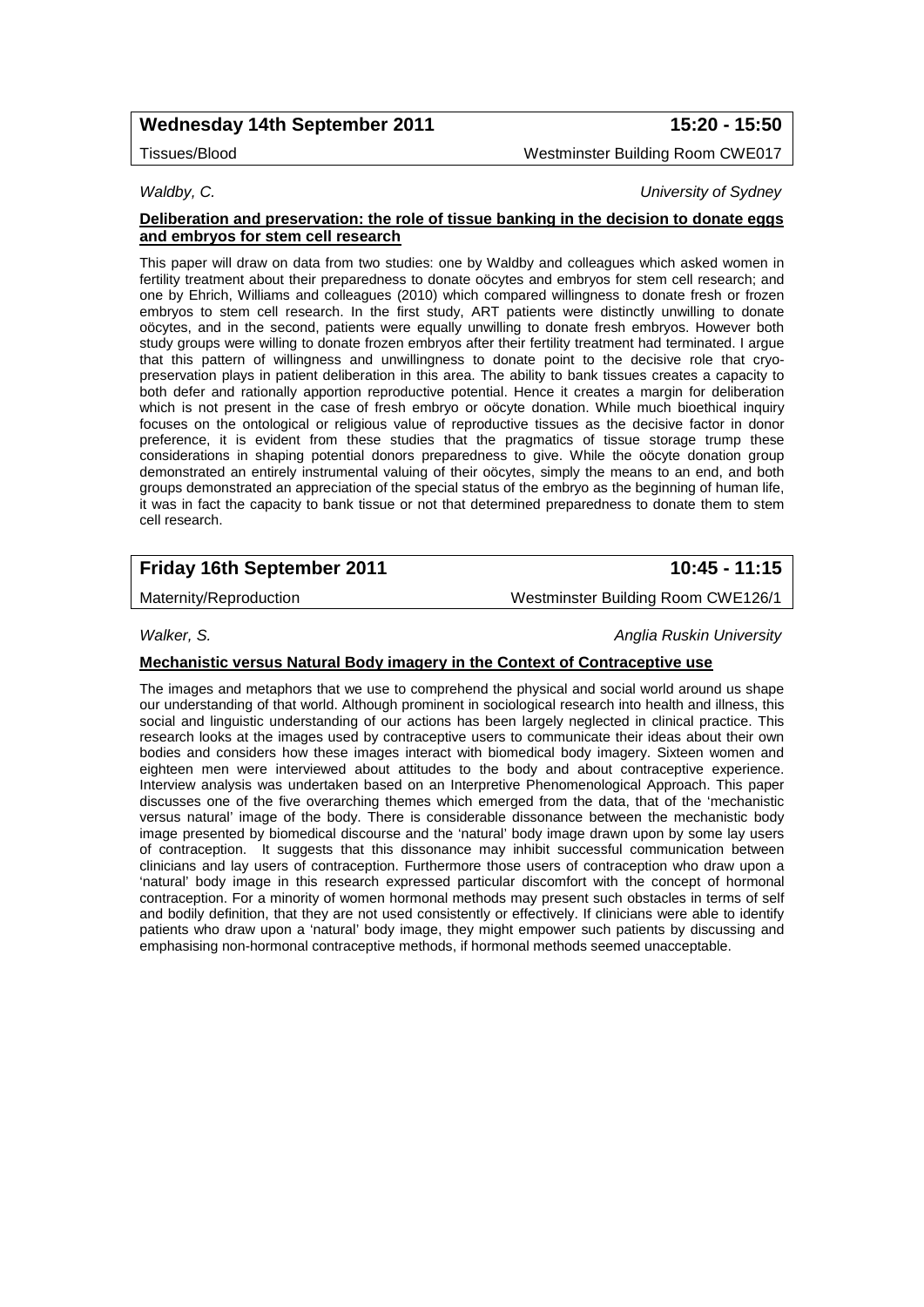## **Wednesday 14th September 2011 15:20 - 15:50**

Experirnces of Health & Illness Westminster Building Room CWE126/1

*Walker, L., Price, E. University of Hull*

### **Transitions to Illness: The Early Stages of SLE**

This paper reports on preliminary findings from a qualitative study that explores the lived experience of chronic illness, specifically Systemic Lupus Erythematosus (SLE). SLE has received limited attention in the sociological literature, despite there being some 50 000 people diagnosed with the condition in the UK. It is a condition that has the potential to disrupt normative life expectations and this research explores the transition to an illness identity. This is a qualitative study organised into three phases. The first is an on-line research blog established for the project where participants were asked to respond to five discussion threads. The second includes narrative interviews with people diagnosed with SLE and the final phase involves interviews with health and social care professionals. In this paper we will present our findings from phase one. We will focus specifically on our respondents' accounts of their early symptoms of SLE and their experiences of acquiring a diagnosis. In this research we explore our respondents' 'transition to illness' – this paper charts the early stage of this journey which appears to characterised by continual drift and transition between heath and illness; legitimacy and illegitimacy, fear and doubt.

# **Thursday 15th September 2011 16:55 - 17:25**

Mental Health Westminster Building Room CWE124/1

*Ward, J., Bailey, D. Durham University*

#### **Improving outcomes for women who self-injure using an action research approach in a women's prison**

The prison setting provides both a custodial and a clinical environment and prison staff of all disciplines are required to meet a range of clinical needs including those relating to mental health and self-harm. Due to the custodial nature of the environment however many of the initiatives that have become part of the clinical culture, such as service user involvement, have not been realised in prisons. This has lead to the Sainsbury Centre to highlight that service user involvement in the prison system is still in its infancy. This paper outlines an research project which utilises an action research approach, engaging both the staff and women who use self-injury, in an English prison. Both staff and women identify gaps in therapeutic interventions and opportunities for the development of services in prison. Recommendations for improvements included more meaningful activity, increased equivalence of care through access to self-care items, accessible staff training and targeted support of staff dealing with selfinjury. The findings also suggest that women in custody are enthusiastic to participate in action research, a little used methodology in the prison setting. They have insightful experience to offer in improving care outcomes and the associated benefits of this collaborative approach are discussed.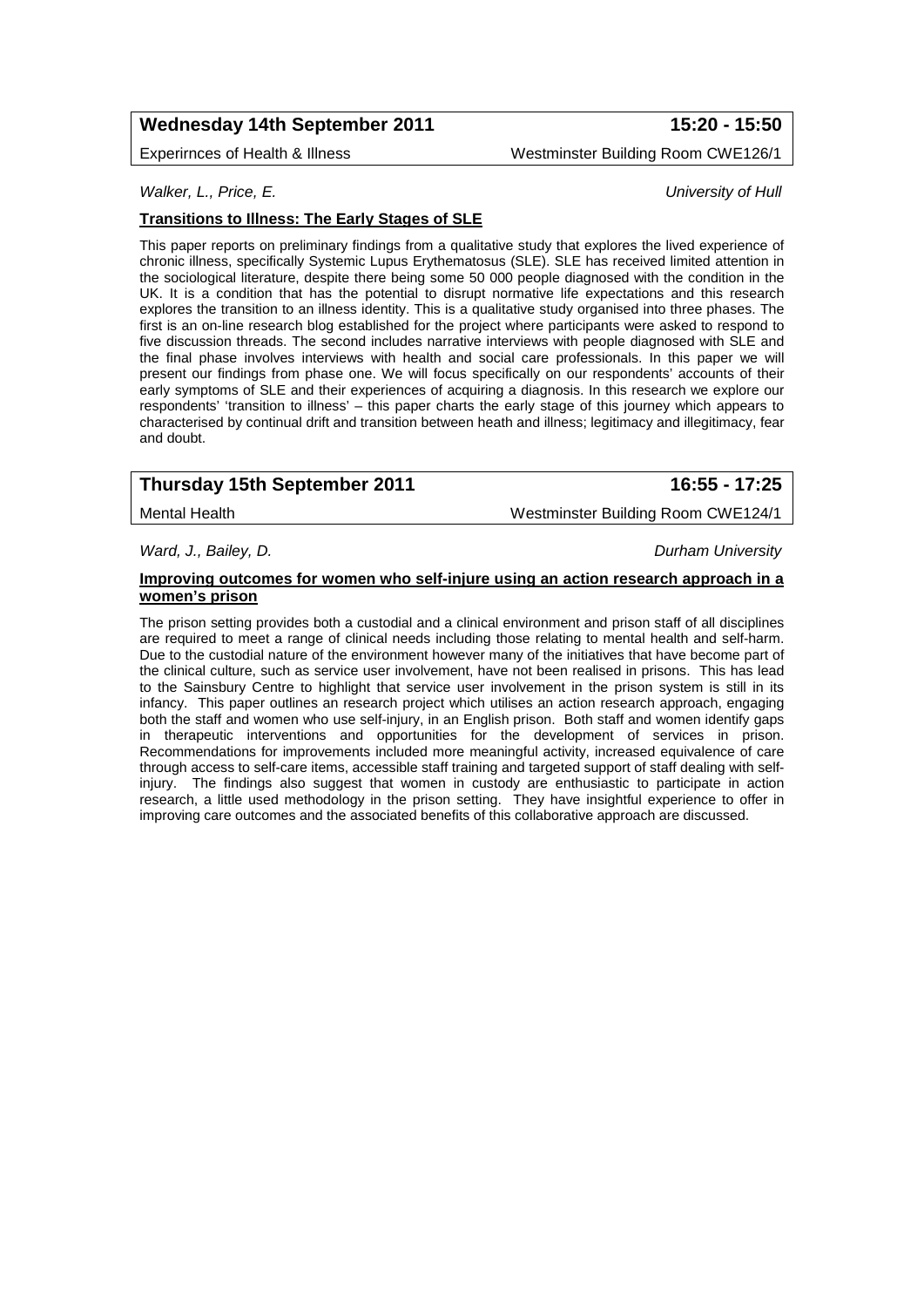# **Thursday 15th September 2011 16:20 - 16:50**

### Health Policy Westminster Building Room CWE018

### *Waring, Justin J. Bishop, S. University of Nottingham*

#### **McDonaldisation or Restratfication: new modes of medical control within a 'liberated' health economy?**

This paper contributes to and makes connections between theories related to the bureaucratization and the re-stratification of medicine. Taking as its focus plans to 'liberate' the UK National Health Service through diversifying and pluralising the mixed economy of care, it draws on the recent experience of Independent Sector Treatment Centres to explore how contemporary reforms might impact on the control of medical work. Within these private sector providers the research finds, on the one hand, enhanced standardisation and rationalisation of medical work through the use of more commercial and protocol-driven pathways that tightly specify clinical roles and responsibilities. These subject medical work to increased forms of bureaucratisation, coupled with enhanced management legitimacy to influence both the content and context of practice. On the other hand, the study finds evidence of restratification as doctors assume leadership roles within these private sector providers. These 'elites' are active in the application of protocols to direct and control colleagues performance. The findings suggest the creeping McDonaldization of medicine through pressures to deliver a commercially-viable business and customer service. Unlike those assuming leadership roles, however, the clinicians most clearly subject to such bureaucratic control tended to occupy perceived 'low status' positions in terms speciality, nationality and years of service. Moreover, those acquiring leadership roles were also found to more often be shareholders or directors within the parent companies or subsidiaries of the private healthcare providers. Like those in General Practice, this might suggest a new form of 'commercial restratification' within hospital medicine.

# **Wednesday 14th September 2011 16:30 - 17:00**

Lay-professional interface Westminster Building Room CWE126/2

*Warr, D. University of Melbourne*

#### **'A lot of the things we do … people wouldn't recognise as health promotion': health promotion in settings of neighbourhood disadvantage.**

Health promotion is a profoundly social science: the science of clinical practice and the application of evidence-based medicine to improve population health; and an engagement with socially-situated subjects via techniques including community engagement and development and partnership building. The latter is particularly important for working with the most disadvantaged populations. This presentation explores tensions that are being generated between the science and practice of health promotion. The tensions involve, on one hand, the increasing professionalisation of health promotion as a specialised set of activities and technical knowledge for disseminating health information, and emancipatory struggles for broad-based goals of equality, which include but are not confined to health equalities. This latter approach targets the social factors that contribute to health inequalities and emphases goals of community empowerment through community development. I explore these tensions in qualitative data that were gathered from health promotion workers and lay community members involved in an area-based initiative that included aims to reduce health inequalities associated with socio-economic disadvantage. The findings revealed two distinctive approaches to community engagement for health promotion which are characterised as 'procedural' and 'cooperative'. Procedural approaches maintained clear differentiation between lay communities and professionals, imposed predefined channels for community input, relied on 'off the shelf' health promotion packages, suggested limited insights into the constraints of people's circumstances, and placed strong emphasis on developing horizontal professional partnerships with other service providers. In contrast, cooperative processes were grounded in empathetic understanding of the impact of socio-economic and other disadvantages on everyday life, inclusive approaches to partnership-building, and focussed on developing ground-up, locally-relevant health promotion initiatives. The findings explore the characteristics, opportunities, challenges and implications of these approaches and build evidence for the benefits of cooperative approaches for promoting meaningful community involvement and empowerment, improved health outcomes in disadvantaged communities and enhancing staff satisfaction and success in health promotion initiatives.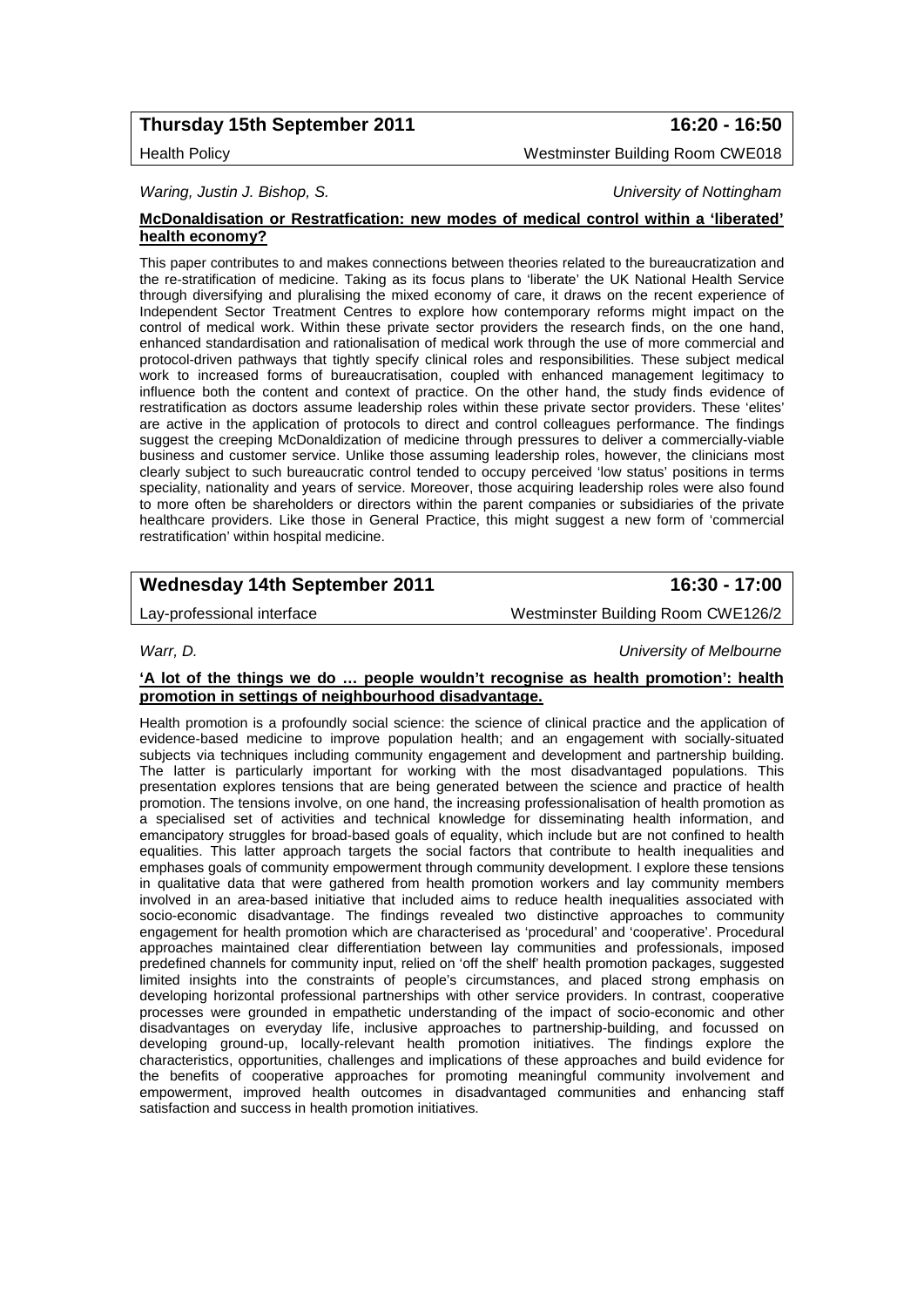# **Thursday 15th September 2011 14:35 - 15:05**

Mental Health Westminster Building Room CWE124/1

*Watermeyer, R. Cardiff University*

### **Empathic understanding through creative interactions: Making meaning of mental health in public art galleries.**

This paper is based upon a series of ethnographic observations conducted at one of the UK's largest public modern art galleries with patients from an acute mental health ward. It charts the experiences of patient participants as they navigate the spaces of the gallery; interweave with other public patrons; and fashion expressions of meaning from the various installations and exhibits.

Discussion considers how patients with their carers and gallery curators, used the public spaces of the art gallery and its objects to rearticulate a sense of self-identity less controlled or dominated by their psychopathology; and extracted and assembled a highly personalized, emotional and often critical biographical narrative through creative abstraction - using the art work as an orienteering/translation device inducing empathic understandings of their mental health and its impact in framing their social subjectivities and role as public citizens.

Forms of aesthetic abstraction were therefore mobilized to unpack, demythologize and destigmatize the complexity of patients' mental health issues, providing a communicative channel to 'rationalize' aspects of their behaviour self-identified as 'irrational' or aberrant yet reflected as a normative dimension of their being members of an integrated public. In other words, the abstract and public qualities of the gallery were studied for their potential in generating a secure and therapeutic space for personal catharsis and 'momentary-epiphanies', which were collectively engineered, yet individually conceived. Finally, these sessions were considered for their prospect as learning events, especially where gallery practice might be transported back to positive effect on the ward.

# **Thursday 15th September 2011 11:20 - 11:50**

Lay-professional interface Westminster Building Room CWE126/1

*Watts, J. The Open University*

## **Exploring the working role of hospice volunteers**

Volunteering is now a regular feature of health and social care service provision with volunteers working in diverse contexts such as day care centres, 'after school' clubs, hospitals and hospices. The promotion of the idea of an active civil society by successive UK governments has led to the professionalisation of some voluntary work as the product of a partnership between the voluntary sector, government and business. More standardised working practices and semi-formalised aspects of voluntary work have changed the experience of volunteering because, as Morrison (2000: 109) argues, 'there is a particular and very significant tension between a professionalised managerial approach and a more traditional volunteering ethos'. Volunteers have a well-established place in palliative care, particularly in the hospice setting. Using a case study approach, this paper discusses the diverse roles of volunteers in palliative care highlighting the increasing importance of their work to the successful delivery of hospice services. Issues such as volunteer motivation, training, support, accountability and ethical concerns regarding establishing and maintaining boundaries, are considered. Evidence from the case study suggests that 'being valued on a professional level' and 'doing something useful' are key motivating factors. The emotional burden of this volunteer work is explored and points to the need to establish personal and social boundaries to help maintain resilience in this sensitive care setting. Whilst there is a high level of commitment by volunteers to the work of hospice, evidence points to the need to nurture these contributions that cannot be taken for granted.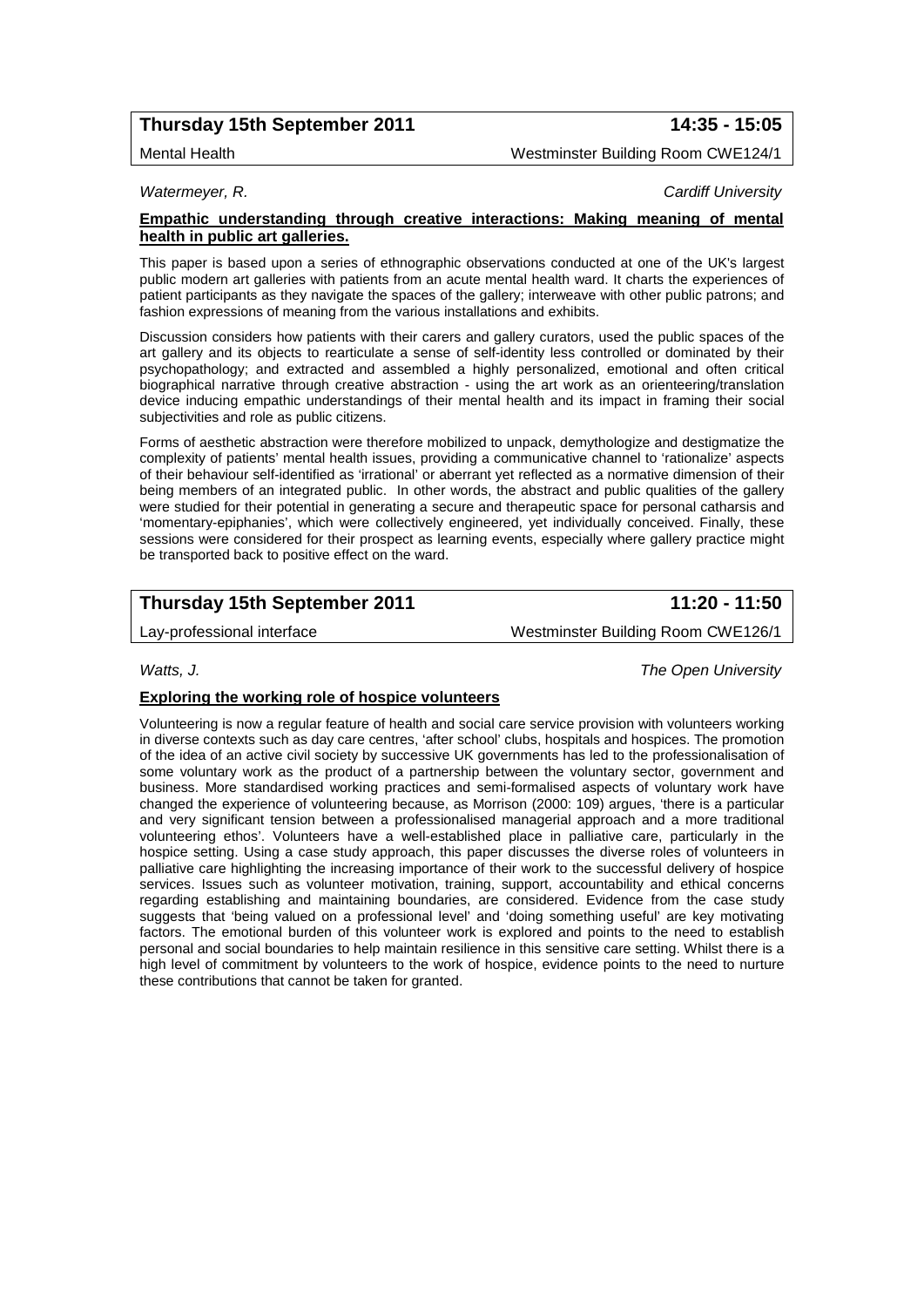# **Thursday 15th September 2011 16:55 - 17:25**

*Weaver, S. J., Martin, G. University of Leicester*

### **The influence and interplay of structure and agency in achieving medium term sustainability**

Offering early results on a qualitative, comparative case-study research project of four sites in which novel ways of delivering genetics services were developed, this paper will outline descriptions of structure and agency in interviewee accounts of developing, or failing to develop, a sustainable service. There is growing evidence on the challenges of introducing new ways of working into complex organisational environments such as the NHS. This considers the difficulties of achieving changes in professional bureaucracies infused with powerful institutional forces, and the interventions that can be developed in order to increase the likelihood that such changes are accepted by diverse stakeholder groups who determine success or failure. The four genetics services were developed as pilot initiatives funded by the Department of Health. The paper will account for the importance of structural constraints and facilitators, such as the national climate, local politics, accessible funding, and the existence of networks, alongside a discussion of the importance of individual agency, as exhibited in dynamic and charismatic personalities, original thinking, exceptional working practice, evidence collection and network building.

# **Friday 16th September 2011 10:10 - 10:40**

Pharmaceuticals Westminster Building Room CWE018

*Will, C. M., Weiner, K. University of Sussex*

#### **An Experiment in Self-Care: Practices of Preventive Health and Over-The-Counter Statins**

This paper offers an empirical assessment of a 'failed' policy experiment: the decision, in 2005, to reclassify low dose statins to make them available without prescription, i.e. over the (pharmacy) counter. Following limited uptake of the first licensed product, which resulted in its withdrawal in 2010, we present data from interviews with some of the rare people who did purchase it, and with people who accepted or rejected prescription statins for cardiovascular risk reduction in the same period, as well as commentary from pharmacists and other health care professionals. Drawing theoretically on recent work by Annemarie Mol, we explore the different identities for the statin user that emerge in these accounts, and the wider logics that inform everyday practices and technologies around monitoring and maintaining (heart) health, to consider the implications of this experiment for other attempts to promote the self-care agenda in the field of prevention.

Health Policy Westminster Building Room CWE018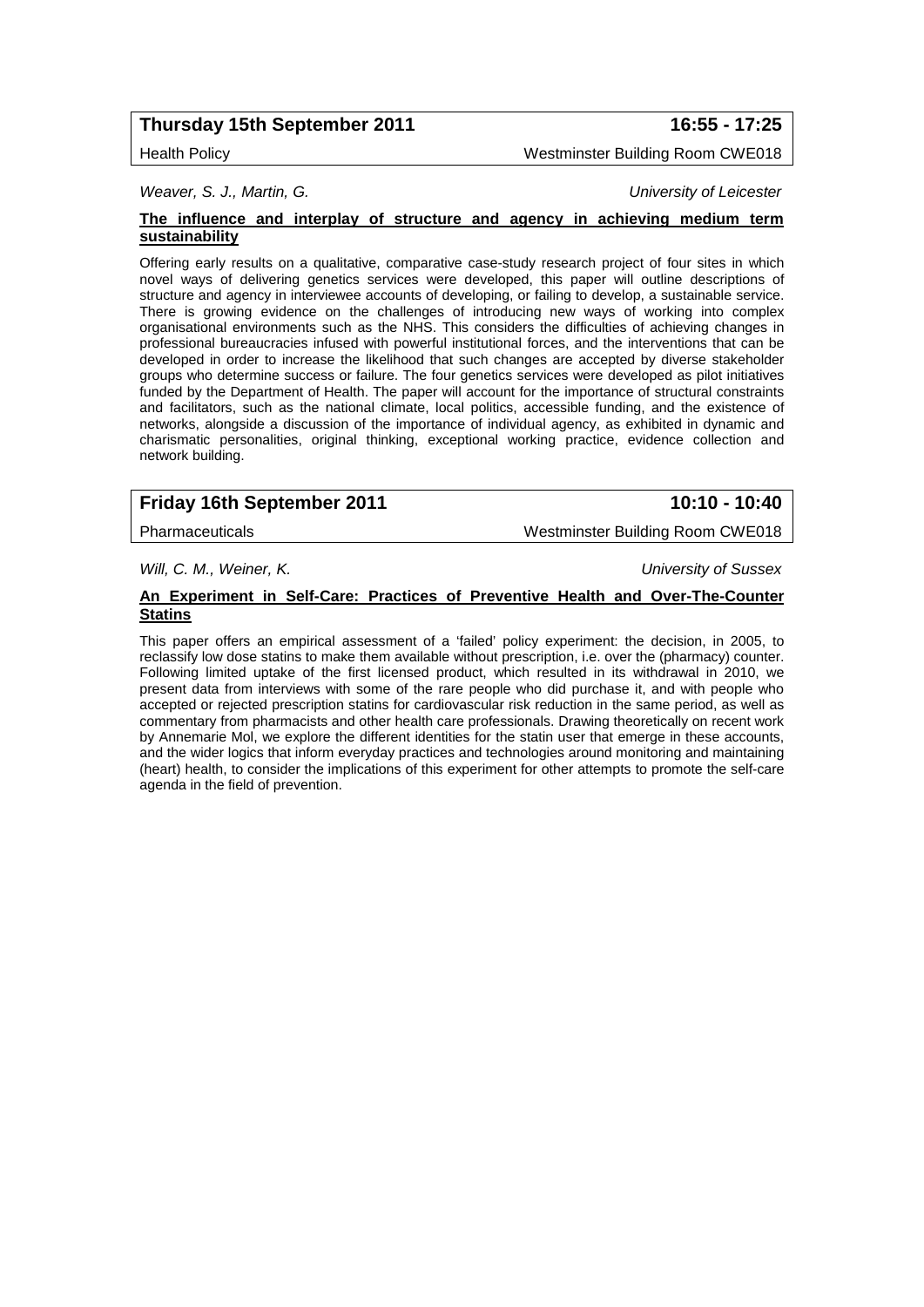## **Wednesday 14th September 2011 15:20 - 15:50**

Lifecourse - Repro & Child Westminster Building Room CWE124/1

### *Willis, R. London School of Hygiene and Tropical Medicine*

### **Good food and bad air: lay and professional perspectives on young children's health in indigenous Peruvian Achuar communities**

This paper explores how young children's health and well-being is created and sustained amongst Achuar communities in the Peruvian Amazon. It is based on a mixed methods ESRC/MRC funded PhD study of social and environmental determinants of indigenous children's health. Semi-structured interviews were conducted with 28 families and 30 local stakeholders in a remote rural case study area undergoing social and environmental change driven by extractive industry.

Amazonian discourses of child health and well-being draw on understandings of a child's body as the product of careful physical and social formation, derived from the cultural knowledge and appropriate social behaviour of parents and other community members. Failure to behave appropriately – through lack of knowledge, lack of consideration, or intervention of uncontrollable outside influences – contributes to children's' ill-being or illness symptoms. Among communities in this case study, this local belief system combines with evangelical Christian and western biomedical explanations to pattern explanations of young children's well-being. In contrast, local health professional's discourses of child health reflect international priorities in low-income settings; malnutrition, sanitation, infectious disease diagnosis and treatment.

Despite these differences in conceptual approach, both lay and professional groups identified food and protection from the environment as key to creating and maintaining young children's health and wellbeing. Less agreement was found regarding who holds responsibility for these factors and who has ability to control them. The implications of these different perspectives for health policy both in the case study area and for other isolated communities exposed to rapidly changing environments is explored.

## **Thursday 15th September 2011 10:10 - 10:40**

Diagnosis Westminster Building Room CWE126/2

*Woollven, M. ENS Lyon (GRS)*

### **Diagnosing dyslexia : a medical process ?**

The Diagnostic and Statistic Manual of Mental Disorders provides criteria for diagnosing "reading disorders", also referred to as dyslexia. In France and the United-kingdom, practices of identification of such reading difficulties are relatively consistent with the diagnostic definition; yet, they are never strictly medical as they involve other practitioners. Furthermore, research into the aetiology of dyslexia resort to other theoretical and practical tools and consequently bear little resemblance with the diagnostic definition.

The purpose of this paper, based on a current PhD research, is to question the assumption that dyslexia might only be a mere form of medicalization of educational underachievement, by considering the actors and technologies which contribute to its identification or diagnosis, and assessing their implications, focusing on discourse as well as practices. The empirical data includes interviews and observations in diagnostic settings (in both countries) and the study of professional literature.

The point will first be to understand, in a socio-historical perspective, how the identification of reading difficulties results from a division of labour between different professions (medical doctors, educators, psychologists…). Then, I will analyse the implications of asserting the medical-biological nature of dyslexia (as opposed to educational or social causes), in terms of actors' interests and norms. I will finally study the use of technologies in the aetiological definition (neuroimaging...) and practical identification (psychometric testing...).

My purpose is to better understand the relations between aetiology and diagnosis through a case-study, which may be relevant to medical sociology more generally.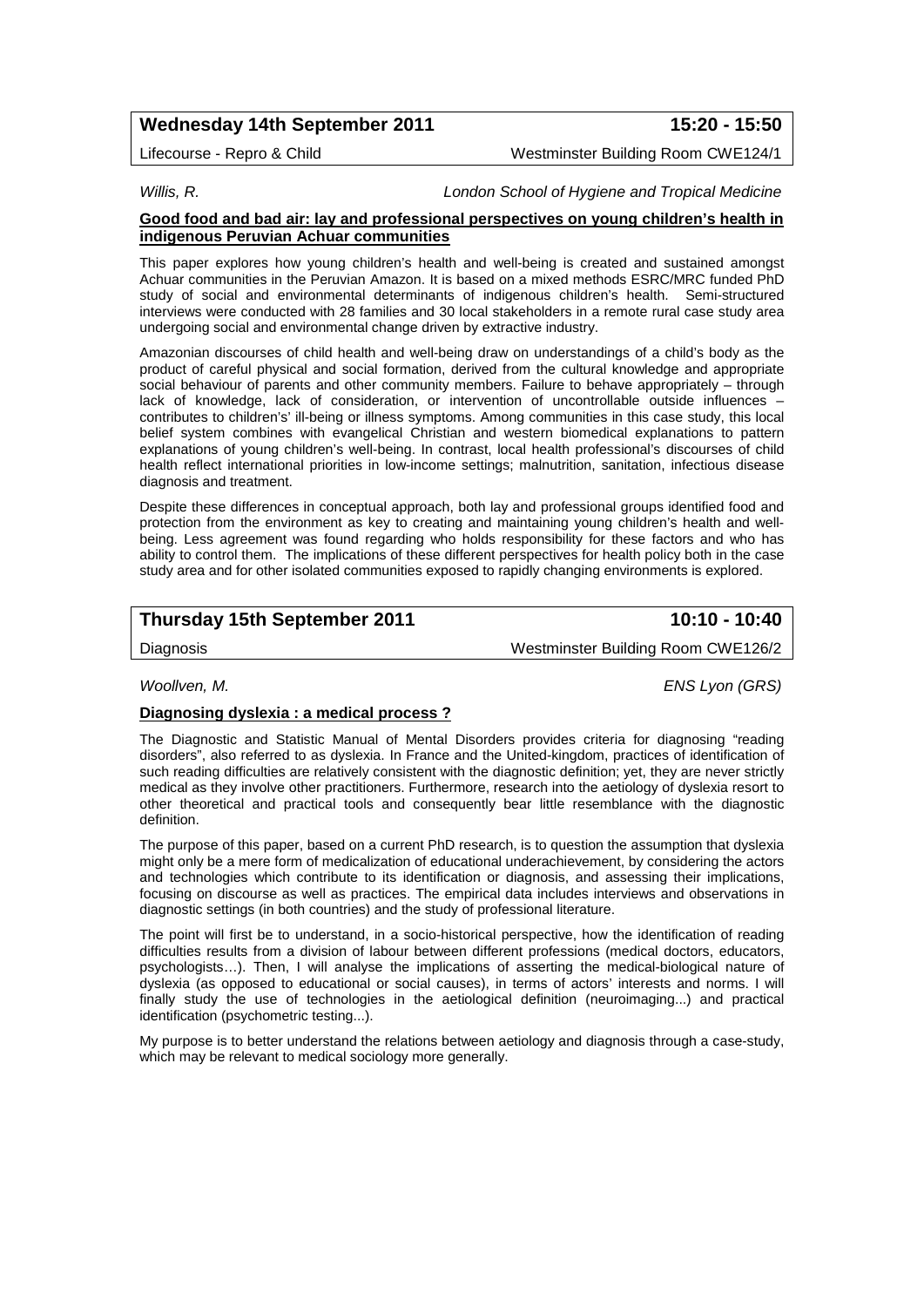## **Wednesday 14th September 2011 14:45 - 15:15**

Tissues/Blood Westminster Building Room CWE017

*Wright, J., Dixon-Woods, M., Eboral, H.l University of Leicester*

## **The Battle of the Standard: Competing standards for cancer tissue banking**

International calls have been made for organisations that collect, store and transport human tissue samples for research purposes to standardise their practices to enable more effective scientific collaboration. Cooperation between cancer tissue banks could encourage higher quality samples and data, allow larger, more powerful research projects to take place, and provide opportunities for rare cancers to be studied. However, lack of standardisation and non-cooperation remain the prominent features of the field. We seek to use ethnographic data and social science theory to explain why.

We map current standards for cancer tissue banking – from international organisations to individual labs – identifying both the source and the motives of these standards. We present preliminary findings from ethnographic research in two NHS teaching hospitals to address the question of which standards are followed in practice, and why. We locate non-cooperation with standardisation in the mundane practices of everyday organisational life, and also in wider institutional battles about scientific collaboration. We show that standardisation in cancer tissue banking is not a simple matter of technical specification, but is subject to structuring by institutional and organisational contexts and the norms and values governing scientific cooperation.

| Thursday 15th September 2011 | 14:35 - 15:05                      |
|------------------------------|------------------------------------|
| Cancer                       | Westminster Building Room CWE124/2 |

*Ziebland, S. B., Chapple,A., Evans, J. University of Oxford*

#### **The role of the internet for people with pancreatic cancer: a qualitative study of an illness with a very poor prognosis**

The aim of the study was to explore the role of the internet for patients with pancreatic cancer to help us understand the potential negative effects of the internet for people with a life threatening illness. Qualitative semi-structured interviews were collected throughout the UK with 32 people with pancreatic cancer and 8 relatives of people who had recently died of pancreatic cancer.

In contrast to our 2004 study in which people using the internet for cancer information were aware they were in a vanguard, internet use is now routine. People with pancreatic cancer and their relatives talked about using the internet for health information as if it were an unremarkable part of life. People used the internet for a wide variety of purposes before and after the consultation, in ways that were similar to studies of other cancer patients. However the limited treatment options encouraged some to look for experimental treatments and clinical trials on the internet and the poor prognosis caused alarm to those who stumbled across on-line survival statistics (including those on sites run by voluntary organisations). Patients gave no other examples of harm, nor of damage to relationships with health professionals, from using the internet. Patients and family carers reported strategies for handling alarming information, including asking partners and family to filter what they found. It is probably counter-productive to try to steer people away from the web; instead clinicians might recommend websites and be open to discuss what patients and their families have found.